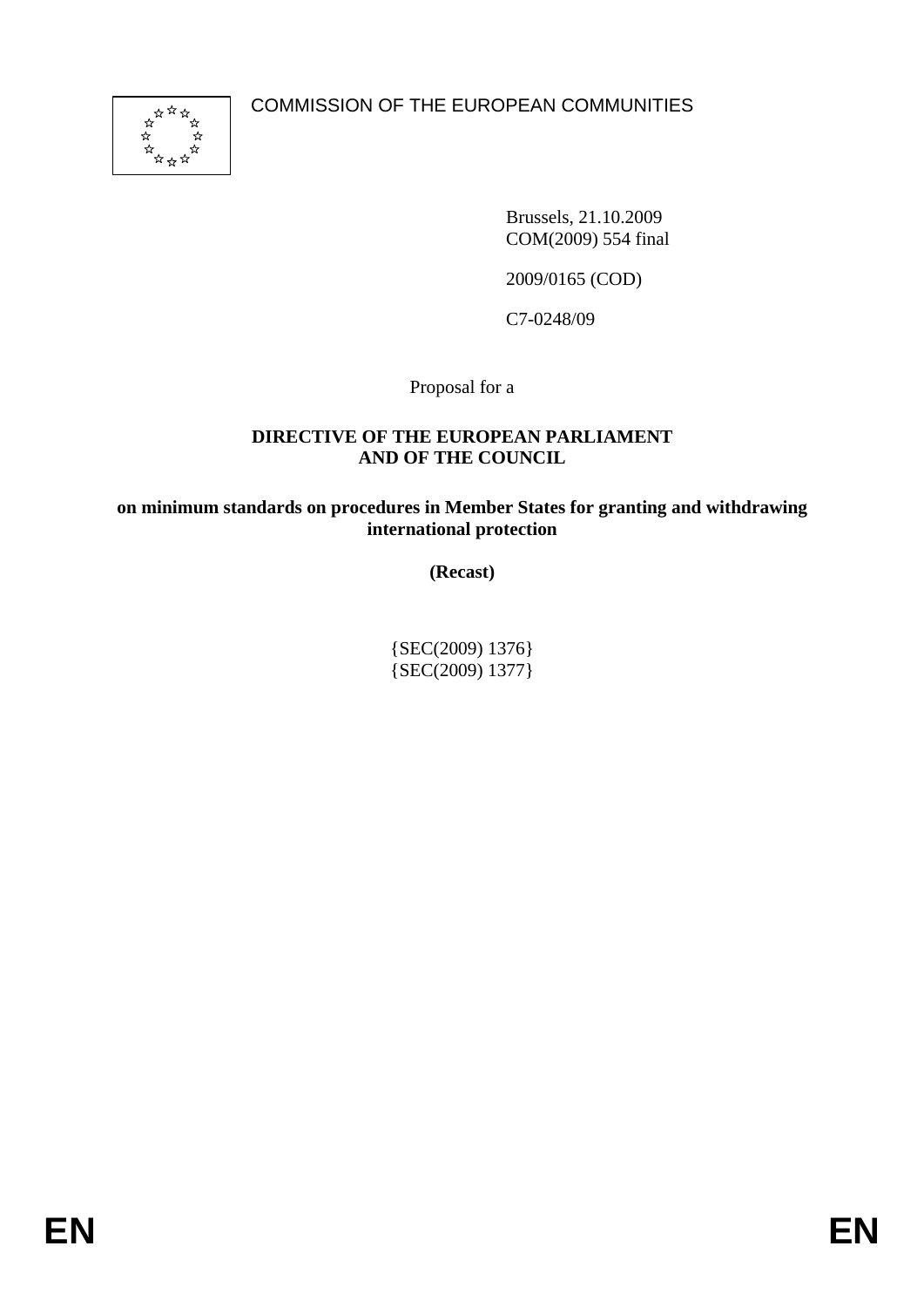# **EXPLANATORY MEMORANDUM**

#### **1. Context of the Proposal**

#### **1.1. Grounds for and objectives of the proposal**

This proposal is a recasting of Council Directive 2005/85/EC of 1 December 2005 on minimum standards on procedures in Member States for granting and withdrawing refugee status<sup>1</sup> (hereafter – the Asylum Procedures Directive).

Contributions received by stakeholders in response to the Green Paper consultation<sup>2</sup> have pointed to the proliferation of disparate procedural arrangements at national level and deficiencies regarding the level of procedural guarantees for asylum applicants which mainly result from the fact that the Directive currently allows Member States a wide margin of discretion. Consequently, the Directive lacks the potential to back up adequately the Qualification Directive<sup>3</sup> and ensure a rigorous examination of applications for international protection in line with international and Community obligations of Member States regarding the principle of *non-refoulement*.

As announced in the Policy Plan on Asylum<sup>4</sup>, this proposal is part of initiatives which aim to ensure a higher degree of harmonisation and better standards of international protection across the Union. The envisaged measures are expected to improve **the coherence between EU asylum instruments**, **simplify, streamline and consolidate procedural arrangements** across the Union and lead **to more robust determinations at first instance, thus preventing abuse and improving efficiency of the asylum process**.

This proposal is linked with the Commission's proposal for a regulation establishing a European Asylum Support Office<sup>5</sup>, which *inter alia* aims to provide practical assistance to Member States with a view to enhancing the quality of asylum decision making.

As concerns the financial and administrative burdens arising from the envisaged measures for those Member States which are faced with specific and disproportionate pressures on their asylum systems, due in particular to their geographical or demographic situation, the resources of the European Refugee Fund will be mobilised to provide adequate support to these Member States and to ensure that the burden will be shared more fairly between all Member States. In addition, the European Asylum Support Office will coordinate and support common action to assist Member States faced with particular pressures, and, more generally, help Member States identify the most cost-efficient ways to implement the envisaged measures through the pooling of good practice and the structured exchange of high-level expertise.

<sup>1</sup>  $\frac{1}{2}$  OJ L 326, 13.12.2005, p. 13.

Green Paper on the future of the Common European Asylum System - COM(2007) 301.

<sup>3</sup> Council Directive 2004/83/EC on minimum standards for the qualification and status of third-country nationals and stateless persons as refugees or as persons who otherwise need international protection (OJ L 304, 30.9.2004, p. 12).

Communication from the Commission to the European Parliament, the Council, the European Economic and Social Committee and the Committee of Regions on the 'Policy Plan on Asylum an Integrated Approach to Protection Across the EU' of 17 June 2008 - COM(2008) 360.

Proposal for a Regulation of the European Parliament and of the Council establishing a European Asylum Support Office - COM(2009) 66.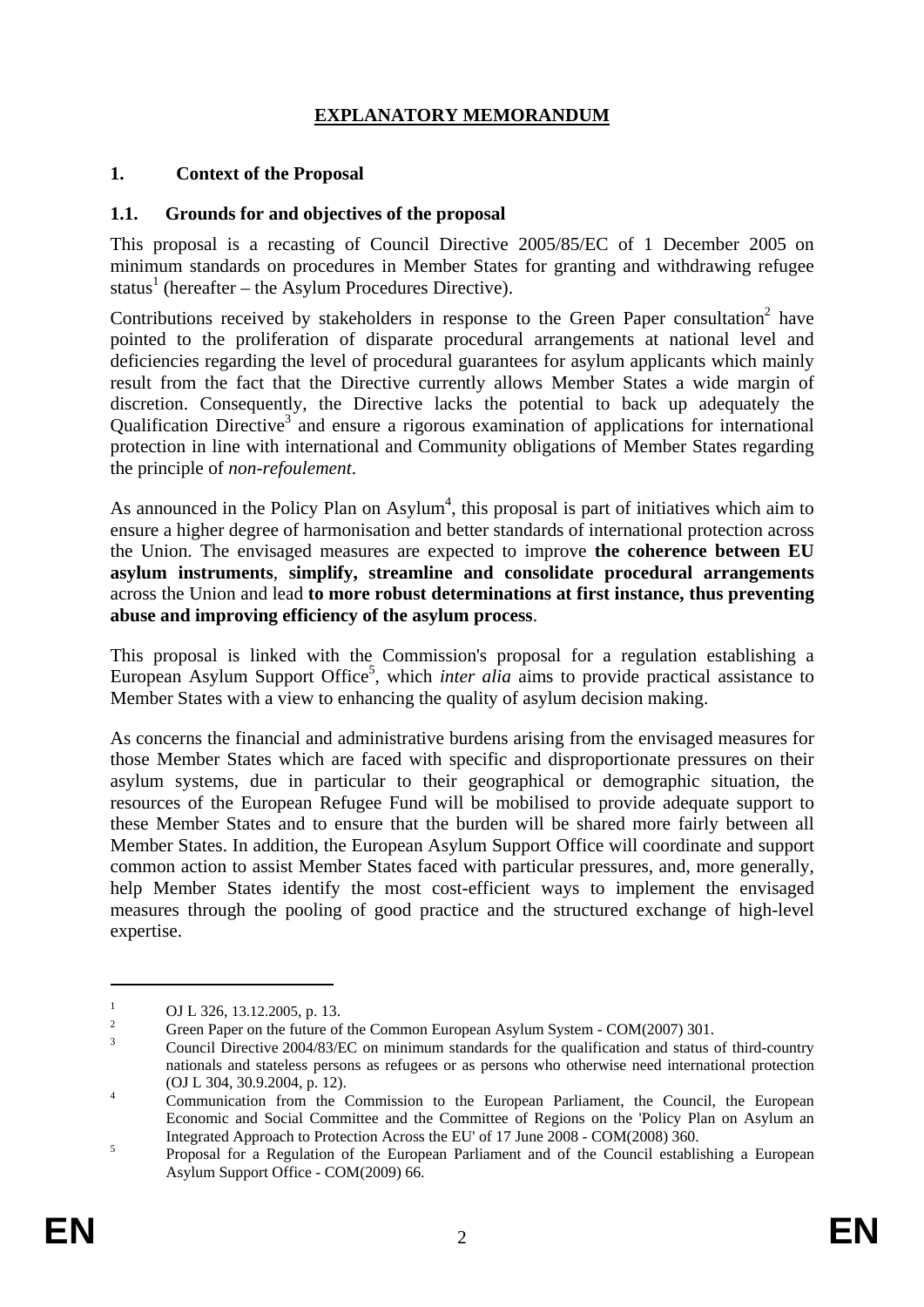# **1.2. General context**

Work on the creation of a Common European Asylum System (CEAS) started immediately after the entry into force of the Treaty of Amsterdam in May 1999, on the basis of the principles approved by the Tampere European Council. During the first phase of the CEAS (1999-2005), the goal was to harmonise Member States' legal frameworks on the basis of minimum standards. The Asylum Procedures Directive was the last of the five pieces of EU asylum legislation. It aims to establish minimum standards on procedures in Member States for granting and withdrawing refugee status.

This proposal responds to the call of the Hague Programme to submit proposals for the second-phase instruments to the Council and the European Parliament with a view to their adoption before the end of 2010. It aims to address the deficiencies in procedures for granting and withdrawing international protection and to ensure higher and more harmonised standards of protection, thus progressing towards a common asylum procedure and a uniform status, as set out in the Tampere conclusions and reiterated in the Hague Programme.

Detailed analysis of the problems identified in relation to this directive and concerning the preparation carried out for its adoption, the identification and assessment of policy options and the identification and assessment of the preferred policy option are included in the Impact Assessment, annexed to this proposal.

# **1.3. Consistency with other policies and objectives of the Union**

This proposal is fully in line with the Tampere European Council Conclusions of 1999 and the Hague Programme of 2004 in relation to the establishment of the CEAS. It also responds to the call of the European Pact on Immigration and Asylum, adopted by the European Council on 17 October 2008<sup>6</sup>, to present proposals for establishing, in 2012 at the latest, a single asylum procedure comprising common guarantees.

# **2. Consultation of Interested Parties**

At present, the Commission has at its disposal a large amount of information regarding the implementation of the Directive, including extensive information on the deficiencies concerning the terms of the Directive and the manner in which it is applied in practice.

- In June 2007, the Commission presented **a Green Paper** which aimed to identify possible options for shaping the second phase of the CEAS. The response to the public consultation included **89 contributions from a wide range of stakeholders**. The issues raised and the suggestions put forward during the consultation have provided the basis for the Policy Plan that lists the measures that the Commission intends to propose in order to complete the second phase of the CEAS, including the proposal to amend the Asylum Procedures Directive. The Commission has **conducted a careful analysis of the transposition measures**, notified by Member States.
- The implementation of the Directive and possible ways to address the current gaps in the Community framework on asylum procedures were discussed in **6 experts' meetings**  organised by the Commission between February 2008 and January 2009. These consultations involved **Government experts** (4 experts' meetings held on 25.02.2008,

<sup>6</sup>

European Pact on Immigration and Asylum, Council document 13440/08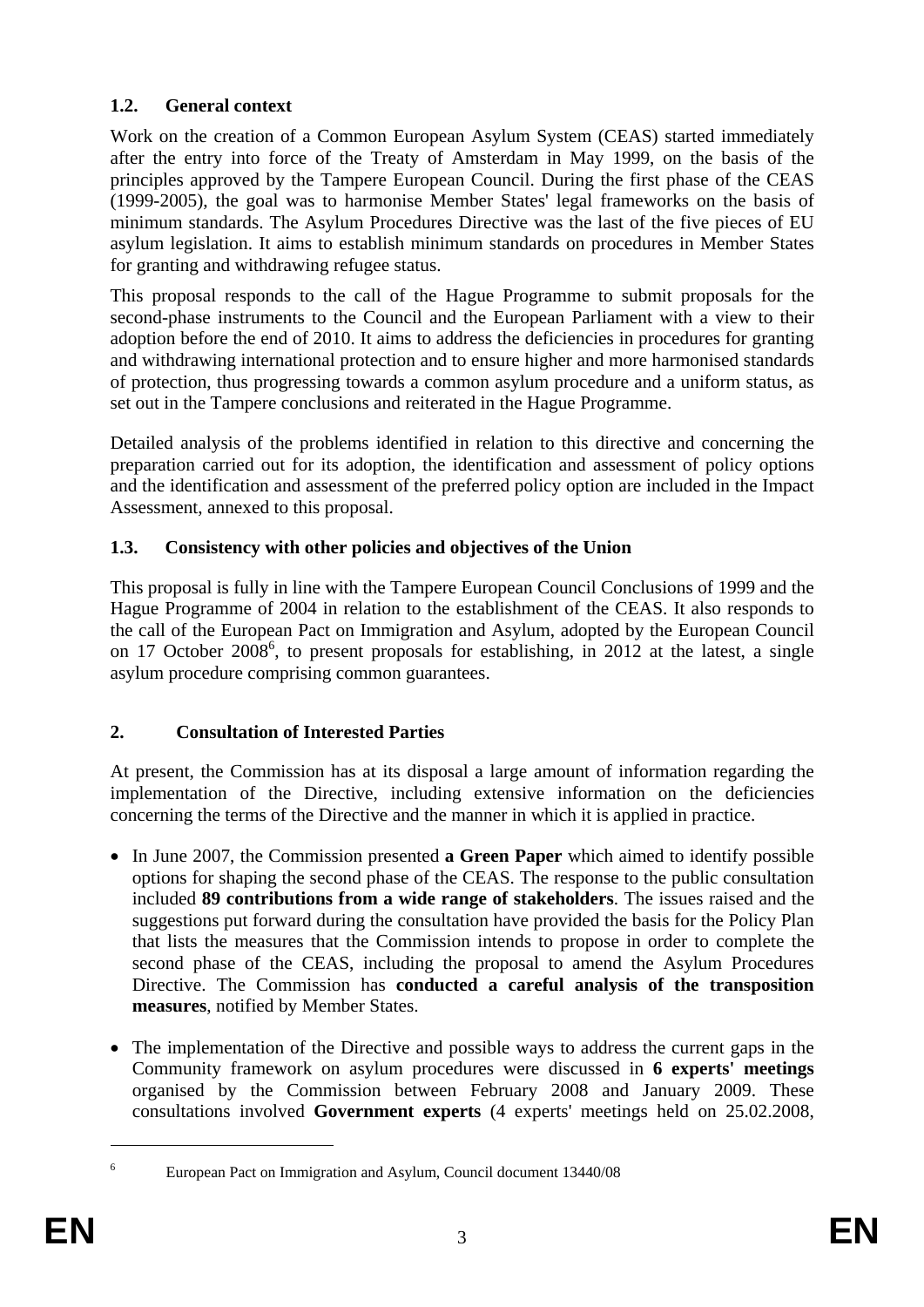29.09.2008, 25.11.2008 and 12.01.2009), **NGOs** (08.01.2009), **UNHCR** and **legal practitioners providing legal advice to asylum applicants in national procedures** (17.03.2008), and focused on the key elements of the Directive. These consultations provided the Commission with valuable information regarding the areas to be addressed in the present proposal. Parties consulted expressed a general consensus to achieving further harmonisation of procedural arrangements and providing applicants for international protection with adequate guarantees thus ensuring an efficient and fair examination of their claims, in line with the Qualification Directive. Some Member States however underlined the need to retain a certain degree of flexibility regarding the organisation of asylum procedures and to maintain procedural arrangements aimed at preventing abuse, whereas others expressed a preference to address deficiencies of the present framework via practical cooperation measures rather than via a legislative intervention.

- **An external study** was conducted on behalf of the Commission, analysing the existing evidence and results of consultations.
- Further data was collected in response to **several detailed questionnaires** addressed by the Commission to all Member States and to civil society stakeholders.
- Important information on the implementation of the directive was also found in **reports on the projects co-funded by European Refugee Fund** and in the report on asylum procedures in the IGC participating states **(the Blue Book).**

On the basis of the Green Paper contributions and consultations with Government and Civil Society experts, academic commentaries, MS' replies to the questionnaires and the analysis of the transposition measures carried out by the Commission, two main problems have been identified. Namely, the minimum standards are (a) insufficient and (b) vague, thus lacking the potential to ensure fair and efficient examinations. Taking into consideration the serious gaps pointed out by many commentators and stakeholders, the Commission decided to propose the procedural guarantees and notions which are instrumental in ensuring reliable determinations in line with the Qualification Directive. This *inter alia* includes guarantees aimed at giving an applicant a realistic opportunity to substantiate his/her request for international protection, special guarantees for vulnerable applicants and arrangements on quality decision making. These standards are vital with a view to preventing abuse and preserving integrity of asylum systems. In this respect, the Commission's proposal also takes into account the concerns expressed by Member States regarding repeated and manifestly unfounded applications. In sum, this proposal aims to lay down the necessary conditions for making asylum procedures in the Community accessible, efficient, fair and context sensitive.

# **3. Legal Elements of the Proposal**

# **3.1. Summary of the proposed action**

The main objective of this proposal is to ensure higher and more coherent standards on procedures for granting and withdrawing international protection that would guarantee an adequate examination of the protection needs of third country nationals or stateless persons in line with international and Community obligations of Member States.

The proposal aims at improving both the efficiency and the quality of decision making by **"frontloading" services, advice and expertise and encouraging MS to deliver, within a**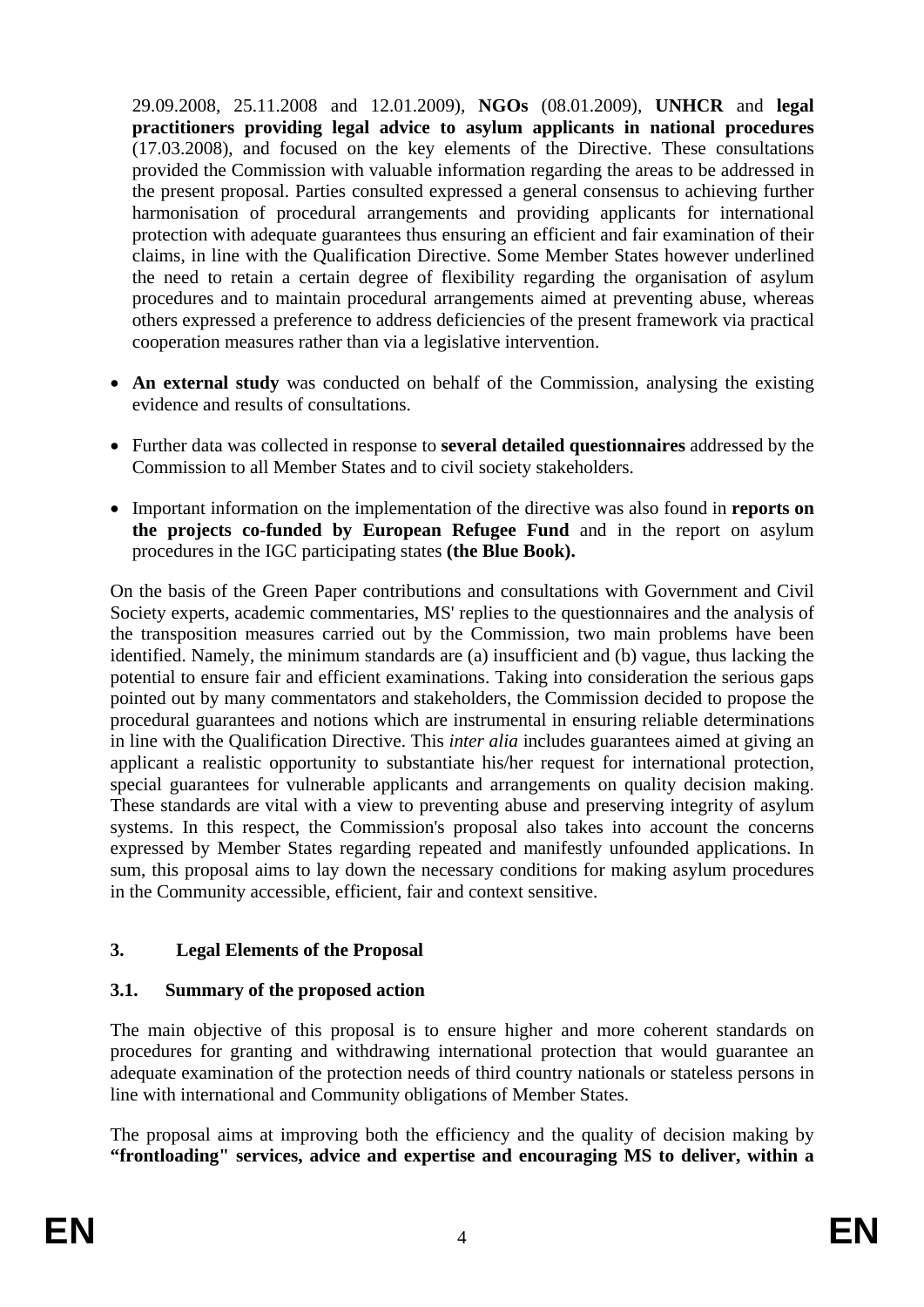**reasonable time, robust determinations at first instance**. The improved efficiency and quality of the asylum process should (a) enable MS to quicker distinguish between asylum seekers and other migrants in mixed arrivals, thus **optimising labour and administrative resources needed to establish and complete applicable procedures** (return, asylum, humanitarian status, extradition etc.); (b) allow the asylum authorities to take robust decisions, based on complete and properly established factual circumstances of the claim, **improve the defendability of negative decisions** and reduce risk of their annulment by appeal bodies; (c) enable the asylum personnel **to better identify cases of unfounded and abusive applications, including those based on false identity or nationality**; (d) **reduce MS' reception costs and support their efforts to remove failed asylum seekers from the territory** since quality determinations will be delivered quicker and more cases will result in a final decision already in the first instance. Genuine refugees and persons in need of subsidiary protection would enjoy quicker access to entitlements set out in the Qualification Directive.

The proposal further aims at **simplifying and consolidating procedural notions and devices** and **improving coherence** between asylum instruments. This should *inter alia* limit the phenomenon of secondary movements of asylum seekers amongst Member States, to the degree that such movements are generated from divergent procedural arrangements.

In this respect the proposal addresses the following issues:

# *1. Consistency between different asylum instruments*

With a view to facilitating **consistent application of the asylum** *acquis* **and simplifying applicable arrangements**, the proposal provides for a single procedure, thus making it clear that applications should be considered in the light of both forms of international protection set out in the Qualification Directive. It further specifies the rules applicable in the single procedure, such as a mandatory sequence of an examination of the protection needs in relation to refugee status and subsidiary protection status, and extends the present rules on the withdrawal of refugee status to cases of the withdrawal of subsidiary protection. These modifications reflect a long standing objective of the Commission policy on asylum<sup>7</sup> and aim at ensuring consistency with the Qualification Directive. Moreover, with a view to clarifying the scope of the directive *ratione materiae*, the proposal makes it clear that the procedural principles and guarantees set out in the Asylum Procedures Directive apply to applicants who are the subject to procedures pursuant to the Dublin Regulation $\delta$  in the second Member States, and underlines that the notion of implicit withdrawal of applications should not be an obstacle for applicants to re-access asylum procedures in the responsible Member State.

# *2. Access to procedures*

The proposal provides for a number of guarantees aimed at enhancing access to asylum procedures. First, it explicitly includes territorial waters in the scope of the Directive and specifies the obligations of border guards, police and personnel of detention facilities. It also

<sup>7</sup> See Communication from the Commission to the Council and the European Parliament "A More Efficient Common European Asylum System: The Single Procedure as the Next Step" - COM(2004)  $503, 15.7.2004.$ 

Council Regulation (EC) No 343/2003 of 18 February 2003 establishing the criteria and mechanisms for determining the Member State responsible for examining an asylum application lodged in one of the Member States by a third-country national (OJ L 50, 25.2.2003, p. 1).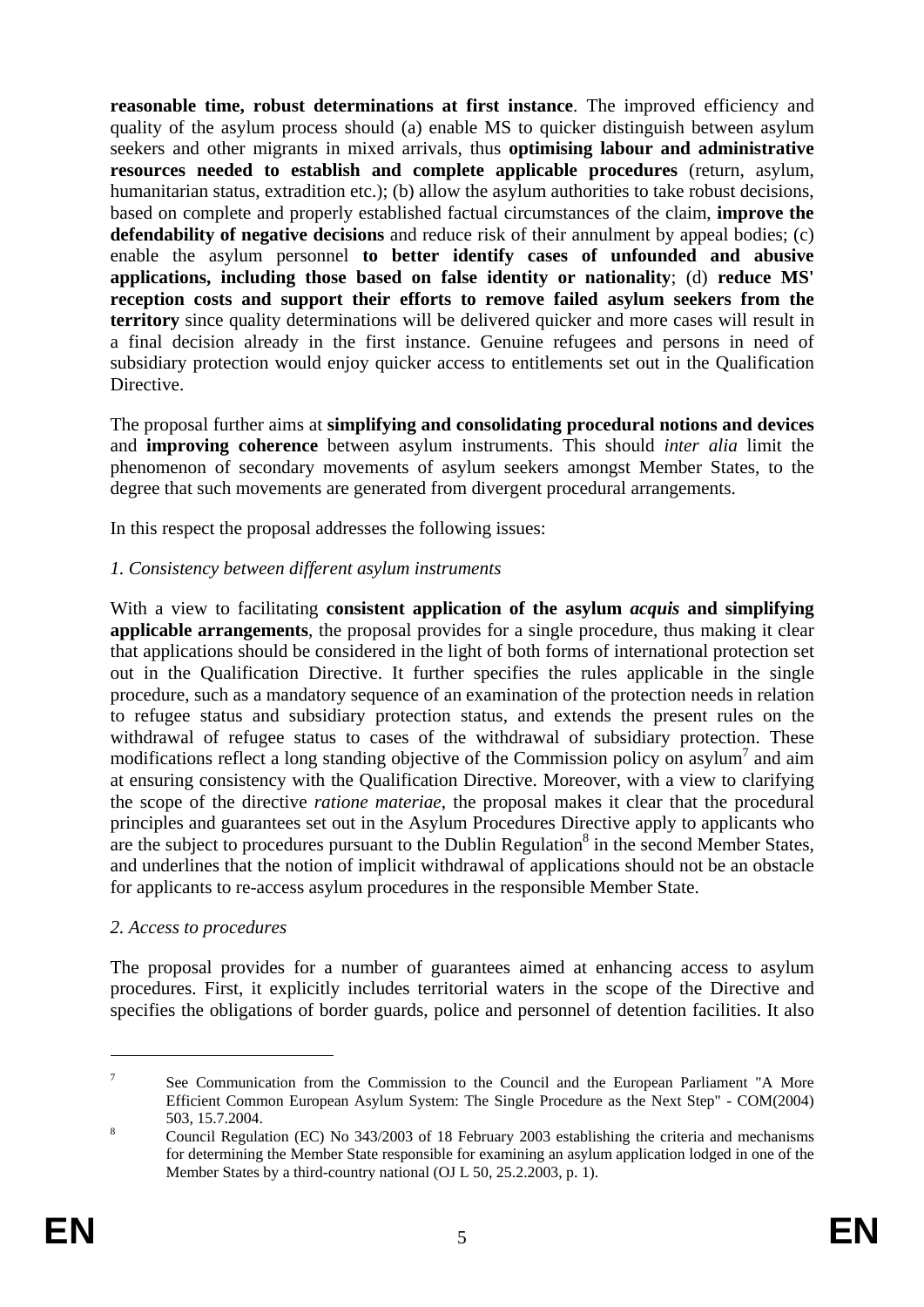provides for a time limit for completing formalities related to the lodging of an application and introduces guarantees aimed at enabling de facto asylum seekers to articulate their request for protection when they are present at the border crossing points or pre-removal detention facilities. These include access to information on procedures to be followed in order to apply for international protection, access to organisations providing legal advice and counselling to asylum seekers, and arrangements aimed at ensuring the communication between the competent authorities and the person concerned.

# *3. Procedural guarantees in procedures at first instance*

The proposal aims to increase the overall level of fairness in asylum procedures, thus leading to **more consistent application** of agreed procedural principles and guarantees. The proposed amendments are, to a large extent, informed by evolving case law of the European Court of Justice regarding the general principles of Community Law, such as the right to defence, the principle of equality of arms, and the right to effective judicial protection. The jurisprudence of the European Court of Human Rights was another key source of inspiration for developing further procedural safeguards for asylum applicants. In this respect, the proposal essentially aims to provide an applicant with an adequate and realistic opportunity to support his/her claim for international protection, and to ensure a meaningful assessment of the protection needs of the applicant by the competent authorities. In view of the above, the proposed amendments:

(a) reduce exceptions to the procedural principles and guarantees set out in the present Directive. In particular, the proposal deletes the possibility to omit a personal interview in accelerated procedures;

(b) provide for additional guarantees, such as the right to free legal assistance for applicants for international protection in procedures at first instance;

(c) introduce special guarantees for vulnerable asylum applicants. These *inter alia* include rules dealing with medico-legal reports, exemption of certain categories of applicants from accelerated or border procedures and procedural arrangements aimed at establishing the elements of the application in cases involving gender and/or age based persecution.

The envisaged measures would *inter alia* contribute to **preventing abuse of procedures** by improving applicants' awareness of applicable requirements leading *inter alia* to better compliance with procedural obligations. They would also support efforts of asylum authorities to take defendable and robust decisions, based on complete and properly established factual circumstances of the claim.

#### *4. Procedural notions and devices*

With a view to achieving the objective of a common asylum procedure, the proposal aims at consolidating the key procedural notions and devices and defining better their functional role in asylum procedures. This primarily concerns the inadmissibility grounds, including the safe third country notion, accelerated procedures and manifestly unfounded applications, the notion of subsequent applications, and the safe country of origin concept. The directive's **notions and devices should become more consistent and simplified**, while providing asylum authorities with necessary procedural tools to prevent / respond to abuse and process quickly clearly unfounded or less complex applications.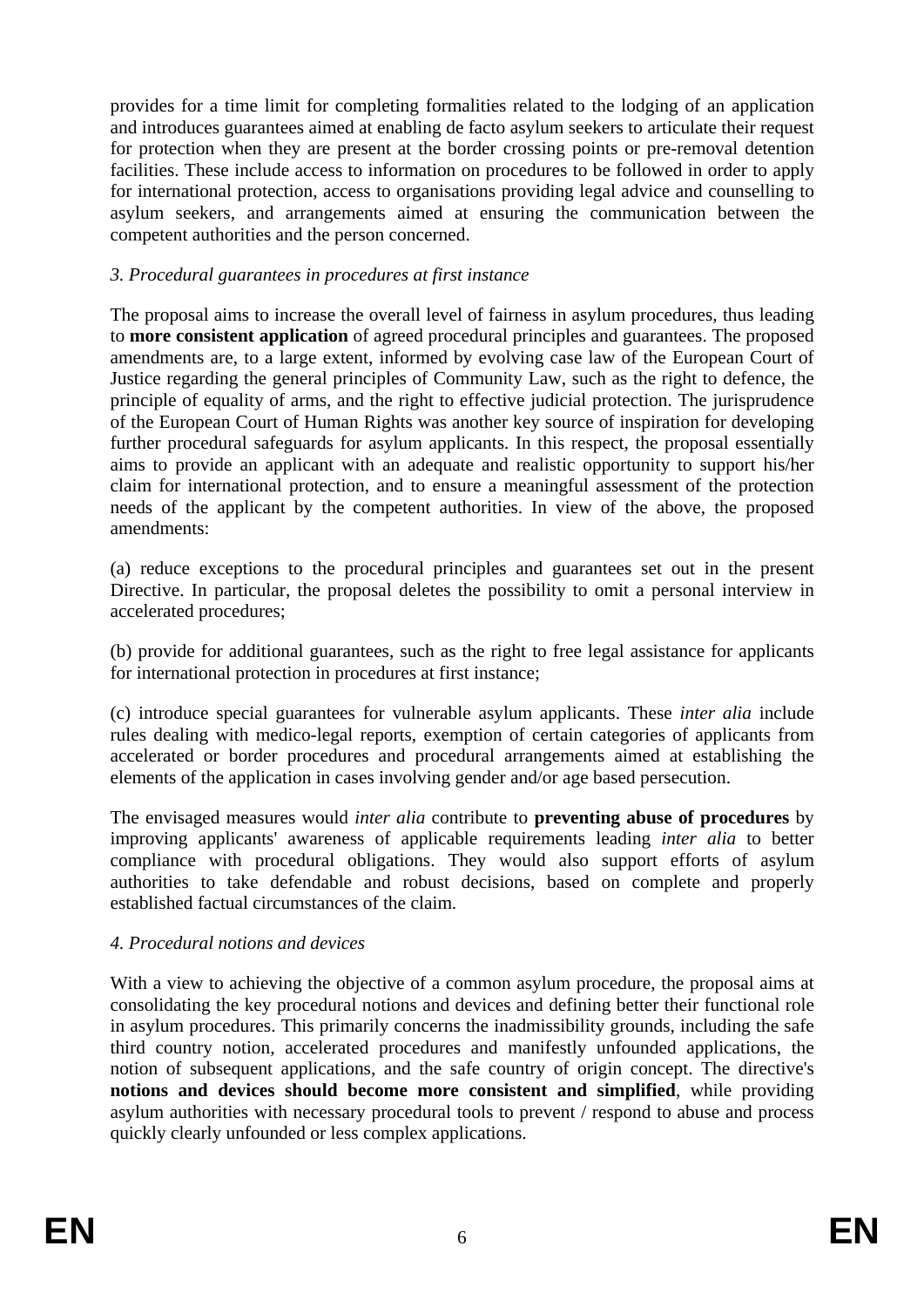With respect to the inadmissibility decisions, the proposal makes it clear that the applicant concerned should be able to make his/her views with regard to the application of the inadmissibility grounds known to the authorities before a decision to consider an application inadmissible has been taken. The proposal further deletes the European safe third country notion and incorporates the grounds of subsidiary protection in the list of material requirements for the application of the safe third country notion.

The proposal also revises the present arrangements for accelerated procedures providing for a limited and exhaustive list of grounds for an accelerated examination of manifestly unfounded applications and underlines that the determining authority should be given sufficient time to carry out a rigorous examination of an application in such cases. At the same time, the proposal preserves and further develops the Directive's provisions safeguarding the integrity of procedures, in particular as concerns the processing of abusive or fraudulent claims. In this respect, the amendments introduce an obligation for applicants to cooperate with the competent authorities in establishing their identity and other elements of the application. This provision should operate in conjunction with the current standards which allow MS to consider applications, based on false information or documents with respect to applicant's identity or nationality, as manifestly unfounded and to accelerate their examination.

The envisaged measures on quality decision making, including arrangements on personal interviews, expert advice and training, should further enhance the preparedness of the asylum personnel to identify timely fraudulent or abusive cases. These measures are further strengthened by underlining the principle of a single determining authority. The latter amendment accommodates institutional arrangements of the majority of MS and is indispensible with a view to ensuring the availability of institutional expertise and delivering robust determinations, based on complete and accurately established factual circumstances. This would also contribute to consolidating the asylum process and improving the quality of first instance examinations, thus discouraging abuse of procedures.

It is also proposed to streamline the asylum process by introducing time limits for procedures at first instance. The envisaged general 6 month time limit accommodates legislative amendments and/or practices of the majority of Member States, consulted in the process of preparing the amendments<sup>9</sup>. It is instrumental in improving the efficiency of examinations, reducing reception costs, facilitating removal of failed asylum seekers and ensuring quicker access to protection for genuine refugees and persons in need of subsidiary protection. The amendments also provide for the possibility of extending the time limit for 6 more months in individual cases. In order to give MS sufficient time to adapt and re-organise their national procedures in line with the proposed time limits, the proposal provides for the postponement of the transposition deadline with regard to these amendments for 3 years.

Furthermore, the proposal aims to reconsider certain elements of the safe country of origin concept by deleting the notion of a minimum common list of safe countries of origin and consolidating the common objective criteria for the national designation of third countries as safe countries of origin. The proposed amendments should lead to more consistent application of the safe country of origin notion, based on common material requirements, regular reviews of the situation in countries designated as safe and procedural guarantees equally applied in all MS opted for this device. The European safe third country concept is also re-visited to the extent that the common list is no longer foreseen. In order to reduce the root causes of repeated applications, the proposal makes it clear that the applicant and the determining

 $\alpha$  For more detailed information on national legislation and practices, see the Impact Assessment, annexed to this proposal.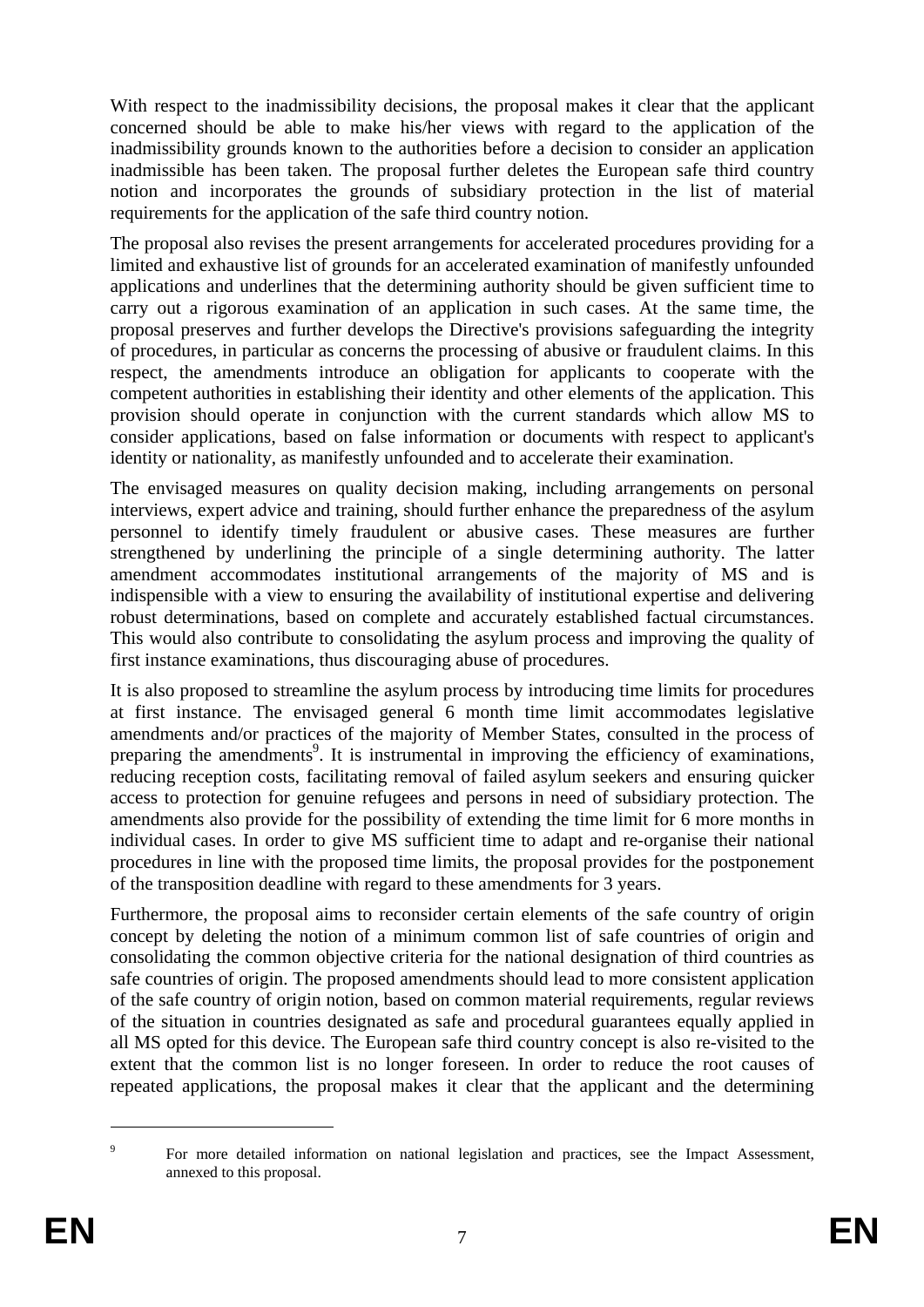authority should take all necessary efforts to establish and assess the elements of the initial application in line with the cooperative requirement set out in Article 4(1) of the Qualification Directive. The proposal further consolidates the Directive's provisions dealing with subsequent applications with a view to enabling Member States to subject a subsequent application to an admissibility test in line with the *res judicata* principle and to derogate from the right to remain in the territory in cases of multiple subsequent applications thus preventing abuse of asylum procedures.

### *5. Access to effective remedy*

The proposal facilitates access to effective remedy for asylum applicants in line with Community and international obligations of Member States. In this respect, the proposal is largely informed by ongoing developments in respective case law of the ECJ and the ECtHR. Firstly, the proposal provides for a full and *ex nunc* review of first instance decisions by a court or tribunal and specifies that the notion of effective remedy requires a review of both facts and points of law. Furthermore, the proposal aims at bringing the appeal proceedings pursuant to the Directive in line with the "equality of arms" principle and, subject to limited exceptions, provides for automatic suspensive effect of appeals against first instance decisions on applications for international protection.

# **3.2. Legal Basis**

This proposal amends Directive 2005/85/EC and uses the same legal base as that act, namely point (1)(d) of the first paragraph of Article 63 of the EC Treaty. The amendments dealing with procedural standards relating to subsidiary protection status are based on point (2)(a) of the first paragraph of Article 63 of the EC Treaty.

Article 1 of the Protocol on the position of the United Kingdom and Ireland, annexed to the Treaty on European Union and to the Treaty establishing the European Community, states that Ireland and the UK may 'opt in' to measures establishing a Common European Asylum System. In accordance with Article 3 of this Protocol, the United Kingdom and Ireland had given notice of their wish to take part in the adoption and application of the current Directive. However, the position of these Member States with regard to the current directive does not affect their possible participation with regard to the new directive.

In accordance with Articles 1 and 2 of the Protocol on the position of Denmark, annexed to the Treaty on European Union and to the Treaty establishing the European Community, Denmark is not bound by the directive nor is subject to its application.

# **3.3. Subsidiarity Principle**

Title IV of the EC Treaty ('TEC') on visas, asylum, immigration and other policies related to free movement of persons confers certain powers on these matters to the European Community. These powers must be exercised in accordance with Article 5 TEC, i.e. if and in so far as the objectives of the proposed action cannot be sufficiently achieved by the Member States and can, therefore, by reason of the scale or effects of the proposed action, be better achieved by the Community.

The current legal base for Community action is established in Article 63(1) TEC. This provision states that the Council is to adopt "measures on asylum, in accordance with the Geneva Convention relating to the Status of Refugees of 28 July 1951 and the Protocol of 31 January 1967 relating to the status of refugees and other relevant treaties" in areas such as minimum standards on procedures in Member States for granting or withdrawing refugee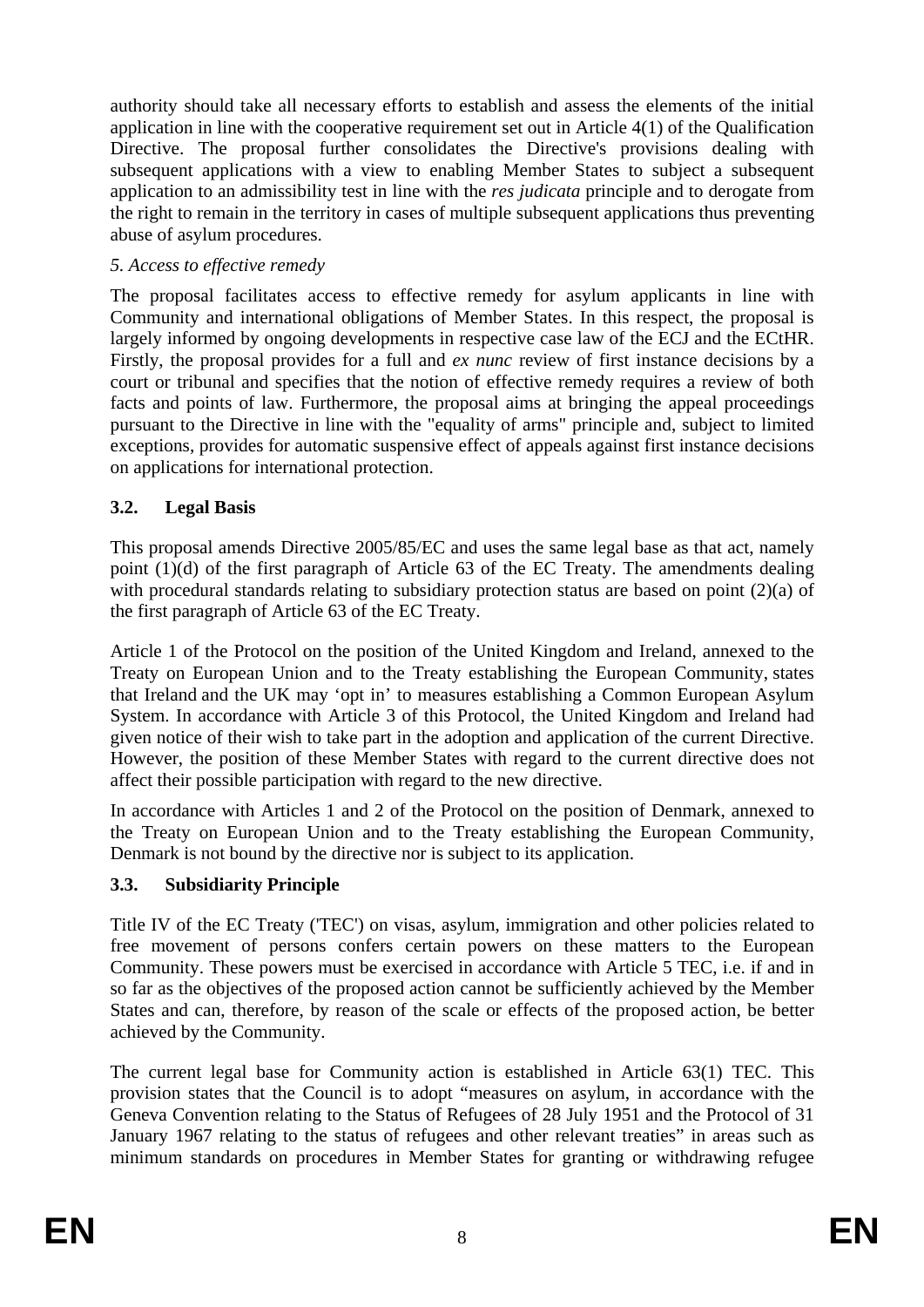status and minimum standards for giving protection to persons who otherwise need international protection.

Due to the transnational nature of the problems related to asylum and refugee protection, the EU is well placed to propose solutions in the framework of the CEAS, in particular with regard to issues concerning procedures for granting and withdrawing international protection. Although an important level of harmonization was reached by the adoption of the directive in 2005, further EU action is necessary in order to attain higher and more harmonised standards on asylum procedures and to take further steps towards a common asylum procedure, the long term goal identified in Tampere. These standards are also considered indispensible with a view to ensuring that asylum seekers who are the subject to the Dublin procedures have their applications examined under equivalent conditions in different Member States.

# **3.4. Proportionality Principle**

The impact assessment on the amendment of the Asylum Procedures Directive assessed each option with regard to the problems identified so as to represent an ideal proportion between practical value and efforts needed and concluded that opting for EU action does not go beyond what is necessary to achieve the objective of solving those problems.

# **3.5. Impact on fundamental rights**

This proposal was subject to an in-depth scrutiny with a view to ensuring that its provisions are fully compatible with:

- fundamental rights flowing from general principles of Community law, which, themselves, are the result of constitutional traditions common to the Member States and the ECHR, as enshrined, moreover, in the EU Charter, and
- obligations stemming from international law, in particular from the Geneva Convention, the European Convention on Human Rights, and from the UN Convention on the Rights of the Child.

Ensuring higher standards on asylum procedures as well as their consistent application across the EU will have an overall positive impact for asylum seekers from a fundamental rights point of view. In particular, the proposal will reduce room for administrative error in asylum procedures thus ensuring better respect for the principle of *non-refoulement* and improving access to protection and justice. It will also enhance gender equality and promote the best interests of the child principle in national asylum procedures.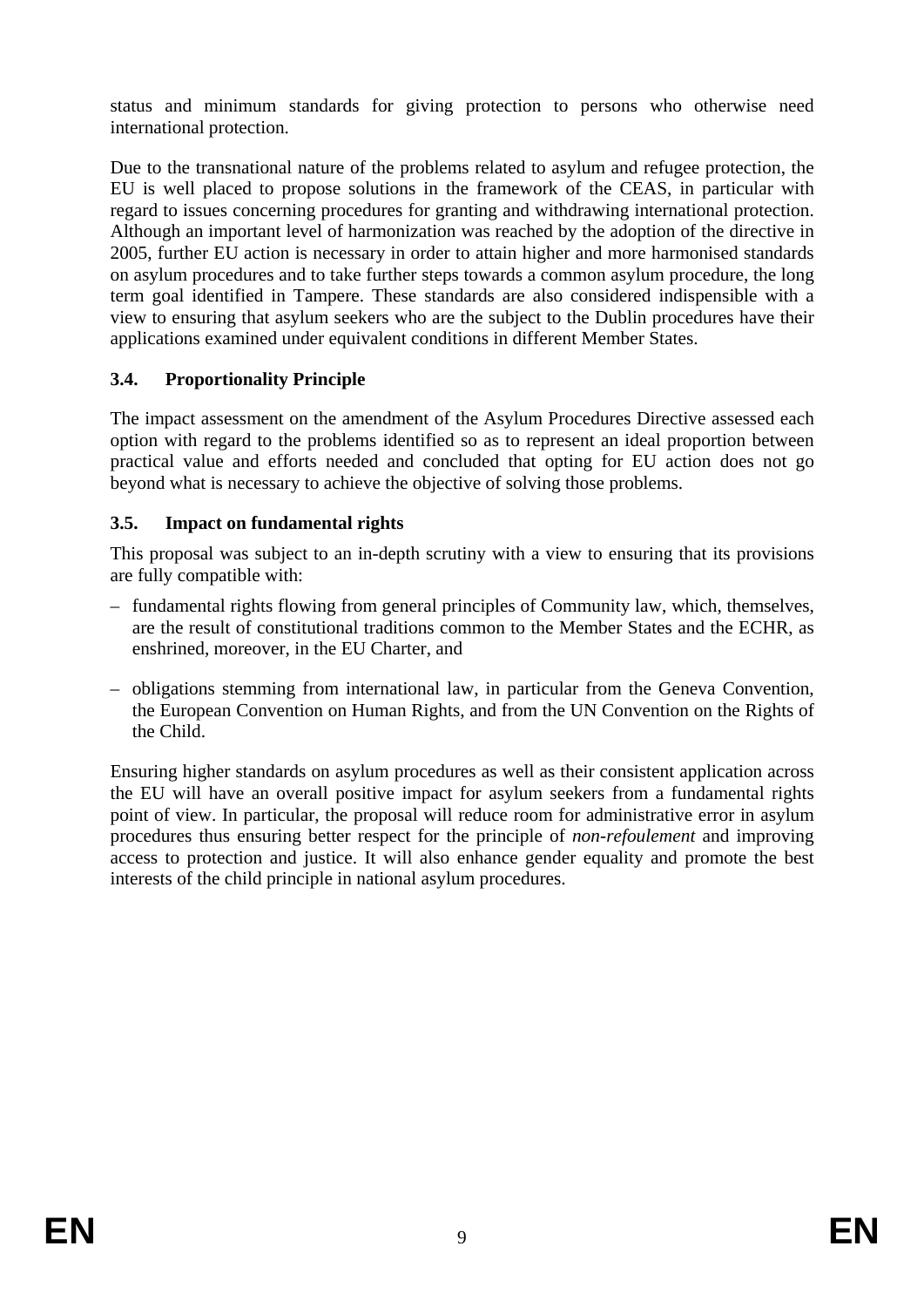$\bigvee$  2005/85/EC

 $\Rightarrow$  new

2009/0165 (COD)

Proposal for a

### **DIRECTIVE OF THE EUROPEAN PARLIAMENT AND OF THE COUNCIL**

### **on minimum standards on procedures in Member States for granting and withdrawing refugee status** Ö **international protection**

# THE EUROPEAN PARLIAMENT AND THE COUNCIL OF THE EUROPEAN UNION,

Having regard to the Treaty establishing the European Community, and in particular point (1) (d)  $\Rightarrow$  and point (2) (a)  $\Leftarrow$  of the first paragraph of Article 63 thereof,

Having regard to the proposal from the Commission $^{10}$ .

Having regard to the opinion of the European Economic and Social Committee<sup>11</sup>,

Having regard to the opinion of the Committee of the Regions<sup>12</sup>,

Acting in accordance with the procedure laid down in Article 251 of the Treaty<sup>13</sup>,

Whereas:

Ø new

(1) A number of substantive changes are to be made to Council Directive 2005/85/EC of 1 December 2005 on minimum standards on procedures for granting and withdrawing refugee status<sup>14</sup>. In the interests of clarity, that Directive should be recast.

<sup>10</sup> OJ C […], […], p. […].<br>
11 OJ C […], […], p. […].<br>
13 OJ C […], […], p. […].<br>
14 OJ L 326, 13.12.2005, p. 13.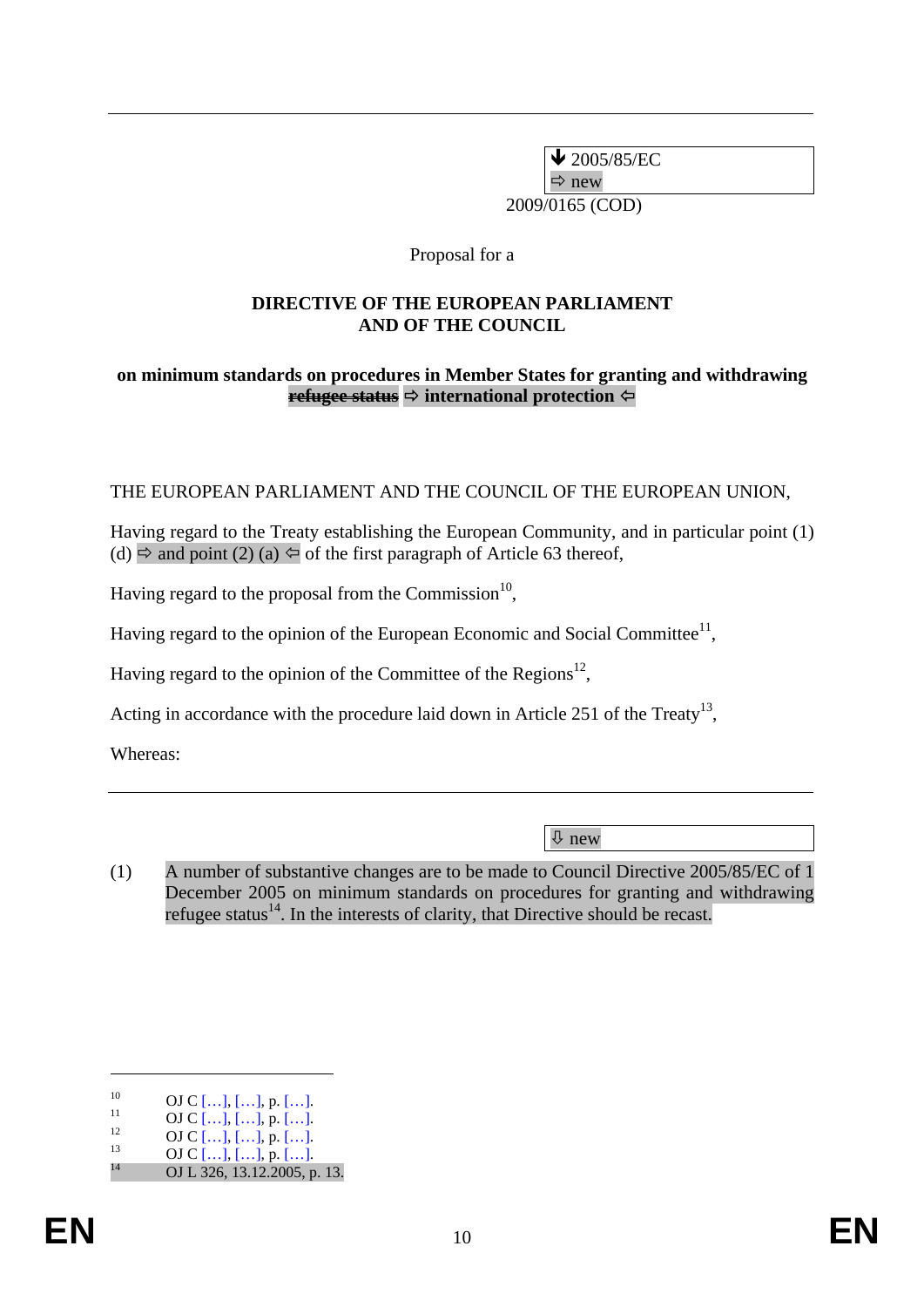$\blacktriangleright$  2005/85/EC recital 1

(2) A common policy on asylum, including a Common European Asylum System, is a constituent part of the European Union's objective of establishing progressively an area of freedom, security and justice open to those who, forced by circumstances, legitimately seek protection in the Community.

# $\blacktriangleright$  2005/85/EC recital 2

(3) The European Council, at its special meeting in Tampere on 15 and 16 October 1999, agreed to work towards establishing a Common European Asylum System, based on the full and inclusive application of the Geneva Convention of 28 July 1951 relating to the status of refugees, as amended by the New York Protocol of 31 January 1967 (Geneva Convention), thus affirming the principle of non-refoulement and ensuring that nobody is sent back to persecution.

# $\blacktriangleright$  2005/85/EC recital 3

(4) The Tampere Conclusions provide that a Common European Asylum System should include, in the short term, common standards for fair and efficient asylum procedures in the Member States and, in the longer term, Community rules leading to a common asylum procedure in the European Community.

 $\blacktriangleright$  2005/85/EC recital 4 (adapted)

(5) The  $\boxtimes$  Directive 2005/85/EC  $\boxtimes$  minimum standards laid down in this Directive on procedures in Member States for granting or withdrawing refugee status are therefore  $\boxtimes$  was  $\boxtimes$  a first measure on asylum procedures.

Ø new

(6) The first phase in the creation of a Common European Asylum System has now been achieved. The European Council of 4 November 2004 adopted the Hague Programme, which sets the objectives to be implemented in the area of freedom, security and justice in the period 2005-2010. In this respect the Hague Programme invited the European Commission to conclude the evaluation of the first phase legal instruments and to submit the second-phase instruments and measures to the Council and the European Parliament, with a view to their adoption before 2010. In accordance with the Hague programme, the objective to be pursued for the creation of the Common European Asylum System is the establishment of a common asylum procedure and a uniform status valid throughout the Union.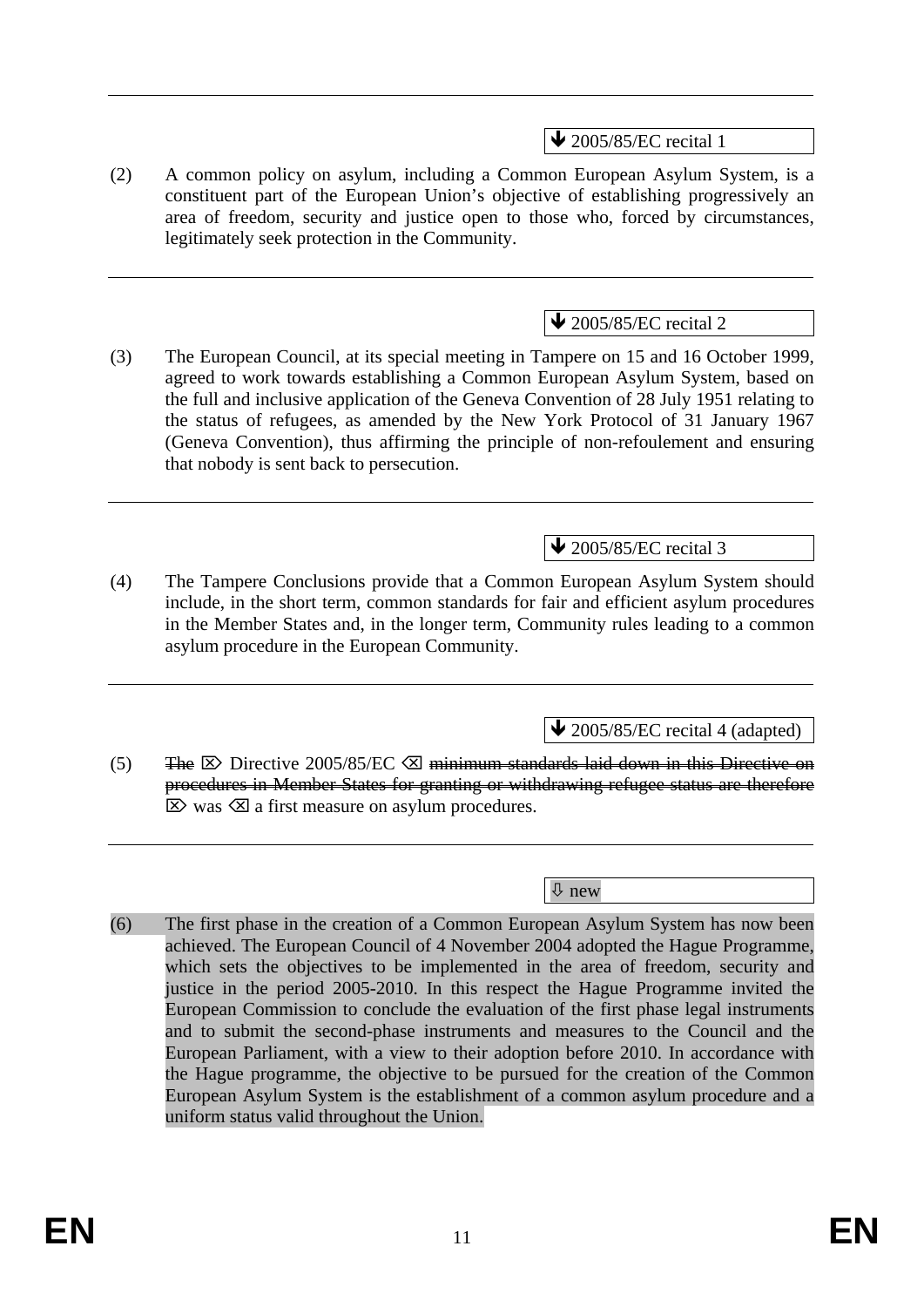- (7) In the European Pact on Immigration and Asylum, adopted on 16 October 2008, the European Council noted that considerable disparities remain between one Member State and another concerning the grant of protection and called for new initiatives, including a proposal for establishing a single asylum procedure comprising common guarantees, to complete the establishment of a Common European Asylum System, provided for in the Hague Programme.
- (8) The resources of the European Refugee Fund and of the European Asylum Support Office should be mobilised to provide adequate support to the Member States' efforts relating to the implementation of the standards set in the second phase of the Common European Asylum System, in particular to those Member States which are faced with specific and disproportionate pressures on their asylum systems, due in particular to their geographical or demographic situation.
- (9) In order to ensure a comprehensive and efficient evaluation of the international protection needs of applicants within the meaning of Directive […/.../EC] [on minimum standards for the qualification and status of third country nationals or stateless persons as beneficiaries of international protection and the content of the protection granted (the Qualification Directive)] the Community framework on procedures for granting international protection should be based on the concept of a single asylum procedure.

 $\triangle$  2005/85/EC recital 5  $\Rightarrow$  new

(10) The main objective of this Directive is to  $\Rightarrow$  develop further minimum standards for procedures in Member States for granting and withdrawing international protection with a view to establishing a common asylum procedure in the Community  $\Leftrightarrow$ introduce a minimum framework in the Community on procedures for granting and withdrawing refugee status.

> $\blacktriangleright$  2005/85/EC recital 6  $\Rightarrow$  new

(11) The approximation of rules on the procedures for granting and withdrawing  $\Rightarrow$  international protection  $\Leftrightarrow$  refugee status should help to limit the secondary movements of applicants for  $\frac{1}{\sqrt{2}}$  international protection  $\leftarrow$  between Member States, where such movement would be caused by differences in legal frameworks  $\Rightarrow$ . and create equivalent conditions for the application of Directive […./../EC] [the Qualification Directive]in Member States  $\Leftrightarrow$ .

| $\bigvee$ 2005/85/EC recital 7 |
|--------------------------------|
| $\Rightarrow$ new              |

(12) It is in the very nature of minimum standards that Member States should have the power to introduce or maintain more favourable provisions for third country nationals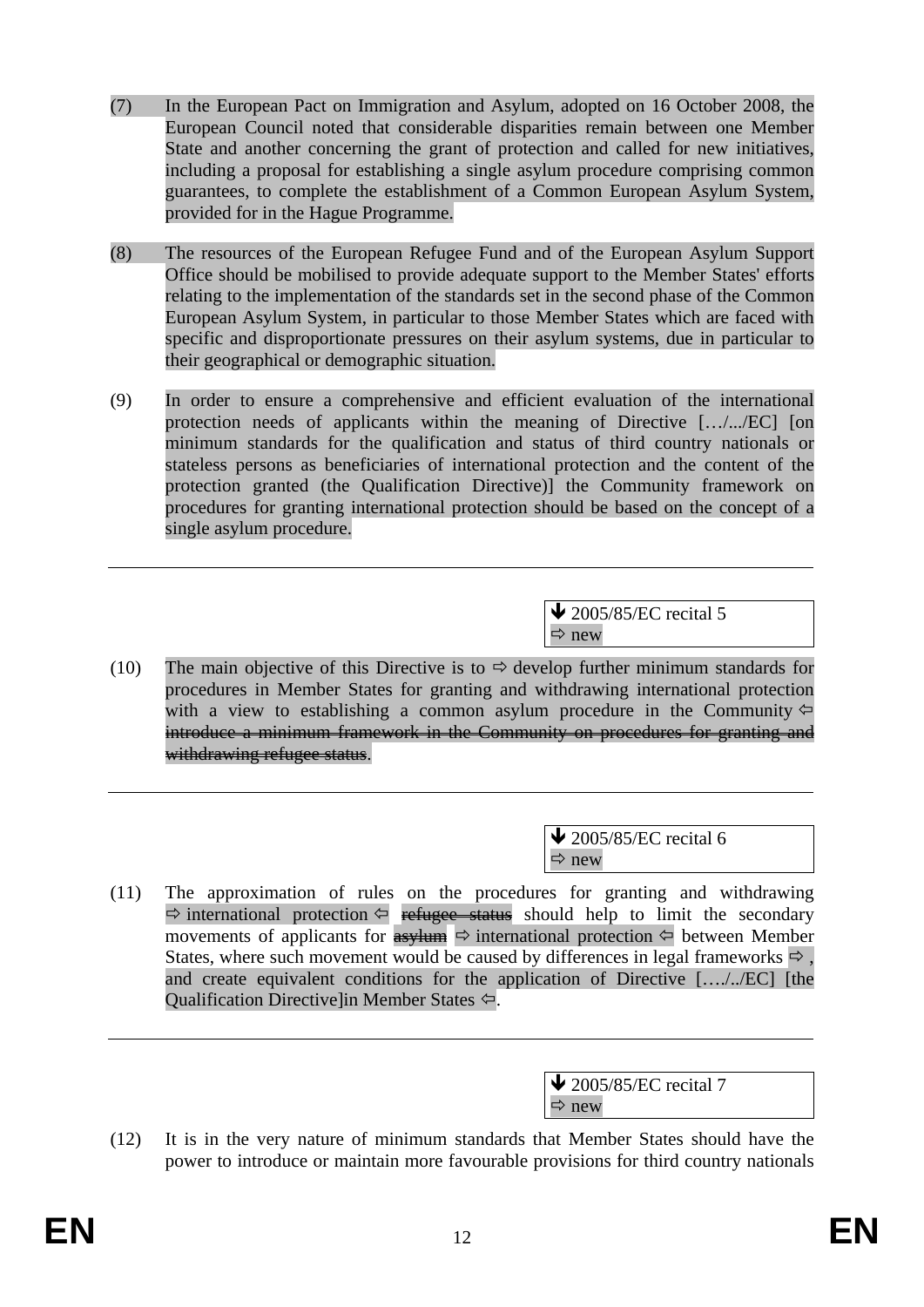or stateless persons who ask for international protection from a Member State, where such a request is understood to be on the grounds that the person concerned is  $\Rightarrow$  in need of international protection  $\Leftrightarrow$  a refugee within the meaning of  $\Leftrightarrow$  Directive  $[.../../EC]$  [the Qualification Directive]  $\Leftrightarrow$  Article 1(A) of the Geneva Convention.

> $\bigvee$  2005/85/EC recital 8  $\Rightarrow$  new

(13) This Directive respects the fundamental rights and observes the principles recognised in particular by the Charter of Fundamental Rights of the European Union.  $\Rightarrow$  In particular this Directive seeks to promote the application of Articles 1, 18, 19, 21, 24 and 47 of the Charter and has to be implemented accordingly.  $\Leftrightarrow$ 

> $\triangle$  2005/85/EC recital 9  $\Rightarrow$  new

(14) With respect to the treatment of persons falling within the scope of this Directive, Member States are bound by obligations under instruments of international law to which they are party and which prohibit discrimination.

> $\triangle$  2005/85/EC recital 10  $\Rightarrow$  new

(15) It is essential that decisions on all applications for  $\frac{asy \cdot \text{I}}{asy \cdot \text{I}}$  international protection  $\Leftrightarrow$  be taken on the basis of the facts and, in the first instance, by authorities whose personnel has the appropriate knowledge or receives the necessary training in the field of asylum and refugee matters.

> $\blacktriangleright$  2005/85/EC recital 11  $\Rightarrow$  new

(16) It is in the interest of both Member States and applicants for  $\Rightarrow$  international protection  $\Leftarrow$  asylum to decide as soon as possible on applications for asylum.  $\Rightarrow$  international protection, without prejudice to an adequate and complete examination  $\Leftrightarrow$ . The organisation of the processing of applications for asylum should be left to the discretion of Member States, so that they may, in accordance with their national needs, prioritise or accelerate the processing of any application, taking into account the standards in this Directive.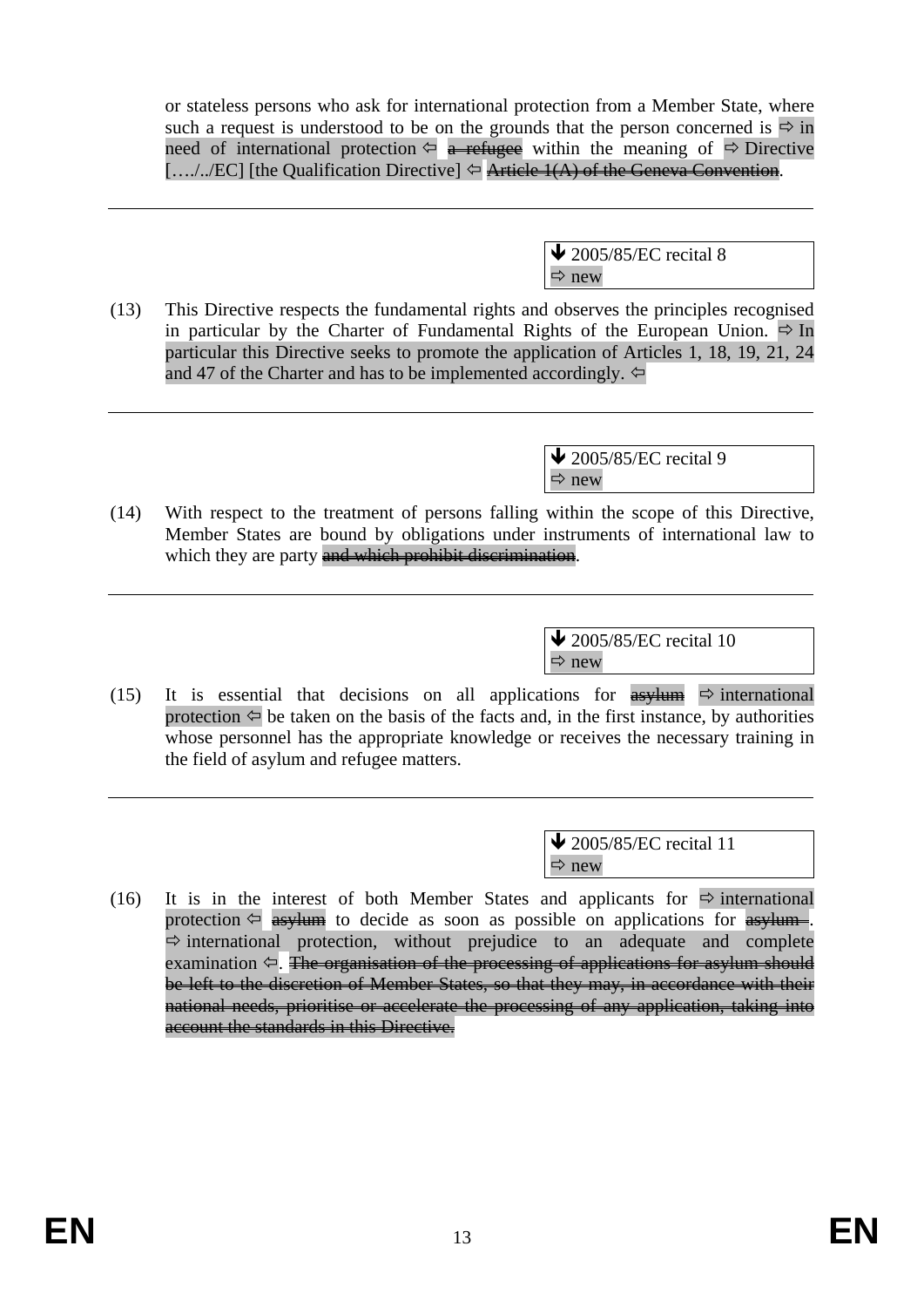$\blacktriangleright$  2005/85/EC recital 12  $\Rightarrow$  new

(17) The notion of public order may  $\Rightarrow$  *inter alia*  $\Leftarrow$  cover a conviction for committing a serious crime.



(18) In the interests of a correct recognition of those persons in need of protection as refugees within the meaning of Article 1 of the Geneva Convention  $\Rightarrow$  or as persons eligible for subsidiary protection $\leftarrow$ , every applicant should, subject to certain exceptions, have an effective access to procedures, the opportunity to cooperate and properly communicate with the competent authorities so as to present the relevant facts of his/her case and sufficient procedural guarantees to pursue his/her case throughout all stages of the procedure. Moreover, the procedure in which an application for  $\frac{4s}{1}$   $\Rightarrow$  international protection  $\leftarrow$  is examined should normally provide an applicant at least with the right to stay pending a decision by the determining authority, access to the services of an interpreter for submitting his/her case if interviewed by the authorities, the opportunity to communicate with a representative of the United Nations High Commissioner for Refugees (UNHCR)  $\Rightarrow$  and with organizations providing advice or counselling to applicants for international protection  $\Diamond$  or with any organisation working on its behalf, the right to appropriate notification of a decision, a motivation of that decision in fact and in law, the opportunity to consult a legal adviser or other counsellor, and the right to be informed of his/her legal position at decisive moments in the course of the procedure, in a language he/she can reasonably be supposed to understand  $\Rightarrow$  and, in the case of a negative decision, the right to an effective remedy before a court or tribunal  $\Leftarrow$ .

 $\blacktriangleright$  2005/85/EC recital 14

In addition, specific procedural guarantees for unaccompanied minors should be laid down on account of their vulnerability. In this context, the best interests of the child should be a primary consideration of Member States.

Ø new

(19) With a view to ensuring an effective access to the examination procedure, officials who first come into contact with persons seeking international protection, in particular those carrying out surveillance of land or maritime borders or conducting border checks, should receive instructions and necessary training on how to recognise and deal with requests for international protection. They should be able to provide third country nationals or stateless persons who are present in the territory, including at the border, in the territorial waters or in the transit zones of the Member States, and wish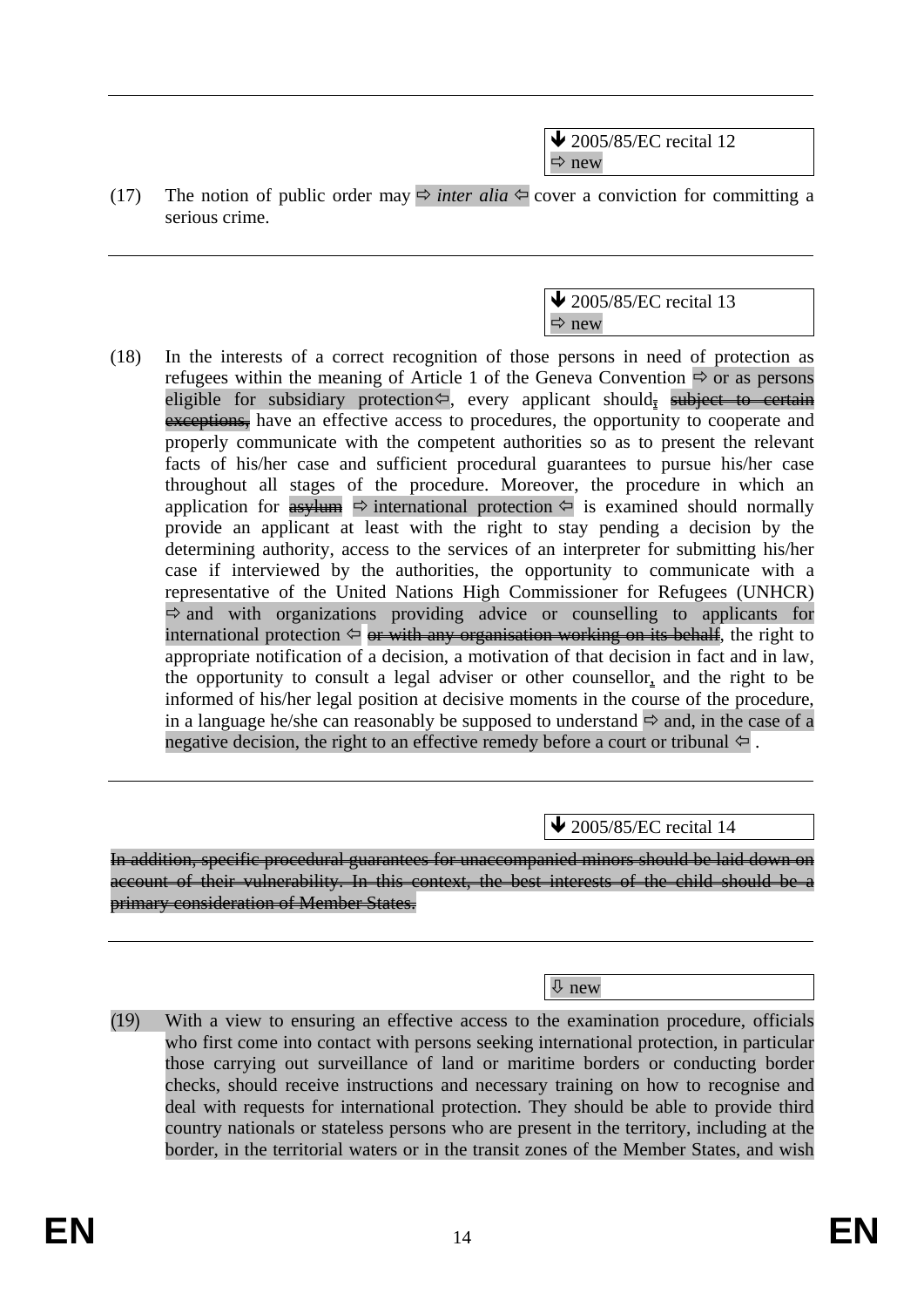to request international protection, with all relevant information as to where and how applications for international protection may be lodged. Where those persons are present in the territorial waters of a Member State, they should be disembarked in land and have their applications examined in accordance with this Directive.

- (20) In addition, special procedural guarantees for vulnerable applicants, such as minors, unaccompanied minors, persons who have been subjected to torture, rape or other serious acts of violence or disabled persons, should be laid down in order to create the conditions necessary for their effective access to procedures and presenting the elements needed to substantiate the application for international protection.
- (21) National measures dealing with identification and documentation of symptoms and signs of torture or other serious acts of physical or mental violence, including acts of sexual violence, in procedures covered by this directive should *inter alia* be based on the Manual on Effective Investigation and Documentation of Torture and Other Cruel, Inhuman or Degrading Treatment or Punishment (Istanbul Protocol).
- (22) With a view to ensuring substantive equality between female and male applicants, examination procedures should be gender sensitive. In particular, personal interviews should be organised in a way which makes its possible for both female and male applicants to speak about their past experiences in cases involving gender based persecution. The complexity of gender related claims should be properly taken into account in procedures based on the safe third country concept, the safe country of origin concept or the notion of subsequent applications.
- (23) The "best interests of the child" should be a primary consideration of Member States when implementing this Directive, in line with the 1989 United Nations Convention on the Rights of the Child.
- (24) Procedures for examining international protection needs should be organised in a way that makes it possible for the competent authorities to conduct a rigorous examination of applications for international protection.

 $\sqrt{2005/85/EC}$  recital 15  $\Rightarrow$  new

(25) Where an applicant makes a subsequent application without presenting new evidence or arguments, it would be disproportionate to oblige Member States to carry out a new full examination procedure. In these cases, Member States should  $\Rightarrow$  be able to dismiss an application as inadmissible in accordance with the *res judicata principle*  $\Leftarrow$  have a choice of procedure involving exceptions to the guarantees normally enjoyed by the applicant.

> $\blacktriangleright$  2005/85/EC recital 16  $\Rightarrow$  new

(26) Many  $\frac{asy \text{turn}}{asy \text{turn}}$  applications  $\Rightarrow$  for international protection  $\Leftarrow$  are made at the border or in a transit zone of a Member State prior to a decision on the entry of the applicant.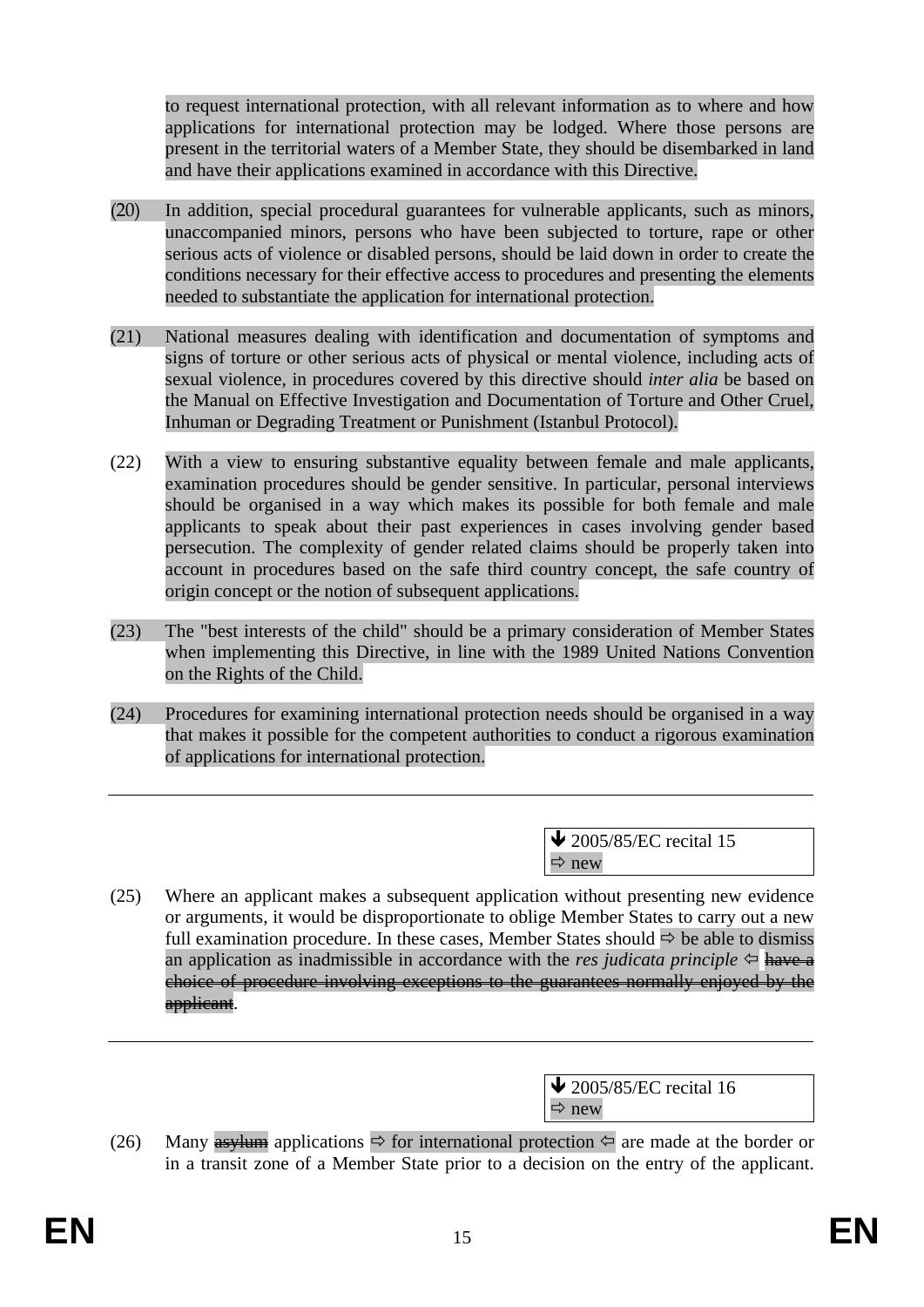Member States should be able to  $\Rightarrow$  provide for admissibility and/or substantive examination procedures which make it possible to decide on applications made at the border or in transit zones at those locations  $\Leftrightarrow$  keep existing procedures adapted to the specific situation of these applicants at the border. Common rules should be defined on possible exceptions made in these circumstances to the guarantees normally enjoyed by applicants. Border procedures should mainly apply to those applicants who do not meet the conditions for entry into the territory of the Member States.

> $\blacktriangleright$  2005/85/EC recital 17  $\Rightarrow$  new

(27) A key consideration for the well-foundedness of an  $\frac{1}{\sqrt{2}}$  application  $\Rightarrow$  for international protection  $\Leftarrow$  is the safety of the applicant in his/her country of origin. Where a third country can be regarded as a safe country of origin, Member States should be able to designate it as safe and presume its safety for a particular applicant, unless he/she presents serious counter-indications.

 $\overline{\text{4}}$  2005/85/EC recital 18

(28) Given the level of harmonisation achieved on the qualification of third country nationals and stateless persons as refugees, common criteria for designating third countries as safe countries of origin should be established.

 $\triangle$  2005/85/EC recital 19

Where the Council has satisfied itself that those criteria are met in relation to a particular country of origin, and has consequently included it in the minimum common list of safe countries of origin to be adopted pursuant to this Directive, Member States should be obliged to consider applications of persons with the nationality of that country, or of stateless persons formerly habitually resident in that country, on the basis of the rebuttable presumption of the safety of that country. In the light of the political importance of the designation of safe countries of origin, in particular in view of the implications of an assessment of the human rights situation in a country of origin and its implications for the policies of the European Union in the field of external relations, the Council should take any decisions on the establishment or amendment of the list, after consultation of the European Parliament.

# $\triangle$  2005/85/EC recital 20 (adapted)

It results from the status of Bulgaria and Romania as candidate countries for accession to the European Union and the progress made by these countries towards membership that they should be regarded as constituting safe countries of origin for the purposes of this Directive until the date of their accession to the European Union.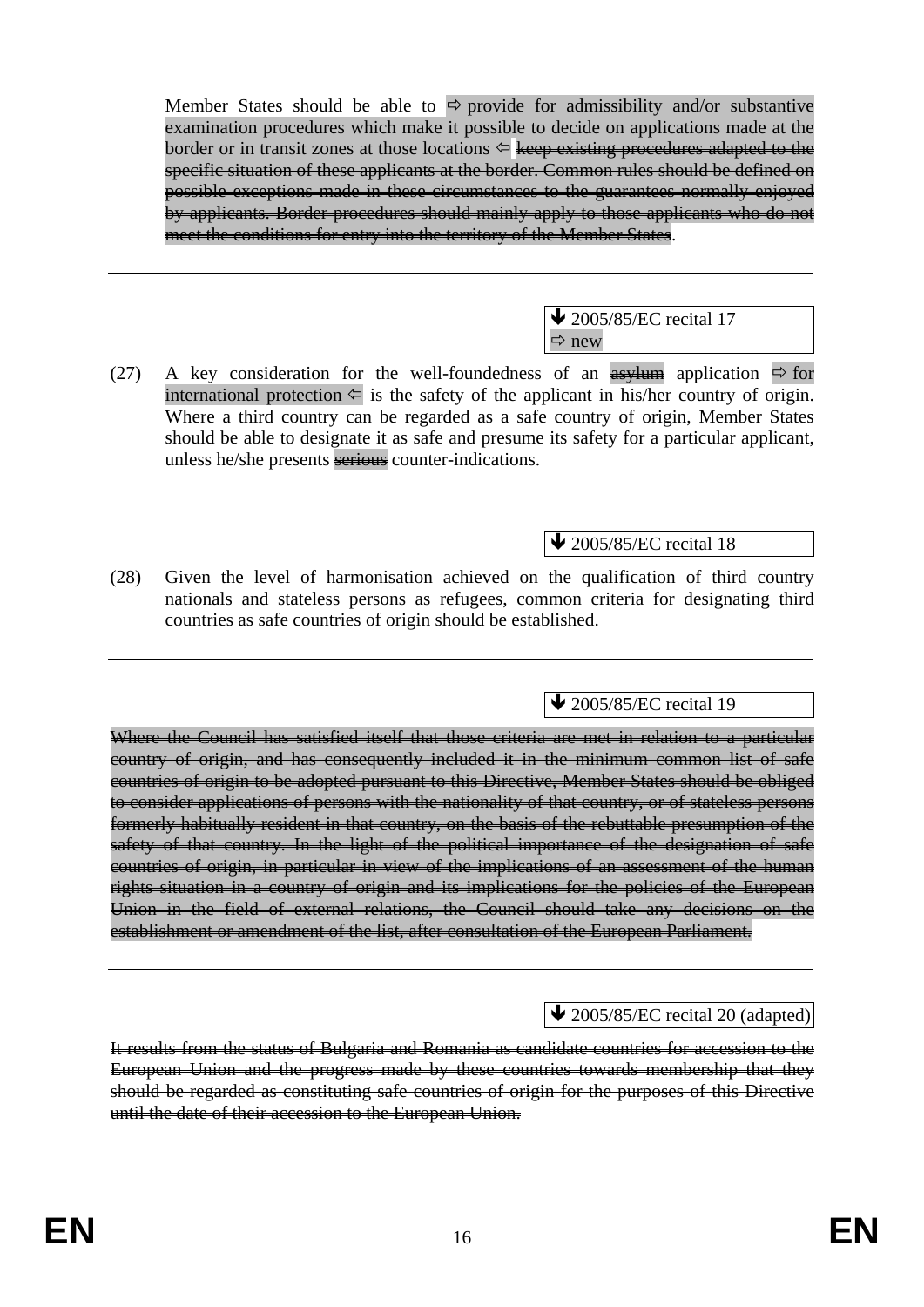$\blacktriangleright$  2005/85/EC recital 21  $\Rightarrow$  new

(29) The designation of a third country as a safe country of origin for the purposes of this Directive cannot establish an absolute guarantee of safety for nationals of that country. By its very nature, the assessment underlying the designation can only take into account the general civil, legal and political circumstances in that country and whether actors of persecution, torture or inhuman or degrading treatment or punishment are subject to sanction in practice when found liable in the country concerned. For this reason, it is important that, where an applicant shows that there are serious  $\Rightarrow$  valid  $\Leftarrow$ reasons to consider the country not to be safe in his/her particular circumstances, the designation of the country as safe can no longer be considered relevant for him/her.

> $\blacktriangleright$  2005/85/EC recital 22 (adapted)  $\Rightarrow$  new

(30) Member States should examine all applications on the substance, i.e. assess whether the applicant in question qualifies  $\overline{a}$  as  $\overline{a}$  refugee  $\boxtimes$  for international protection  $\boxtimes$  in accordance with Council Directive 2004/83/EC of 29 April 2004 on minimum standards for the qualification and status of third country nationals or stateless persons as refugees or as persons who otherwise need international protection and the content of the protection granted<sup>15</sup>, Directive  $[\ldots]$ . *EC*] [the Qualification Directive] except where the present Directive provides otherwise, in particular where it can be reasonably assumed that another country would do the examination or provide sufficient protection. In particular, Member States should not be obliged to assess the substance of an  $\frac{as}{\sqrt{m}}$  application  $\Rightarrow$  for international protection  $\Leftarrow$  where a first country of asylum has granted the applicant refugee status or otherwise sufficient protection and the applicant will be readmitted to this country.

> $\blacktriangleright$  2005/85/EC recital 23  $\Rightarrow$  new

(31) Member States should also not be obliged to assess the substance of an  $\frac{asylum}{asylum}$ application  $\Rightarrow$  for international protection  $\Leftrightarrow$  where the applicant, due to a  $\Rightarrow$  sufficient  $\Leftarrow$  connection to a third country as defined by national law, can reasonably be expected to seek protection in that third country  $\Rightarrow$ , and there are grounds for considering that the applicant will be admitted or re-admitted to that country  $\Leftrightarrow$ . Member States should only proceed on this basis where this particular applicant would be safe in the third country concerned. In order to avoid secondary movements of applicants, common principles for the consideration or designation by Member States of third countries as safe should be established.

 $15$  OJ L 304, 13.9.2004, p. 12.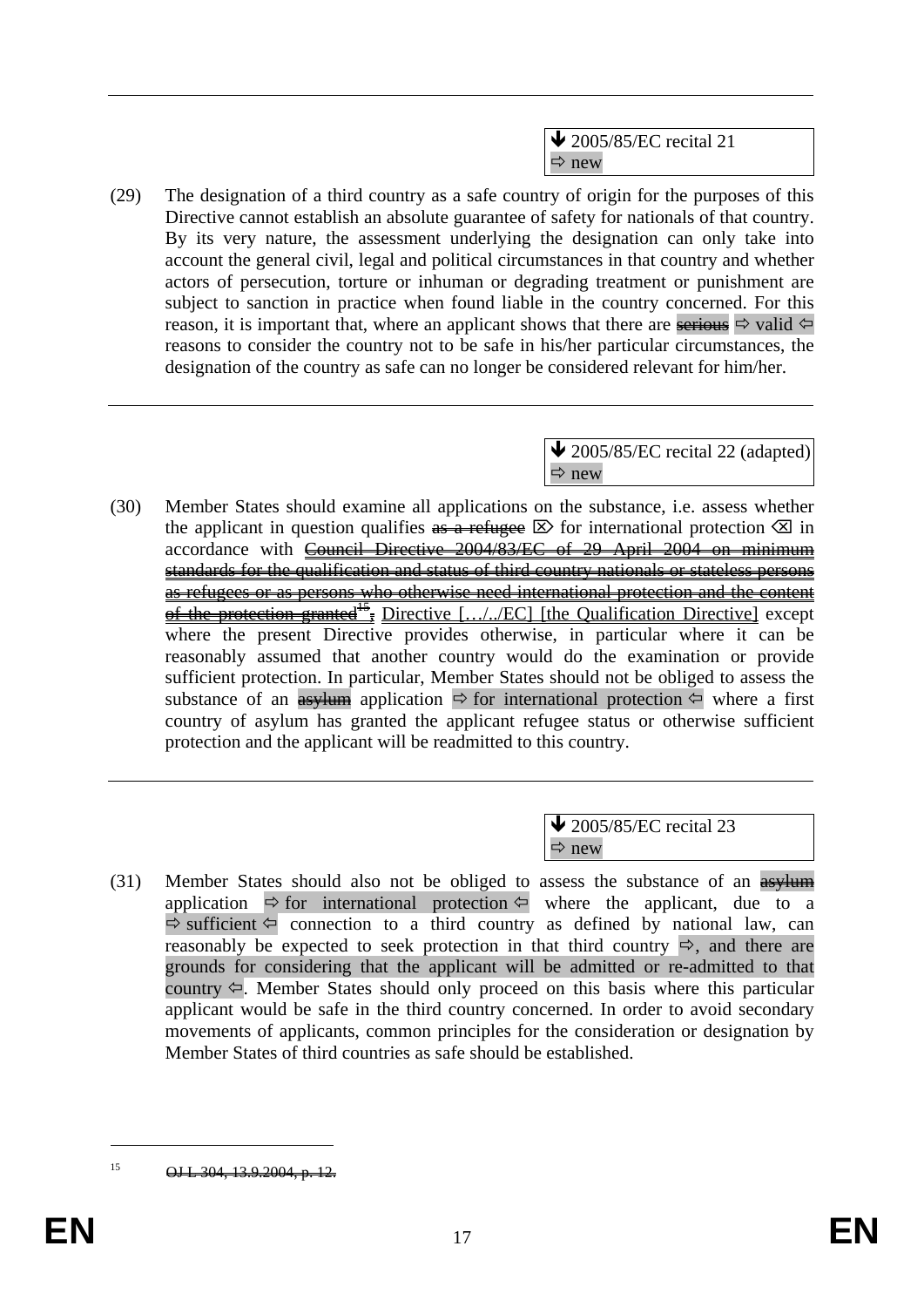$\triangle$  2005/85/EC recital 24  $\Rightarrow$  new

(32) Furthermore, with respect to certain European third countries, which observe particularly high human rights and refugee protection standards, Member States should be allowed to not carry out, or not to carry out full examination of asylum applications regarding applicants who enter their territory from such European third countries. Given the potential consequences for the applicant of a restricted or omitted examination, this application of the safe third country concept should be restricted to cases involving third countries with respect to which the Council has satisfied itself that the high standards for the safety of the third country concerned, as set out in this Directive, are fulfilled. The Council should take decisions in this matter after consultation of the European Parliament.

 $\sqrt{2005/85/EC}$  recital 25

It follows from the nature of the common standards concerning both safe third country concepts as set out in this Directive, that the practical effect of the concepts depends on whether the third country in question permits the applicant in question to enter its territory.

> $\blacktriangleright$  2005/85/EC recital 26  $\Rightarrow$  new

(33) With respect to the withdrawal of refugee  $\Rightarrow$  or subsidiary protection  $\Leftarrow$  status, Member States should ensure that persons benefiting from  $\Rightarrow$  international protection  $\Leftarrow$  refugee status are duly informed of a possible reconsideration of their status and have the opportunity to submit their point of view before the authorities can take a motivated decision to withdraw their status. However, dispensing with these guarantees should be allowed where the reasons for the cessation of the refugee status is not related to a change of the conditions on which the recognition was based.

> $\triangle$  2005/85/EC recital 27  $\Rightarrow$  new

(34) It reflects a basic principle of Community law that the decisions taken on an application for  $\frac{4s}{100}$   $\Rightarrow$  international protection  $\frac{1}{2}$  and on the withdrawal of refugee  $\Rightarrow$  or subsidiary protection  $\Leftrightarrow$  status are subject to an effective remedy before a court or tribunal within the meaning of Article 234 of the Treaty. The effectiveness of the remedy, also with regard to the examination of the relevant facts, depends on the administrative and judicial system of each Member State seen as a whole.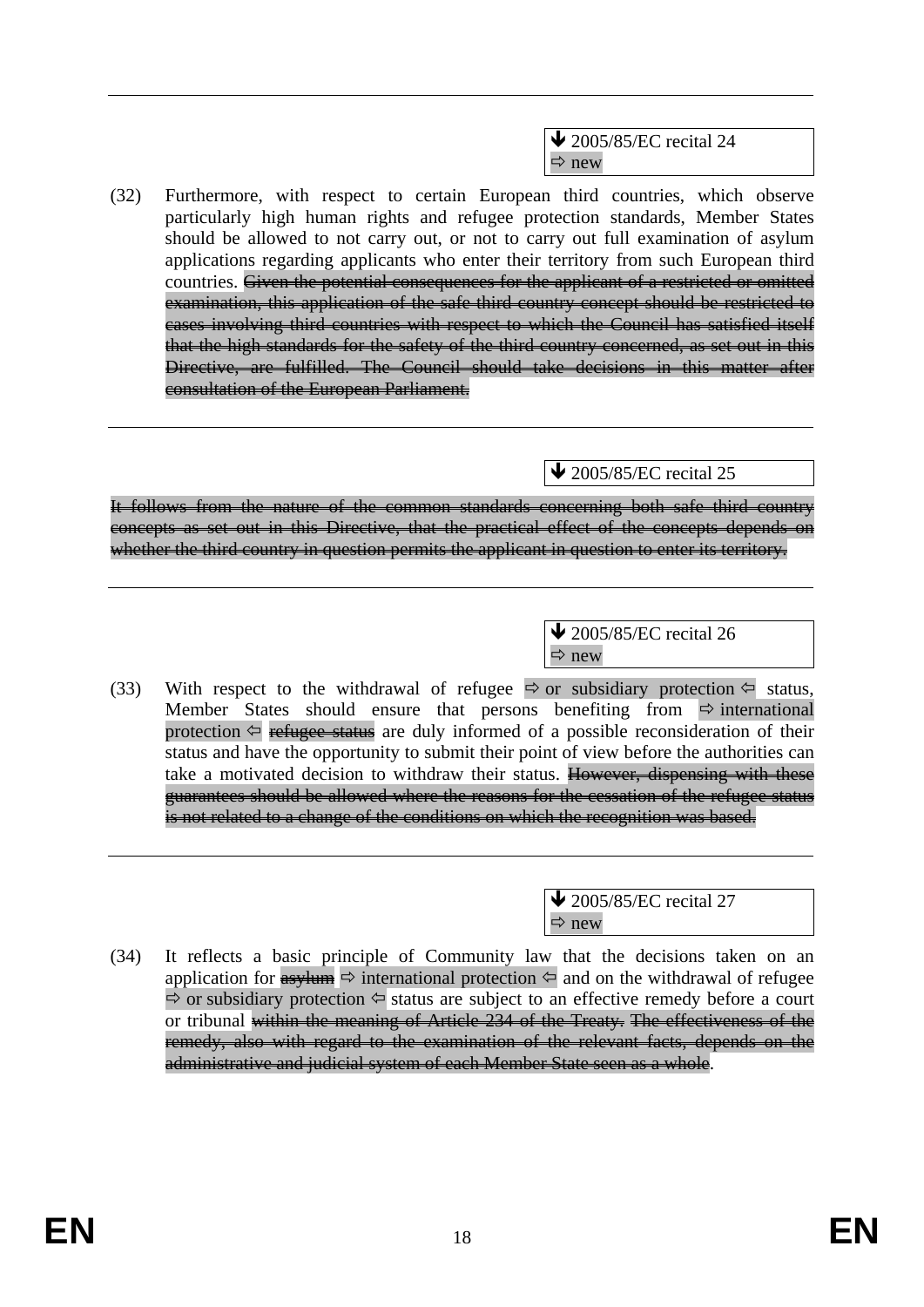$\blacktriangleright$  2005/85/EC recital 28

(35) In accordance with Article 64 of the Treaty, this Directive does not affect the exercise of the responsibilities incumbent upon Member States with regard to the maintenance of law and order and the safeguarding of internal security.

> $\bigvee$  2005/85/EC recital 29 (adapted)  $\Rightarrow$  new

(36) This Directive does not deal with procedures  $\Rightarrow$  between Member States  $\Leftarrow$  governed by Council Regulation (EC) No 343/2003 of 18 February 2003 Regulation (EC) No […/… ][establishing the criteria and mechanisms for determining the Member State responsible for examining an **asylum** application  $\Rightarrow$  for international protection  $\Leftarrow$ lodged in one of the Member States by a third-country national  $\Rightarrow$  or a stateless person  $\Leftrightarrow \triangleq$  (The Dublin Regulation)].

Ø new

(37) Applicants with regard to whom Regulation EC No […/…] [the Dublin Regulation] applies should enjoy access to the basic principles and guarantees set out in this Directive and to the special guarantees pursuant to Regulation EC No [.../...] [the Dublin Regulation].

 $\blacktriangleright$  2005/85/EC recital 30

(38) The implementation of this Directive should be evaluated at regular intervals  $\frac{1}{n}$ exceeding two years.

> $\blacktriangleright$  2005/85/EC recital 31  $\Rightarrow$  new

(39) Since the objective of this Directive, namely to establish minimum standards on procedures in Member States for granting and withdrawing refugee status  $\Rightarrow$  international protection  $\Leftrightarrow$  cannot be sufficiently attained by the Member States and can therefore, by reason of the scale and effects of the action, be better achieved at Community level, the Community may adopt measures, in accordance with the principle of subsidiarity as set out in Article 5 of the Treaty. In accordance with the principle of proportionality, as set out in that Article, this Directive does not go beyond what is necessary in order to achieve this objective.

 $16$  OJ L 50, 25.2.2003, p.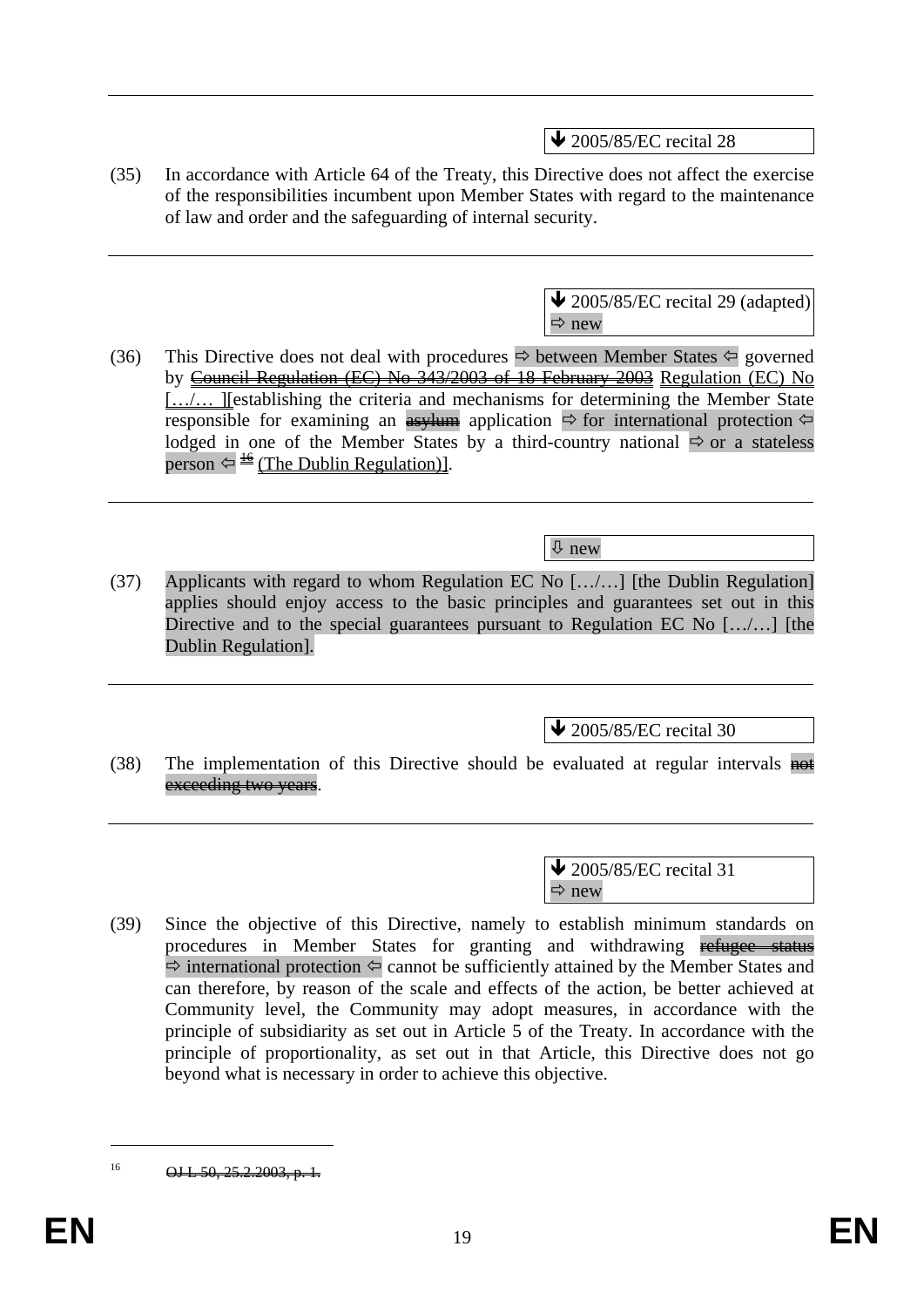$\triangle$  2005/85/EC recital 32 (adapted)

In accordance with Article 3 of the Protocol on the position of the United Kingdom and Ireland, annexed to the Treaty on European Union and to the Treaty establishing the European Community, the United Kingdom has notified, by letter of 24 January 2001, its wish to take part in the adoption and application of this Directive.

# $\triangle$  2005/85/EC recital 33 (adapted)

In accordance with Article 3 of the Protocol on the position of the United Kingdom and Ireland, annexed to the Treaty on European Union and to the Treaty establishing the European Community, Ireland has notified, by letter of 14 February 2001, its wish to take part in the adoption and application of this Directive.

# $\triangle$  2005/85/EC recital 34

(40) In accordance with Articles 1 and 2 of the Protocol on the position of Denmark, annexed to the Treaty on European Union and to the Treaty establishing the European Community, Denmark does not take part in the adoption of this Directive and is not bound by it or subject to its application.

Ø new

- (41) The obligation to transpose this Directive into national law should be confined to those provisions which represent a substantive change as compared with the earlier Directive. The obligation to transpose the provisions which are unchanged arises under the earlier Directive.
- (42) This Directive should be without prejudice to the obligations of the Member States relating to the time-limit for transposition into national law of the Directive set out in Annex III, Part B.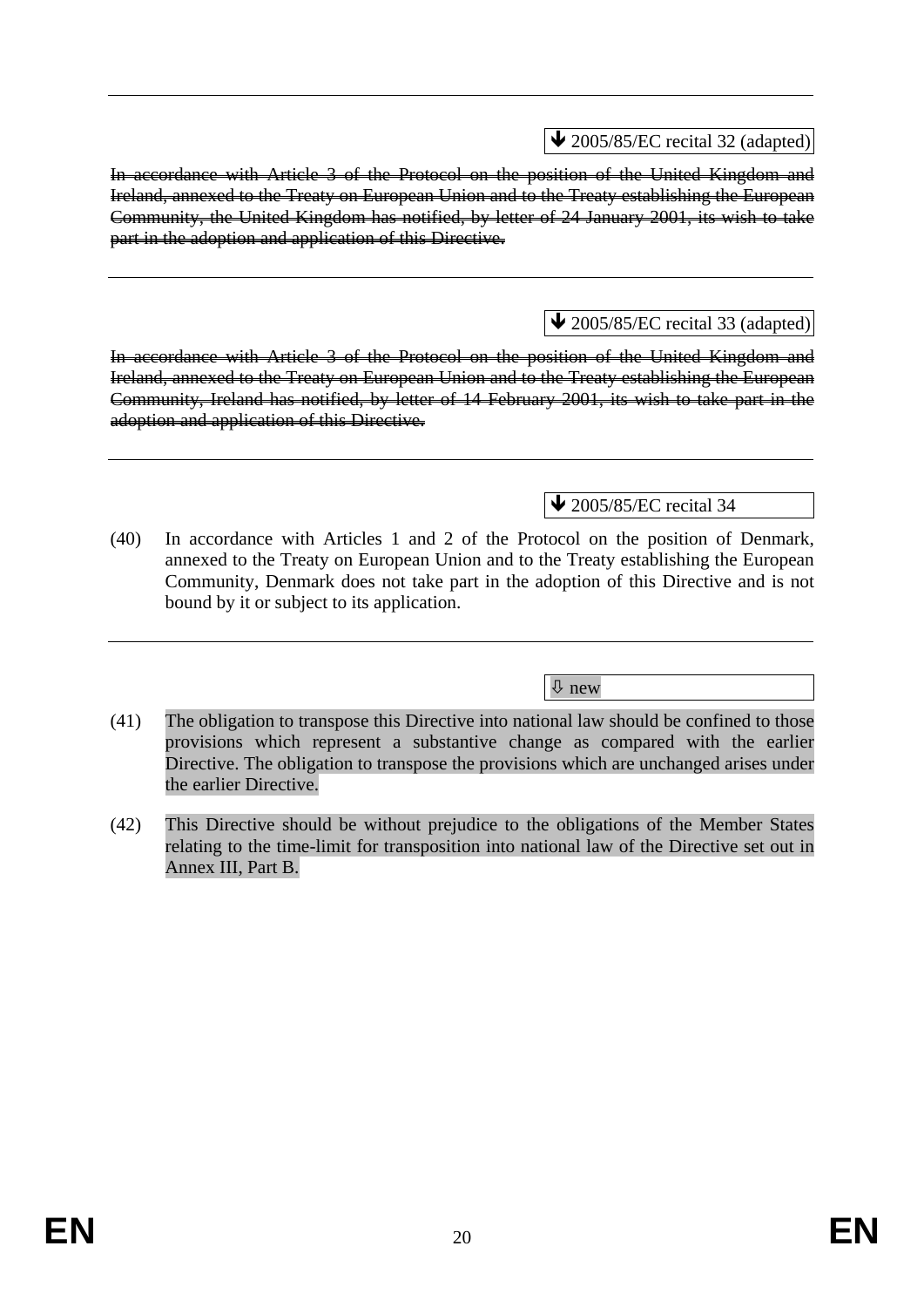$\bigvee$  2005/85/EC  $\Rightarrow$  new

### HAVE ADOPTED THIS DIRECTIVE:

### *CHAPTER I*

### *GENERAL PROVISIONS*

#### *Article 1*

#### **Purpose**

The purpose of this Directive is to establish minimum standards on procedures in Member States for granting and withdrawing  $\Rightarrow$  international protection by virtue of Directive .../.../EC [the Qualification Directive] $\Leftrightarrow$  refugee status.

# *Article 2*

#### **Definitions**

For the purposes of this Directive:

- (a) "Geneva Convention" means the Convention of 28 July 1951 relating to the status of refugees, as amended by the New York Protocol of 31 January 1967;
- (b) "application" or "application for asylum" means an application made by a third country national or stateless person which can be understood as a request for international protection from a Member State under the Geneva Convention. Any application for international protection is presumed to be an application for asylum, unless the person concerned explicitly requests another kind of protection. that can be applied for separately;

Ø new

(b) "application" or "application for international protection" means a request made by a third country national or a stateless person for protection from a Member State, who can be understood to seek refugee status or subsidiary protection status, and who does not explicitly request another kind of protection outside the scope of Directive […./../EC] [the Qualification Directive], that can be applied for separately;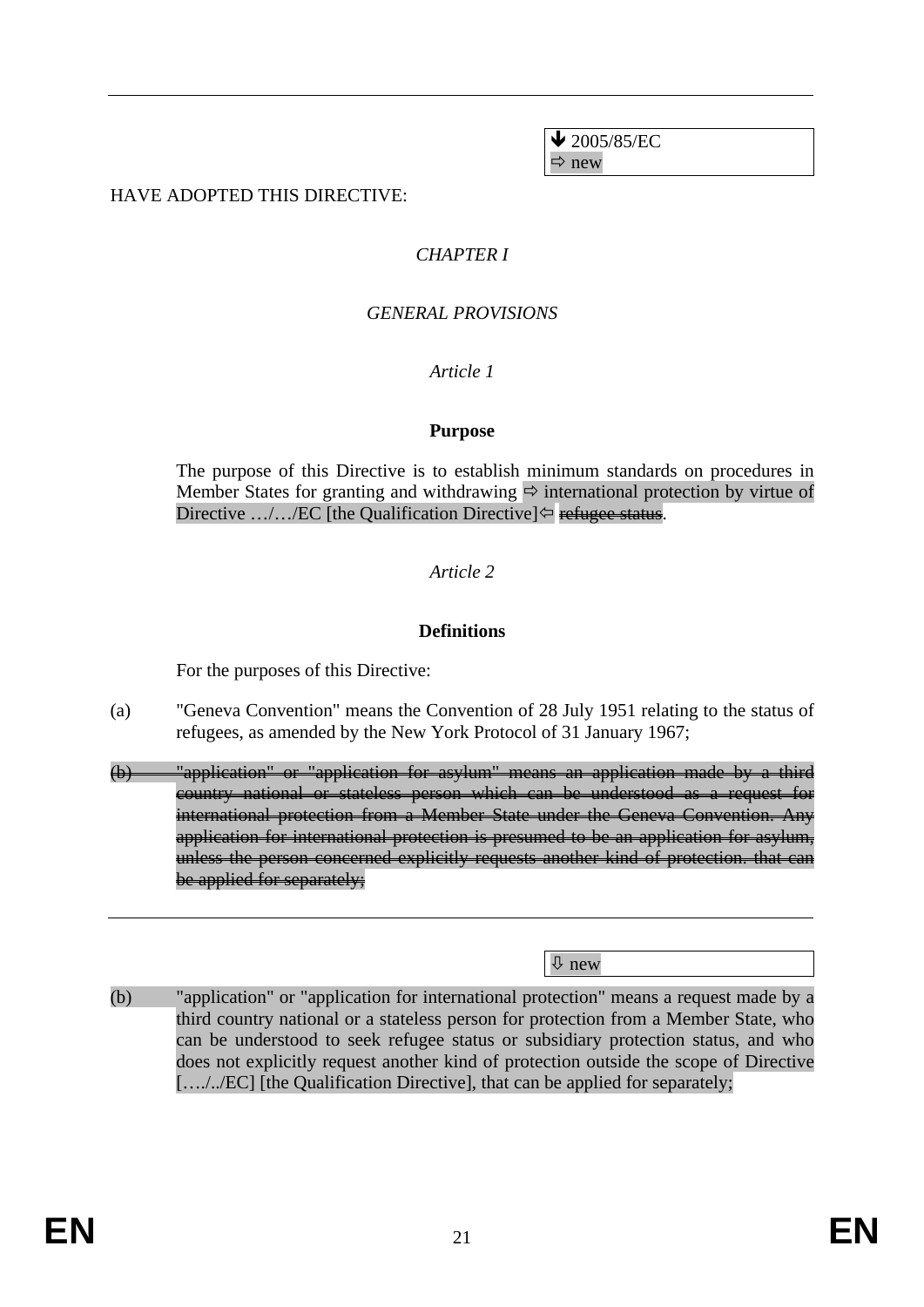$\bigvee$  2005/85/EC  $\Rightarrow$  new

(c) "applicant" or "applicant for  $\Rightarrow$  international protection  $\Leftarrow$  asylumed means a third country national or stateless person who has made an application for  $\frac{as}{lum}$  $\Rightarrow$  international protection  $\Leftarrow$  in respect of which a final decision has not yet been taken;

Ø new

(d) "applicant with special needs" means an applicant who due to age, gender, disability, mental health problems or consequences of torture, rape or other serious forms of psychological, physical or sexual violence is in need of special guarantees in order to benefit from the rights and comply with the obligations in accordance with this Directive;

> $\blacktriangleright$  2005/85/EC (adapted)  $\Rightarrow$  new

- $(d)(e)$  "final decision" means a decision on whether the third country national or stateless person be granted refugee  $\Rightarrow$  or subsidiary protection  $\Leftrightarrow$  status by virtue of  $\frac{\text{Directive}}{\text{Directive}}$ 2004/83/ECDirective […./../EC] [the Qualification Directive] and which is no longer subject to a remedy within the framework of Chapter V of this Directive irrespective of whether such remedy has the effect of allowing applicants to remain in the Member States concerned pending its outcome<del>, subject to Annex III to this Directive</del>;
- $(e)(f)$  "determining authority" means any quasi-judicial or administrative body in a Member State responsible for examining applications for  $\frac{asy \cdot 1}{\text{asy \cdot 1}}$   $\Rightarrow$  international protection  $\Leftarrow$  and competent to take decisions at first instance in such cases, subject to Annex I;
- $(f)(g)$  "refugee" means a third country national or a stateless person who fulfils the requirements of Article  $\frac{1}{1}$  of the Geneva Convention as set out in 2 (d) of Directive 2004/83/ECDirective [..../../EC] [the Qualification Directive];

Ø new

- (h) "person eligible for subsidiary protection" means a third country national or a stateless person who fulfils the requirements of Article 2 (f) of Directive […./../EC] [ the Qualification Directive];
- (i) "international protection status" means the recognition by a Member State of a third country national or a stateless person as a refugee or a person eligible for subsidiary protection;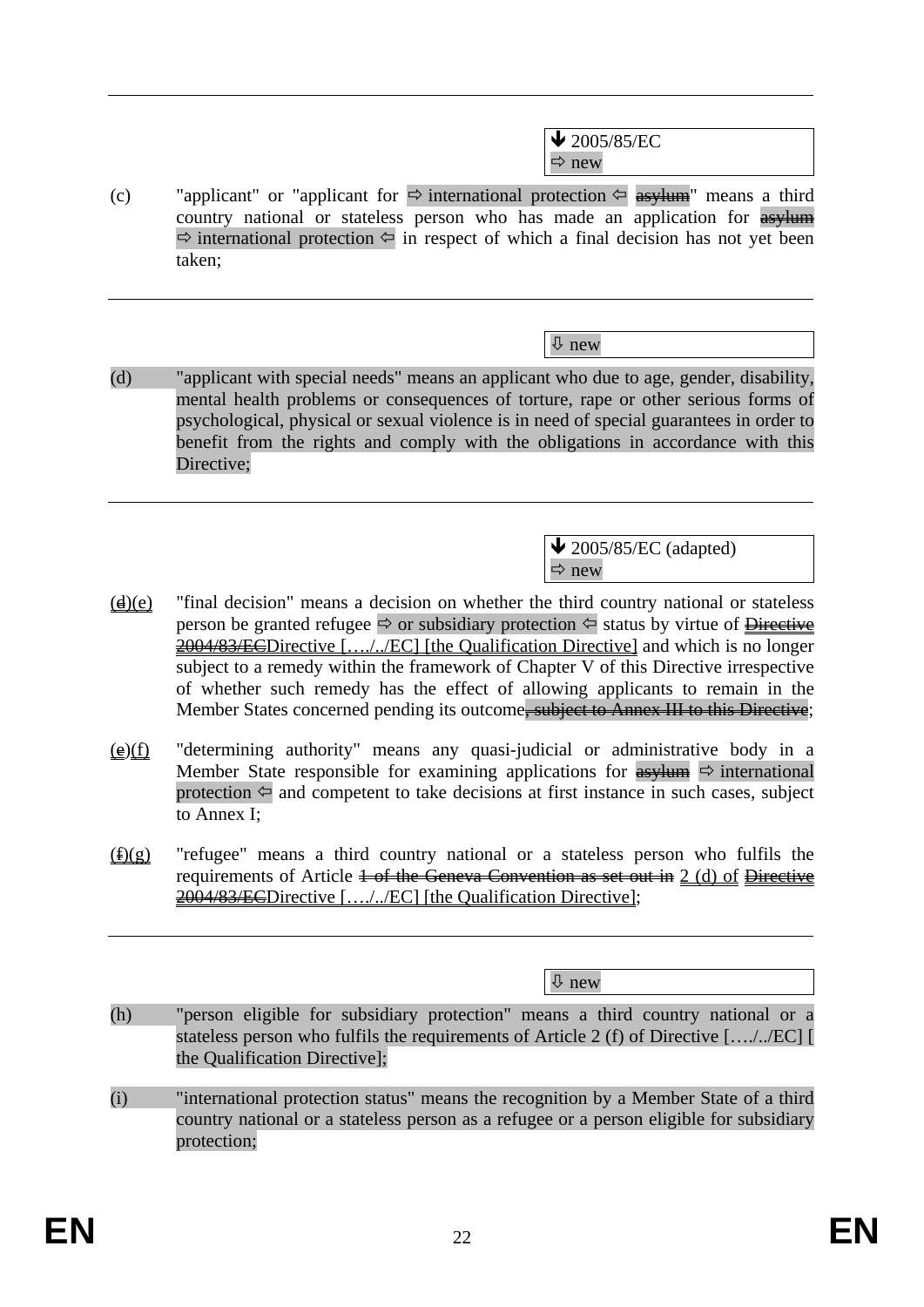$\blacktriangleright$  2005/85/EC (adapted)

 $(g)(j)$  "refugee status" means the recognition by a Member State of a third country national or  $\boxtimes$  a  $\boxtimes$  stateless person as a refugee;

Ø new

- (k) "subsidiary protection status" means the recognition by a Member State of a third country national or a stateless person as a person eligible for subsidiary protection;
- (l) "minor" means a third country national or a stateless person below the age of 18 years;

 $\blacktriangleright$  2005/85/EC (adapted)  $\Rightarrow$  new

- $(h)(m)$  "unaccompanied minor" means a person below the age of 18 who arrives in the territory of the Member States unaccompanied by an adult responsible for him/her whether by law or by custom, and for as long as he/she is not effectively taken into the care of such a person; it includes a minor who is left unaccompanied after he/she has entered the territory of the Member States  $\Rightarrow$  a minor as defined in Article 2 (1) of Directive [..../.../EC] [the Qualification Directive];⇔
- $\Theta(n)$  "representative" means a person acting on behalf of an organisation representing an unaccompanied minor as legal guardian , a person acting on behalf of a national organisation which is responsible for the care and well-being of minors or any other appropriate representation appointed to ensure his/her best interests;  $\Rightarrow$  person appointed by the competent authorities to act as a legal guardian in order to assist and represent an unaccompanied minor with a view to ensuring the child's best interests and exercising legal capacity for the minor where necessary;  $\Leftrightarrow$
- $\bigoplus$ (o) "withdrawal of refugee  $\Rightarrow$  international protection  $\Leftrightarrow$  status" means the decision by a competent authority to revoke, end or refuse to renew the refugee  $\Rightarrow$  or subsidiary protection  $\Leftarrow$  status of a person in accordance with Directive 2004/83/ECDirective […./../EC] [the Qualification Directive] ;
- $\frac{f(x)}{g(x)}$  "remain in the Member State" means to remain in the territory, including at the border or in transit zones, of the Member State in which the application for **asylum**  $\Rightarrow$  international protection  $\Leftarrow$  has been made or is being examined.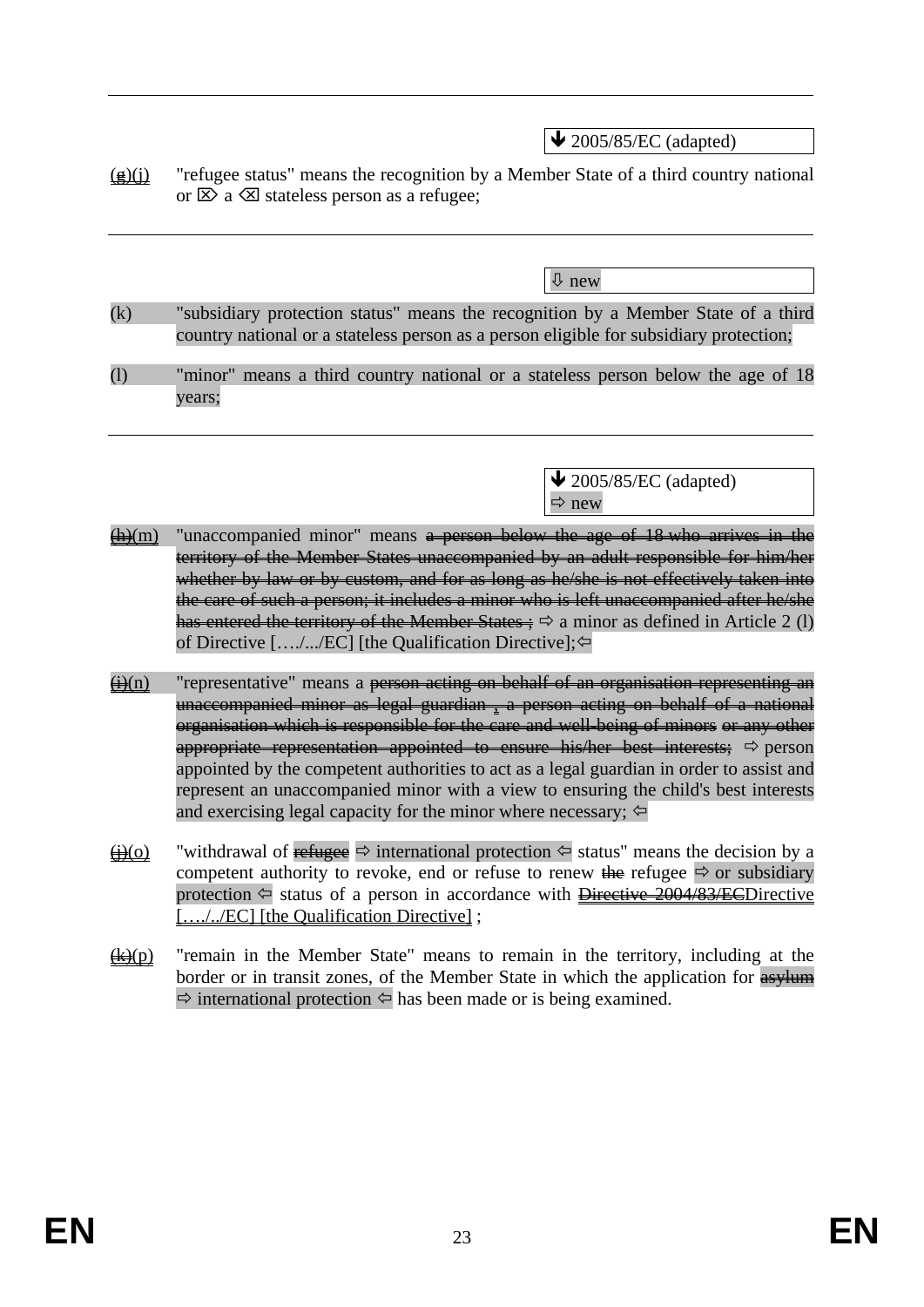### *Article 3*

### **Scope**

- 1. This Directive shall apply to all applications for  $\frac{1}{\sqrt{2}}$  international protection  $\leftarrow$ made in the territory, including at the border  $\Rightarrow$ , in the territorial waters  $\Leftarrow$  or in the transit zones of the Member States, and to the withdrawal of refugee status  $\Rightarrow$  international protection status  $\Leftarrow$ .
- 2. This Directive shall not apply in cases of requests for diplomatic or territorial asylum submitted to representations of Member States.
- Where Member States employ or introduce a procedure in which asylum applications are examined both as applications on the basis of the Geneva Convention and as applications for other kinds of international protection given under the circumstances defined by Article 15 of Directive 2004/83/EC, they shall apply this Directive throughout their procedure.
- 43. Moreover, Member States may decide to apply this Directive in procedures for deciding on applications for any kind of international protection  $\Rightarrow$  falling outside the scope of Directive  $[.../(ECI)]$  [the Qualification Directive]  $\Leftarrow$ .

 $\blacktriangleright$  2005/85/EC  $\Rightarrow$  new

#### *Article 4*

# **Responsible authorities**

1. Member States shall designate for all procedures a determining authority which will be responsible for an appropriate examination of the applications in accordance with this Directive, in particular Articles  $8(2)$  and 9.  $\Rightarrow$  Member States shall ensure that this authority has sufficient numbers of competent and specialized personnel at its disposal for carrying out its tasks within the prescribed time limits. To that end, Member States shall provide for initial and follow up training programmes for the personnel examining applications and taking decisions on international protection.  $\Leftrightarrow$ 

Ø new

# 2. The training referred to in paragraph 1 shall include, in particular:

(a) substantive and procedural rules on international protection and Human Rights set out in relevant international and Community instruments, including the principles of non-*refoulement* and non-discrimination;

(b) gender, trauma and age awareness;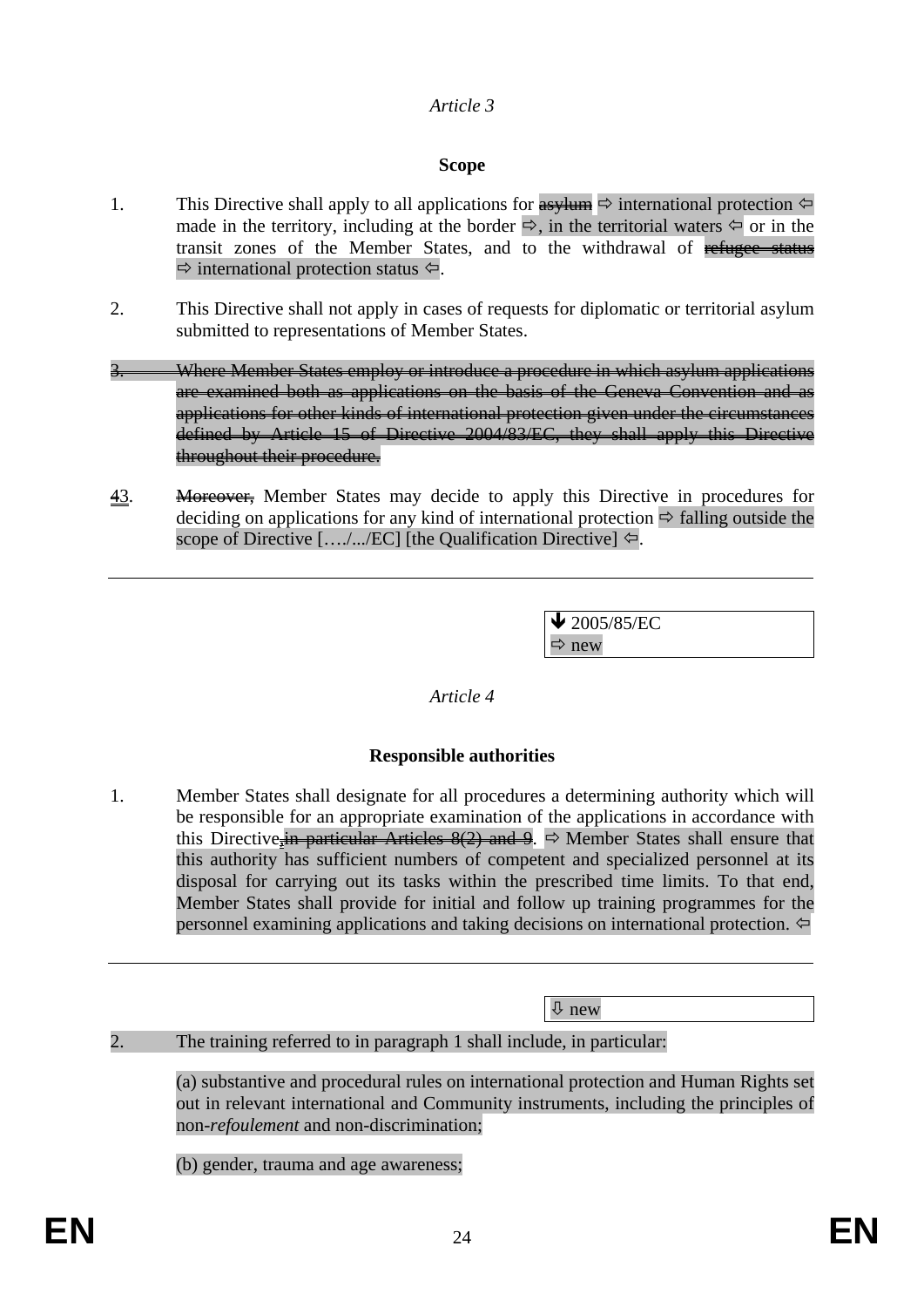(c) use of country of origin information;

(d) interview technics, including cross-culture communication;

(e) identification and documentation of signs and symptoms of torture;

(f) evidence assessment, including the principle of the benefit of the doubt;

(g) case law issues relevant to the examination of applications for international protection.

 $\sqrt{2005/85/EC}$ 

In accordance with Article 4(4) of Regulation (EC) No 343/2003, applications for asylum made in a Member State to the authorities of another Member State carrying out immigration controls there shall be dealt with by the Member State in whose territory the application is made.

> $\triangle$  2005/85/EC (adapted)  $\Rightarrow$  new

23. However, Member States may provide that another authority is responsible for the purposes of  $\frac{1}{2}$   $\Rightarrow$  processing cases pursuant to Regulation (EC) No .../.... [the Dublin Regulation].  $\Leftrightarrow$ 

(a) processing cases in which it is considered to transfer the applicant to another State according to the rules establishing criteria and mechanisms for determining which State is responsible for considering an application for asylum, until the transfer takes place or the requested State has refused to take charge of or take back the applicant;

(b) taking a decision on the application in the light of national security provisions, provided the determining authority is consulted prior to this decision as to whether the applicant qualifies as a refugee by virtue of Directive 2004/83/EC;

(c) conducting a preliminary examination pursuant to Article 32, provided this authority has access to the applicant's file regarding the previous application;

(d) processing cases in the framework of the procedures provided for in Article  $35(1)$ :

(e) refusing permission to enter in the framework of the procedure provided for in Article 35(2) to (5), subject to the conditions and as set out therein;

(f) establishing that an applicant is seeking to enter or has entered into the Member State from a safe third country pursuant to Article 36, subject to the conditions and as set out in that Article.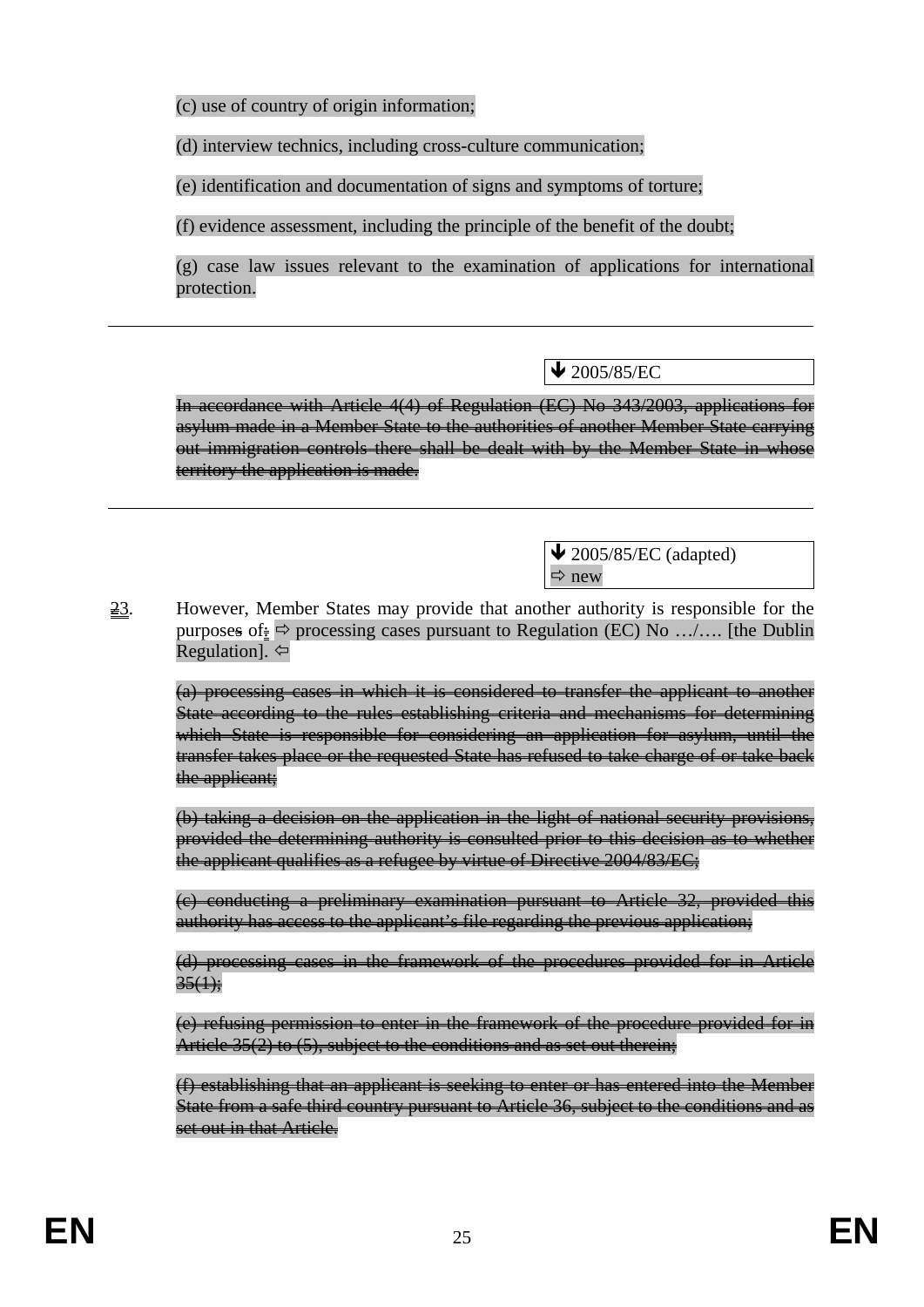$\frac{34}{10}$ . Where  $\boxtimes$  an authority  $\boxtimes$  authorities are  $\boxtimes$  is  $\boxtimes$  designated in accordance with paragraph  $\geq 3$ , Member States shall ensure that the personnel of  $\boxtimes$  that authority  $\boxtimes$ such authorities have the appropriate knowledge or receive the necessary training to fulfil their obligations when implementing this Directive.

Ø new

5. Applications for international protection made in a Member State to the authorities of another Member State carrying out border or immigration controls there shall be dealt with by the Member State in whose territory the application is made.

> $\blacktriangleright$  2005/85/EC  $\Rightarrow$  new

#### *Article 5*

### **More favourable provisions**

Member States may introduce or maintain more favourable standards on procedures for granting and withdrawing refugee status  $\Rightarrow$  international protection  $\Leftarrow$ , insofar as those standards are compatible with this Directive.

# **CHAPTER II**

# **BASIC PRINCIPLES AND GUARANTEES**

# *Article 6*

#### **Access to the procedure**

1. Member States may require that applications for asylum be made in person and/or at a designated place.

Ø new

1. Member States shall designate competent authorities responsible for the receipt and registration of applications for international protection. Without prejudice to paragraphs 5, 6, 7 and 8, Member States may require that applications for international protection be made in person and/or at a designated place.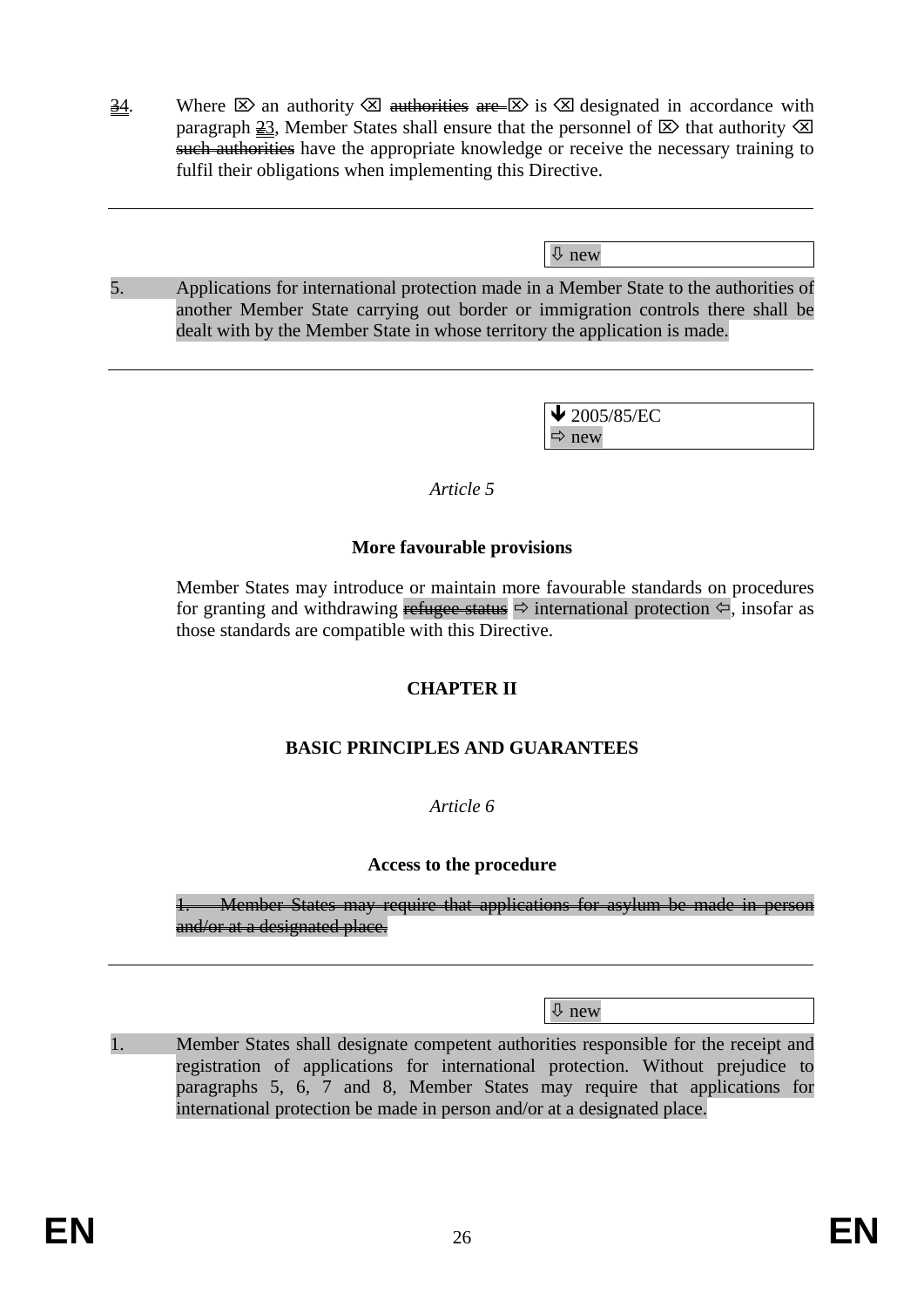2. Member States shall ensure that a person who wishes to make an application for international protection has an effective opportunity to lodge the application with the competent authority as soon as possible.

> $\bigvee$  2005/85/EC  $\Rightarrow$  new

- $\frac{23}{23}$ . Member States shall ensure that each adult having legal capacity has the right to make an application for  $\Rightarrow$  international protection  $\Leftarrow$  asylum on his/her own behalf.
- 34. Member States may provide that an application may be made by an applicant on behalf of his/her dependants. In such cases Member States shall ensure that dependant adults consent to the lodging of the application on their behalf, failing which they shall have an opportunity to make an application on their own behalf.

Consent shall be requested at the time the application is lodged or, at the latest, when the personal interview with the dependant adult is conducted. $\Rightarrow$  Before consent is requested, each adult among these persons shall be informed in private of relevant procedural consequences and of his or her right to make a separate application for international protection. ⇔

Ø new

- 5. Member States shall ensure that a minor has the right to make an application for international protection either on his/her own behalf, or through his/her parents or other adult family members.
- 6. Member States shall ensure that the appropriate bodies referred to in Article 10 of Directive 2008/115/EC of the European Parliament and of the Council <sup>17</sup> have the right to lodge an application for international protection on behalf of an unaccompanied minor if, on the basis of an individual assessment of his/her personal situation, these bodies are of the opinion that the minor may have protection needs pursuant to Directive […./../EC] [the Qualification Directive].

 $\blacktriangleright$  2005/85/EC  $\Rightarrow$  new

- 47. Member States may determine in national legislation:
	- (a) the cases in which a minor can make an application on his/her own behalf;
	- (b) the cases in which the application of an unaccompanied minor has to be lodged by a representative as provided for in Article  $\frac{1721}{10}$  (1)(a);

OJ L 348, 24.12.2008, p. 98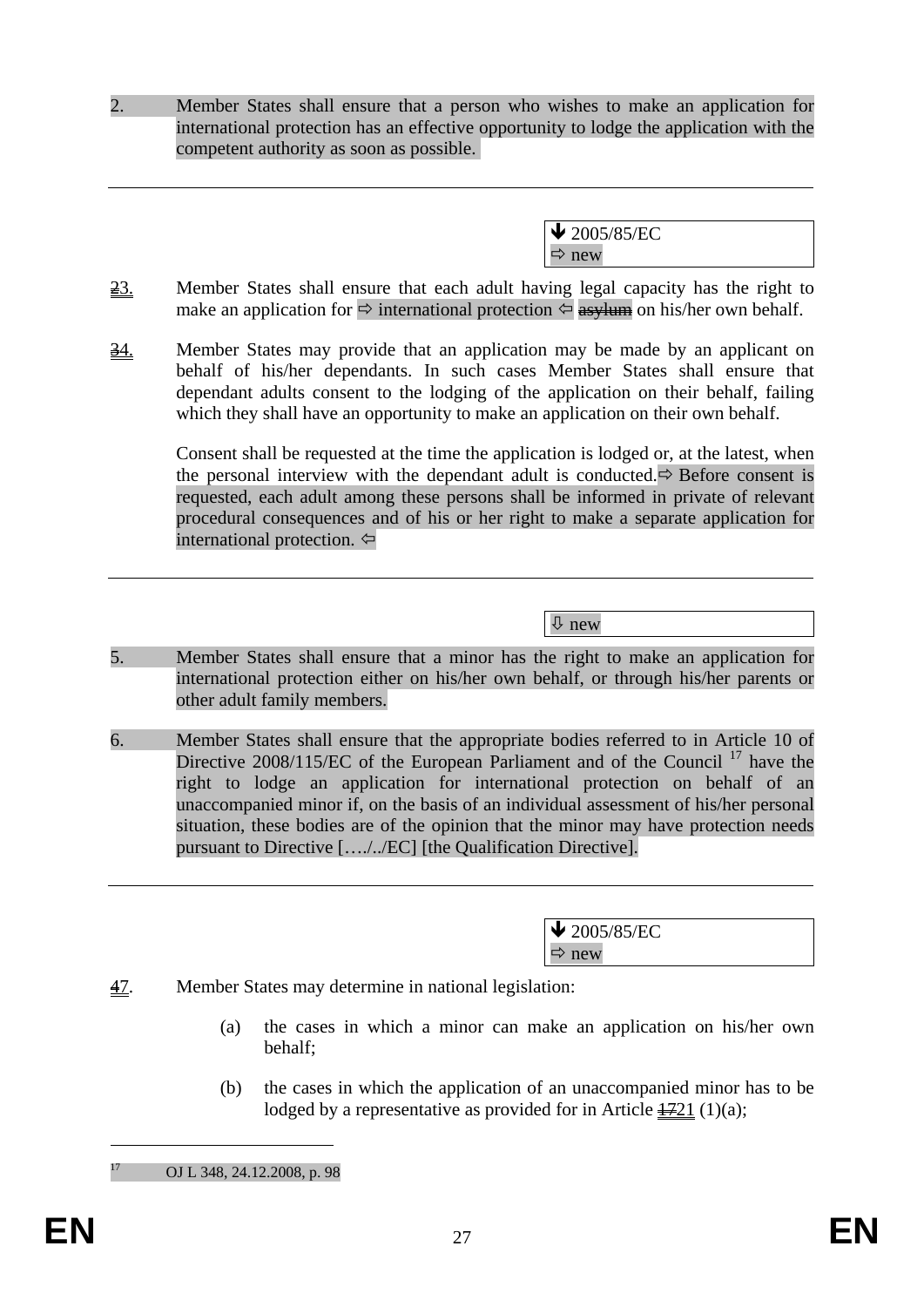(c) the cases in which the lodging of an application for asylum  $\Rightarrow$  international protection  $\Leftarrow$  is deemed to constitute also the lodging of an application for  $\frac{as}{\sqrt{m}} \Leftrightarrow$  international protection  $\leftarrow$  for any unmarried minor.

Member States shall ensure that authorities likely to be addressed by someone who wishes to make an application for asylum are able to advise that person how and where he/she may make such an application and/or may require these authorities to forward the application to the competent authority.

### Ø new

8. Member States shall ensure that border guards, police and immigration authorities, and personnel of detention facilities have instructions and receive necessary training for dealing with applications for international protection. If these authorities are designated as competent authorities pursuant to paragraph 1, the instructions shall include an obligation to register the application. In other cases, the instructions shall require to forward the application to the authority competent for this registration together with all relevant information.

Member States shall ensure that all other authorities likely to be addressed by someone who wishes to make an application for international protection are able to advise that person how and where he/she may make such an application and/or may require these authorities to forward the application to the competent authority.

9. An application for international protection shall be registered by the competent authorities within 72 hours from the moment a person has expressed his/her wish to apply for international protection pursuant to subparagraph 1 of paragraph 8.

# *Article 7*

#### **Information and counseling at border crossing points and detention facilities**

1. Member States shall ensure that information on procedures to be followed in order to make an application for international protection is made available at:

(a) border crossing points, including transit zones, at external borders; and

(b) detention facilities.

- 2. Member States shall provide for interpretation arrangements in order to ensure communication between persons who wish to make an application for international protection and border guards or personnel of detention facilities.
- 3. Member States shall ensure that organizations providing advice and counseling to applicants for international protection have access to the border crossing points, including transit zones, and detention facilities subject to an agreement with the competent authorities of the Member State.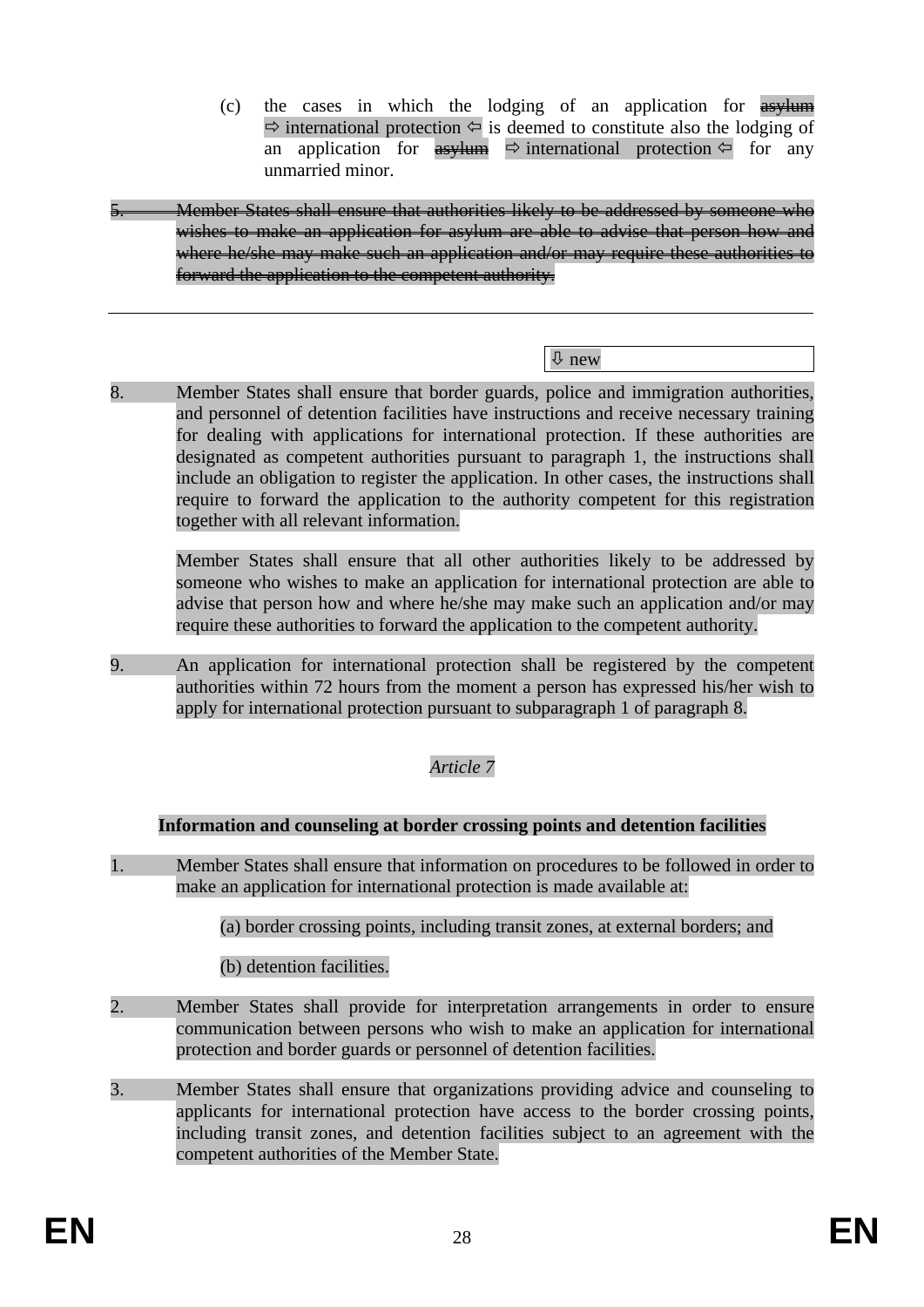Member States may provide for rules covering the presence of such organizations in the areas referred to in this Article.

> $\bigvee$  2005/85/EC  $\Rightarrow$  new

# *Article 78*

# **Right to remain in the Member State pending the examination of the application**

- 1. Applicants shall be allowed to remain in the Member State, for the sole purpose of the procedure, until the determining authority has made a decision in accordance with the procedures at first instance set out in Chapter III. This right to remain shall not constitute an entitlement to a residence permit.
- 2. Member States can make an exception only where, in accordance with Articles 32 and 34,  $\Rightarrow$  a person makes  $\Leftarrow$  a subsequent application  $\Rightarrow$  as described in Article 35  $(8) \Leftrightarrow$  will not be further examined or where they will surrender or extradite, as appropriate, a person either to another Member State pursuant to obligations in accordance with a European arrest warrant<sup>18</sup> or otherwise, or to a third country  $\Rightarrow$ , with the exception of the country of origin of the applicant concerned  $\Leftarrow$ , or to international criminal courts or tribunals.

Ø new

3. A Member State may extradite an applicant to a third country pursuant to paragraph 2 only where the competent authorities are satisfied that an extradition decision will not result in direct or indirect *refoulement* in violation of international obligations of the Member State.

<sup>&</sup>lt;sup>18</sup> Council Framework Decision 2002/584/JHA of 13 June 2002 on the European arrest warrant and the surrender procedures between Member States (OJ L 190, 18.7.2002, p. 1)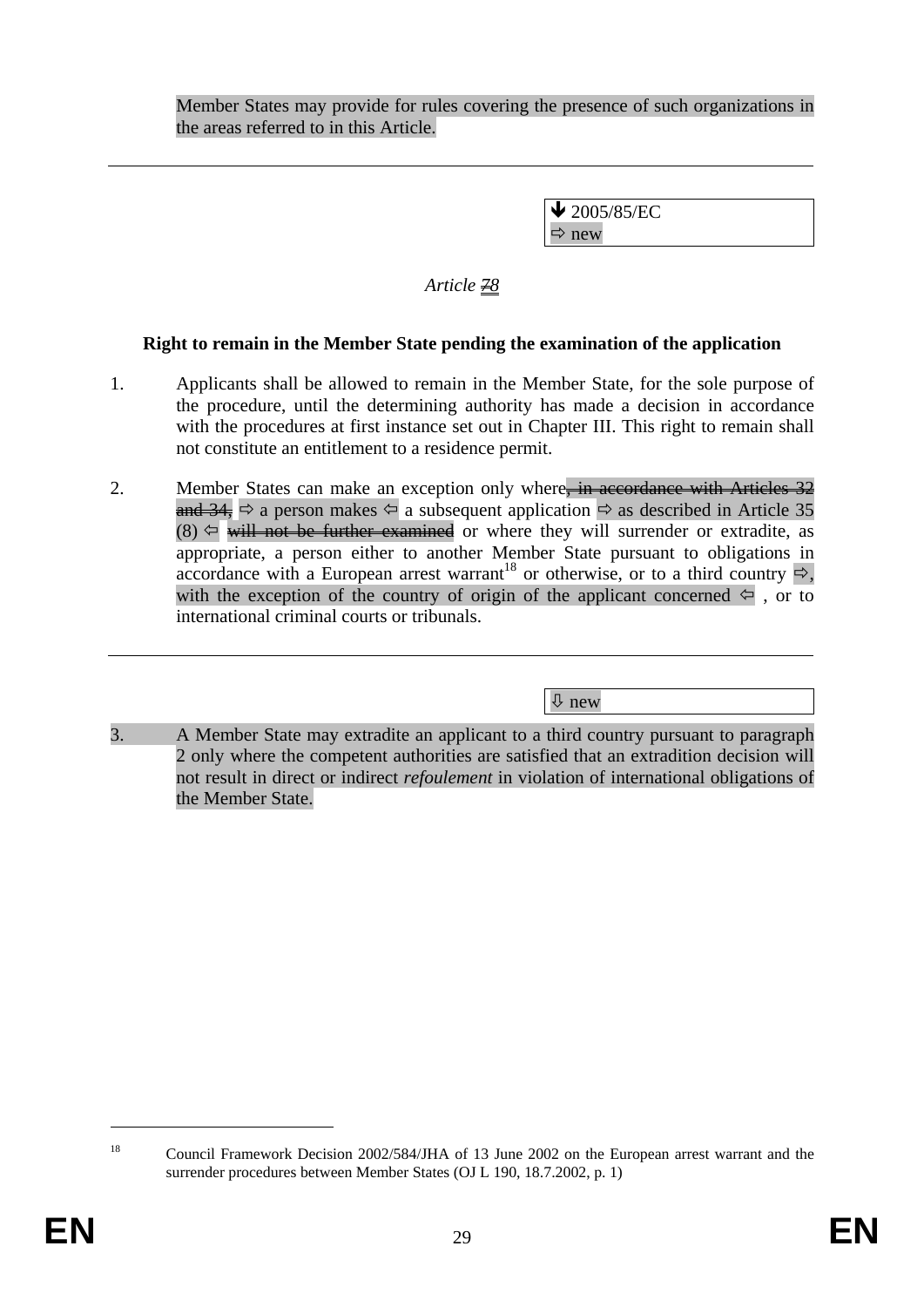$\blacktriangleright$  2005/85/EC (adapted)  $\Rightarrow$  new

### *Article 89*

### **Requirements for the examination of applications**

1. Without prejudice to Article 23(4)(i), Member States shall ensure that applications for  $\frac{1}{\sqrt{2}}$  international protection  $\Leftrightarrow$  are neither rejected nor excluded from examination on the sole ground that they have not been made as soon as possible.

Ø new

2. Applications for international protection shall first be examined to determine whether applicants qualify as refugees. If not, they shall be examined to determine whether the applicants are eligible for subsidiary protection.

> $\sqrt{2005/85/EC}$  (adapted)  $\Rightarrow$  new

- 23. Member States shall ensure that decisions by the determining authority on applications for  $\Rightarrow$  international protection  $\Leftarrow$  asylum are taken after an appropriate examination. To that end, Member States shall ensure that:
- (a) applications are examined and decisions are taken individually, objectively and impartially;
- (b) precise and up-to-date information is obtained from various sources, such as the United Nations High Commissioner for Refugees (UNHCR)  $\Rightarrow$  and the European Asylum Support Office  $\Leftarrow$ , as to the general situation prevailing in the countries of origin of applicants for asylum and, where necessary, in countries through which they have transited, and that such information is made available to the personnel responsible for examining applications and taking decisions  $\Rightarrow$  and, where the determining authority takes it into consideration for the purpose of taking a decision, to the applicant and his/her legal adviser  $\Leftrightarrow$ ;
- (c) the personnel examining applications and taking decisions have the knowledge with respect to relevant standards applicable in the field of asylum and refugee law $\mathbf{r}$ .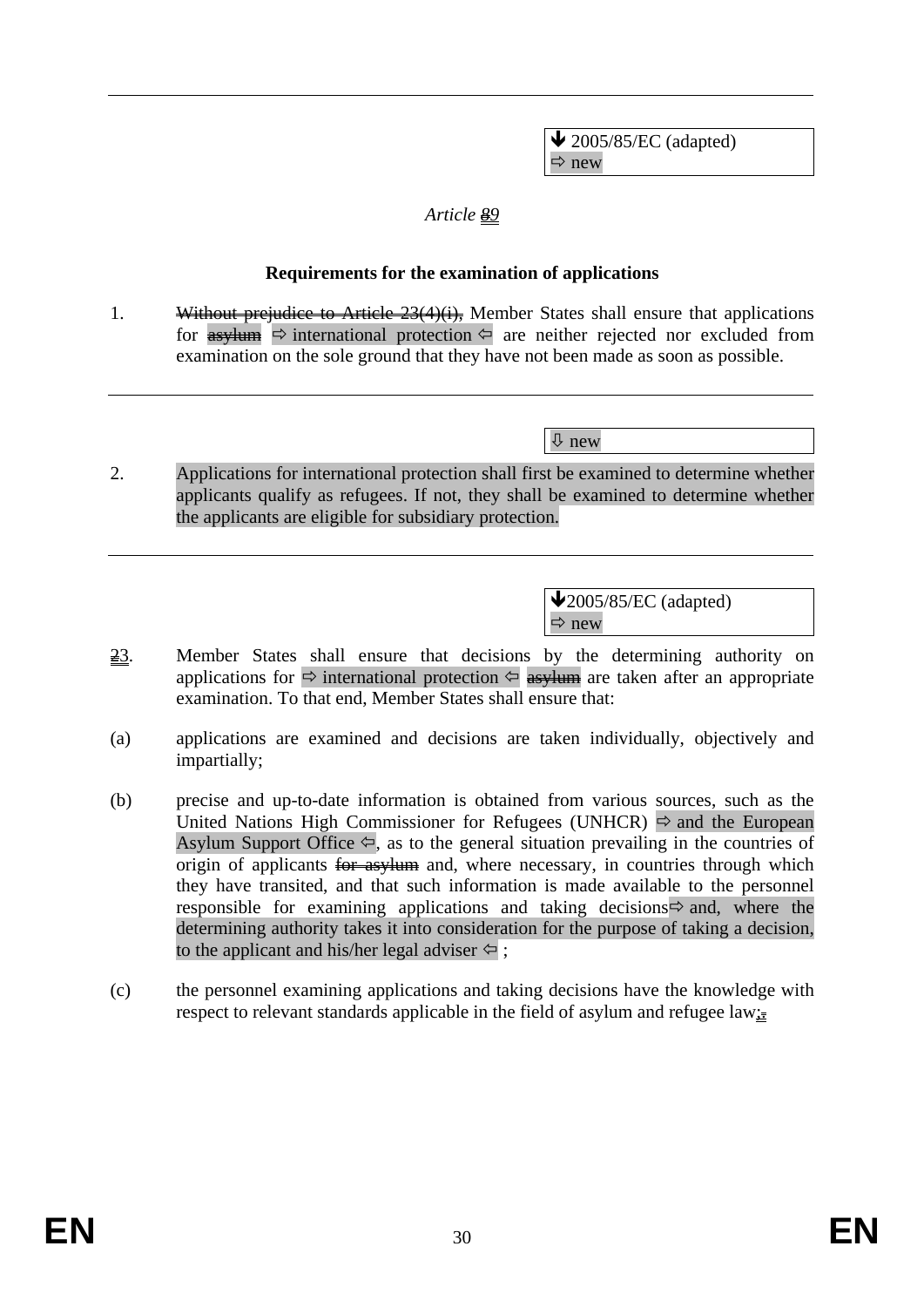Ø new

(d) the personnel examining applications and taking decisions are instructed and have the possibility to seek advice, whenever necessary, from experts on particular issues, such as medical, cultural, child or gender issues.

| $\bigvee$ 2005/85/EC |  |
|----------------------|--|
| ıΑï                  |  |

- $\frac{34}{10}$ . The authorities referred to in Chapter V shall, through the determining authority or the applicant or otherwise, have access to the general information referred to in paragraph  $\frac{23}{b}$ , necessary for the fulfilment of their task.
- 45. Member States  $\frac{m}{m}$   $\Rightarrow$  shall  $\Leftarrow$  provide for rules concerning the translation of documents relevant for the examination of applications.

# *Article 910*

# **Requirements for a decision by the determining authority**

- 1. Member States shall ensure that decisions on applications for  $\frac{as}{\sqrt{1}} \Rightarrow$  international protection  $\Leftrightarrow$  are given in writing.
- 2. Member States shall also ensure that, where an application is rejected  $\Rightarrow$  with regard to refugee status and/or subsidiary protection status  $\Leftrightarrow$ , the reasons in fact and in law are stated in the decision and information on how to challenge a negative decision is given in writing.

Member States need not state the reasons for not granting refugee status in a decision where the applicant is granted a status which offers the same rights and benefits under national and Community law as the refugee status by virtue of Directive 2004/83/EC. In these cases, Member States shall ensure that the reasons for not granting refugee status are stated in the applicant's file and that the applicant has, upon request, access to his/her file.

Moreover. Member States need not provide information on how to challenge a negative decision in writing in conjunction with a decision where the applicant has been provided with this information at an earlier stage either in writing or by electronic means accessible to the applicant.

3. For the purposes of Article  $6(3)(4)$ , and whenever the application is based on the same grounds, Member States may take one single decision, covering all dependants.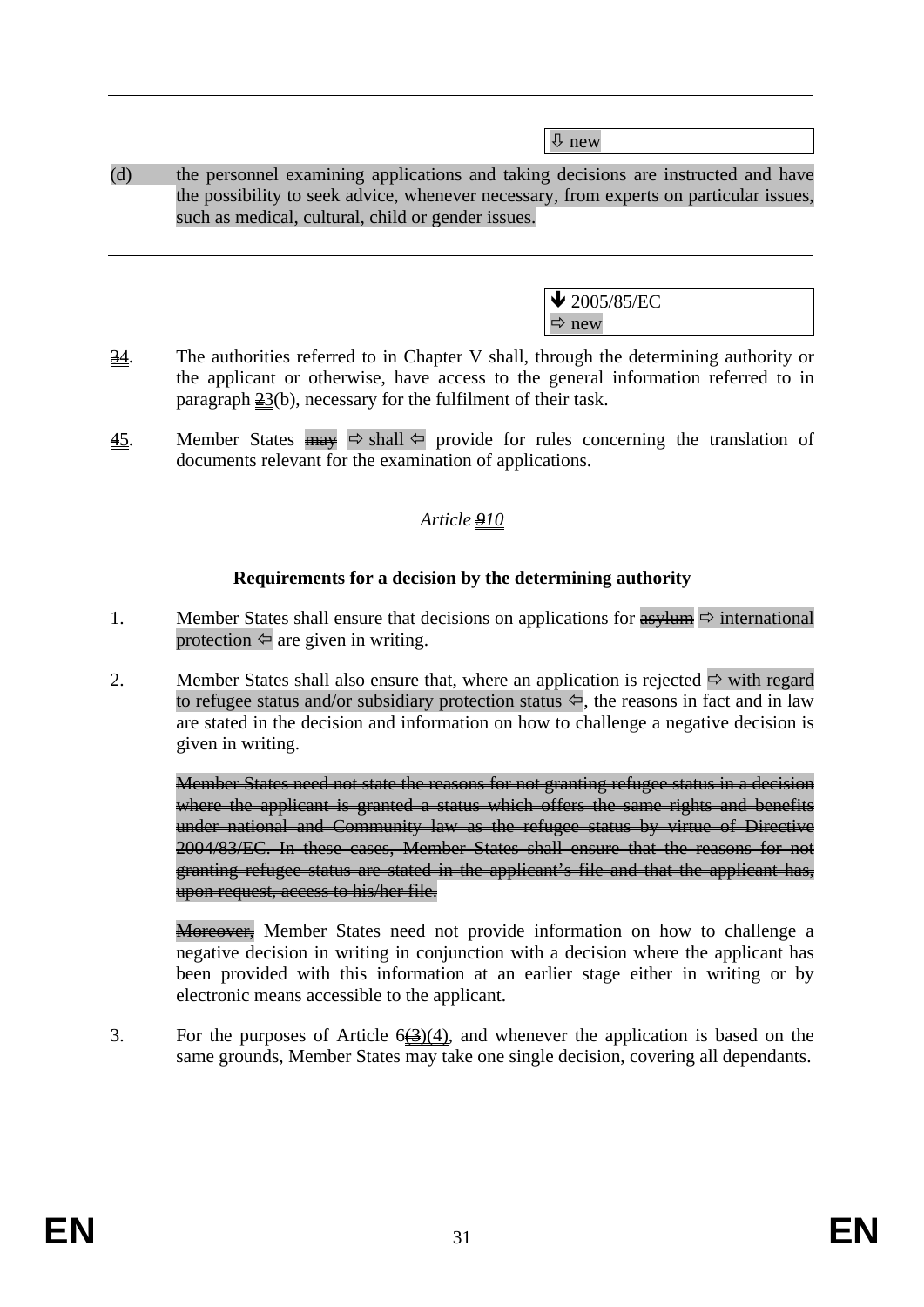Ø new

4. Paragraph 3 shall not apply to cases where disclosure of particular circumstances of a person to members of his/her family can jeopardize the interests of that person, including cases involving gender and/or age based persecution. In such cases, a separate decision shall be issued to the person concerned.

> $\blacktriangleright$  2005/85/EC (adapted)  $\Rightarrow$  new

*Article*  $\frac{1011}{100}$ 

# **Guarantees for applicants for**  $\frac{a^2}{b^2}$  **international protection**  $\leftarrow$

- 1. With respect to the procedures provided for in Chapter III, Member States shall ensure that all applicants for asylum  $\Rightarrow$  applicants for international protection  $\Leftarrow$ enjoy the following guarantees:
	- (a) they shall be informed in a language which they may reasonably be supposed to understand of the procedure to be followed and of their rights and obligations during the procedure and the possible consequences of not complying with their obligations and not cooperating with the authorities. They shall be informed of the timeframe, as well as the means at their disposal for fulfilling the obligation to submit the elements as referred to in Article 4 of Directive 2004/83/ECDirective […./../EC] [the Qualification Directive ]. This information shall be given in time to enable them to exercise the rights guaranteed in this Directive and to comply with the obligations described in Article  $\textcolor{blue}{\textbf{112}}$ ;
	- (b) they shall receive the services of an interpreter for submitting their case to the competent authorities whenever necessary. Member States shall consider it necessary to give these services at least when the determining authority calls upon the applicant to be interviewed as referred to in Articles  $\frac{12}{2}$  and  $\frac{13}{2}$  13, 14,  $\Rightarrow$  15, 16 and 30 $\Leftarrow$  and appropriate communication cannot be ensured without such services. In this case and in other cases where the competent authorities call upon the applicant, these services shall be paid for out of public funds;
	- (c) they shall not be denied the opportunity to communicate with the UNHCR or with any other organisation working on behalf of the UNHCR in the territory of the Member State pursuant to an agreement with  $\Rightarrow$  providing legal advice or counselling to asylum seekers in accordance with national legislation of  $\Leftrightarrow$  that Member State;
	- (d) they shall be given notice in reasonable time of the decision by the determining authority on their application for  $\frac{4s}{100}$   $\Rightarrow$  international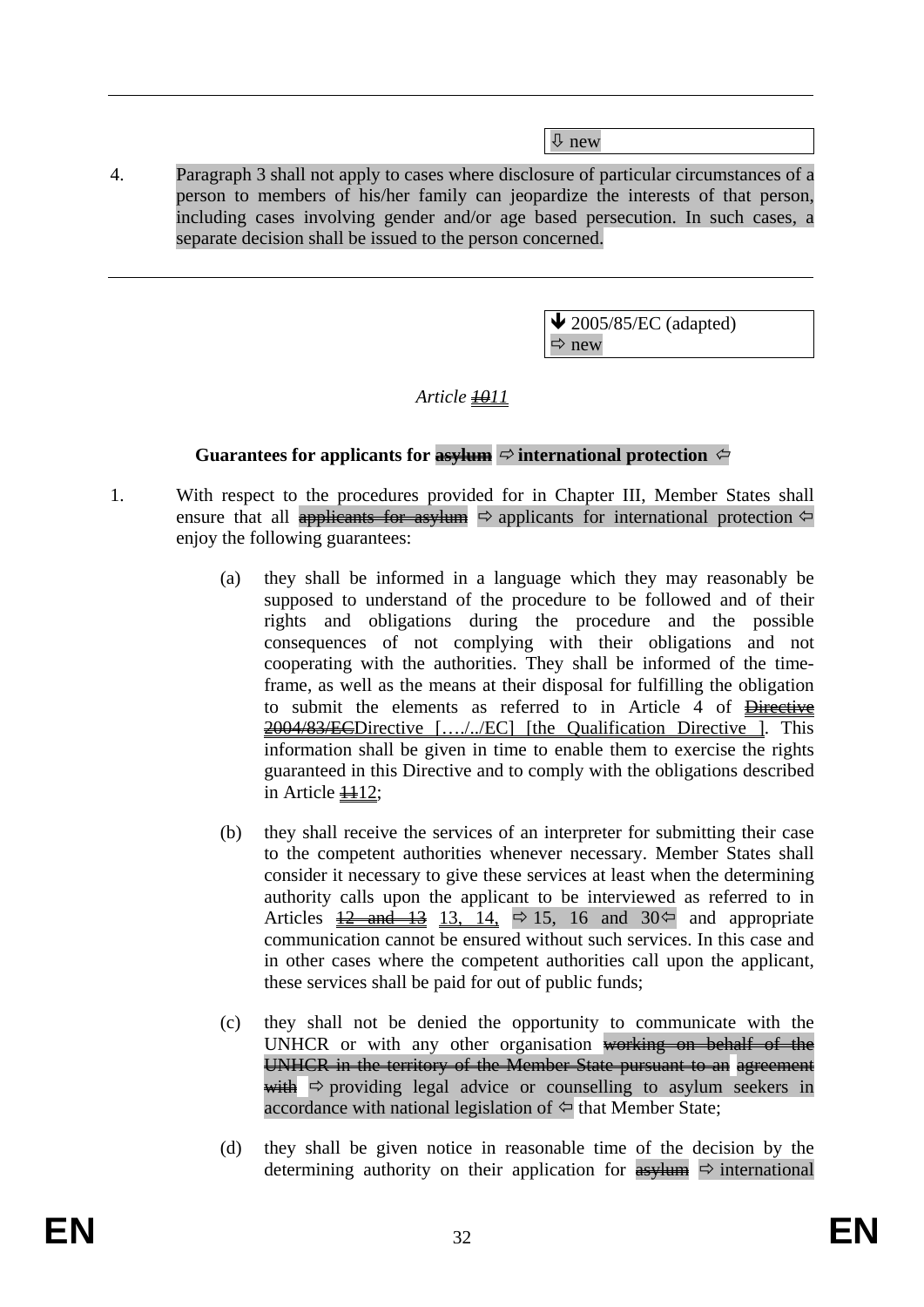protection  $\Leftarrow$ . If a legal adviser or other counsellor is legally representing the applicant, Member States may choose to give notice of the decision to him/her instead of to the applicant for  $\frac{as}{\sqrt{m}} \Rightarrow$  international protection  $\Leftrightarrow$ ;

- (e) they shall be informed of the result of the decision by the determining authority in a language that they may reasonably be supposed to understand when they are not assisted or represented by a legal adviser or other counsellor and when free legal assistance is not available. The information provided shall include information on how to challenge a negative decision in accordance with the provisions of Article 910(2).
- 2. With respect to the procedures provided for in Chapter V, Member States shall ensure that all applicants for asylum enjoy equivalent guarantees to the ones referred to in paragraph 1(b), (c) and (d) of this Article.

# *Article 1112*

# **Obligations of the applicants for asylum**  $\Rightarrow$  international protection  $\Leftarrow$

- 1.  $\Rightarrow$  Applicants for international protection shall cooperate with the competent authorities with a view to establishing their identity and other elements referred to in Article 4(2) of Directive [..../../EC] [the Qualification Directive]. $\Leftrightarrow$  Member States may impose upon applicants  $\overline{\text{for } \text{as } y}$  other  $\otimes$  obligations to cooperate with the competent authorities insofar as these obligations are necessary for the processing of the application.
- 2. In particular, Member States may provide that:
	- (a) applicants for asylum are required to report to the competent authorities or to appear before them in person, either without delay or at a specified time;
	- (b) applicants for asylum have to hand over documents in their possession relevant to the examination of the application, such as their passports;
	- (c) applicants  $\frac{1}{2}$  asylum are required to inform the competent authorities of their current place of residence or address and of any changes thereof as soon as possible. Member States may provide that the applicant shall have to accept any communication at the most recent place of residence or address which he/she indicated accordingly;
	- (d) the competent authorities may search the applicant and the items he/she carries with him/her,  $\Rightarrow$  provided the search is carried out by a person of the same sex  $\Leftrightarrow$ ;
	- (e) the competent authorities may take a photograph of the applicant; and
	- (f) the competent authorities may record the applicant's oral statements, provided he/she has previously been informed thereof.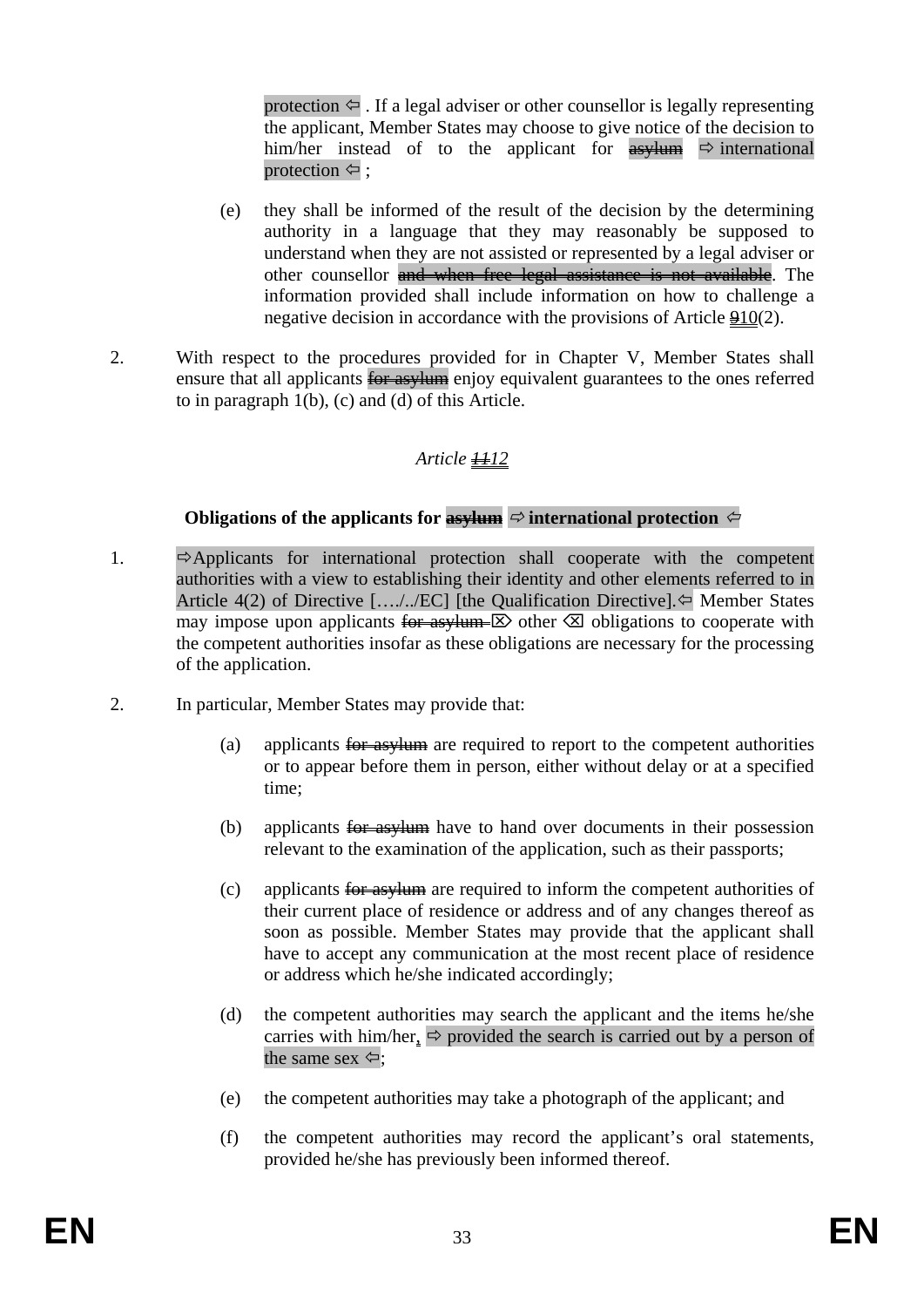# *Article 1213*

### **Personal interview**

1. Before a decision is taken by the determining authority, the applicant for asylum shall be given the opportunity of a personal interview on his/her application for  $\overline{\text{asylum}} \Rightarrow$  international protection  $\leftarrow$  with a person competent under national law to conduct such an interview.  $\Rightarrow$  Interviews on the substance of an application for international protection shall always be conducted by the personnel of the determining authority.  $\Leftrightarrow$ 

Member States may also give the opportunity of a personal interview to each dependant adult referred to in Article 6(3).

Ø new

Where a person has made an application for international protection on behalf of his/her dependants, each adult to whom the applicant relates must be given the opportunity to express his/her opinion in private and to be interviewed on his/her application**.**

> $\bigvee$  2005/85/EC (adapted)  $\Rightarrow$  new

Member States may determine in national legislation the cases in which a minor shall be given the opportunity of a personal interview.

- 2. The personal interview  $\Rightarrow$  on the substance of the application  $\Leftarrow$  may be omitted where:
	- (a) the determining authority is able to take a positive decision with  $\Rightarrow$  regard to refugee status  $\Leftarrow$  on the basis of evidence available; or

(b) the competent authority has already had a meeting with the applicant for the purpose of assisting him/her with completing his/her application and submitting the essential information regarding the application, in terms of Article 4(2) of Directive 2004/83/EC; or

(c)the determining authority, on the basis of a complete examination of information provided by the applicant, considers the application to be unfounded in cases where the circumstances mentioned in Article  $23(4)(a)$ , (c), (g), (h) and (i) apply.

The personal interview may also be omitted where

 $(b)$  it is not reasonably practicable, in particular where the competent authority is of the opinion that the applicant is unfit or unable to be interviewed owing to enduring circumstances beyond his/her control.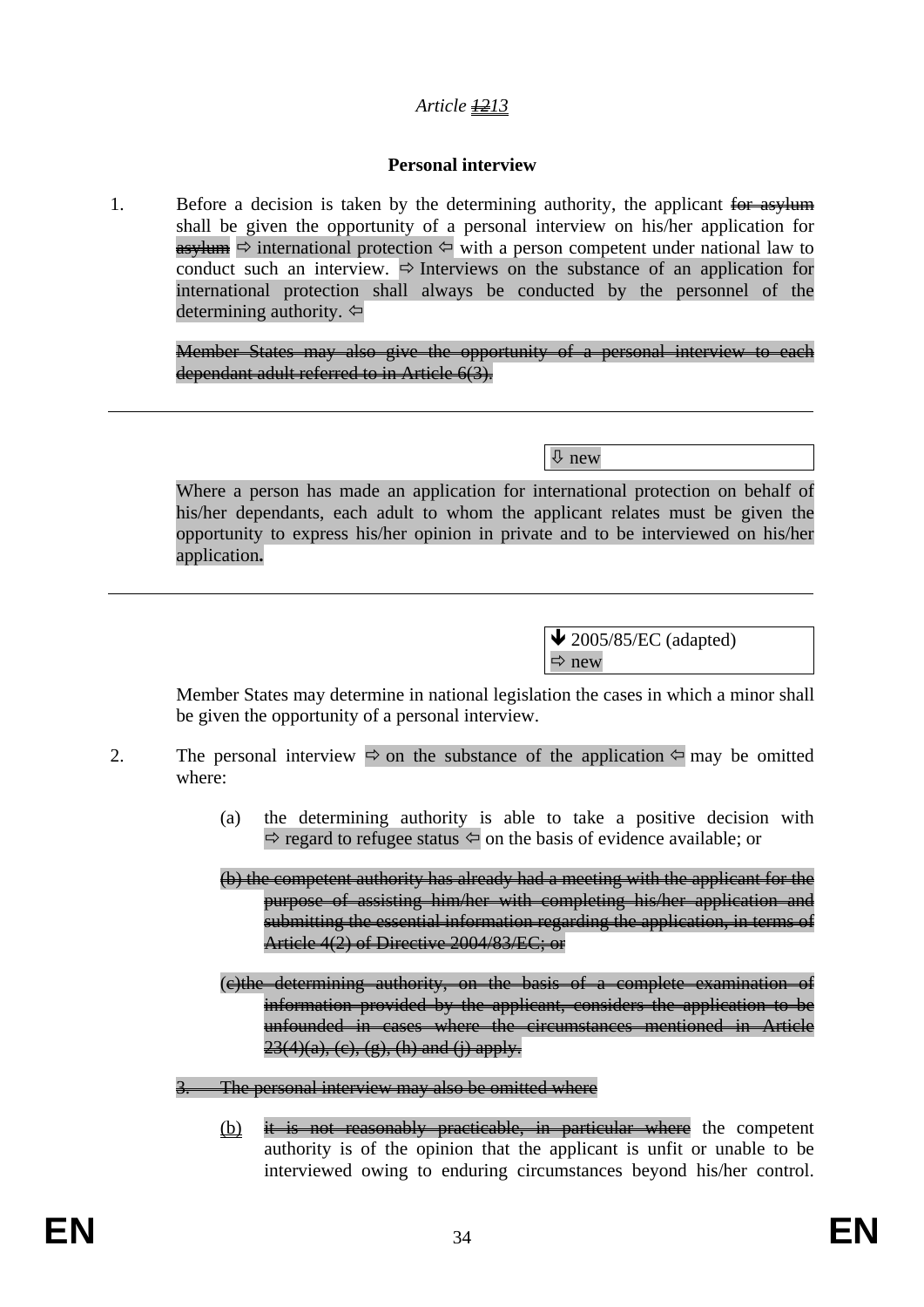When in doubt,  $\Rightarrow$  the competent authority shall consult a medical expert to establish whether the condition is temporary or permanent.  $\Leftarrow$  Member States may require a medical or psychological certificate.

Where the Member State does not provide the applicant with the opportunity for a personal interview pursuant to the paragraphpoint (b), or where applicable, to the dependant, reasonable efforts shall be made to allow the applicant or the dependant to submit further information.

- 43. The absence of a personal interview in accordance with this Article shall not prevent the determining authority from taking a decision on an application for **asylum**  $\Rightarrow$  international protection  $\Leftrightarrow$ .
- $\frac{54}{10}$ . The absence of a personal interview pursuant to paragraph 2(b) and (c) and **paragraph 3** shall not adversely affect the decision of the determining authority.
- $\overline{65}$ . Irrespective of Article  $\frac{2024}{1}$ , Member States, when deciding on the application for asylum  $\Rightarrow$  international protection  $\Leftarrow$ , may take into account the fact that the applicant failed to appear for the personal interview, unless he/she had good reasons for the failure to appear.

# *Article 1314*

### **Requirements for a personal interview**

- 1. A personal interview shall normally take place without the presence of family members unless the determining authority considers it necessary for an appropriate examination to have other family members present.
- 2. A personal interview shall take place under conditions which ensure appropriate confidentiality.
- 3. Member States shall take appropriate steps to ensure that personal interviews are conducted under conditions which allow applicants to present the grounds for their applications in a comprehensive manner. To that end, Member States shall:
	- (a) ensure that the person who conducts the interview is  $\frac{\text{stfficiently}}{\text{stfficiently}}$ competent to take account of the personal or general circumstances surrounding the application, including the applicant's cultural origin,  $\Rightarrow$  gender,  $\Leftarrow$  or vulnerability; insofar as it is possible to do so; and

Ø new

(b) wherever possible, provide for the interview with the applicant to be conducted by a person of the same sex if the applicant concerned so requests;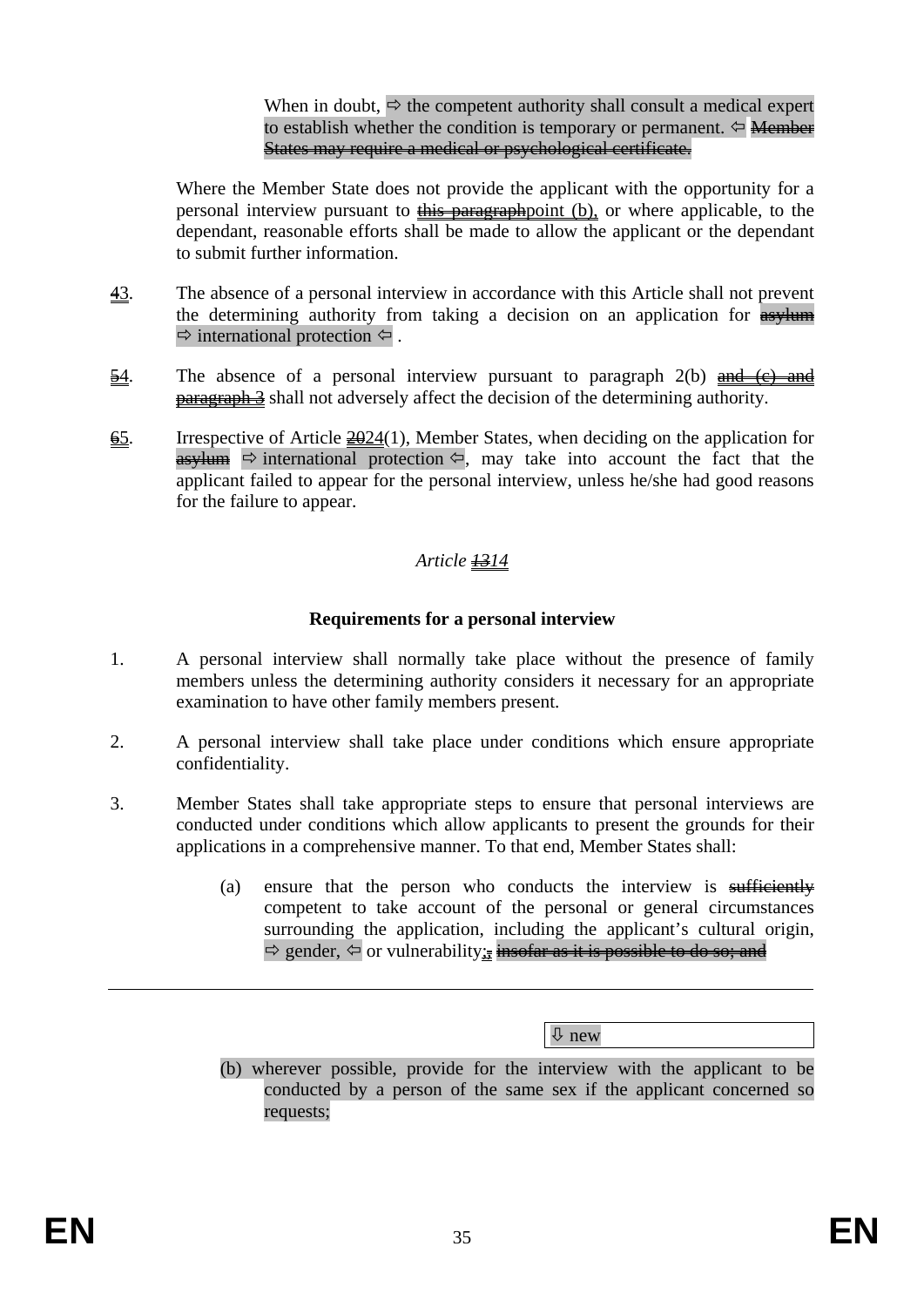$\blacktriangleright$  2005/85/EC (adapted)  $\Rightarrow$  new

(bc) select an  $\Rightarrow$  competent  $\Leftarrow$  interpreter who is able to ensure appropriate communication between the applicant and the person who conducts the interview. The communication need not necessarily take place in the language preferred by the applicant  $\frac{1}{2}$  for asylum if there is another language which he/she may reasonably be supposed to understands and in which he/she is able to communicate.<sup> $\Rightarrow$ </sup> clearly. Wherever possible, Member States shall provide an interpreter of the same sex if the applicant so requests;  $\Leftrightarrow$ 

Ø new

(d) ensure that the person who conducts an interview on the substance of an application for international protection does not wear a uniform;

e) ensure that interviews with minors are conducted in a child-friendly manner.

 $\bigvee$  2005/85/EC

4. Member States may provide for rules concerning the presence of third parties at a personal interview.

5. This Article is also applicable to the meeting referred to in Article 12(2)(b).

Ø new

*Article 15* 

#### **Content of a personal interview**

When conducting a personal interview on the substance of an application for international protection, the determining authority shall ensure that the applicant has an adequate opportunity to present elements needed to substantiate his/her application for international protection in accordance with Article 4 (1) and (2) of Directive […./../EC] [the Qualification Directive]. To that end, Member States shall ensure that:

(a) questions addressed to the applicant are relevant to the assessment of whether he/she is in need of international protection in accordance with Directive [..../../EC] [the Qualification Directive];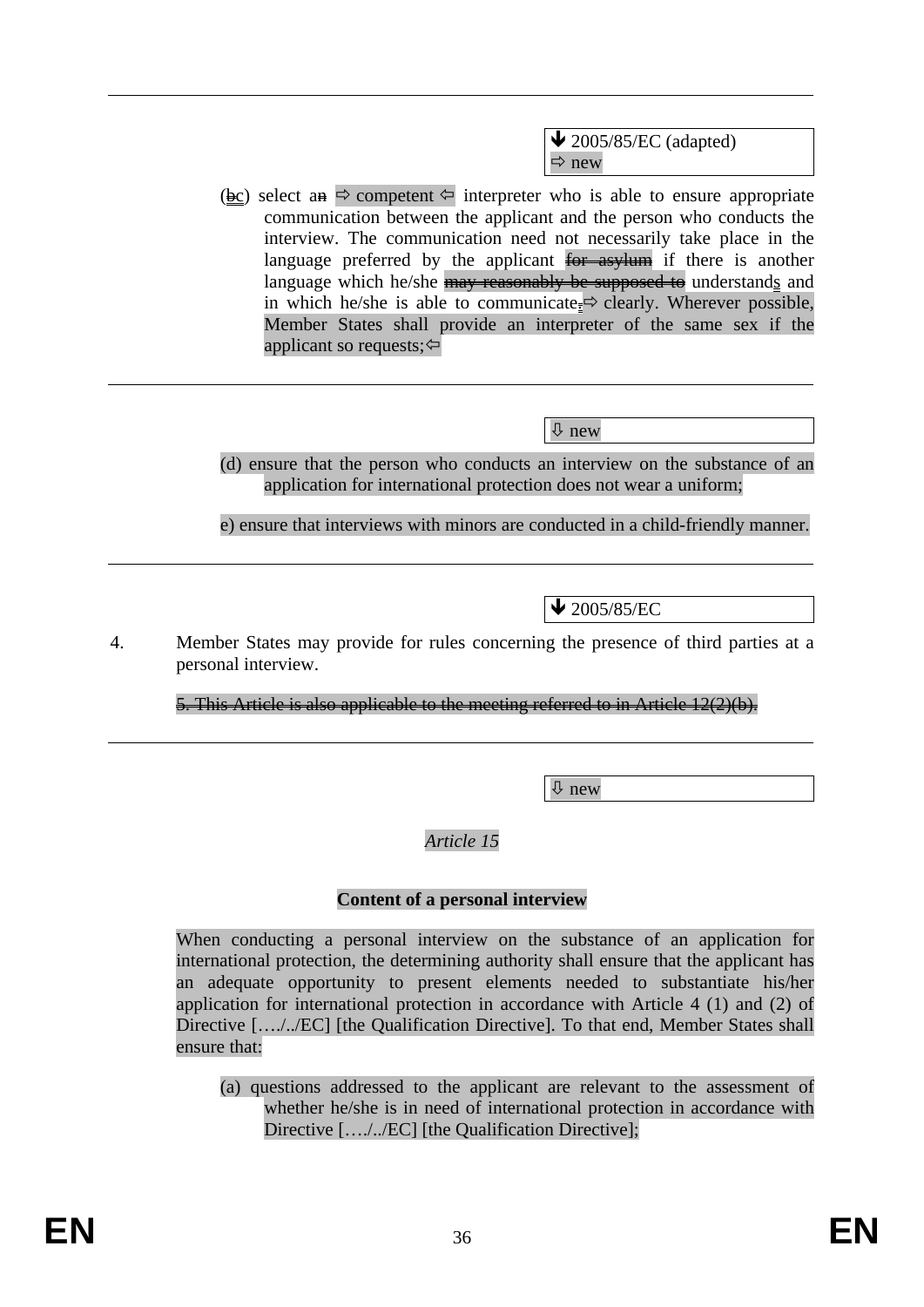(b) the applicant has an adequate opportunity to give an explanation regarding elements needed to substantiate the application which may be missing and/or any inconsistencies or contradictions in his/her statements.

 $\blacktriangleright$  2005/85/EC

#### *Article 14*

#### **Status of the report of a personal interview in the procedure**

1.Member States shall ensure that a written report is made of every personal interview, containing at least the essential information regarding the application, as presented by the applicant, in terms of Article 4(2) of Directive 2004/83/EC.

2. Member States shall ensure that applicants have timely access to the report of the personal interview. Where access is only granted after the decision of the determining authority, Member States shall ensure that access is possible as soon as necessary for allowing an appeal to be prepared and lodged in due time.

3.Member States may request the applicant's approval of the contents of the report of the personal interview.

Where an applicant refuses to approve the contents of the report, the reasons for this refusal shall be entered into the applicant's file.

The refusal of an applicant to approve the contents of the report shall not prevent the determining authority from taking a decision on his/her application.

4. This Article is also applicable to the meeting referred to in Article 12(2)(b).

Ø new

### *Article 16*

#### **Transcript and report of personal interviews**

- 1. Member States shall ensure that a transcript is made of every personal interview.
- 2. Member States shall request the applicant's approval on the contents of the transcript at the end of the personal interview. To that end, Member States shall ensure that the applicant has the opportunity to make comments and/or provide clarifications with regard to any mistranslations or misconceptions appearing in the transcript.
- 3. Where an applicant refuses to approve the contents of the transcript, the reasons for this refusal shall be entered into the applicant's file.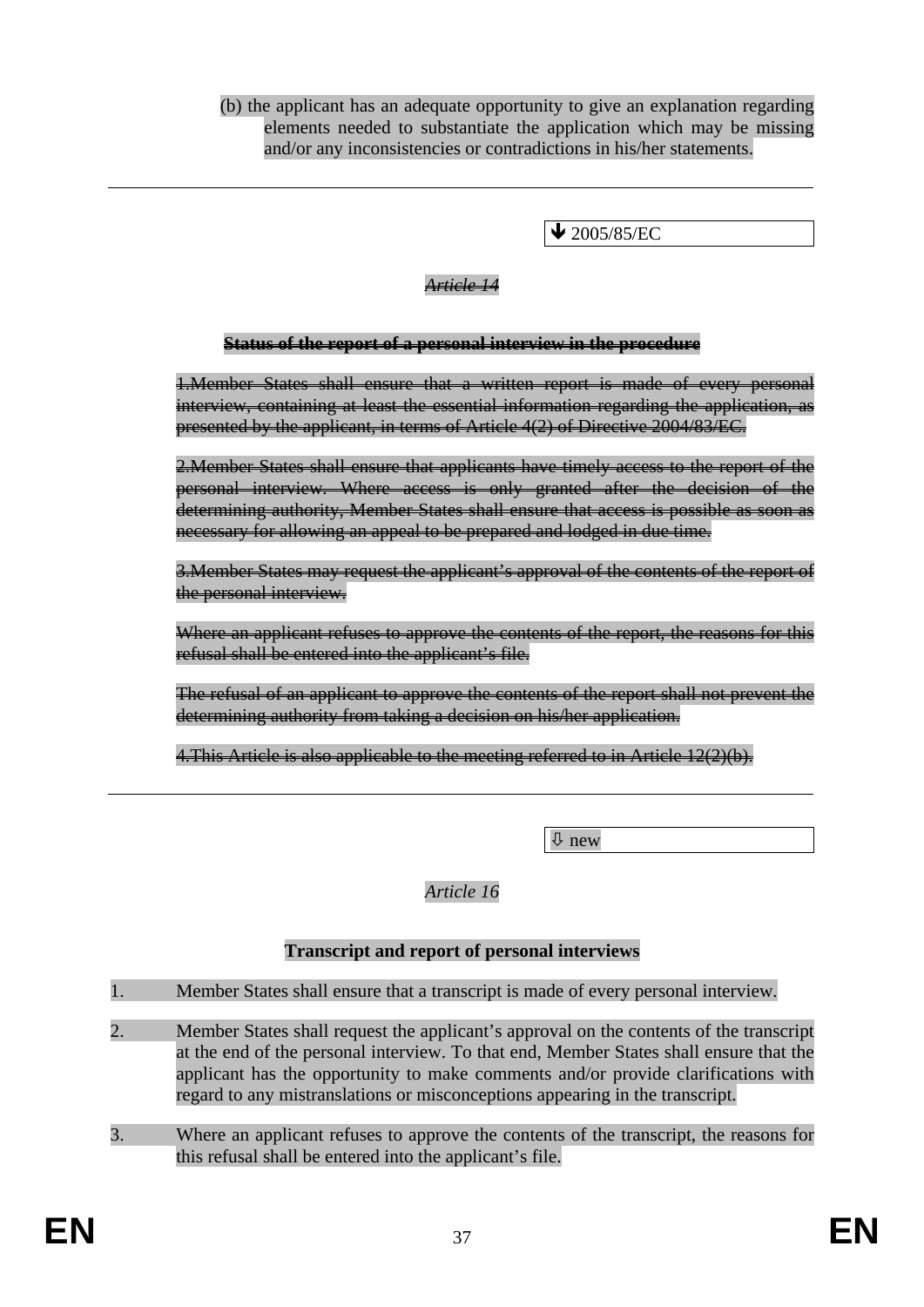The refusal of an applicant to approve the contents of the transcript shall not prevent the determining authority from taking a decision on his/her application.

- 4. Without prejudice to paragraphs 1 and 2, Member States may make a written report of a personal interview, containing at least the essential information regarding the application, as presented by the applicant. In such cases, Member States shall ensure that the transcript of the personal interview is annexed to the report.
- 5. Member States shall ensure that applicants have timely access to the transcript and, where applicable, the report of the personal interview before the determining authority takes a decision.

# *Article 17*

### **Medico-legal reports**

- 1. Member States shall allow applicants, upon request, to have a medical examination carried out in order to support statements in relation to past persecution or serious harm. To that end, Member States shall grant applicants a reasonable period to submit a medical certificate to the determining authority.
- 2. Without prejudice to paragraph 1, in cases where there are reasonable grounds to consider that the applicant suffers from post-traumatic stress disorder, the determining authority, subject to the consent of the applicant, shall ensure that a medical examination is carried out.
- 3. Member States shall provide for relevant arrangements in order to ensure that impartial and qualified medical expertise is made available for the purpose of a medical examination referred to in paragraph 2.
- 4. Member States shall provide for further rules and arrangements for identification and documentation of symptoms of torture and other forms of physical, sexual or psychological violence, relevant to the application of this Article.
- 5. Member States shall ensure that persons interviewing applicants in accordance with this Directive receive training with regard to the identification of symptoms of torture.
- 6. The results of medical examinations referred to in paragraphs 1 and 2 shall be assessed by the determining authority along with other elements of the application. They shall, in particular, be taken into account when establishing whether the applicant's statements are credible and sufficient.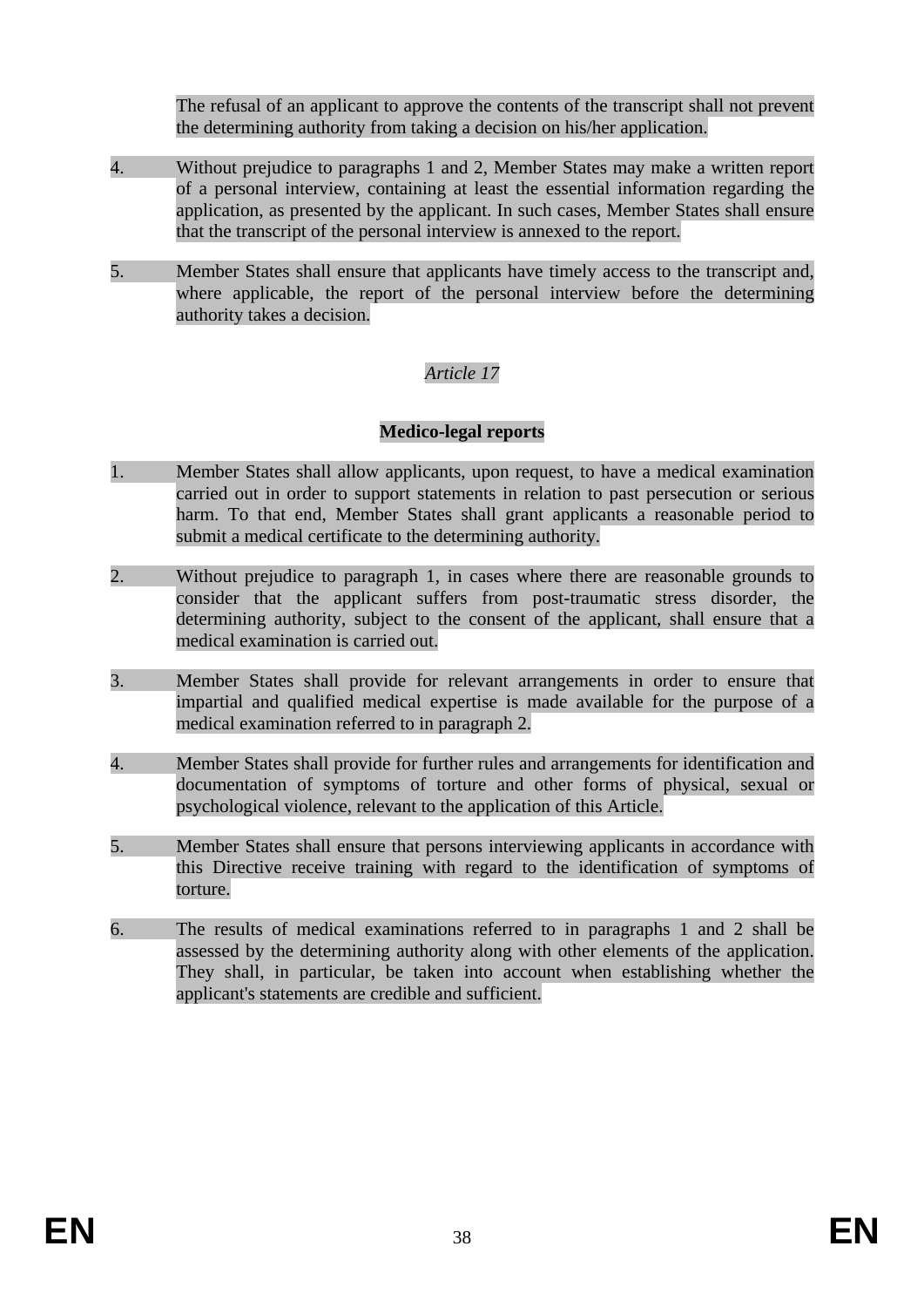$\bigvee$  2005/85/EC  $\Rightarrow$  new

### *Article 1518*

#### **Right to legal assistance and representation**

- 1.  $\Rightarrow$  Applicants for international protection shall be given the opportunity  $\Leftarrow$  Member States shall allow applicants for asylum the opportunity, at their own cost, to consult in an effective manner a legal adviser or other counsellor, admitted or permitted as such under national law, on matters relating to their  $\frac{1}{\sqrt{2}}$  applications  $\Rightarrow$  for international protection, at all stages of the procedure, including following a negative  $decision \Leftrightarrow$ .
- 2. **In the event of a negative decision by a determining authority,** Member States shall ensure that free legal assistance and/or representation be granted on request, subject to the provisions of paragraph 3.  $\Rightarrow$  To that end, Member States shall:  $\Leftarrow$

Ø new

- (a) provide for free legal assistance in procedures in accordance with Chapter III. This shall include, at least, the provision of information on the procedure to the applicant in the light of his/her particular circumstances and explanations of reasons in fact and in law in the case of a negative decision;
- (b) provide for free legal assistance or representation in procedures in accordance with Chapter V. This shall include, at least, the preparation of the required procedural documents and participation in the hearing before a court or tribunal of first instance on behalf of the applicant.

 $\triangle$  2005/85/EC (adapted)  $\Rightarrow$  new

- 3. Member States may provide in their national legislation that free legal assistance and/or representation is granted:
	- (a) only for procedures before a court or tribunal in accordance with Chapter V and not for any onward appeals or reviews provided for under national law, including a rehearing of an appeal following an onward appeal or review; and/or

 $\bigoplus$ (a) only to those who lack sufficient resources; and/or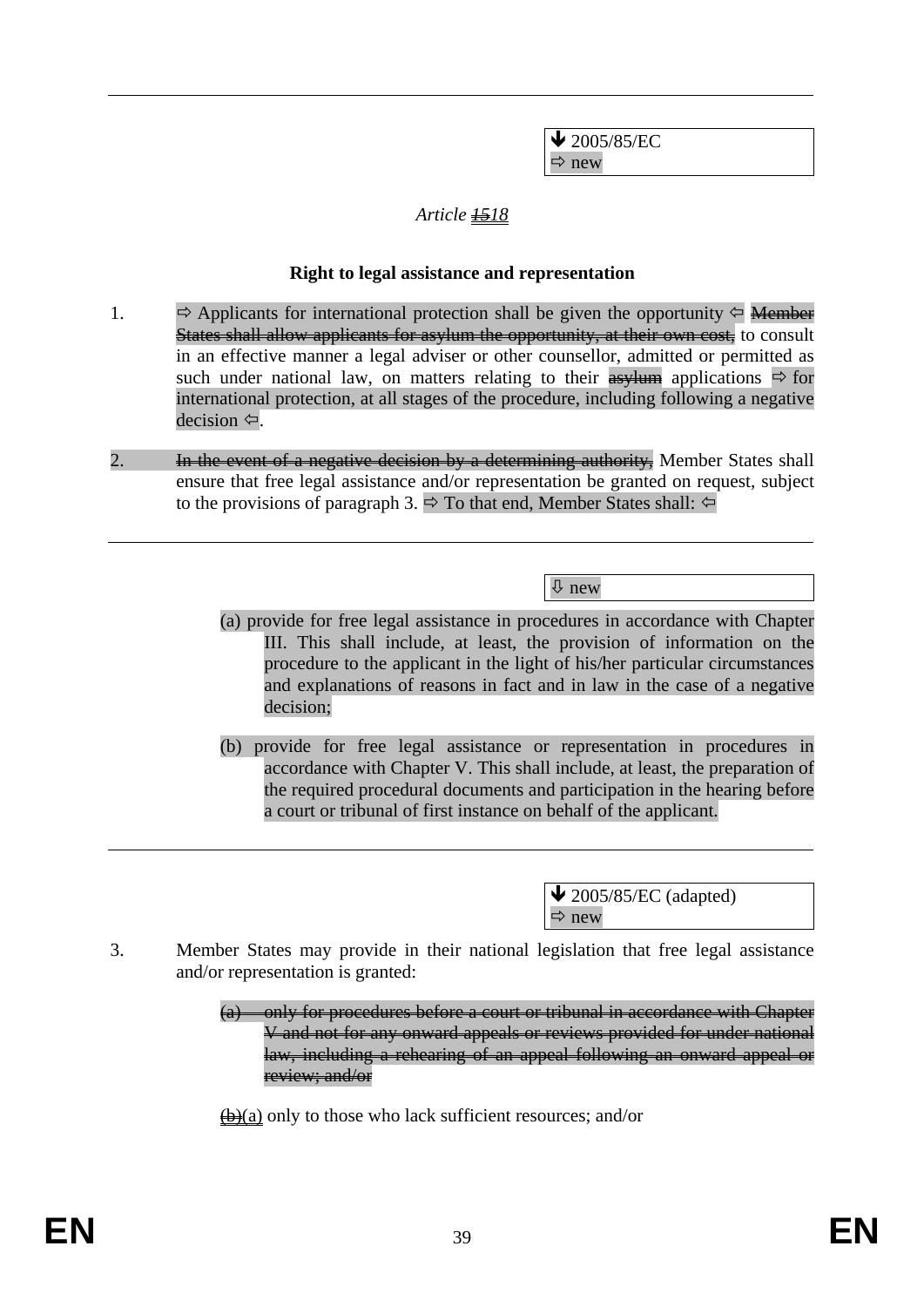$\overline{\left(\frac{e}{c}\right)}$  only to legal advisers or other counsellors specifically designated by national law to assist and/or represent applicants for asylum  $\Rightarrow$  for international protection.  $\Leftarrow$  and/or

(d) only if the appeal or review is likely to succeed.

Member States shall ensure that legal assistance and/or representation granted under point (d) is not arbitrarily restricted.

Ø new

With respect to the procedures provided for in Chapter V, Member States may choose to only make free legal assistance and/or representation available to applicants insofar as such assistance is necessary to ensure their effective access to justice. Member States shall ensure that legal assistance and/or representation granted pursuant to this paragraph is not arbitrarily restricted.

> $\blacktriangleright$  2005/85/EC  $\Rightarrow$  new

4. Rules concerning the modalities for filing and processing requests for legal assistance and/or representation may be provided by Member States.

Ø new

5. Member States may allow non-governmental organisations to provide free legal assistance and/or representation to applicants for international protection in procedures provided for in Chapter III and/or Chapter V.

> $\triangle$  2005/85/EC (adapted)  $\Rightarrow$  new

- 56. Member States may also:
	- (a) impose monetary and/or time-limits on the provision of free legal assistance and/or representation, provided that such limits do not arbitrarily restrict access to legal assistance and/or representation;
	- (b) provide that, as regards fees and other costs, the treatment of applicants shall not be more favourable than the treatment generally accorded to their nationals in matters pertaining to legal assistance.
- $\overline{67}$ . Member States may demand to be reimbursed wholly or partially for any expenses granted if and when the applicant's financial situation has improved considerably or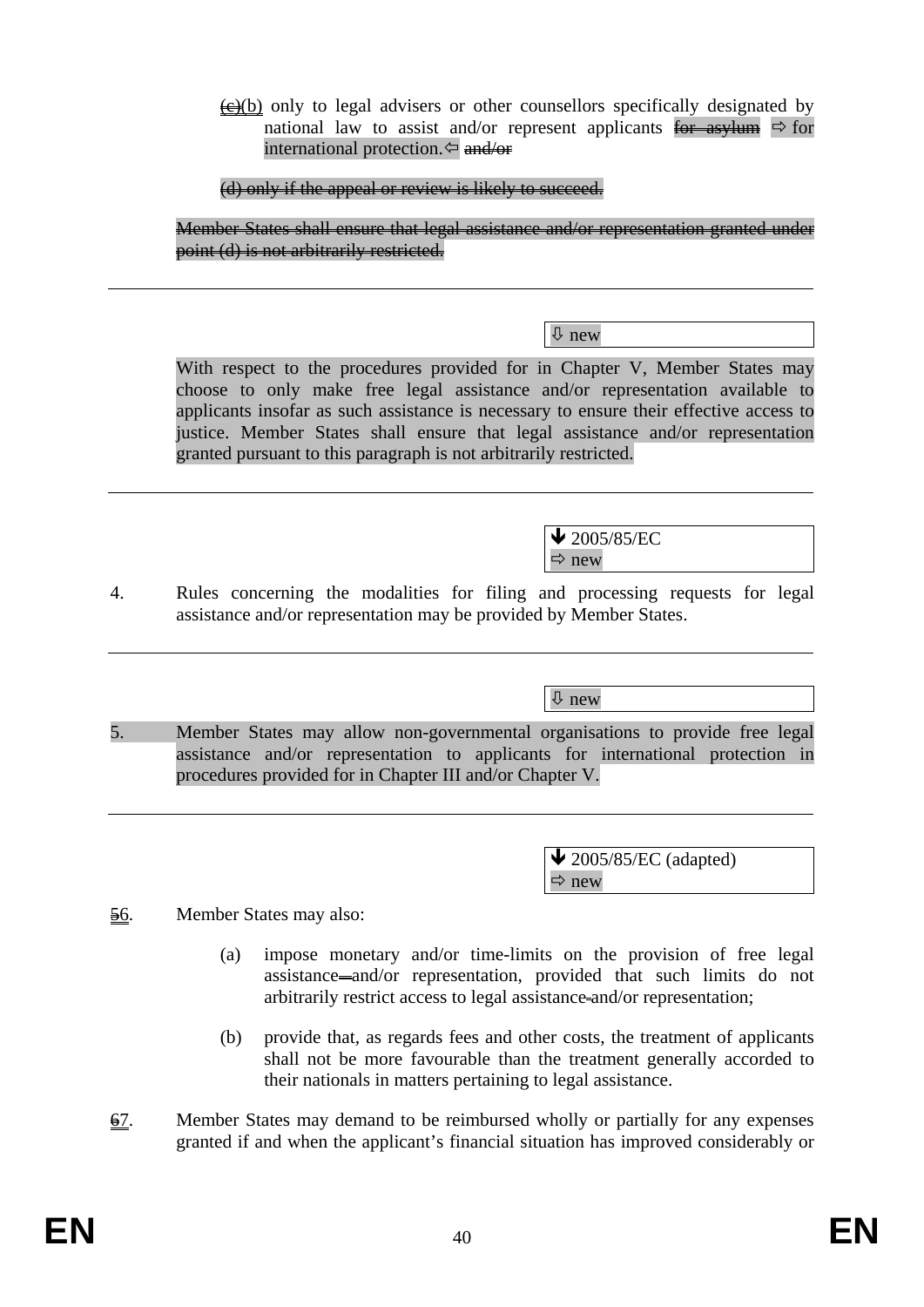if the decision to grant such benefits was taken on the basis of false information supplied by the applicant.

# *Article 1619*

### **Scope of legal assistance and representation**

1. Member States shall ensure that a legal adviser or other counsellor admitted or permitted as such under national law, and who assists or represents an applicant for  $\Rightarrow$  international protection  $\Leftarrow$  asylum under the terms of national law, shall enjoy access to such  $\boxtimes$  the  $\boxtimes$  information in the applicant's file  $\Rightarrow$  upon which a decision is or will be made.  $\Leftarrow$  as is liable to be examined by the authorities referred to in Chapter V, insofar as the information is relevant to the examination of the application.

Member States may make an exception where disclosure of information or sources would jeopardise national security, the security of the organisations or person(s) providing the information or the security of the person(s) to whom the information relates or where the investigative interests relating to the examination of applications  $\Theta$  for  $\boxtimes$  asylum  $\Rightarrow$  international protection  $\Leftarrow$  by the competent authorities of the Member States or the international relations of the Member States would be compromised. In these cases,  $\Rightarrow$  Member States shall:  $\Leftrightarrow$ 

Ø new

(a) grant access to the information or sources in question at least to a legal advisor or counsellor who has undergone a security check, insofar as the information is relevant to the examination of the application or taking a decision to withdraw international protection;

> $\triangle$  2005/85/EC (adapted)  $\Rightarrow$  new

- $\boxtimes$  (b) make  $\boxtimes$  access to the information or sources in question shall be available to the authorities referred to in Chapter  $V$ <del>, except where such access is precluded</del> in cases of national security.
- 2. Member States shall ensure that the legal adviser or other counsellor who assists or represents an applicant for  $\Rightarrow$  international protection  $\Leftrightarrow$  asylum has access to closed areas, such as detention facilities and transit zones, for the purpose of consulting that applicant.

Member States may only limit the possibility of visiting applicants in closed areas where such limitation is, by virtue of national legislation, objectively necessary for the security, public order or administrative management of the area, or in order to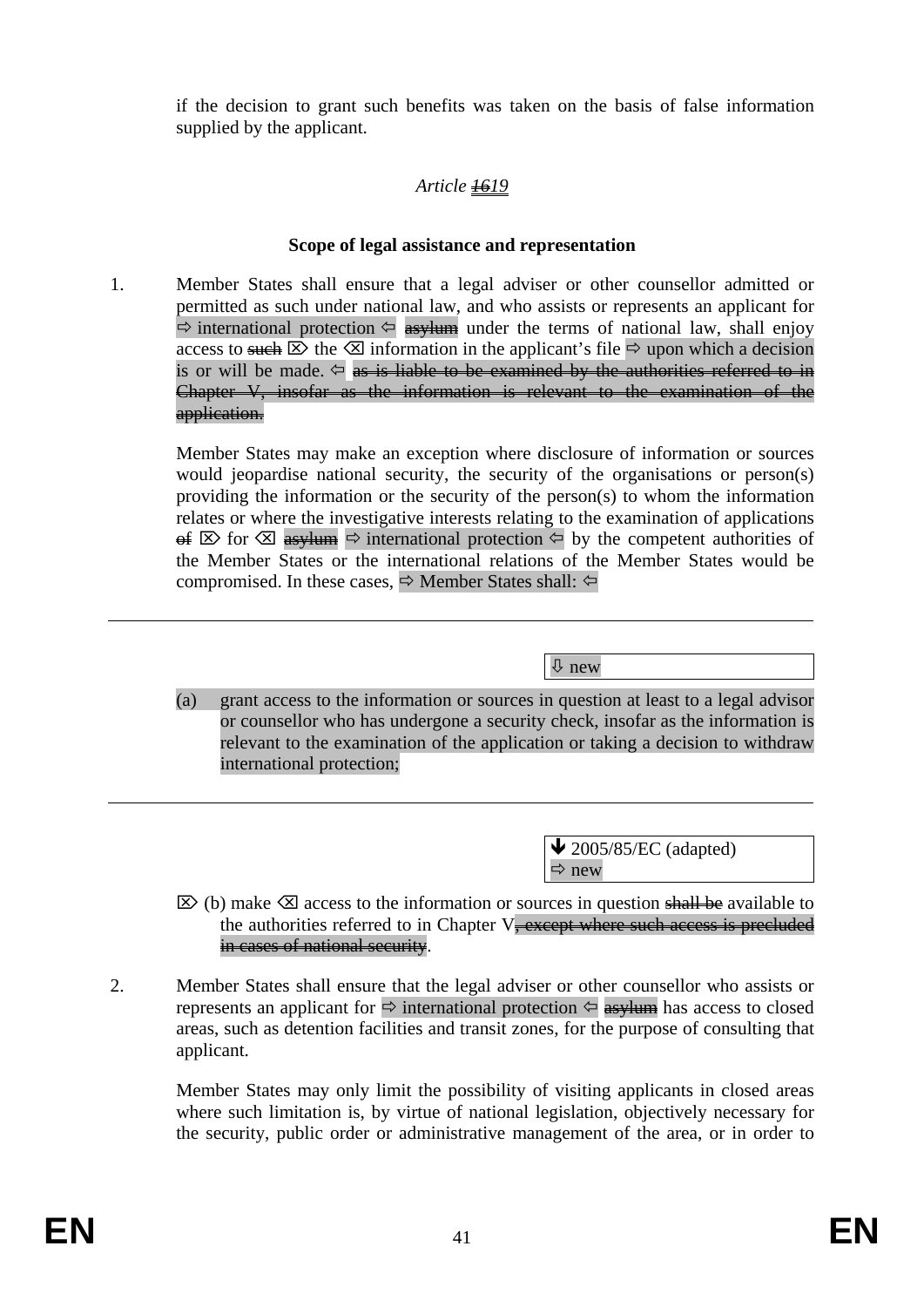ensure an efficient examination of the application, provided that access by the legal adviser or other counsellor is not thereby severely limited or rendered impossible.

| $\sqrt{\Psi}$ new |
|-------------------|
|                   |

3. Member States shall allow the applicant to bring to the personal interview a legal adviser or other counsellor admitted or permitted as such under national law.

> $\bigvee$  2005/85/EC  $\Rightarrow$  new

34. Member States may provide rules covering the presence of legal advisers or other counsellors at all interviews in the procedure, without prejudice to this Article or to Article  $\frac{1721(1)}{b}$ .

4. Member States may provide that the applicant is allowed to bring with him/her to the personal interview a legal adviser or other counsellor admitted or permitted as such under national law.

Member States may require the presence of the applicant at the personal interview, even if he/she is represented under the terms of national law by such a legal adviser or counsellor, and may require the applicant to respond in person to the questions asked.

The absence of a legal adviser or other counsellor shall not prevent the competent authority from conducting the personal interview with the applicant,  $\Rightarrow$  without prejudice to Article 21 1(b)  $\Leftrightarrow$ .

Ø new

*Article 20* 

### **Applicants with special needs**

- 1. Member States shall take appropriate measures to ensure that applicants with special needs are given the opportunity to present the elements of an application as completely as possible and with all available evidence. Where needed, they shall be granted time extensions to enable them to submit evidence or take other necessary steps in the procedure.
- 2. In cases where the determining authority consider that an applicant has been subjected to torture, rape or other serious forms of psychological, physical or sexual violence as described in Article 21 of Directive […/…/EC] [laying down minimum standards for the reception of asylum seekers (the Reception Conditions Directive)],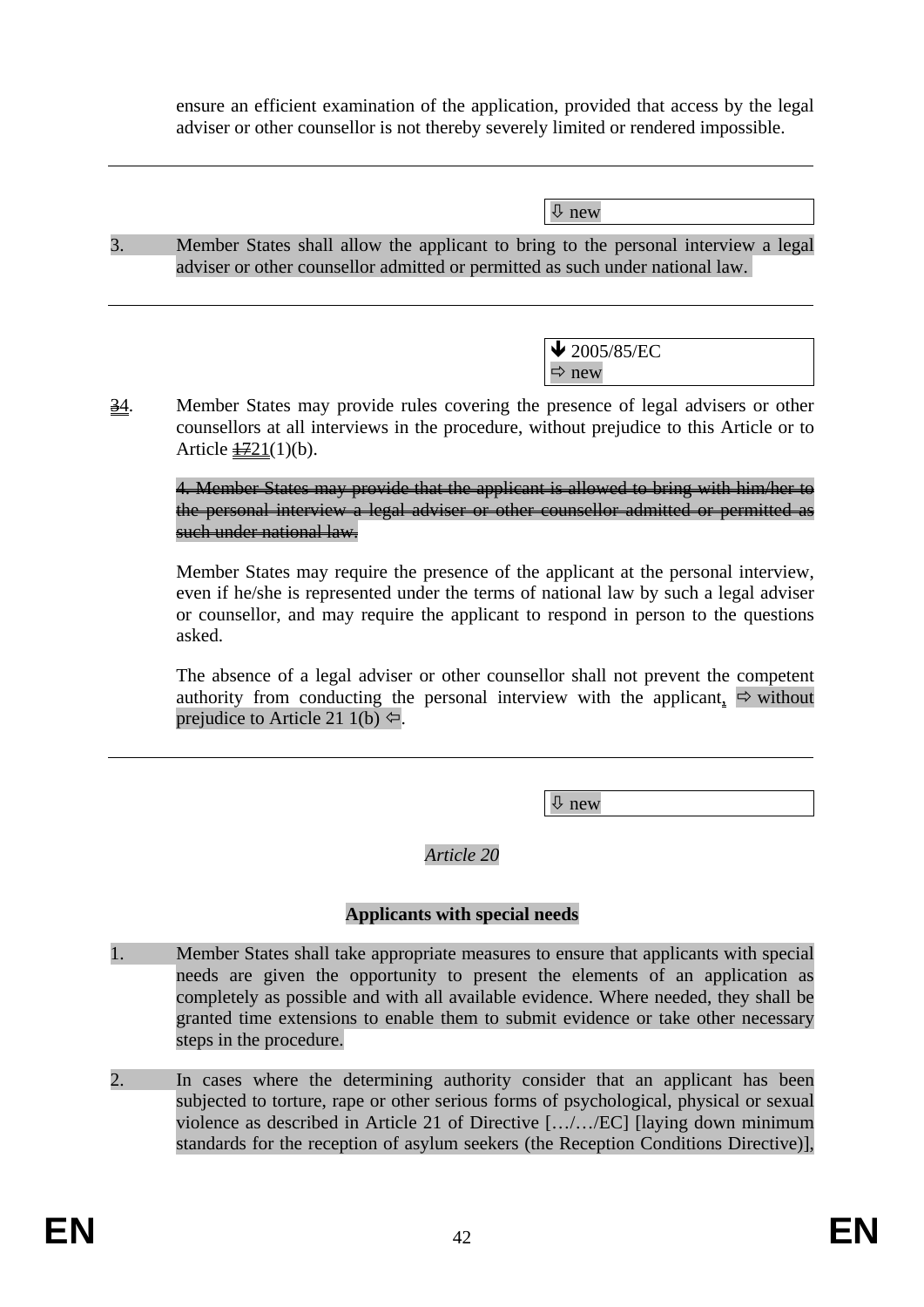the applicant shall be granted sufficient time and relevant support to prepare for a personal interview on the substance of his/her application.

3. Article 27 (6) and (7) shall not apply to the applicants referred to in paragraph 2.

 $\blacktriangleright$  2005/85/EC (adapted)  $\Rightarrow$  new

# *Article*  $#21$

#### **Guarantees for unaccompanied minors**

- 1. With respect to all procedures provided for in this Directive and without prejudice to the provisions of Articles  $\frac{12 \text{ and } 14}{13} \Rightarrow 14 \Leftrightarrow$  and 15, Member States shall:
	- (a) as soon as possible take measures to ensure that a representative represents and  $\leftrightarrow$  assists the unaccompanied minor with respect to  $\Rightarrow$  the lodging and  $\Leftarrow$  the examination of the application.  $\Rightarrow$  The representative shall be impartial and have the necessary expertise in the field of childcare.  $\Leftarrow$  This representative can also be the representative referred to in Article 19 of Directive 2003/9/EC of 27 January 2003 laying down minimum standards for the reception of asylum seekers<sup>19</sup>; Directive [.../.../EC] [the Reception Conditions Directive];
	- (b) ensure that the representative is given the opportunity to inform the unaccompanied minor about the meaning and possible consequences of the personal interview and, where appropriate, how to prepare himself/herself for the personal interview. Member States shall allow- $\Rightarrow$  ensure that  $\Leftarrow$  the  $\boxtimes$  a  $\boxtimes$  representative  $\Rightarrow$  and/or a legal advisor or other counsellor admitted as such under national law are  $\Leftrightarrow$  to be present at that interview and  $\Rightarrow$  have an opportunity  $\Leftarrow$  to ask questions or make comments, within the framework set by the person who conducts the interview.

Member States may require the presence of the unaccompanied minor at the personal interview, even if the representative is present.

- 2. Member States may refrain from appointing a representative where the unaccompanied minor:
	- (a) will in all likelihood reach the age of maturity before a decision at first instance is taken; or

 $\overline{a}$ 

 $19$  OJ L 31, 6.2.2003, p. 18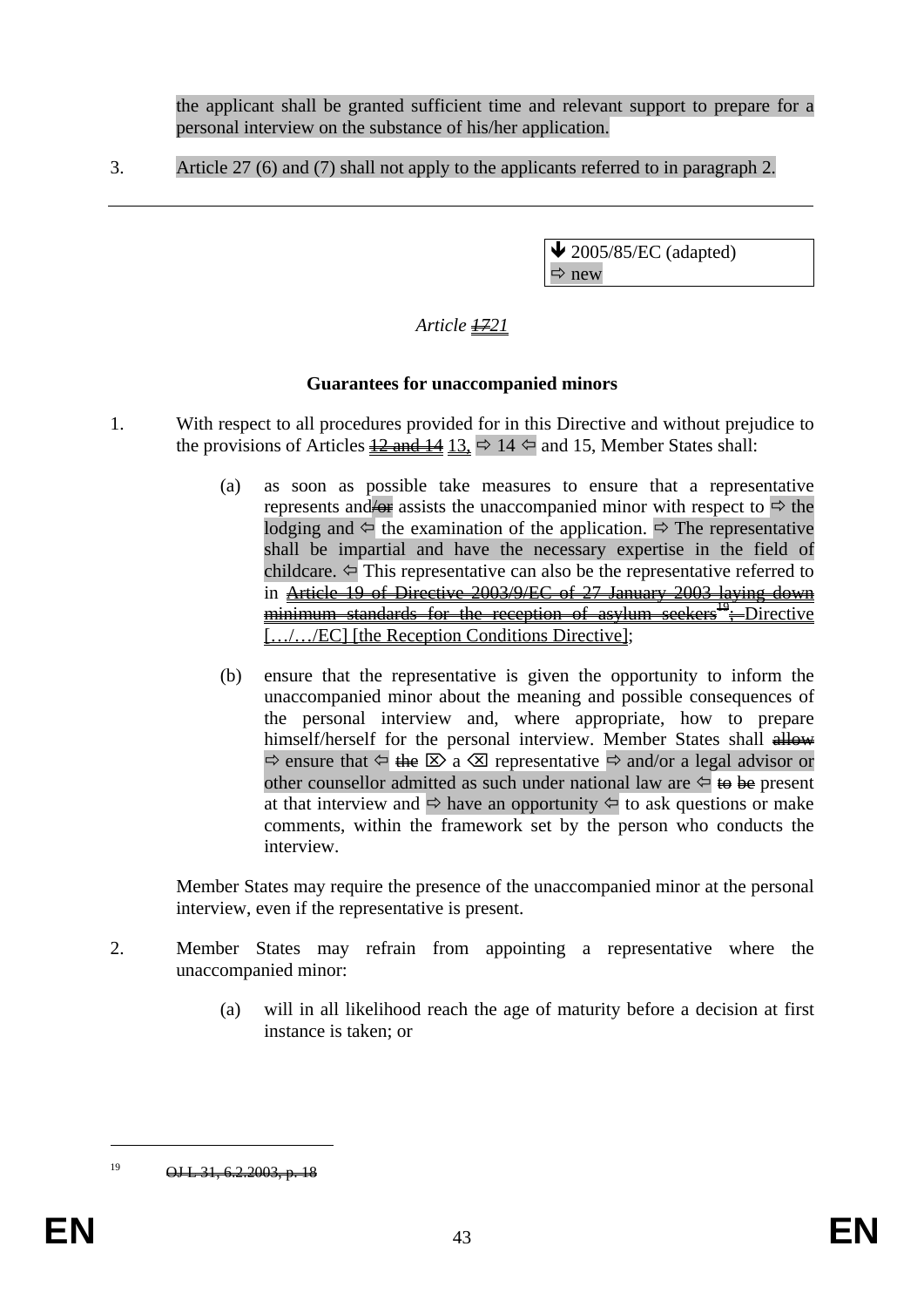(b) can avail himself, free of charge, of a legal adviser or other counsellor, admitted as such under national law to fulfil the tasks assigned above to the representative; or

 $\leftrightarrow$  (b) is married or has been married.

3. Member States may, in accordance with the laws and regulations in force on 1 December 2005, also refrain from appointing a representative where the unaccompanied minor is 16 years old or older, unless he/she is unable to pursue his/her application without a representative.

- 43. Member States shall ensure that:
	- (a) If an unaccompanied minor has a personal interview on his/her application for  $\frac{4s}{2}$  international protection  $\leftarrow$  as referred to in Articles  $\frac{12}{13}$  and  $\frac{14}{13}$ , 14 and 15 that interview is conducted by a person who has the necessary knowledge of the special needs of minors;
	- (b) an official with the necessary knowledge of the special needs of minors prepares the decision by the determining authority on the application of an unaccompanied minor.

Ø new

4. Subject to the conditions set out in Article 18, unaccompanied minors shall be granted free legal assistance with respect to all procedures provided for in this Directive.

> $\bigvee$  2005/85/EC  $\Rightarrow$  new

5. Member States may use medical examinations to determine the age of unaccompanied minors within the framework of the examination of an application for  $\frac{as}_{\text{H}}$   $\Rightarrow$  international protection  $\Leftrightarrow$   $\Leftrightarrow$ , where, following his/her general statements or other relevant evidence, Member States still have doubts concerning his/her age  $\Leftrightarrow$ .

Ø new

Any medical examination shall be performed in full respect of the individual's dignity, selecting the less invasive exams.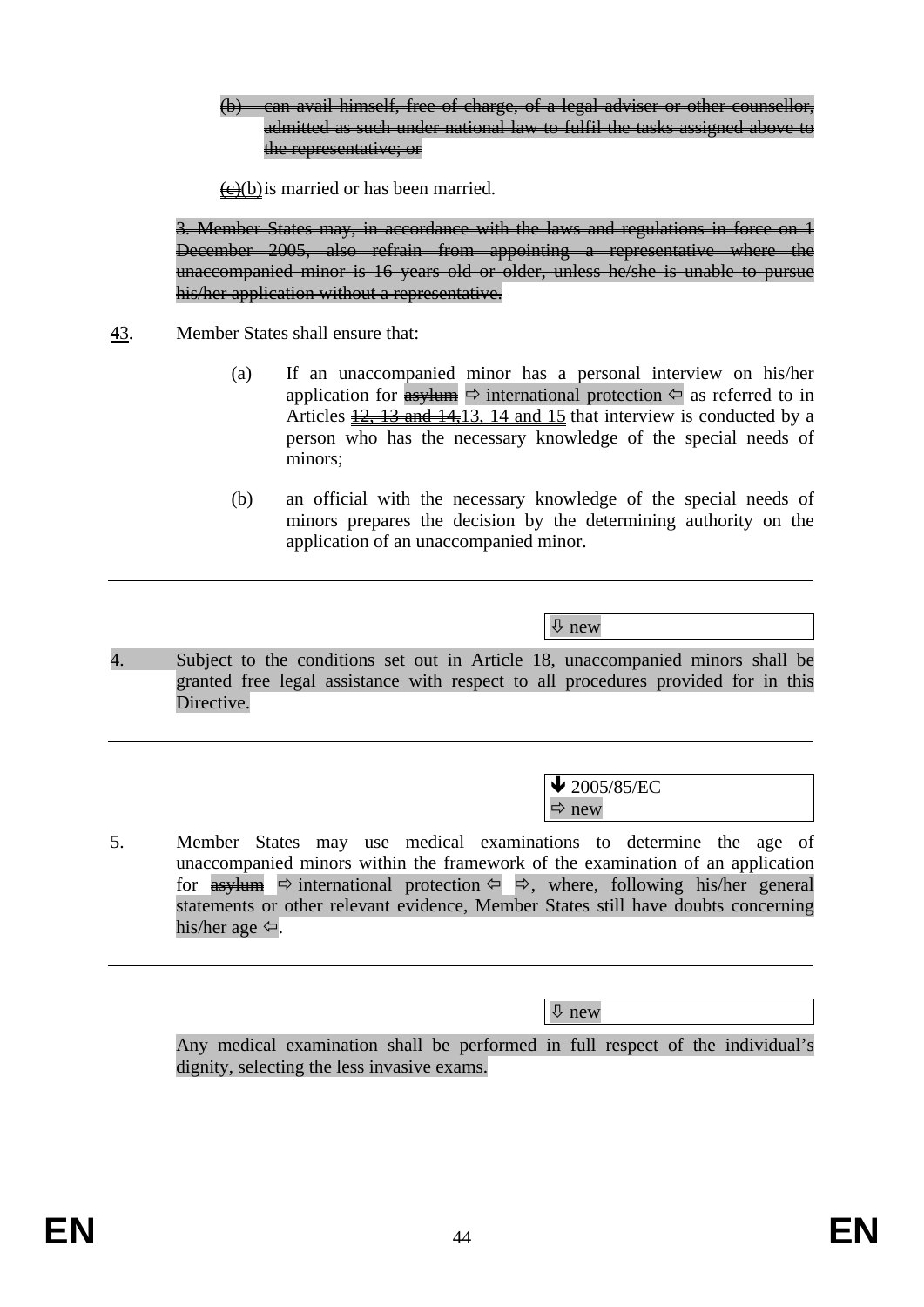| $\bigvee$ 2005/85/EC |
|----------------------|
| $\Rightarrow$ new    |

In cases where medical examinations are used, Member States shall ensure that:

- (a) unaccompanied minors are informed prior to the examination of their application for  $\frac{as}{\sqrt{m}} \Leftrightarrow$  international protection  $\leftarrow$ , and in a language which they may reasonably be supposed to understand, of the possibility that their age may be determined by medical examination. This shall include information on the method of examination and the possible consequences of the result of the medical examination for the examination of the application for asylum Ö international protection , as well as the consequences of refusal on the part of the unaccompanied minor to undergo the medical examination;
- (b) unaccompanied minors and/or their representatives consent to carry out an examination to determine the age of the minors concerned; and
- (c) the decision to reject an application for  $\frac{as}{\sqrt{um}} \Rightarrow$  international protection  $\Leftarrow$  from an unaccompanied minor who refused to undergo this medical examination shall not be based solely on that refusal.

The fact that an unaccompanied minor has refused to undergo such a medical examination shall not prevent the determining authority from taking a decision on the application for  $\frac{as}_{\text{sym}} \Rightarrow$  international protection  $\leftarrow$ .

Ø new

6. Article 27 (6) and (7), Article 29 (2) (c), Article 32, and Article 37 shall not apply to unaccompanied minors.

> $\bigvee$  2005/85/EC  $\Rightarrow$  new

 $\overline{67}$ . The best interests of the child shall be a primary consideration for Member States when implementing this Article.

### *Article 1822*

### **Detention**

1. Member States shall not hold a person in detention for the sole reason that he/she is an applicant for  $\Rightarrow$  international protection  $\Leftarrow$  **asylum.**  $\Rightarrow$  Grounds and conditions of detention as well as guarantees available to detained applicants for international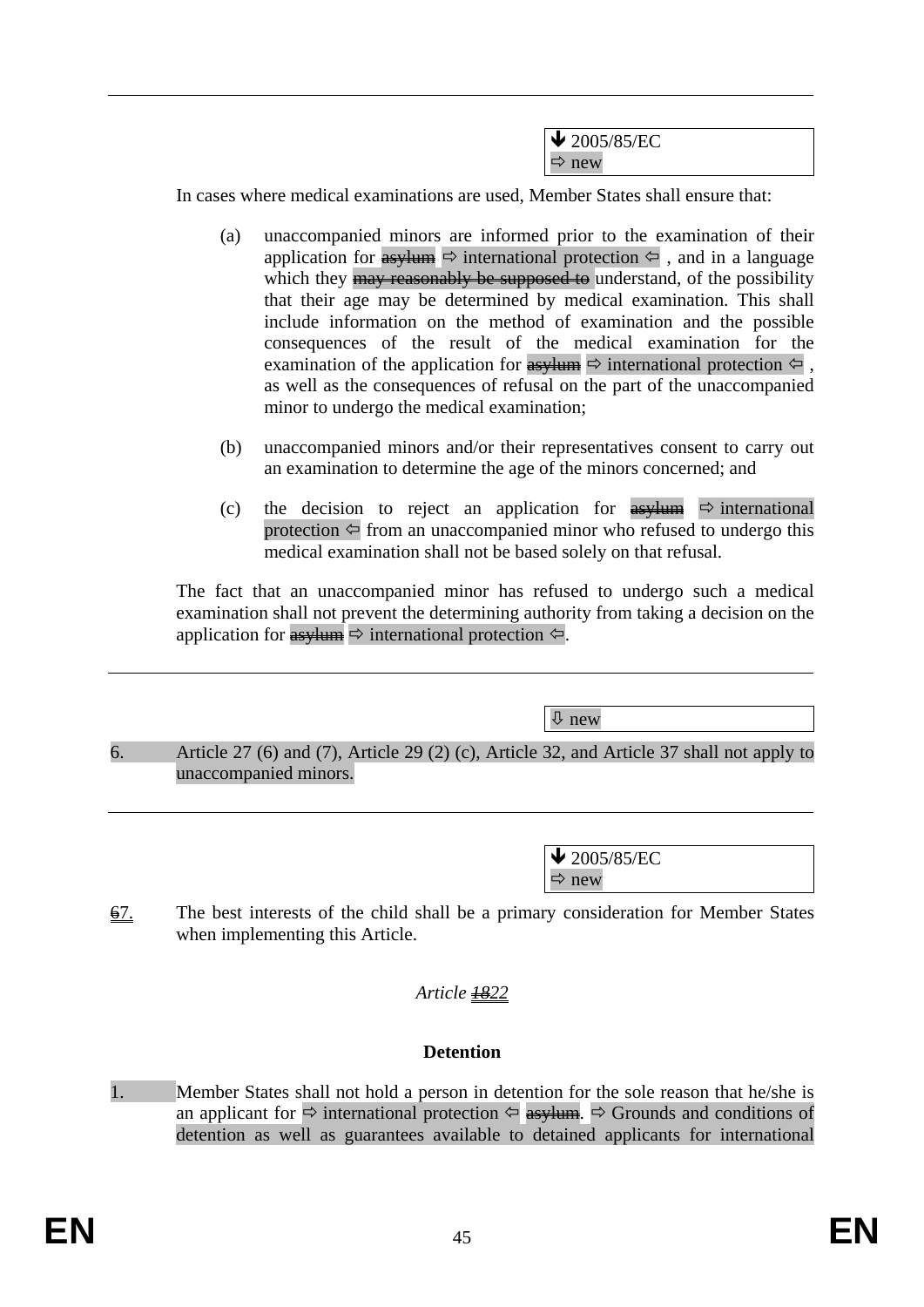protection shall be in accordance with Directive […/…/EC] [the Reception Conditions Directive].  $\Leftrightarrow$ 

2. Where an applicant for  $\frac{as}{y \to 0}$  international protection  $\leftarrow$  is held in detention, Member States shall ensure that there is a possibility of speedy judicial review  $\Rightarrow$  in accordance with Directive  $[\ldots, \ldots, \text{EC}]$  [the Reception Conditions Directive]  $\Leftarrow$ .

## *Article 1923*

### **Procedure in case of withdrawal of the application**

- 1. Insofar as Member States provide for the possibility of explicit withdrawal of the application under national law, when an applicant for asylum explicitly withdraws his/her application for  $\frac{1}{\sqrt{2}}$  international protection  $\leftarrow$ , Member States shall ensure that the determining authority takes a decision to either discontinue the examination or reject the application.
- 2. Member States may also decide that the determining authority can decide to discontinue the examination without taking a decision. In this case, Member States shall ensure that the determining authority enters a notice in the applicant's file.

# *Article 2024*

### **Procedure in the case of implicit withdrawal or abandonment of the application**

1. When there is reasonable cause to consider that an applicant for  $\frac{1}{\text{asylum}}$  $\Rightarrow$  international protection  $\Leftarrow$  has implicitly withdrawn or abandoned his/her application for  $\overrightarrow{as}$  international protection  $\Leftrightarrow$ , Member States shall ensure that the determining authority takes a decision to either discontinue the examination  $\theta$ reject the application on the basis that the applicant has not established an entitlement to refugee status in accordance with Directive 2004/83/EC.

Member States may assume that the applicant has implicitly withdrawn or abandoned his/her application for  $\frac{as}{ }$   $\Rightarrow$  international protection  $\Leftarrow$  in particular when it is ascertained that:

- (a) he/she has failed to respond to requests to provide information essential to his/her application in terms of Article 4 of Directive 2004/83/EC [..../../EC] [the Qualification Directive] or has not appeared for a personal interview as provided for in Articles  $\frac{1213}{1214}$ ,  $\frac{1514}{15}$  and  $\frac{1416}{1416}$ , unless the applicant demonstrates within a reasonable time that his/her failure was due to circumstances beyond his control;
- (b) he/she has absconded or left without authorisation the place where he/she lived or was held, without contacting the competent authority within a reasonable time, or he/she has not within a reasonable time complied with reporting duties or other obligations to communicate.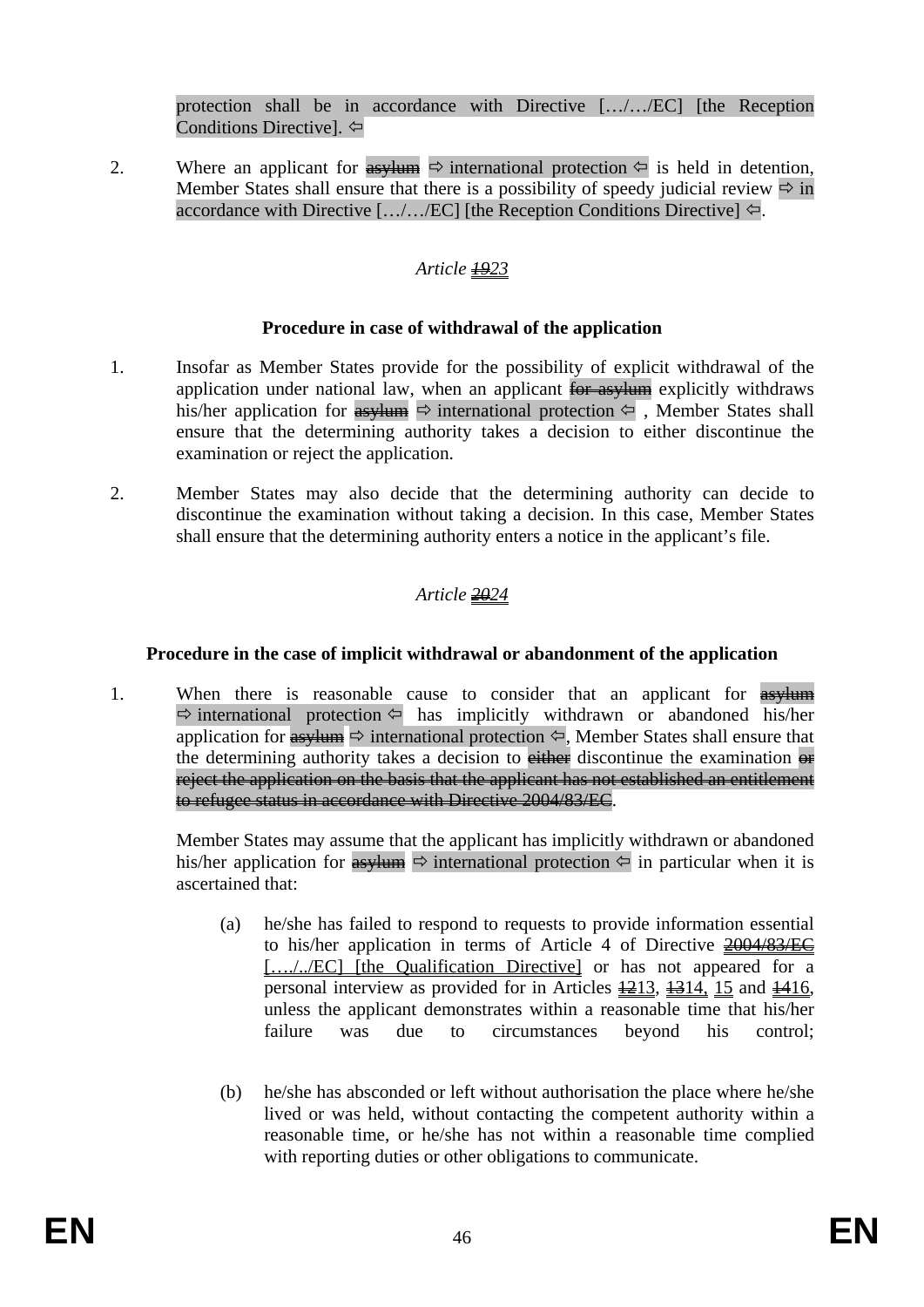For the purposes of implementing these provisions, Member States may lay down time-limits or guidelines.

2. Member States shall ensure that the applicant who reports again to the competent authority after a decision to discontinue as referred to in paragraph 1 of this Article is taken, is entitled to request that his/her case be reopened  $\frac{1}{2}$  unless the request is examined in accordance with Articles 32 and 34.

Member States may provide for a time-limit after which the applicant's case can no longer be re-opened.

Member States shall ensure that such a person is not removed contrary to the principle of non-refoulement.

Member States may allow the determining authority to take up the examination at the stage where it was discontinued.

Ø new

3. This Article shall be without prejudice to Regulation (EC) No …/…. [the Dublin Regulation].

> $\bigvee$  2005/85/EC  $\Rightarrow$  new

# *Article 2125*

### **The role of UNHCR**

- 1. Member States shall allow the UNHCR:
	- (a) to have access to applicants for  $\Rightarrow$  international protection  $\Leftarrow$  asylum, including those in detention and in airport or port transit zones;
	- (b) to have access to information on individual applications for  $\frac{asv \cdot \cdot b}{\cdot}$  $\Rightarrow$  international protection  $\Leftarrow$ , on the course of the procedure and on the decisions taken, provided that the applicant for asylum agrees thereto;
	- (c) to present its views, in the exercise of its supervisory responsibilities under Article 35 of the Geneva Convention, to any competent authorities regarding individual applications for  $\frac{1}{\sqrt{2}}$  international protection  $\Leftrightarrow$  at any stage of the procedure.
- 2. Paragraph 1 shall also apply to an organization which is working in the territory of the Member State concerned on behalf of the UNHCR pursuant to an agreement with that Member State.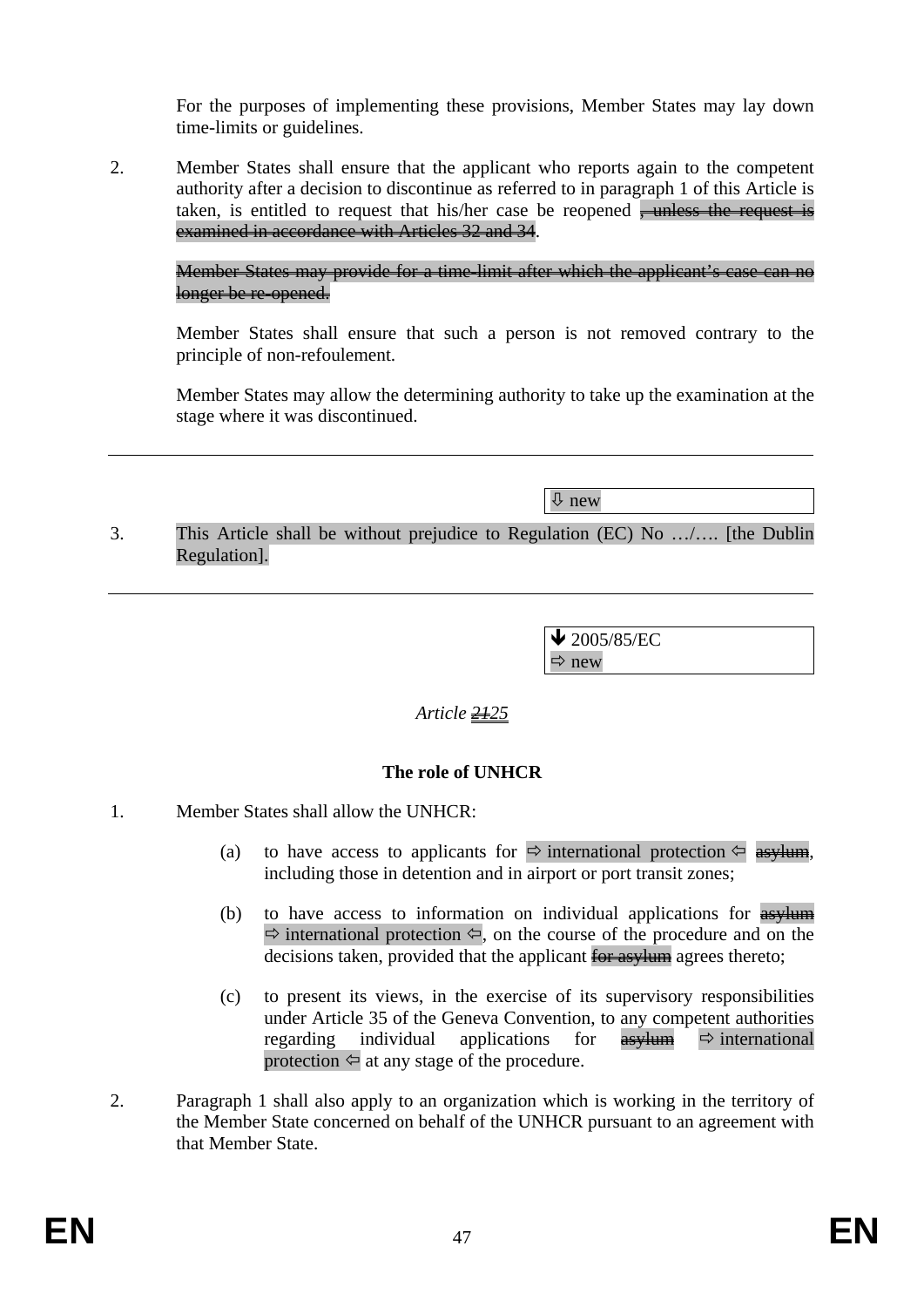### *Article 2226*

### **Collection of information on individual cases**

For the purposes of examining individual cases, Member States shall not:

- (a) directly disclose information regarding individual applications for  $\Rightarrow$  international protection  $\Leftarrow$  asylum, or the fact that an application has been made, to the alleged actor(s) of persecution  $\Rightarrow$  or serious harm  $\Leftrightarrow$  of the applicant for asylum;
- (b) obtain any information from the alleged actor(s) of persecution  $\Rightarrow$  or serious harm  $\Leftarrow$  in a manner that would result in such actor(s) being directly informed of the fact that an application has been made by the applicant in question, and would jeopardise the physical integrity of the applicant and his/her dependants, or the liberty and security of his/her family members still living in the country of origin.

### **CHAPTER III**

# **PROCEDURES AT FIRST INSTANCE**

# **SECTION I**

# *Article 2327*

### **Examination procedure**

- 1. Member States shall process applications for  $\frac{as}{w}$  international protection  $\leftarrow$  in an examination procedure in accordance with the basic principles and guarantees of Chapter II.
- 2. Member States shall ensure that such a procedure is concluded as soon as possible, without prejudice to an adequate and complete examination.

Ø new

3. Member States shall ensure that a procedure is concluded within 6 months after the application is lodged.

Member States may extend that time limit for a period not exceeding a further 6 months in individual cases involving complex issues of fact and law.

4. Member States shall ensure that, where a decision cannot be taken within the time period referred to in subparagraph 1 of paragraph 3, the applicant concerned shall: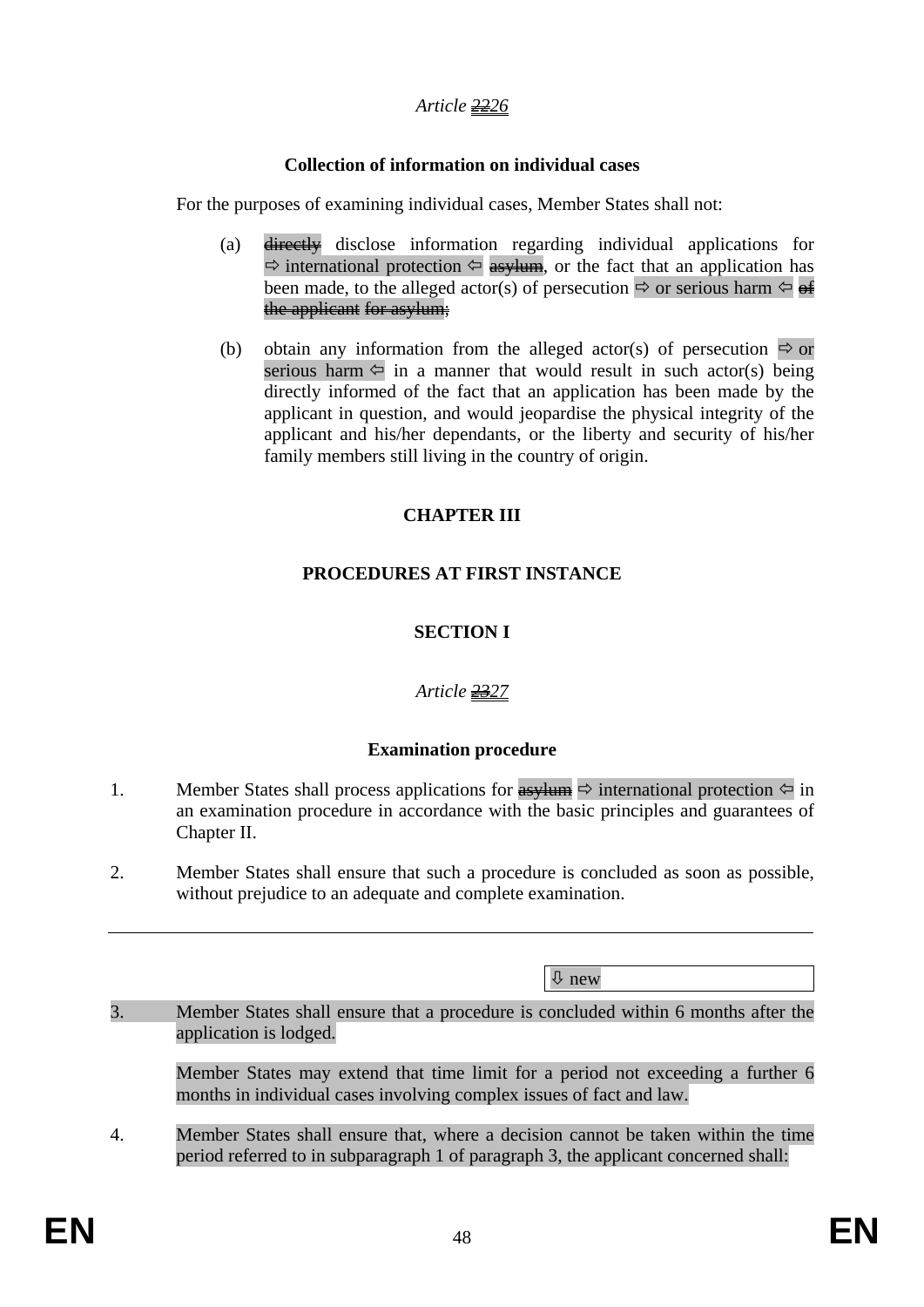(a) be informed of the delay; and

(b) receive, upon his/her request, information on the reasons for the delay and the time-frame within which the decision on his/her application is to be expected.

The consequences of failure to adopt a decision within the time limits provided for in paragraph 3 shall be determined in accordance with national law.

> $\blacktriangleright$  2005/85/EC (adapted)  $\Rightarrow$  new

Member States shall ensure that, where a decision cannot be taken within six months, the applicant concerned shall either:

- (a) be informed of the delay; or
- (b) receive, upon his/her request, information on the time-frame within which the decision on his/her application is to be expected. Such information shall not constitute an obligation for the Member State towards the applicant concerned to take a decision within that timeframe.
- 35. Member States may prioritise or accelerate any  $\boxtimes$  an  $\boxtimes$  examination  $\Rightarrow$  of an application for international protection  $\Leftrightarrow$  in accordance with the basic principles and guarantees of Chapter II<sub>z</sub> including where the application is likely to be well-founded or where the applicant has special needs:
	- (a) where the application is likely to be well founded;
	- (b) where the applicant has special needs;
	- (c) in other cases with the exception of applications referred to in paragraph 6.

 $\triangle$  2005/85/EC (adapted)  $\Rightarrow$  new

- 46. Member States may also provide that an examination procedure in accordance with the basic principles and guarantees of Chapter II be **prioritised or** accelerated if:
	- (a) the applicant, in submitting his/her application and presenting the facts, has only raised issues that are not relevant or of minimal relevance to the examination of whether he/she qualifies as a refugee  $\Rightarrow$  or a person eligible for subsidiary protection  $\leftarrow$  by virtue of Directive 2004/83/EC Directive […./../EC] [the Qualification Directive] ; or
	- (b) the applicant clearly does not qualify as a refugee or for refugee status in a Member State under Directive 2004/83/EC; or
	- (c) the application for asylum is considered to be unfounded: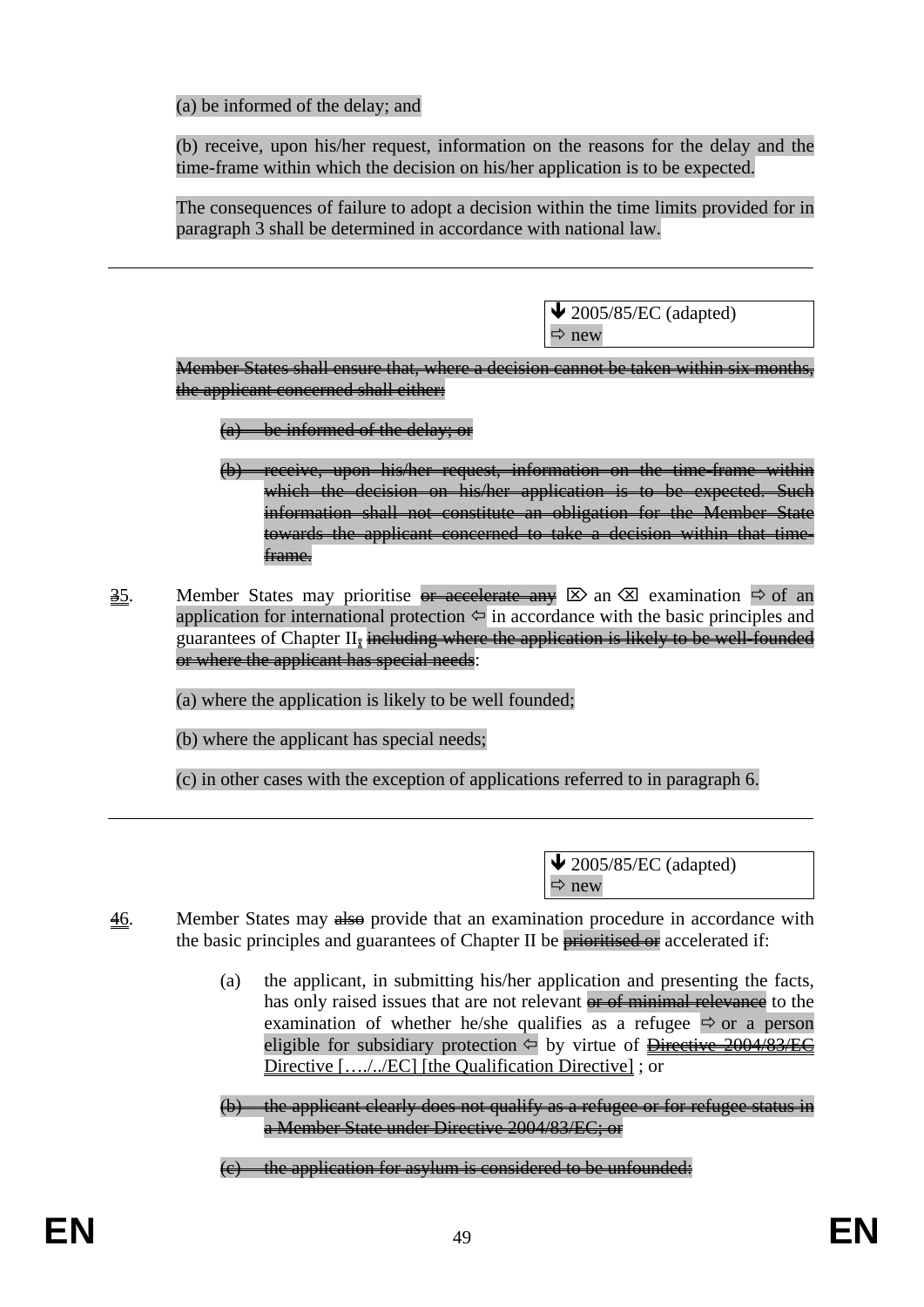$\overline{(\dagger)}$ (b) because the applicant is from a safe country of origin within the meaning of Articles 29, 30 and 31  $\mathbb{Z}$  this Directive  $\mathbb{Z}$  ; or

 (ii) because the country which is not a Member State, is considered to be a safe third country for the applicant, without prejudice to Article 28(1); or

- $\frac{d}{dx}$ (c) the applicant has misled the authorities by presenting false information or documents or by withholding relevant information or documents with respect to his/her identity and/or nationality that could have had a negative impact on the decision; or
- (e) the applicant has filed another application for asylum stating other personal data; or
- $(f)(d)$  the applicant has not produced information establishing with a reasonable degree of certainty his/her identity or nationality, or it is likely that, in bad faith, he/she has destroyed or disposed of an identity or travel document that would have helped establish his/her identity or nationality; or
- $(g)$  the applicant has made inconsistent, contradictory, improbable insufficient representations which make his/her claim clearly unconvincing in relation to his/her having been the object of persecution referred to in Directive 2004/83/EC; or
- (h) the applicant has submitted a subsequent application which does not raise any relevant new elements with respect to his/her particular circumstances or to the situation in his/her country of origin; or
- (i) the applicant has failed without reasonable cause to make his/her application earlier, having had opportunity to do so; or

Ø new

(e) the application was made by an unmarried minor to whom Article 6 (7) (c) applies, after the application of the parents or parent responsible for the minor has been rejected and no relevant new elements were raised with respect to his/her particular circumstances or to the situation in his/her country of origin; or

> $\blacktriangleright$  2005/85/EC (adapted)  $\Rightarrow$  new

 $\bigoplus$ (f) the applicant is making an application merely in order to delay or frustrate the enforcement of an earlier or imminent decision which would result in his/her removal. $\div$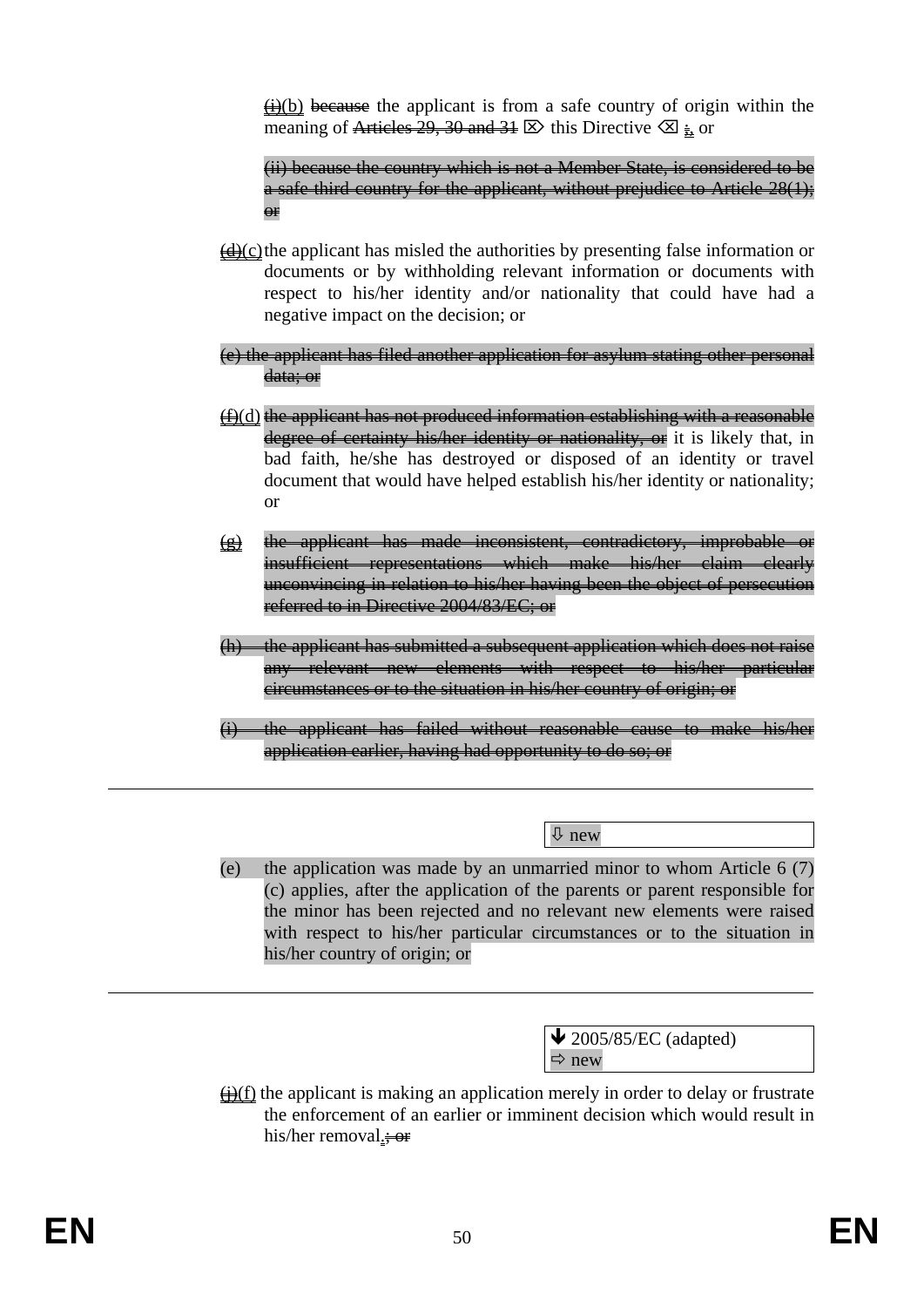- (k) the applicant has failed without good reason to comply with obligations referred to in Article  $4(1)$  and  $(2)$  of Directive 2004/83/EC Articles11(2)(a) and (b) and 20(1) of this Directive; or
- (l) the applicant entered the territory of the Member State unlawfully or prolonged his/her stay unlawfully and, without good reason, has either not presented himself/herself to the authorities and/or filed an application for asylum as soon as possible, given the circumstances of his/her entry; **e**r
- (m) the applicant is a danger to the national security or public order of the Member State, or the applicant has been forcibly expelled for serious reasons of public security and public order under national law; or
- (n) the applicant refuses to comply with an obligation to have his/her fingerprints taken in accordance with relevant Community and/or national legislation; or
- (o) the application was made by an unmarried minor to whom Article  $6(4)(e)$ applies, after the application of the parents or parent responsible for the minor has been rejected and no relevant new elements were raised with respect to his/her particular circumstances or to the situation in his/her country of origin.

Ø new

- 7. In cases of unfounded applications, as referred to in Article 28, in which any of the circumstances listed in paragraph 6 apply, Member States may reject an application as manifestly unfounded following an adequate and complete examination.
- 8. Member States shall lay down reasonable time limits for the adoption of a decision in the procedure at first instance pursuant to paragraph 6.
- 9. The fact that an application for international protection was submitted after an irregular entry into the territory or at the border, including in transit zones, as well as the lack of documents or use of forged documents, shall not *per se* entail an automatic recourse to an accelerated examination procedure.

### *Article 28*

### **Unfounded applications**

Without prejudice to Article 23, Member States shall only consider an application for international protection as unfounded if the determining authority has established that the applicant does not qualify for international protection pursuant to Directive […./../EC] [the Qualification Directive].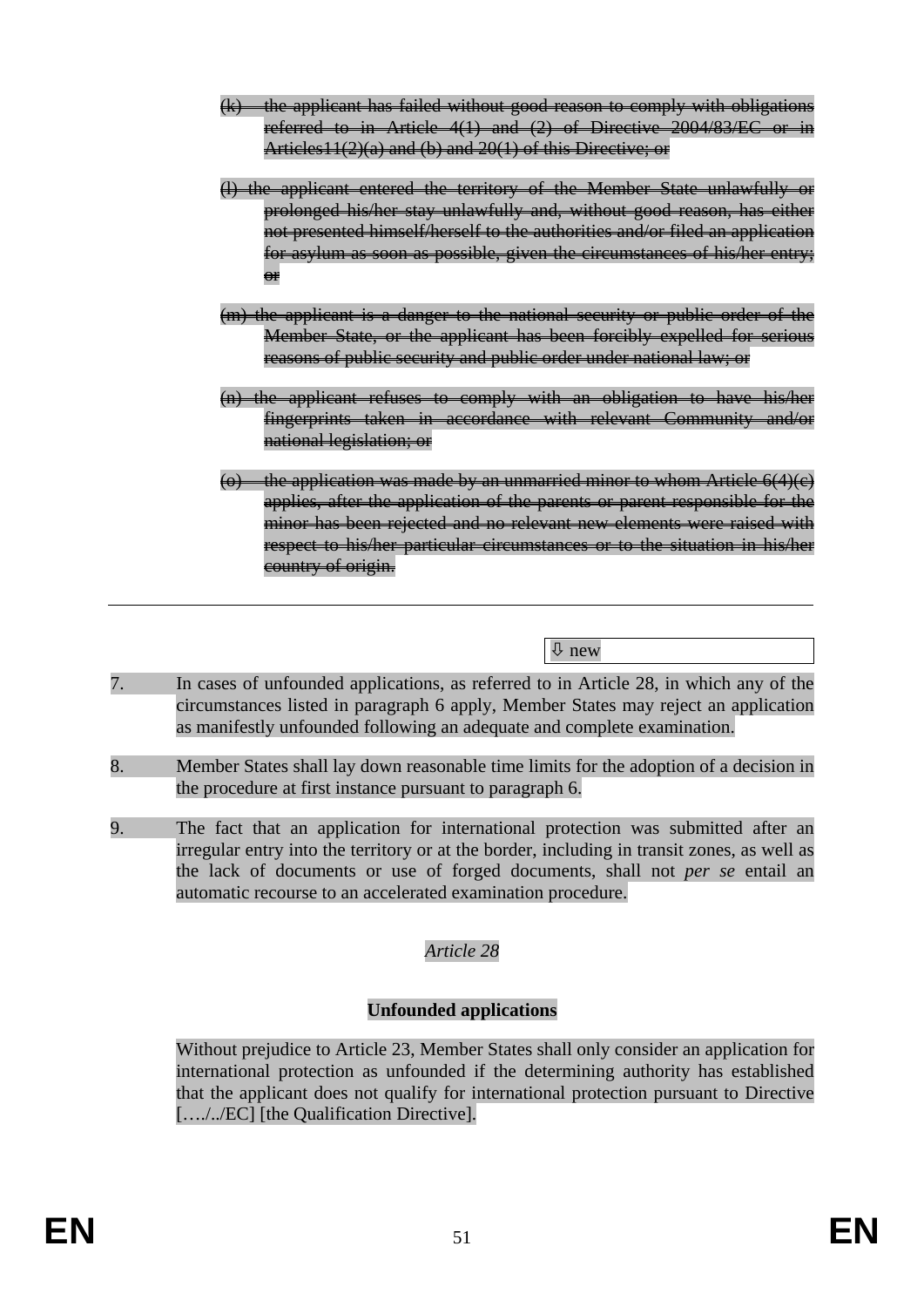$\bigvee$  2005/85/EC  $\Rightarrow$  new

#### *Article 24*

#### **Specific procedures**

1.Member States may provide for the following specific procedures derogating from the basic principles and guarantees of Chapter II:

(a) a preliminary examination for the purposes of processing cases considered within the framework set out in Section IV;

(b) procedures for the purposes of processing cases considered within the framework set out in Section V.

2. Member States may also provide a derogation in respect of Section VI.

### *SECTION II*

### *Article 2529*

### **Inadmissible applications**

1. In addition to cases in which an application is not examined in accordance with Regulation (EC) No 343/2003 Regulation [No .../....] [the Dublin Regulation], Member States are not required to examine whether the applicant qualifies  $\frac{1}{\sqrt{2}}$ refugee  $\Rightarrow$  for international protection  $\Leftarrow$  in accordance with Directive 2004/83/EC Directive ..../../EC [the Qualification Directive] where an application is considered inadmissible pursuant to this Article.

> $\blacktriangleright$  2005/85/EC  $\Rightarrow$  new

- 2. Member States may consider an application for  $\frac{1}{\sqrt{2}}$  international protection  $\Leftrightarrow$ as inadmissible  $\Rightarrow$  only  $\Leftrightarrow$  pursuant to this Article if:
	- (a) another Member State has granted refugee status;
	- (b) a country which is not a Member State is considered as a first country of asylum for the applicant, pursuant to Article  $\frac{2631}{1}$ ;
	- (c) a country which is not a Member State is considered as a safe third country for the applicant, pursuant to Article  $\frac{2732}{52}$ ;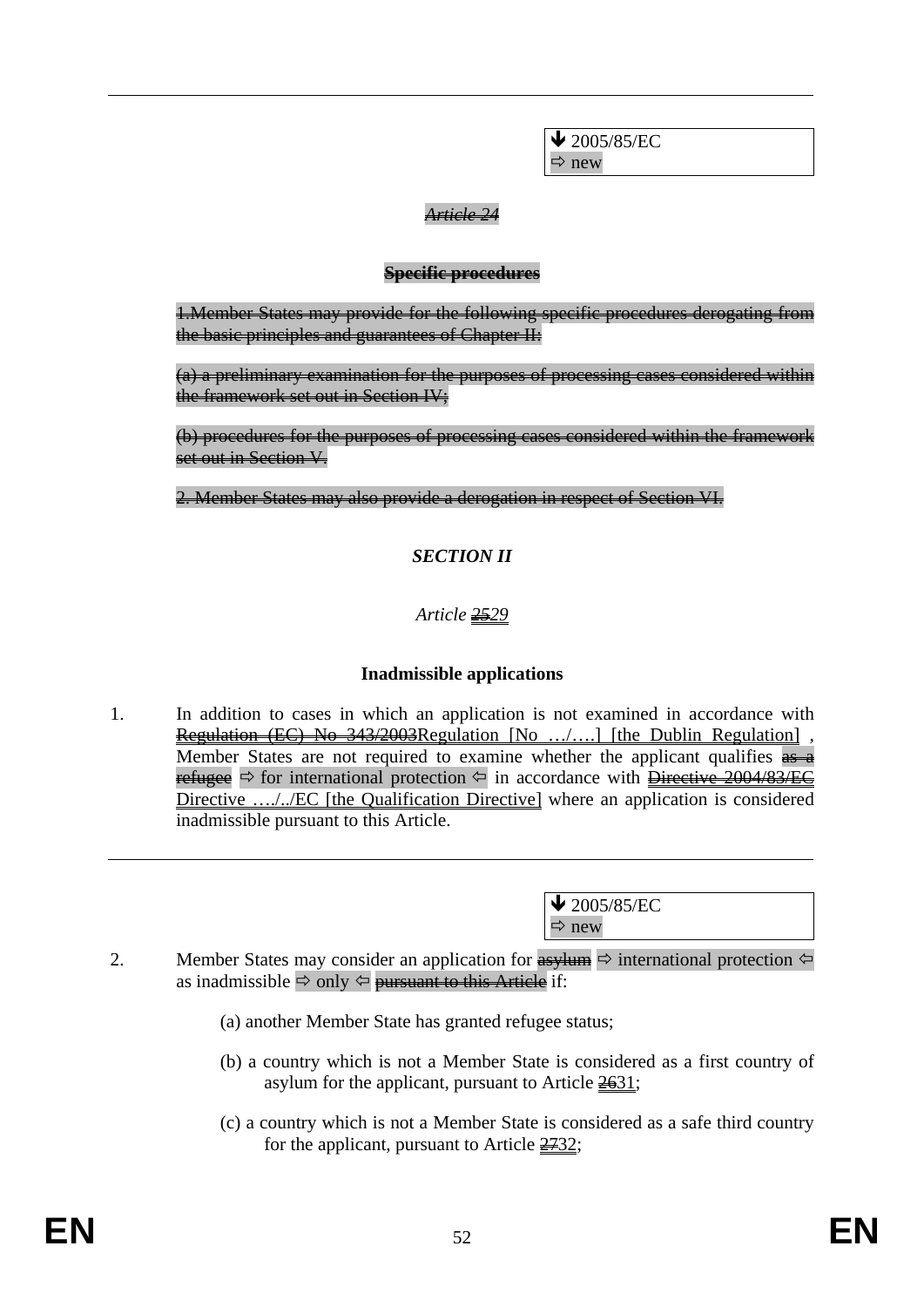- (d) the applicant is allowed to remain in the Member State concerned on some other grounds and as result of this he/she has been granted a status equivalent to the rights and benefits of the refugee status by virtue of Directive 2004/83/EC:
- the applicant is allowed to remain in the territory of the Member State concerned on some other grounds which protect him/her against refoulement pending the outcome of a procedure for the determination of status pursuant to point (d);
- $\bigoplus$ (d) the applicant has lodged an identical application after a final decision;
- $(g)(e)$  a dependant of the applicant lodges an application, after he/she has in accordance with Article  $6\left(\frac{3}{2}\right)(4)$  consented to have his/her case be part of an application made on his/her behalf, and there are no facts relating to the dependant's situation, which justify a separate application.

Ø new

Article 30

### **Special rules on an admissibility interview**

- 1. Member States shall allow applicants to present their views with regard to the application of the grounds referred to in Article 29 in their particular circumstances before a decision to consider an application inadmissible is taken. To that end, Member States shall conduct a personal interview on the admissibility of the application. Member States may make an exception only in accordance with Article 36 in cases of subsequent applications.
- 2. Paragraph 1 shall be without prejudice to Article 5 of Regulation (EC) No …/…. [the Dublin Regulation].

 $\blacktriangleright$  2005/85/EC  $\Rightarrow$  new

### *Article 2631*

#### **The concept of first country of asylum**

A country can be considered to be a first country of asylum for a particular applicant for  $\frac{as}{\text{num}} \Rightarrow$  international protection  $\Leftrightarrow$  if:

(a) he/she has been recognised in that country as a refugee and he/she can still avail himself/herself of that protection; or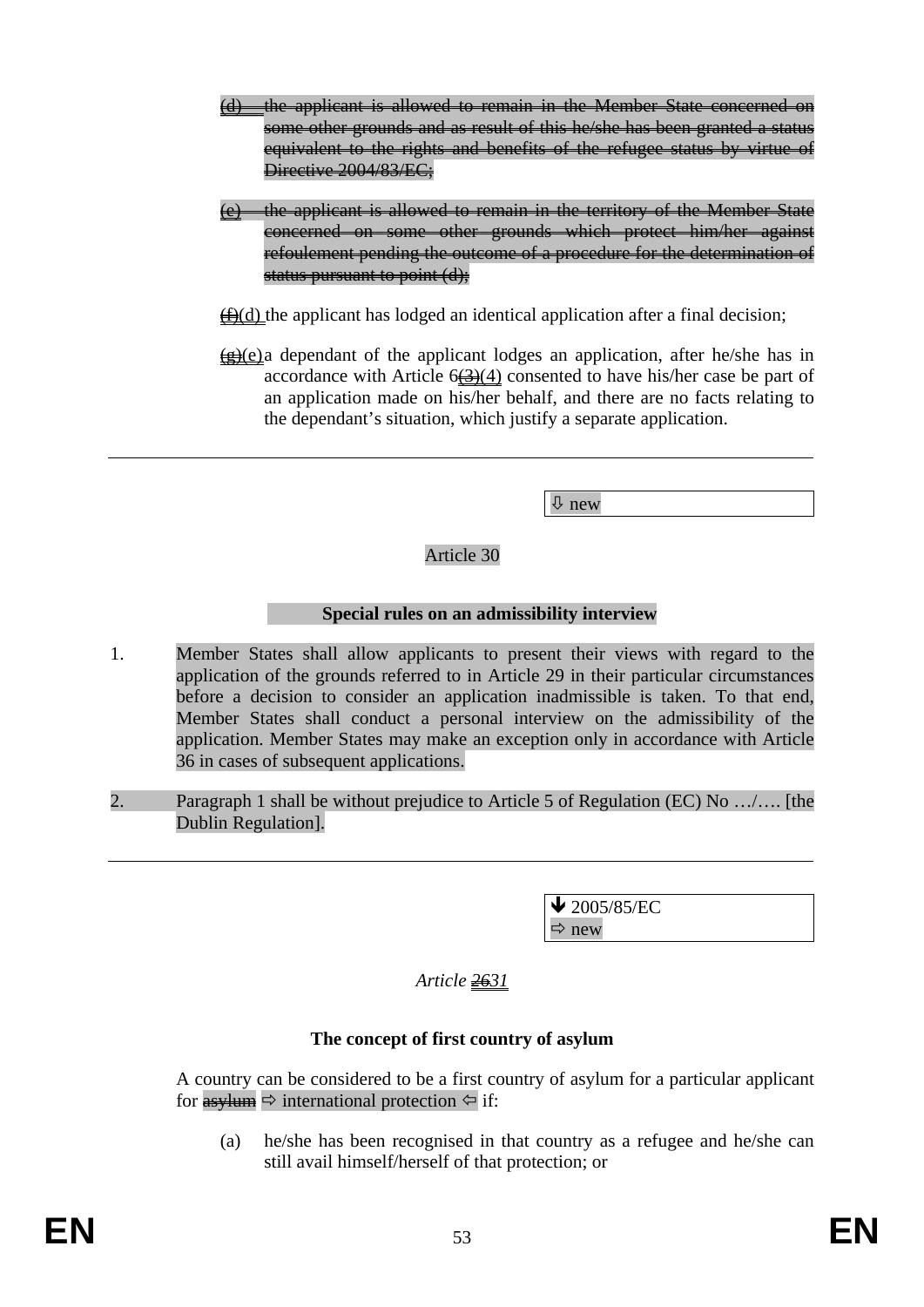(b) he/she otherwise enjoys sufficient protection in that country, including benefiting from the principle of non-refoulement;

provided that he/she will be readmitted to that country.

In applying the concept of first country of asylum to the particular circumstances of an applicant for asylum  $\Rightarrow$  applicant for international protection  $\Leftarrow$  Member States may take into account Article  $\frac{2732}{1}$ .

### *Article 2732*

#### **The safe third country concept**

- 1. Member States may apply the safe third country concept only where the competent authorities are satisfied that a person seeking  $\frac{1}{\sqrt{2}}$  international protection  $\Leftrightarrow$ will be treated in accordance with the following principles in the third country concerned:
	- (a) life and liberty are not threatened on account of race, religion, nationality, membership of a particular social group or political opinion;

Ø new

(b) there is no risk of serious harm as defined in [Directive …./../EC] [the Qualification Directive];

> $\bigvee$  2005/85/EC  $\Rightarrow$  new

- $\bigoplus$  (c) the principle of non-refoulement in accordance with the Geneva Convention is respected;
- $\overline{(e)}$ (d) the prohibition of removal, in violation of the right to freedom from torture and cruel, inhuman or degrading treatment as laid down in international law, is respected; and
- $\left(\frac{d}{dx}\right)(e)$  the possibility exists to request refugee status and, if found to be a refugee, to receive protection in accordance with the Geneva Convention.
- 2. The application of the safe third country concept shall be subject to rules laid down in national legislation, including:
	- (a) rules requiring a connection between the person seeking asylum  $\Rightarrow$  international protection  $\Leftarrow$  and the third country concerned on the basis of which it would be reasonable for that person to go to that country;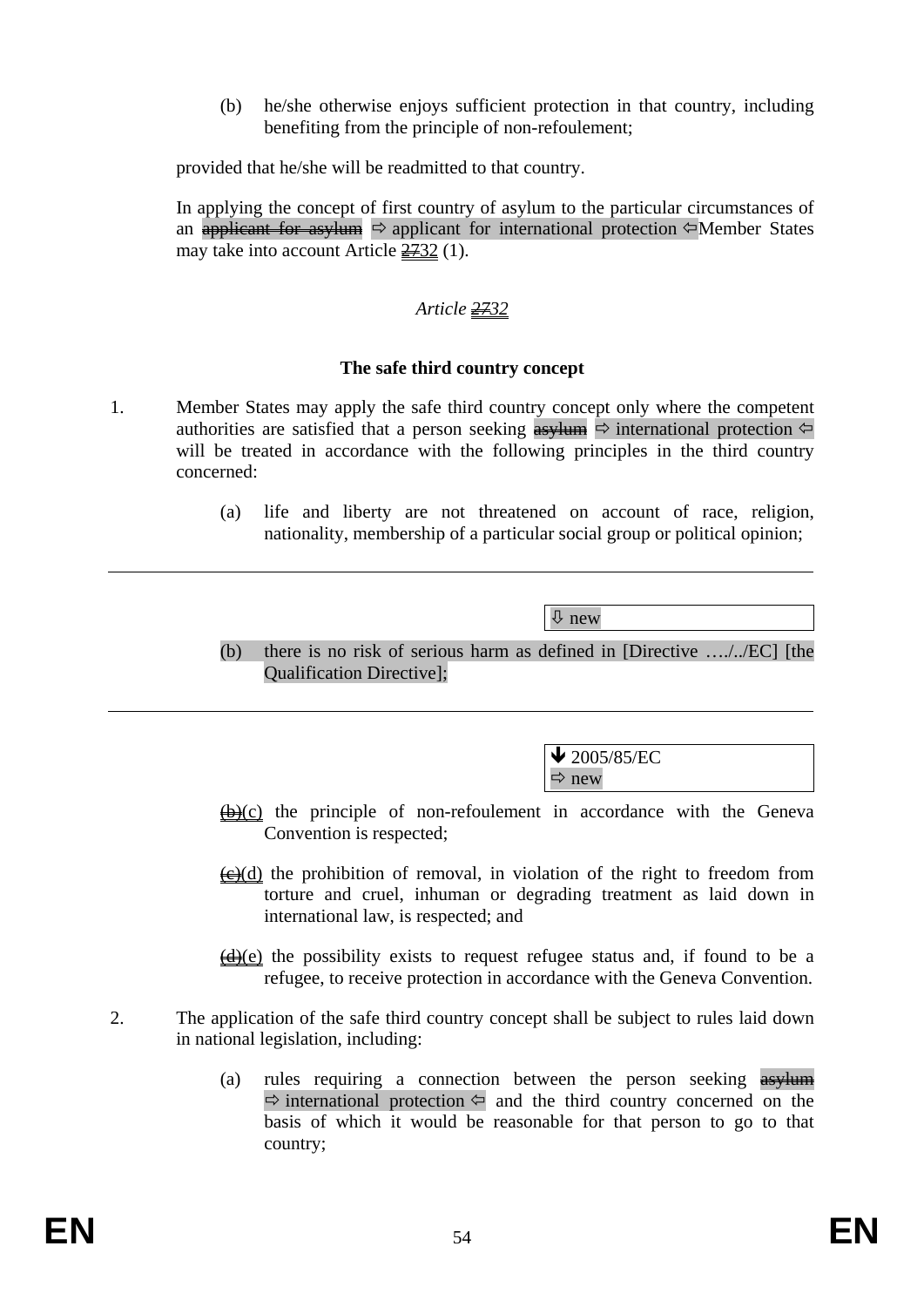- (b) rules on the methodology by which the competent authorities satisfy themselves that the safe third country concept may be applied to a particular country or to a particular applicant. Such methodology shall include case-by-case consideration of the safety of the country for a particular applicant and/or national designation of countries considered to be generally safe;
- (c) rules in accordance with international law, allowing an individual examination of whether the third country concerned is safe for a particular applicant which, as a minimum, shall permit the applicant to challenge the application of the safe third country concept on the grounds that he/she would be subjected to torture, cruel, inhuman or degrading treatment or punishment  $\Rightarrow$  on the grounds that the third country is not safe in his/her particular circumstances. The applicant shall also be allowed to challenge the existence of a connection between him/her and the third country in accordance with point (a) $\Leftrightarrow$ .
- 3. When implementing a decision solely based on this Article, Member States shall:
	- (a) inform the applicant accordingly; and
	- (b) provide him/her with a document informing the authorities of the third country, in the language of that country, that the application has not been examined in substance.
- 4. Where the third country does not permit the applicant for asylum  $\Rightarrow$  applicant for international protection  $\Leftrightarrow$  to enter its territory, Member States shall ensure that access to a procedure is given in accordance with the basic principles and guarantees described in Chapter II.
- 5. Member States shall inform the Commission periodically of the countries to which this concept is applied in accordance with the provisions of this Article.

# **SECTION III**

### *Article 28*

#### *Unfounded applications*

1. Without prejudice to Articles 19 and 20, Member States may only consider an application for asylum as unfounded if the determining authority has established that the applicant does not qualify for refugee status pursuant to Directive 2004/83/EC.

2. In the cases mentioned in Article 23(4)(b) and in cases of unfounded applications for asylum in which any of the circumstances listed in Article  $23(4)(a)$  and (c) to (o) apply, Member States may also consider an application as manifestly unfounded, where it is defined as such in the national legislation.

#### Article 29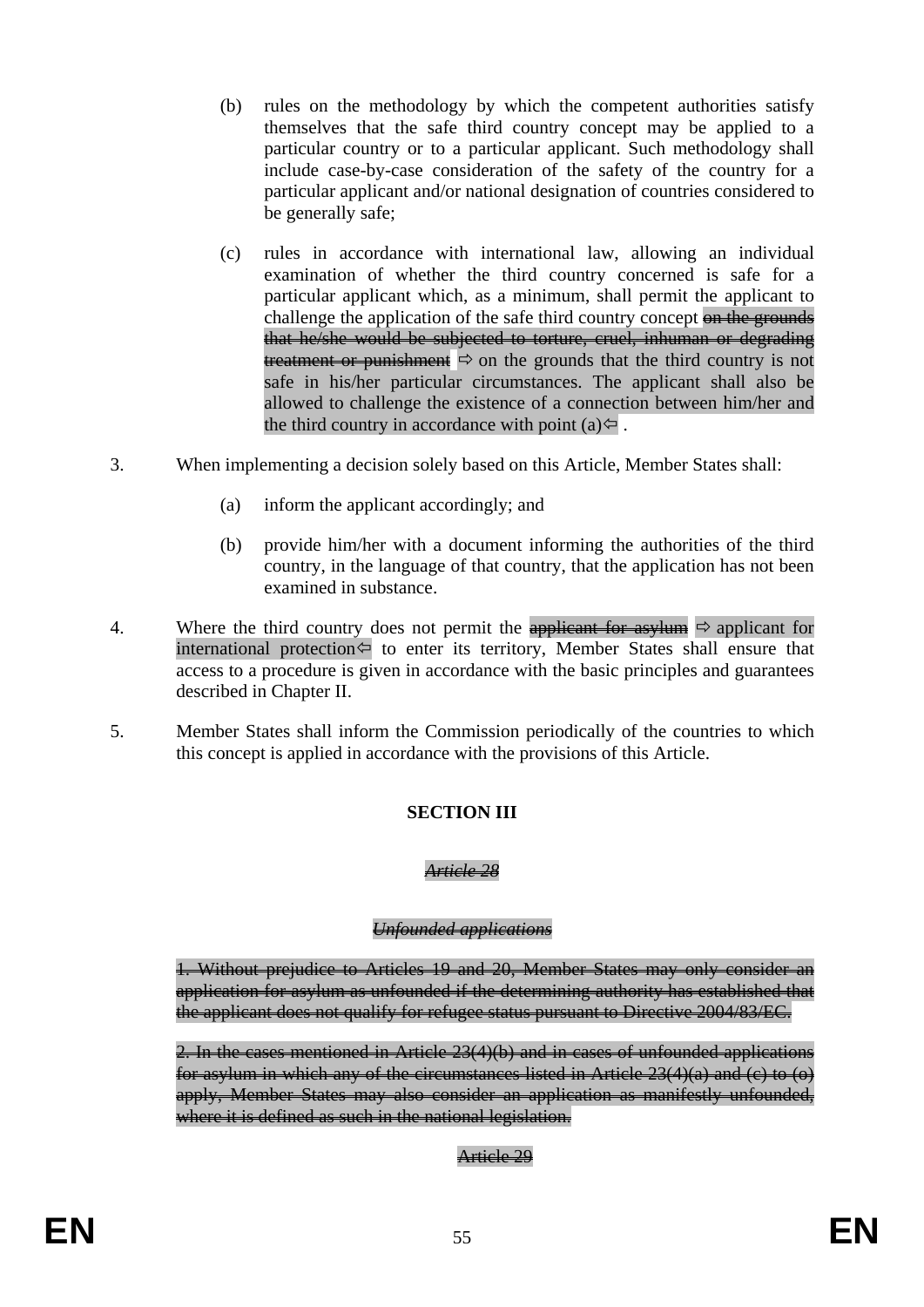Minimum common list of third countries regarded as safe countries of origin

1. The Council shall, acting by a qualified majority on a proposal from the Commission and after consultation of the European Parliament, adopt a minimum common list of third countries which shall be regarded by Member States as safe countries of origin in accordance with Annex II.

2. The Council may, acting by a qualified majority on a proposal from the Commission and after consultation of the European Parliament, amend the minimum common list by adding or removing third countries, in accordance with Annex II. The Commission shall examine any request made by the Council or by a Member State to submit a proposal to amend the minimum common list.

3. When making its proposal under paragraphs 1 or 2, the Commission shall make use of information from the Member States, its own information and, where necessary, information from UNHCR, the Council of Europe and other relevant international organisations.

4. Where the Council requests the Commission to submit a proposal for removing a third country from the minimum common list, the obligation of Member States pursuant to Article 31(2) shall be suspended with regard to this third country as of the day following the Council decision requesting such a submission.

5. Where a Member State requests the Commission to submit a proposal to the Council for removing a third country from the minimum common list, that Member State shall notify the Council in writing of the request made to the Commission. The obligation of this Member State pursuant to Article 31(2) shall be suspended with regard to the third country as of the day following the notification to the Council.

6. The European Parliament shall be informed of the suspensions under paragraphs 4 and 5.

7. The suspensions under paragraphs 4 and 5 shall end after three months, unless the Commission makes a proposal before the end of this period, to withdraw the third country from the minimum common list. The suspensions shall in any case end where the Council rejects a proposal by the Commission to withdraw the third country from the list.

8. Upon request by the Council, the Commission shall report to the European Parliament and the Council on whether the situation of a country on the minimum common list is still in conformity with Annex II. When presenting its report, the Commission may make such recommendations or proposals as it deems appropriate.

# *Article 3033*

# **National designation of third countries as safe countries of origin**

1. Without prejudice to Article 29, Member States may retain or introduce legislation that allows, in accordance with Annex II, for the national designation of  $\theta$ countries other than those appearing on the minimum common list, as safe countries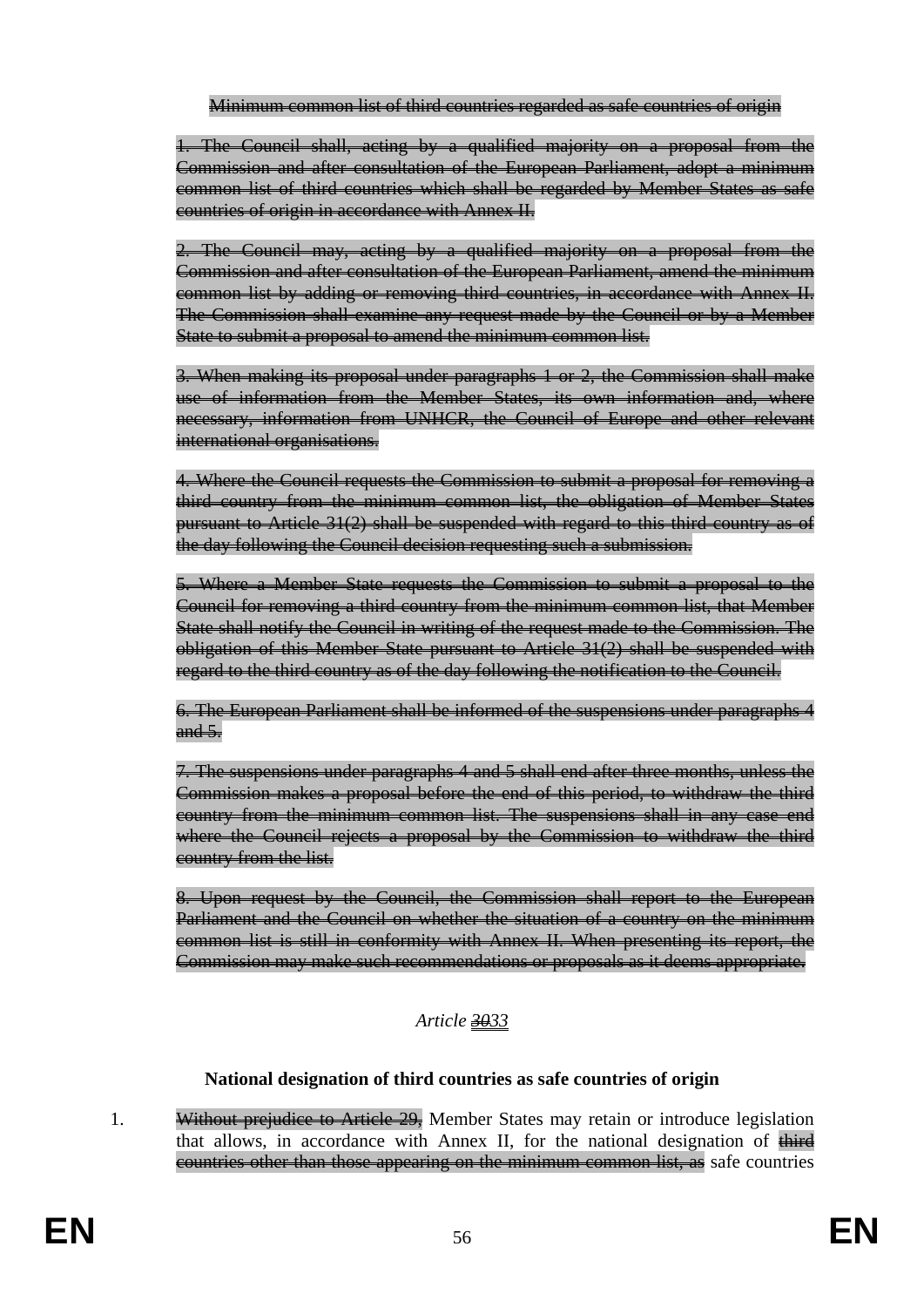of origin for the purposes of examining applications for  $\frac{1}{\text{as}}$  international protection  $\Diamond$  This may include designation of part of a country as safe, where the conditions in Annex II are fulfilled in relation to that part.

2. By derogation from paragraph 1, Member States may retain legislation in force on 1 December 2005 that allows for the national designation of third countries, other than those appearing on the minimum common list, as safe countries of origin for the purposes of examining applications for asylum where they are satisfied that persons in the third countries concerned are generally neither subject to:

(a) persecution as defined in Article 9 of Directive 2004/83/EC; nor

(b) torture or inhuman or degrading treatment or punishment.

3. Member States may also retain legislation in force on 1 December 2005 that allows for the national designation of part of a country as safe, or a country or part of a country as safe for a specified group of persons in that country, where the conditions in paragraph 2 are fulfilled in relation to that part or group.

4. In assessing whether a country is a safe country of origin in accordance with paragraphs 2 and 3, Member States shall have regard to the legal situation, the application of the law and the general political circumstances in the third country concerned.

Ø new

2. Member States shall ensure a regular review of the situation in third countries designated as safe in accordance with this Article.

> $\triangle$  2005/85/EC (adapted)  $\Rightarrow$  new

- $\frac{53}{2}$ . The assessment of whether a country is a safe country of origin in accordance with this Article shall be based on a range of sources of information, including in particular information from other Member States,  $\Rightarrow$  the European Asylum Support Office,  $\Leftarrow$  the UNHCR, the Council of Europe and other relevant international organisations.
- 64. Member States shall notify to the Commission the countries that are designated as safe countries of origin in accordance with this Article.

# *Article 3134*

### **The safe country of origin concept**

1. A third country designated as a safe country of origin in accordance with  $\mathbb{Z}$  this Directive  $\boxtimes$  either Article 29 or 30 may, after an individual examination of the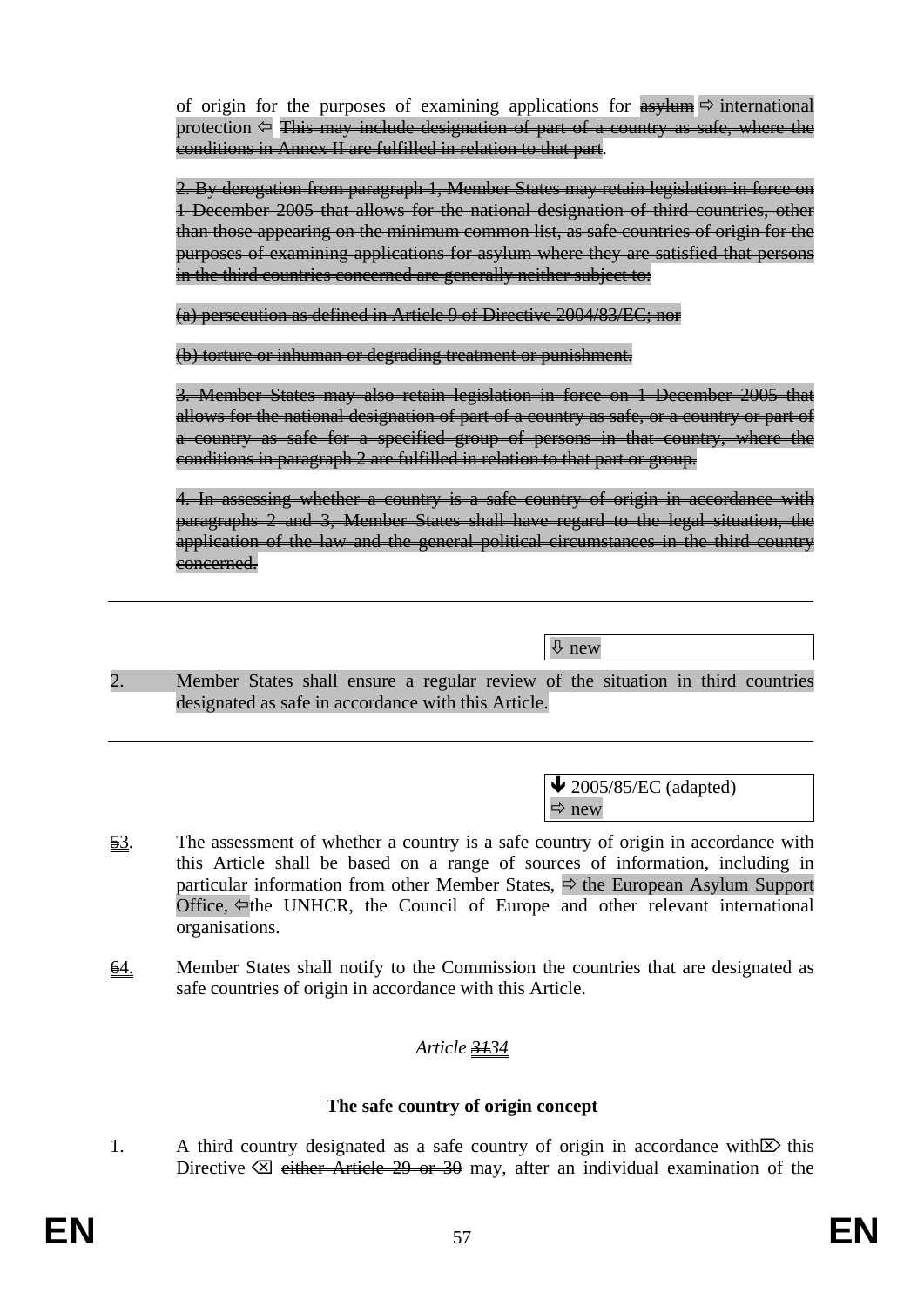application, be considered as a safe country of origin for a particular applicant  $\overline{\text{for}}$ asylum only if:

- (a) he/she has the nationality of that country; or
- (b) he/she is a stateless person and was formerly habitually resident in that country;
- (c) and he/she has not submitted any serious grounds for considering the country not to be a safe country of origin in his/her particular circumstances and in terms of his/her qualification as a refugee  $\Rightarrow$  or a person eligible for subsidiary protection  $\Diamond$  in accordance with Directive 2004/83/EC[Directive ..../../EC] [the Qualification Directive].

2. Member States shall, in accordance with paragraph 1, consider the application for asylum as unfounded where the third country is designated as safe pursuant to Article  $20.$ 

32. Member States shall lay down in national legislation further rules and modalities for the application of the safe country of origin concept.

# **SECTION IV**

# *Article 3235*

# **Subsequent application**

- 1. Where a person who has applied for  $\frac{4s}{3}$  where in a in a international protection  $\leftarrow$  in a Member State makes further representations or a subsequent application in the same Member State, that Member State  $\frac{m}{m}$   $\Rightarrow$  shall  $\Leftarrow$  examine these further representations or the elements of the subsequent application in the framework of the examination of the previous application or in the framework of the examination of the decision under review or appeal, insofar as the competent authorities can take into account and consider all the elements underlying the further representations or subsequent application within this framework.
- 2. Moreover,  $\Rightarrow$  For the purpose of taking a decision on the admissibility of an application for international protection pursuant to Article 29 (2) (d),  $\Leftarrow$  Member States may apply a specific procedure as referred to in paragraph  $3 \boxtimes$  of this Article  $\overline{\otimes}$ , where a person makes a subsequent application for  $\overline{\text{asy}}$  international protection  $\Leftrightarrow$  :
	- (a) after his/her previous application has been withdrawn  $\theta$  abandoned by virtue of Articles  $\frac{19}{20}$  or  $2023$ ;
	- (b) after a decision has been taken on the previous application. Member States may also decide to apply this procedure only after a final decision has been taken.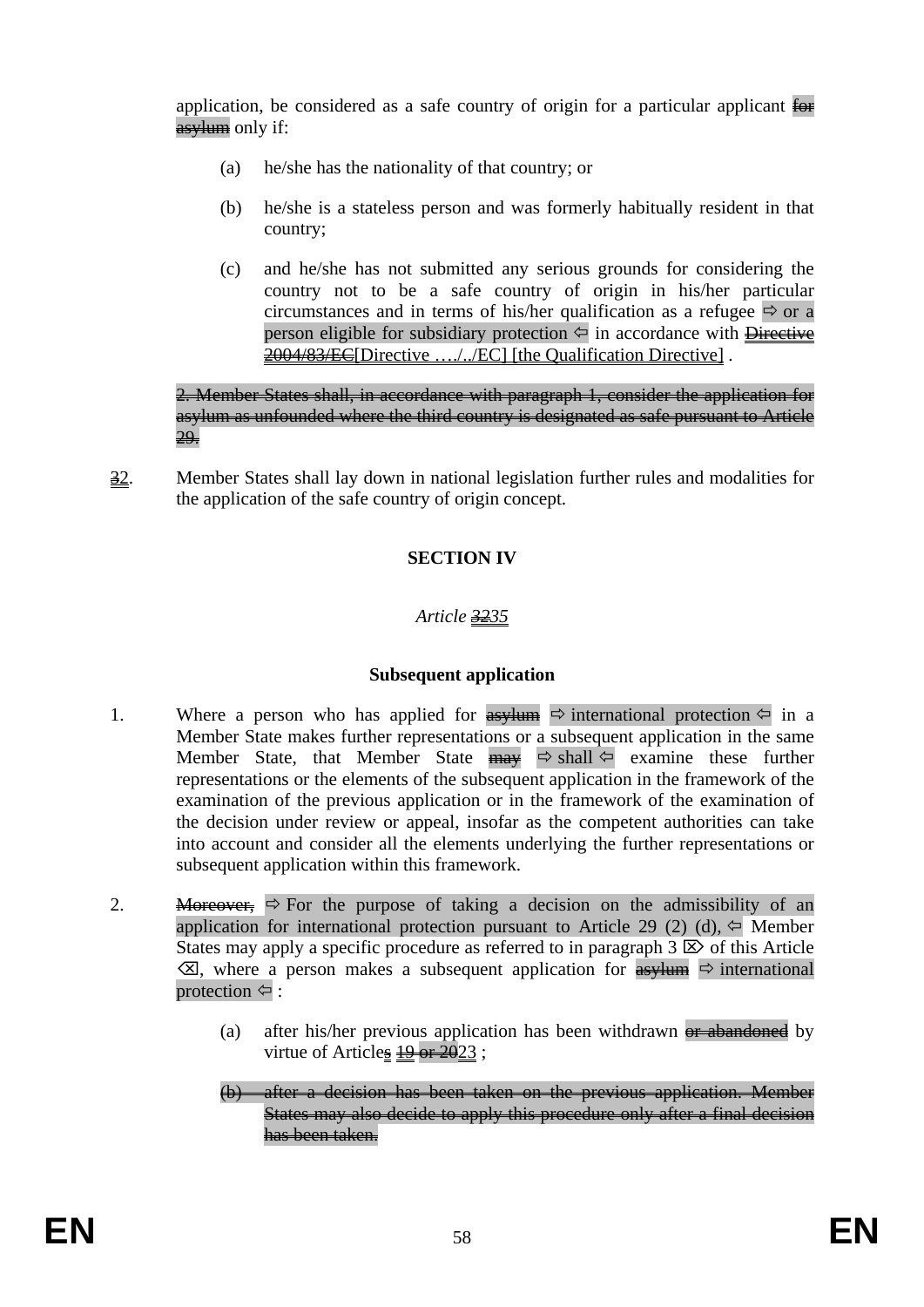Ø new

(b) after a final decision has been taken on the previous application.

 $\blacktriangleright$  2005/85/EC  $\Rightarrow$  new

- 3. A subsequent application for  $\frac{as}{\pm}$  international protection  $\Leftrightarrow$  shall be subject first to a preliminary examination as to whether, after the withdrawal of the previous application or after the decision referred to in paragraph 2(b) of this Article on this application has been reached, new elements or findings relating to the examination of whether he/she qualifies as a refugee  $\Rightarrow$  or a person eligible for subsidiary protection  $\Leftarrow$  by virtue of <del>Directive 2004/83/EC</del>Directive [..../../EC] [the Qualification Directive] have arisen or have been presented by the applicant.
- 4. If, following the preliminary examination referred to in paragraph 3 of this Article, new elements or findings arise or are presented by the applicant which significantly add to the likelihood of the applicant qualifying as a refugee  $\Rightarrow$  or a person eligible for subsidiary protection  $\Leftarrow$  by virtue of Directive 2004/83/EC Directive [..../../EC] [the Qualification Directive], the application shall be further examined in conformity with Chapter II.
- 5. Member States may, in accordance with national legislation, further examine a subsequent application where there are other reasons why a procedure has to be reopened.
- 6. Member States may decide to further examine the application only if the applicant concerned was, through no fault of his/her own, incapable of asserting the situations set forth in paragraphs 3, 4 and 5 of this Article in the previous procedure, in particular by exercising his/her right to an effective remedy pursuant to Article  $\frac{39}{29}$ 41.
- 7. The procedure referred to in this Article may also be applicable in the case of a dependant who lodges an application after he/she has, in accordance with Article  $6\left(\frac{3}{2}\right)(4)$ , consented to have his/her case be part of an application made on his/her behalf. In this case the preliminary examination referred to in paragraph 3 of this Article will consist of examining whether there are facts relating to the dependant's situation which justify a separate application.

Ø new

8. If, following a final decision to consider a subsequent application inadmissible pursuant to Article 29 (2) (d) or a final decision to reject a subsequent application as unfounded, the person concerned lodges a new application for international protection in the same Member State before a return decision has been enforced, that Member State may: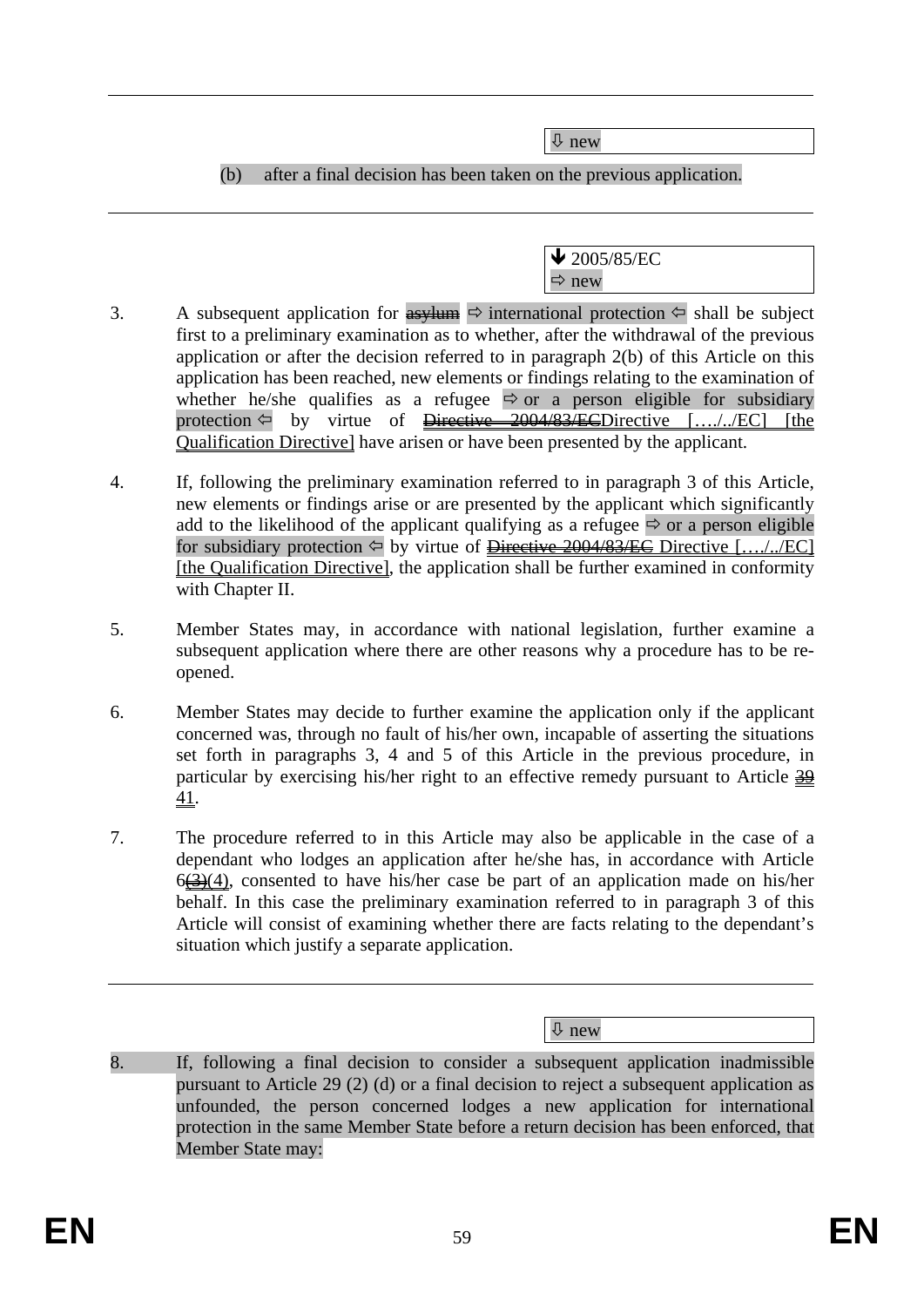- (a)make an exception to the right to remain in the territory, provided the determining authority is satisfied that a return decision will not lead to direct or indirect *refoulement* in violation of international and Community obligations of that Member State; and/or
- (b)provide that the application be subjected to the admissibility procedure in accordance with this Article and Article 29; and/or
- (c)provide that an examination procedure be accelerated in accordance with Article 27 (6) (f).

In cases referred to in points (b) and (c) of the first subparagraph, Member States may derogate from the time limits normally applicable in the admissibility and/or accelerated procedures, in accordance with national legislation.

9. Where a person with regard to whom a transfer decision has to be enforced pursuant to Regulation (EC) […/…] [the Dublin Regulation] makes further representations or a subsequent application in the transferring Member State, those representations or subsequent applications shall be examined by the responsible Member State, as defined in Regulation (EC)  $\left[\ldots\right]$ ....] [the Dublin Regulation], in accordance with this Directive.

> $\blacktriangleright$  2005/85/EC (adapted)  $\Rightarrow$  new

#### *Article 33*

#### **Failure to appear**

Member States may retain or adopt the procedure provided for in Article 32 in the case of an application for asylum filed at a later date by an applicant who, either intentionally or owing to gross negligence, fails to go to a reception centre or appear before the competent authorities at a specified time.

### *Article 3436*

#### **Procedural rules**

- 1. Member States shall ensure that applicants  $\overline{for}$  asylum  $\Rightarrow$  for international protection  $\Leftrightarrow$  whose application is subject to a preliminary examination pursuant to Article  $\frac{32}{23}$  35 enjoy the guarantees provided for in Article  $\frac{10}{21}$  (1).
- 2. Member States may lay down in national law rules on the preliminary examination pursuant to Article  $\frac{32}{25}$ . Those rules may, inter alia:
	- (a) oblige the applicant concerned to indicate facts and substantiate evidence which justify a new procedure;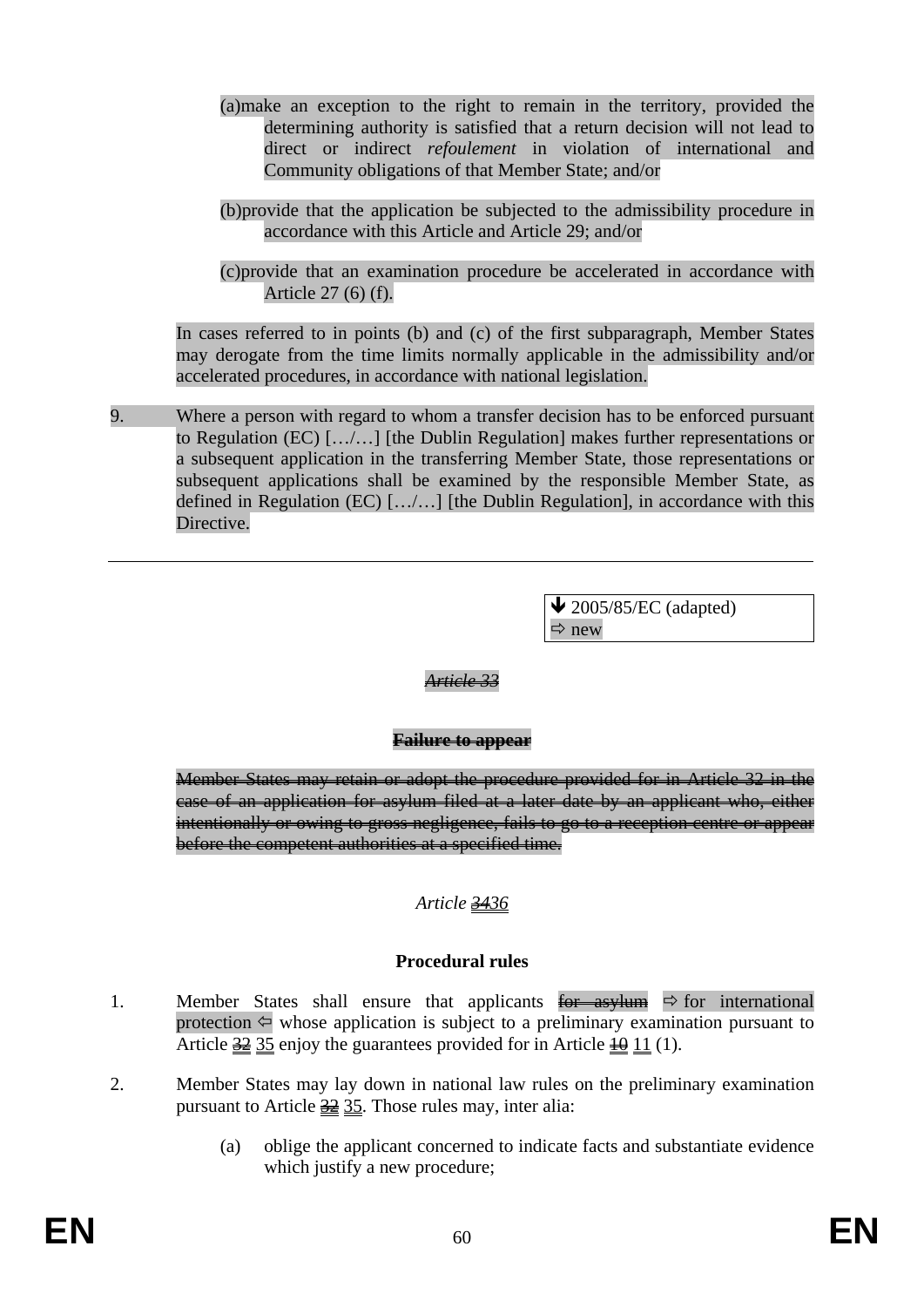#### (b) require submission of the new information by the applicant concerned within a time-limit after he/she obtained such information;

 $\leftrightarrow$  (b) permit the preliminary examination to be conducted on the sole basis of written submissions without a personal interview  $\Rightarrow$ , with the exception of cases referred to in Article 35 (7)  $\Leftrightarrow$ .

The conditions shall not render impossible the access of applicants for asylum to a new procedure or result in the effective annulment or severe curtailment of such access.

- 3. Member States shall ensure that:
	- (a) the applicant is informed in an appropriate manner of the outcome of the preliminary examination and, in case the application will not be further examined, of the reasons for this and the possibilities for seeking an appeal or review of the decision;
	- (b) if one of the situations referred to in Article  $\frac{32(2)}{25(3)}$  applies, the determining authority shall further examine the subsequent application in conformity with the provisions of Chapter II as soon as possible.

# **SECTION V**

# *Article 3537*

### **Border procedures**

- 1. Member States may provide for procedures, in accordance with the basic principles and guarantees of Chapter II, in order to decide at the border or transit zones of the Member State on:
	- (a)  $\Rightarrow$  the admissibility of an  $\Leftarrow$  applications made at such locations. $\Rightarrow$  and/or  $\otimes$

Ø new (b) the substance of an application in an accelerated procedure pursuant to Article 27 (6).  $\sqrt{2005/85/EC}$  $\Rightarrow$  new 2. However, when procedures as set out in paragraph 1 do not exist, Member States may maintain, subject to the provisions of this Article and in accordance with the laws or regulations in force on 1 December 2005, procedures derogating from the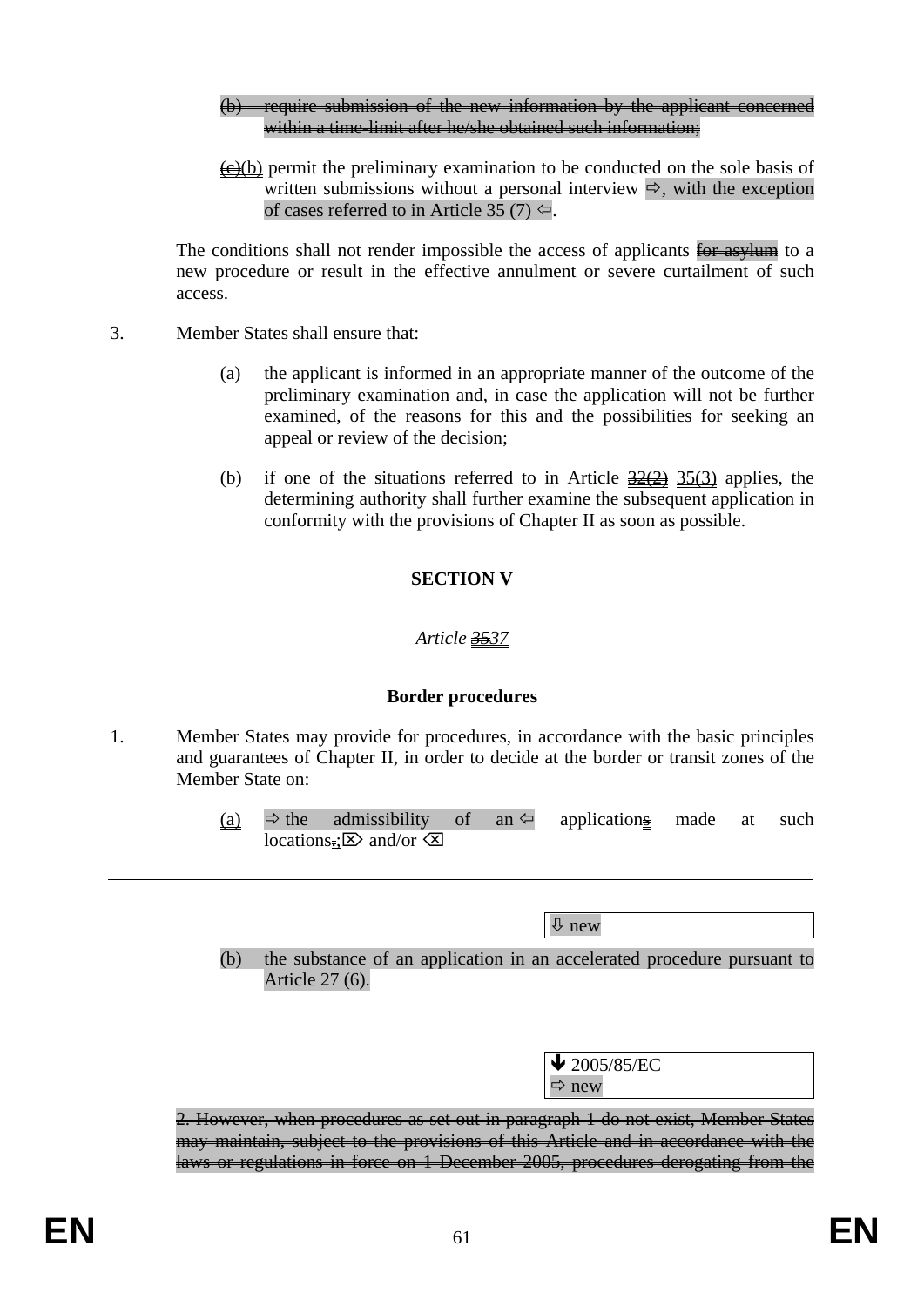basic principles and guarantees described in Chapter II, in order to decide at the border or in transit zones as to whether applicants for asylum who have arrived and made an application for asylum at such locations, may enter their territory.

3. The procedures referred to in paragraph 2 shall ensure in particular that the persons concerned:

(a) are allowed to remain at the border or transit zones of the Member State, without prejudice to Article 7;

(b) are be immediately informed of their rights and obligations, as described in Article  $10(1)$  (a):

(c) have access, if necessary, to the services of an interpreter, as described in Article  $10(1)(b)$ :

(d) are interviewed, before the competent authority takes a decision in such procedures, in relation to their application for asylum by persons with appropriate knowledge of the relevant standards applicable in the field of asylum and refugee law, as described in Articles 12, 13 and 14;

(e) can consult a legal adviser or counsellor admitted or permitted as such under national law, as described in Article 15(1); and

(f) have a representative appointed in the case of unaccompanied minors, as described in Article 17(1), unless Article 17(2) or (3) applies.

Moreover, in case permission to enter is refused by a competent authority, this competent authority shall state the reasons in fact and in law why the application for asylum is considered as unfounded or as inadmissible.

- 42. Member States shall ensure that a decision in the framework of the procedures provided for in paragraph  $\geq 1$  is taken within a reasonable time. When a decision has not been taken within four weeks, the applicant for asylum shall be granted entry to the territory of the Member State in order for his/her application to be processed in accordance with the other provisions of this Directive.
- $\frac{53}{2}$ . In the event of particular types of arrivals, or arrivals involving a large number of third country nationals or stateless persons lodging applications for  $\frac{1}{\text{asylum}}$  $\Rightarrow$  international protection  $\Leftarrow$  at the border or in a transit zone, which makes it practically impossible to apply there the provisions of paragraph  $1$  or the specific procedure set out in paragraphs 2 and 3, those procedures may also be applied where and for as long as these third country nationals or stateless persons are accommodated normally at locations in proximity to the border or transit zone.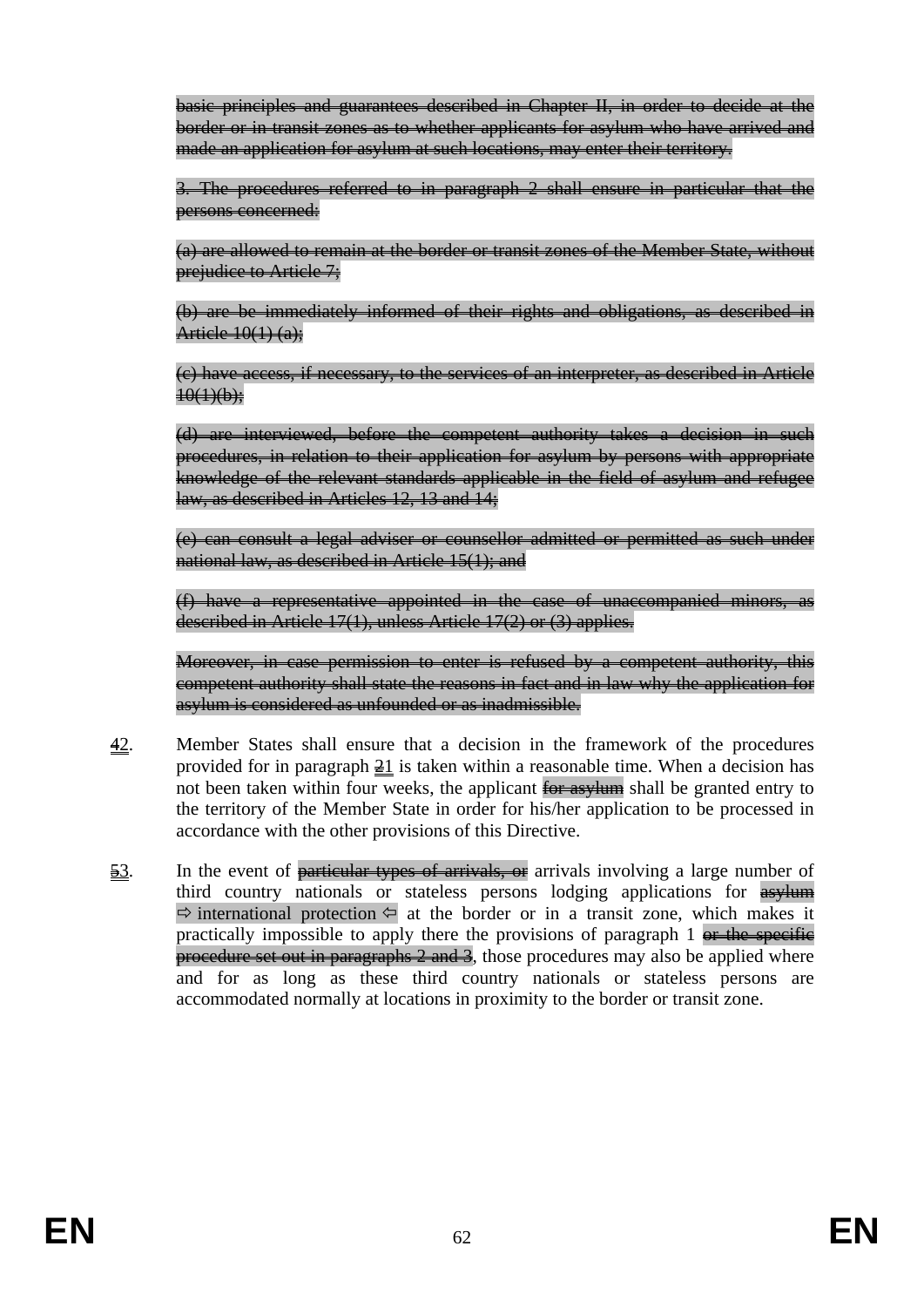## **SECTION VI**

# *Article 3638*

### **The European safe third countries concept**

1. Member States may provide that no, or no full, examination of the asylum application and of the safety of the applicant in his/her particular circumstances as described in Chapter II, shall take place in cases where a competent authority has established, on the basis of the facts, that the applicant for  $\frac{1}{\text{asylum}} \Rightarrow$  international protection  $\Leftarrow$  is seeking to enter or has entered illegally into its territory from a safe third country according to paragraph 2.

2. A third country can only be considered as a safe third country for the purposes of paragraph 1 where:

(a) it has ratified and observes the provisions of the Geneva Convention without any geographical limitations;

(b) it has in place an asylum procedure prescribed by law;  $\Rightarrow$  and  $\Leftarrow$ 

(c) it has ratified the European Convention for the Protection of Human Rights and Fundamental Freedoms and observes its provisions, including the standards relating to effective remedies: and.

(d) it has been so designated by the Council in accordance with paragraph 3.

3. The Council shall, acting by qualified majority on a proposal from the Commission and after consultation of the European Parliament, adopt or amend a common list of third countries that shall be regarded as safe third countries for the purposes of paragraph 1.

43. The Member States concerned shall lay down in national law the modalities for implementing the provisions of paragraph 1 and the consequences of decisions pursuant to those provisions in accordance with the principle of non-refoulement under the Geneva Convention, including providing for exceptions from the application of this Article for humanitarian or political reasons or for reasons of public international law.

54. When implementing a decision solely based on this Article, the Member States concerned shall:

(a) inform the applicant accordingly; and

(b) provide him/her with a document informing the authorities of the third country, in the language of that country, that the application has not been examined in substance.

65. Where the safe third country does not re-admit the applicant for asylum, Member States shall ensure that access to a procedure is given in accordance with the basic principles and guarantees described in Chapter II.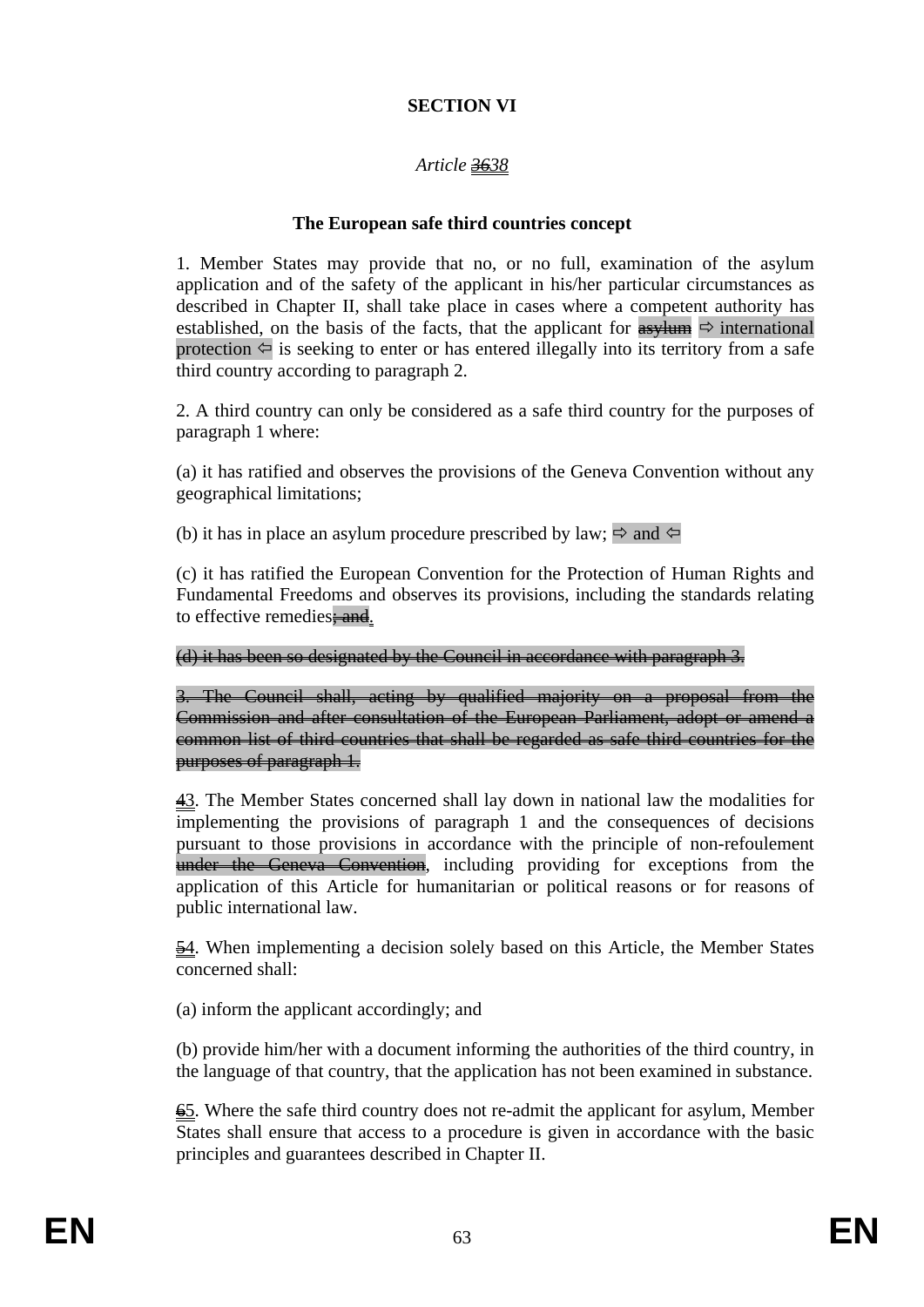7. Member States which have designated third countries as safe countries in accordance with national legislation in force on 1 December 2005 and on the basis of the criteria in paragraph  $2(a)$ , (b) and (c), may apply paragraph 1 to these third countries until the Council has adopted the common list pursuant to paragraph 3.

### **CHAPTER IV**

### **PROCEDURES FOR THE WITHDRAWAL OF REFUGEE**  $\Rightarrow$  **INTERNATIONAL PROTECTION STATUS**

### *Article 3739*

### **Withdrawal of**  $\frac{ref{degree}}{\Leftrightarrow}$  **international protection**  $\Leftrightarrow$  status

Member States shall ensure that an examination to withdraw the refugee  $\Rightarrow$  international protection  $\Leftarrow$  status of a particular person may commence when new elements or findings arise indicating that there are reasons to reconsider the validity of his/her refugee  $\Rightarrow$  international protection  $\Leftrightarrow$  status.

### *Article 38 40*

### **Procedural rules**

- 1. Member States shall ensure that, where the competent authority is considering withdrawing the refugee  $\Rightarrow$  international protection  $\Leftrightarrow$  status of a third country national or stateless person in accordance with Article 14  $\Rightarrow$  or Article 19  $\Leftarrow$  of Directive 2004/83/ECDirective […./../EC] [the Qualification Directive] , the person concerned shall enjoy the following guarantees:
	- (a) to be informed in writing that the competent authority is reconsidering his or her qualification for refugee  $\Rightarrow$  international protection  $\Leftarrow$  status and the reasons for such a reconsideration; and
	- (b) to be given the opportunity to submit, in a personal interview in accordance with Article  $\frac{10}{11}$  (1) (b) and Articles  $\frac{12}{12}$ ,  $\frac{13}{12}$ , and  $\frac{14}{12}$  and  $\frac{15}{12}$ or in a written statement, reasons as to why his/her refugee  $\Rightarrow$  international protection  $\Leftrightarrow$  status should not be withdrawn.

In addition, Member States shall ensure that within the framework of such a procedure:

(a) the competent authority is able to obtain precise and up-to-date information from various sources, such as, where appropriate, from the UNHCR  $\Rightarrow$  and the European Asylum Support Office  $\Leftarrow$ , as to the general situation prevailing in the countries of origin of the persons concerned; and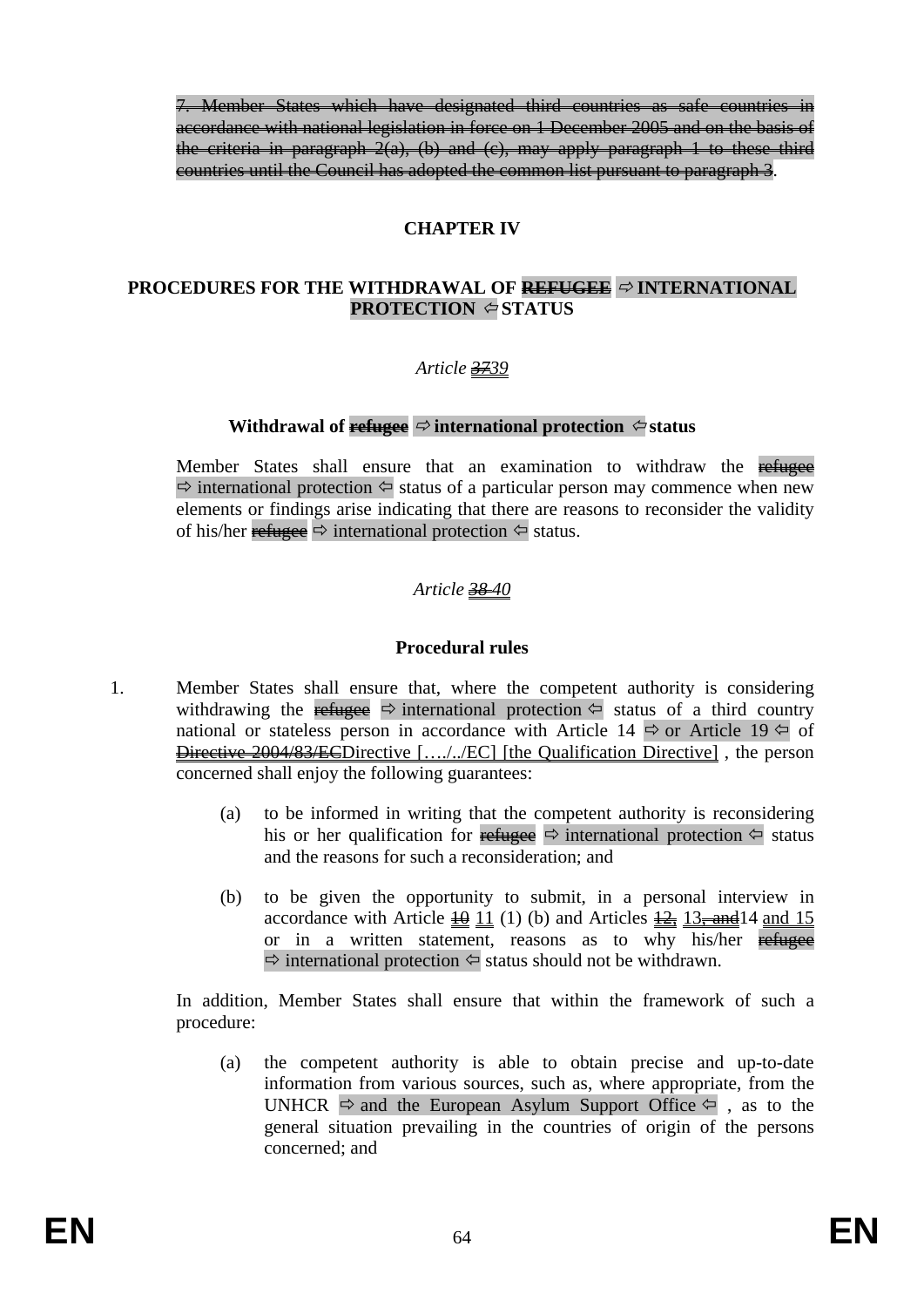- (b) where information on an individual case is collected for the purposes of reconsidering the refugee  $\Rightarrow$  international protection  $\Leftarrow$  status, it is not obtained from the actor(s) of persecution  $\Rightarrow$  or serious harm  $\Leftarrow$  in a manner that would result in such actor(s) being directly informed of the fact that the person concerned is a refugee  $\Rightarrow$  beneficiary of international protection  $\Leftarrow$  whose status is under reconsideration, nor jeopardise the physical integrity of the person and his/her dependants, or the liberty and security of his/her family members still living in the country of origin.
- 2. Member States shall ensure that the decision of the competent authority to withdraw the refugee  $\Rightarrow$  international protection  $\Leftarrow$  status is given in writing. The reasons in fact and in law shall be stated in the decision and information on how to challenge the decision shall be given in writing.
- 3. Once the competent authority has taken the decision to withdraw the refugee  $\Rightarrow$  international protection  $\Leftrightarrow$  status, Article  $\frac{1518}{161}$ , paragraph 2, Article  $\frac{1619}{161}$ paragraph 1 and Article  $\frac{21}{25}$  are equally applicable.
- 4. By derogation to paragraphs 1, 2 and 3 of this Article, Member States may decide that the refugee  $\Rightarrow$  international protection  $\Leftrightarrow$  status shall lapse by law in case of cessation in accordance with Article 11(1)(a) to (d) of Directive 2004/83/EC or if the refugee  $\Rightarrow$  beneficiary of international protection  $\Leftrightarrow$  has unequivocally renounced his/her recognition as a refugee  $\Rightarrow$  beneficiary of international protection  $\Leftarrow$ .

# **CHAPTER V**

# **APPEALS PROCEDURES**

# *Article 3941*

# **The right to an effective remedy**

- 1. Member States shall ensure that applicants for  $\frac{asy \text{ }}{x}$  international protection  $\Leftrightarrow$ have the right to an effective remedy before a court or tribunal, against the following:
	- (a) a decision taken on their application for  $\frac{as}{y \tan \phi}$  international protection  $\Leftarrow$ , including a decision:

Ø new

(i) to consider an application unfounded in relation to refugee status and/or subsidiary protection status,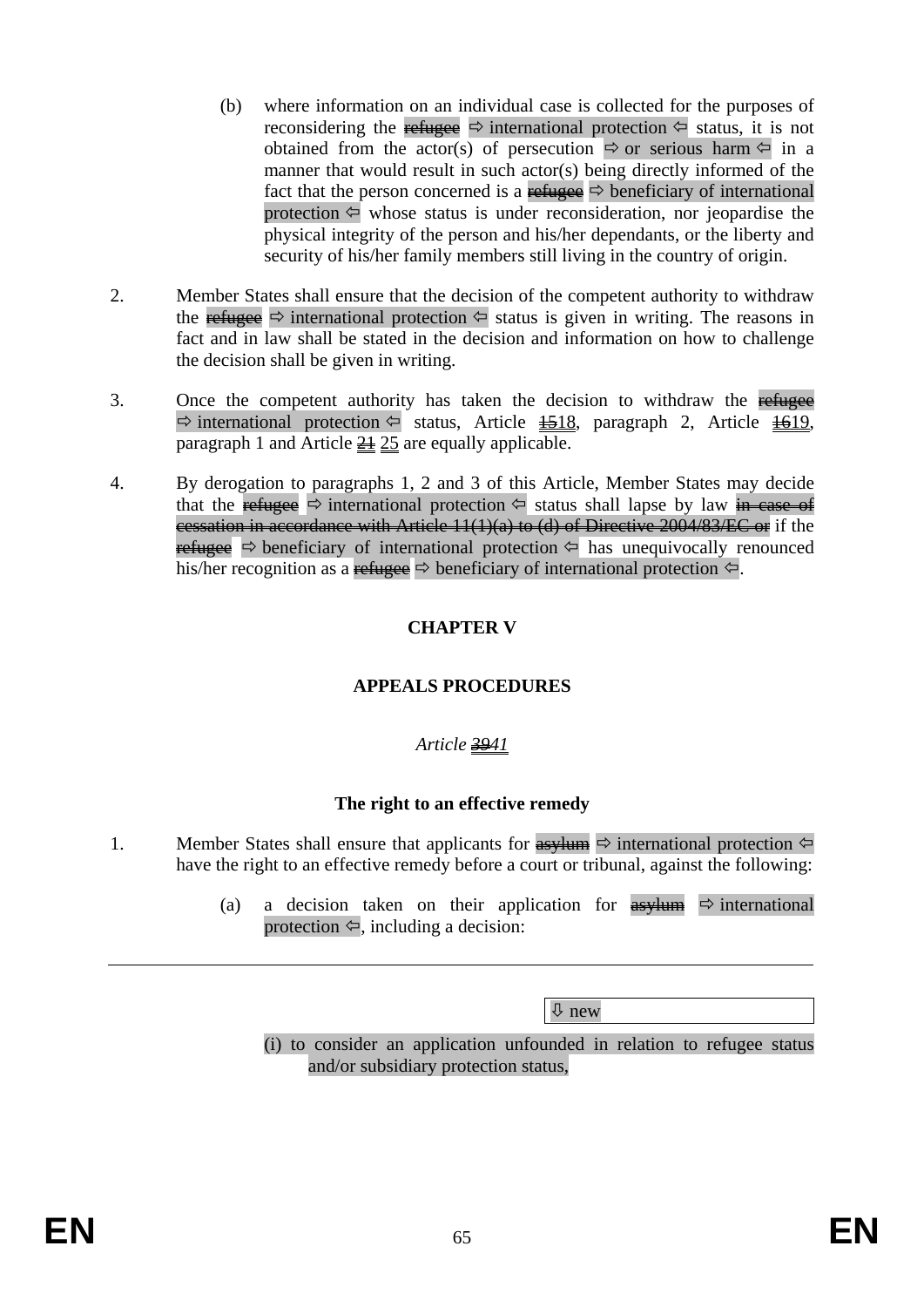$\bigvee$  2005/85/EC  $\Rightarrow$  new

 $\leftrightarrow$ (ii)to consider an application inadmissible pursuant to Article  $\frac{25(2)}{2}$  29,

 $\overrightarrow{H}$ (iii) taken at the border or in the transit zones of a Member State as described in Article  $\frac{35}{25}$  37 (1),

 $\overrightarrow{iii}$ (iv) not to conduct an examination pursuant to Article  $\frac{3638}{120}$ ;

- (b) a refusal to re-open the examination of an application after its discontinuation pursuant to Articles  $\frac{19}{23}$  and  $\frac{20}{24}$ ;
- (c) a decision not to further examine the subsequent application pursuant to Articles 32 and 34;
- (d) a decision refusing entry within the framework of the procedures provided for under Article 35(2);
- $\overline{\Theta}(c)$ a decision to withdraw of refugee  $\Rightarrow$  international protection  $\Leftarrow$  status pursuant to Article 3840.

Ø new

2. Member States shall ensure that persons recognized by the determining authority as eligible for subsidiary protection have the right to an effective remedy as referred to in paragraph 1 against a decision to consider an application unfounded in relation to refugee status.

The person concerned shall be entitled to the rights and benefits guaranteed to beneficiaries of subsidiary protection pursuant to Directive […./../EC] [the Qualification Directive] pending the outcome of the appeal procedures.

3. Member States shall ensure that the effective remedy referred to in paragraph 1 provides for a full examination of both facts and points of law, including an *ex nunc*  examination of the international protection needs pursuant to Directive […./../EC] [the Qualification Directive], at least in appeal procedures before a court or tribunal of first instance.

> $\bigvee$  2005/85/EC Article 4  $\Rightarrow$  new

 $\frac{24}{10}$  Member States shall provide for  $\Rightarrow$  reasonable  $\Leftarrow$  time-limits and other necessary rules for the applicant to exercise his/her right to an effective remedy pursuant to paragraph 1.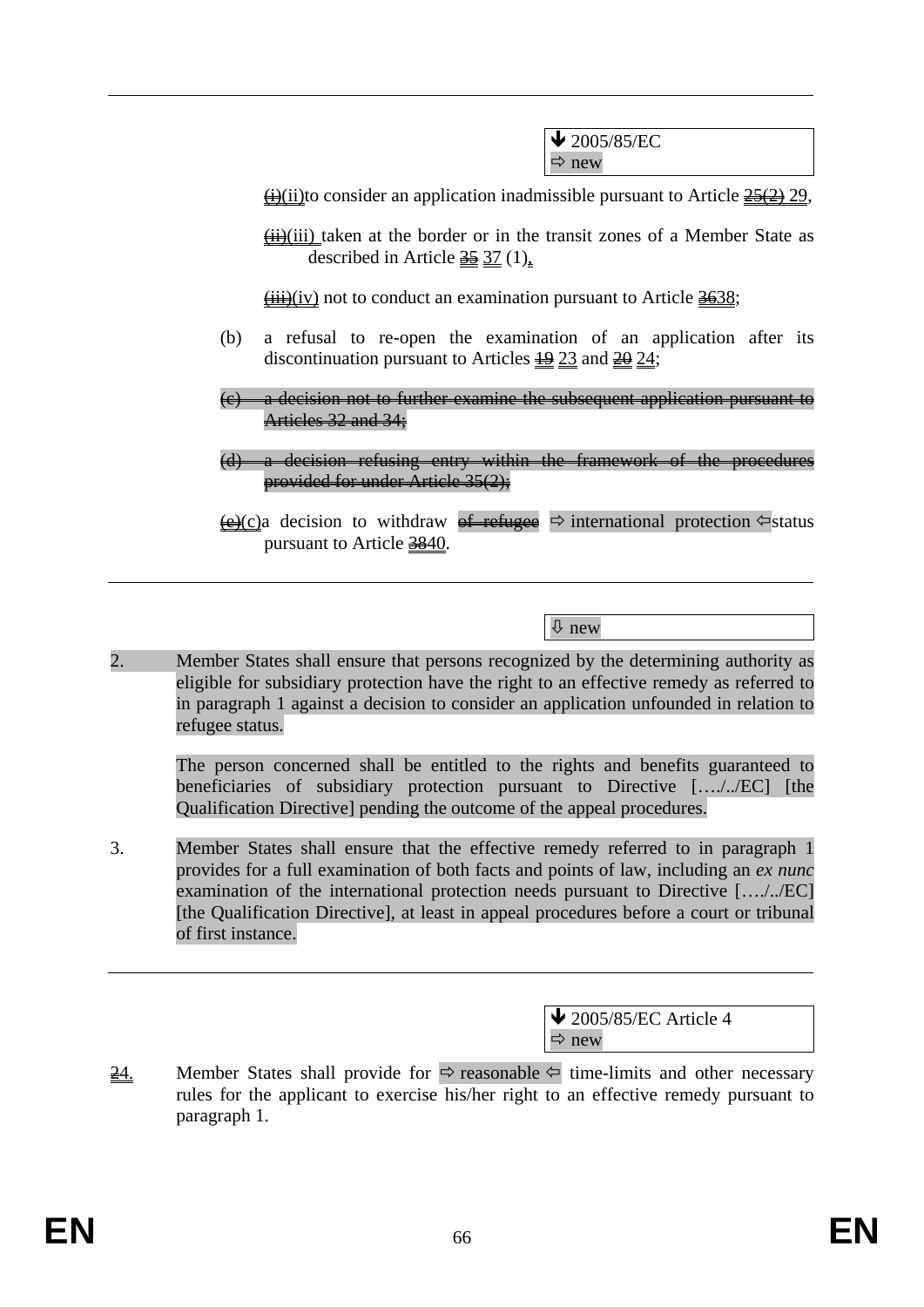$\bigvee$  2005/85/EC Article 4

3. Member States shall, where appropriate, provide for rules in accordance with their international obligations dealing with:

- (a)the question of whether the remedy pursuant to paragraph 1 shall have the effect of allowing applicants to remain in the Member State concerned pending its outcome;
- (b)the possibility of legal remedy or protective measures where the remedy pursuant to paragraph 1 does not have the effect of allowing applicants to remain in the Member State concerned pending its outcome. Member States may also provide for an ex officio remedy; and

 $(e)$  the grounds for challenging a decision under Article  $25(2)(e)$  in accordance with the methodology applied under Article  $27(2)(b)$  and  $(c)$ .

Ø new

The time limits shall not render impossible or excessively difficult the access of applicants to an effective remedy pursuant to paragraph 1. Member States may also provide for an *ex officio* review of decisions taken pursuant to Article 37.

- 5. Without prejudice to paragraph 6, the remedy provided for in paragraph 1 of this Article shall have the effect of allowing applicants to remain in the Member State concerned pending its outcome.
- 6. In the case of a decision taken in the accelerated procedure pursuant to Article 27 (6) and of a decision to consider an application inadmissible pursuant to Article 29 (2) (d), and where the right to remain in the Member State pending the outcome of the remedy is not foreseen under national legislation, a court or tribunal shall have the power to rule whether or not the applicant may remain on the territory of the Member State, either upon request of the concerned applicant or acting on its own motion.

This paragraph shall not apply to procedures referred to in Article 37.

- 7. Member States shall allow the applicant to remain in the territory pending the outcome of the procedure referred to in paragraph 6.
- 8. Paragraphs 5, 6 and 7 shall be without prejudice to Article 26 of Regulation (EC) No […/…. [the Dublin Regulation].

 $\overline{\text{4}}$  2005/85/EC Article 4  $\Rightarrow$  new

49. Member States  $\frac{m}{m}$   $\Rightarrow$  shall  $\Leftarrow$  lay down time-limits for the court or tribunal pursuant to paragraph 1 to examine the decision of the determining authority.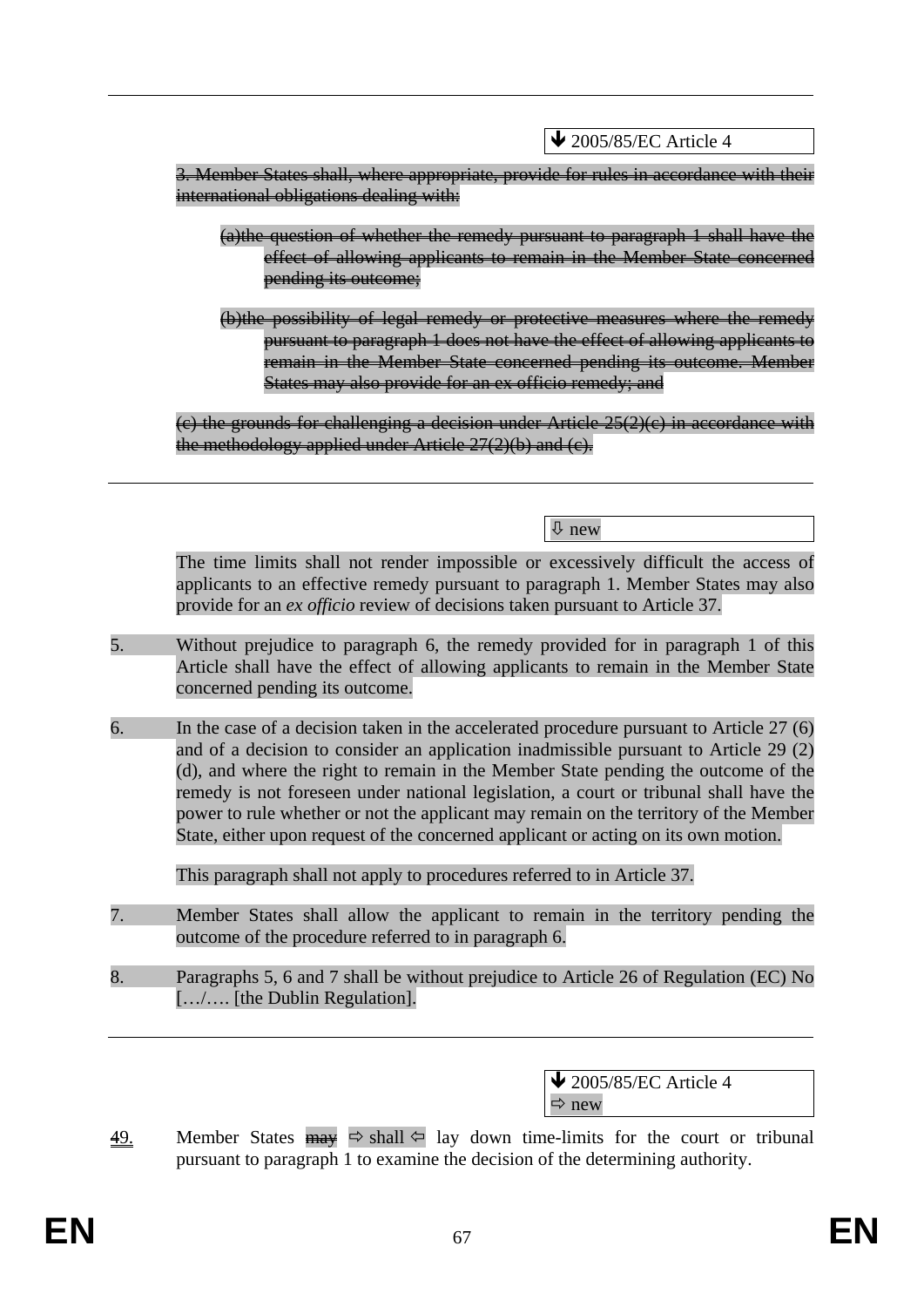- 510. Where an applicant has been granted a status which offers the same rights and benefits under national and Community law as the refugee status by virtue of Directive 2004/83/EC Directive […./../EC] [the Qualification Directive] , the applicant may be considered as having an effective remedy where a court or tribunal decides that the remedy pursuant to paragraph 1 is inadmissible or unlikely to succeed on the basis of insufficient interest on the part of the applicant in maintaining the proceedings.
- $\frac{611}{2}$ . Member States may also lay down in national legislation the conditions under which it can be assumed that an applicant has implicitly withdrawn or abandoned his/her remedy pursuant to paragraph 1, together with the rules on the procedure to be followed.

# *CHAPTER VI*

#### **GENERAL AND FINAL PROVISIONS**

#### *Article 4042*

#### **Challenge by public authorities**

This Directive does not affect the possibility for public authorities of challenging the administrative and/or judicial decisions as provided for in national legislation.

### *Article 4143*

### **Confidentiality**

Member States shall ensure that authorities implementing this Directive are bound by the confidentiality principle as defined in national law, in relation to any information they obtain in the course of their work.

Ø new

*Article 44* 

### **Cooperation**

Member States shall each appoint a national contact point and communicate its address to the Commission. The Commission shall communicate that information to the other Member States.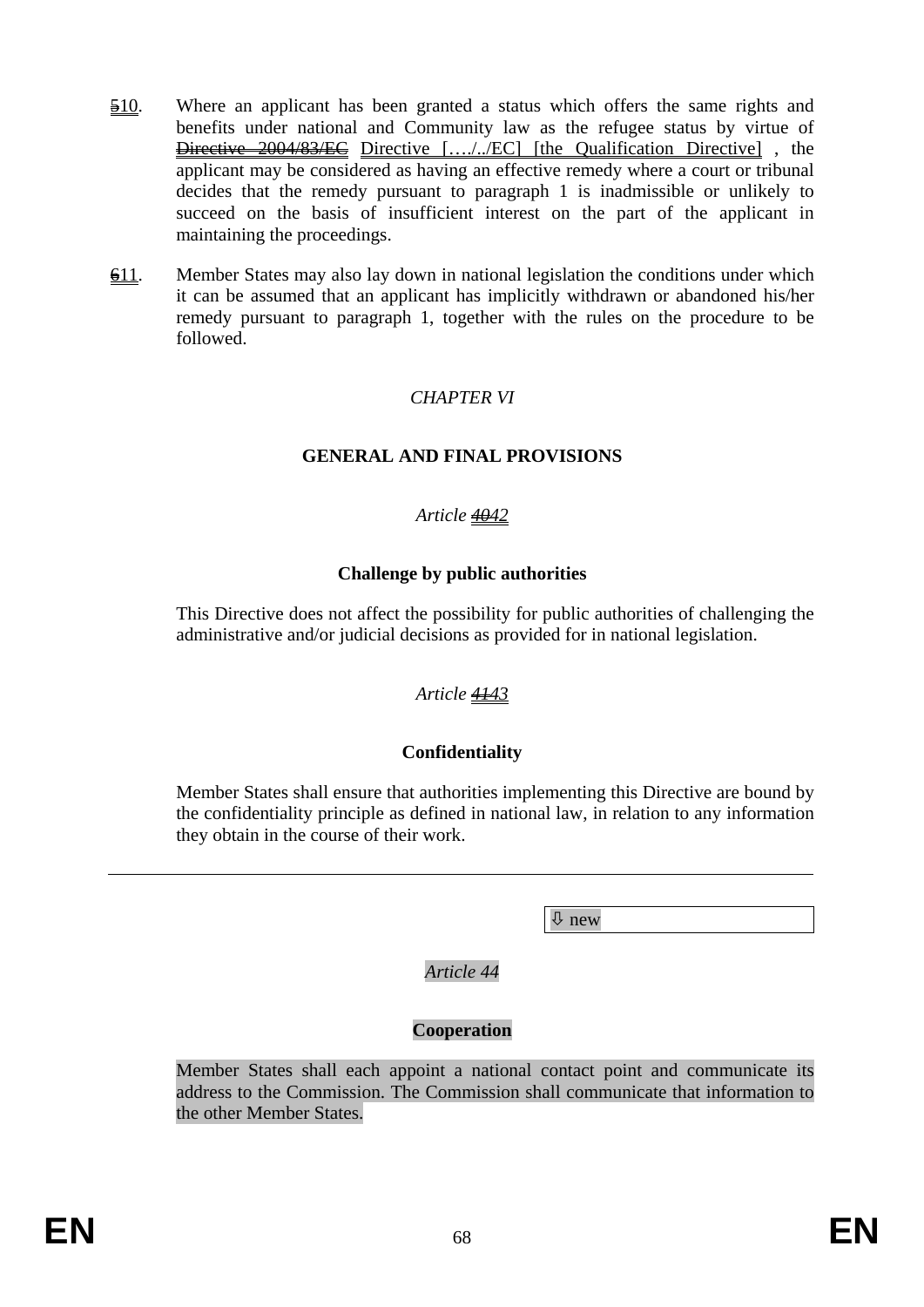Member States shall, in liaison with the Commission, take all appropriate measures to establish direct cooperation and an exchange of information between the competent authorities.

> $\blacktriangleright$  2005/85/EC (adapted)  $\Rightarrow$  new

## *Article 4245*

#### **Report**

No later than  $\frac{1}{2009}$   $\Rightarrow$  [...]  $\Leftarrow$  , the Commission shall report to the European Parliament and the Council on the application of this Directive in the Member States and shall propose any amendments that are necessary. Member States shall send the Commission all the information that is appropriate for drawing up this report. After presenting the report, the Commission shall report to the European Parliament and the Council on the application of this Directive in the Member States at least every two years  $\Leftrightarrow$  five years  $\Leftrightarrow$ .

#### *Article 4346*

#### **Transposition**

Member States shall bring into force the laws, regulations and administrative provisions necessary to comply with this Directive by 1 December 2007  $\boxtimes$  Articles [...] [The Articles which have been changed as to the substance by comparison with the earlier Directive] by [...] at the latest  $\boxtimes$ . Concerning Article 15, Member States shall bring into force the laws, regulations and administrative provisions necessary to eomply with this Directive by 1 December 2008. They shall forthwith inform  $\boxtimes$  communicate to  $\boxtimes$  the Commission thereof  $\boxtimes$  the text of those provisions and a correlation table between those provisions and this Directive  $\otimes$ .

Ø new

Member States shall bring into force the laws, regulations and administrative provisions necessary to comply with Article 27 (3) by [3 years from the date of the transposition]. They shall forthwith communicate to the Commission the text of those provisions and a correlation table between those provisions and this Directive.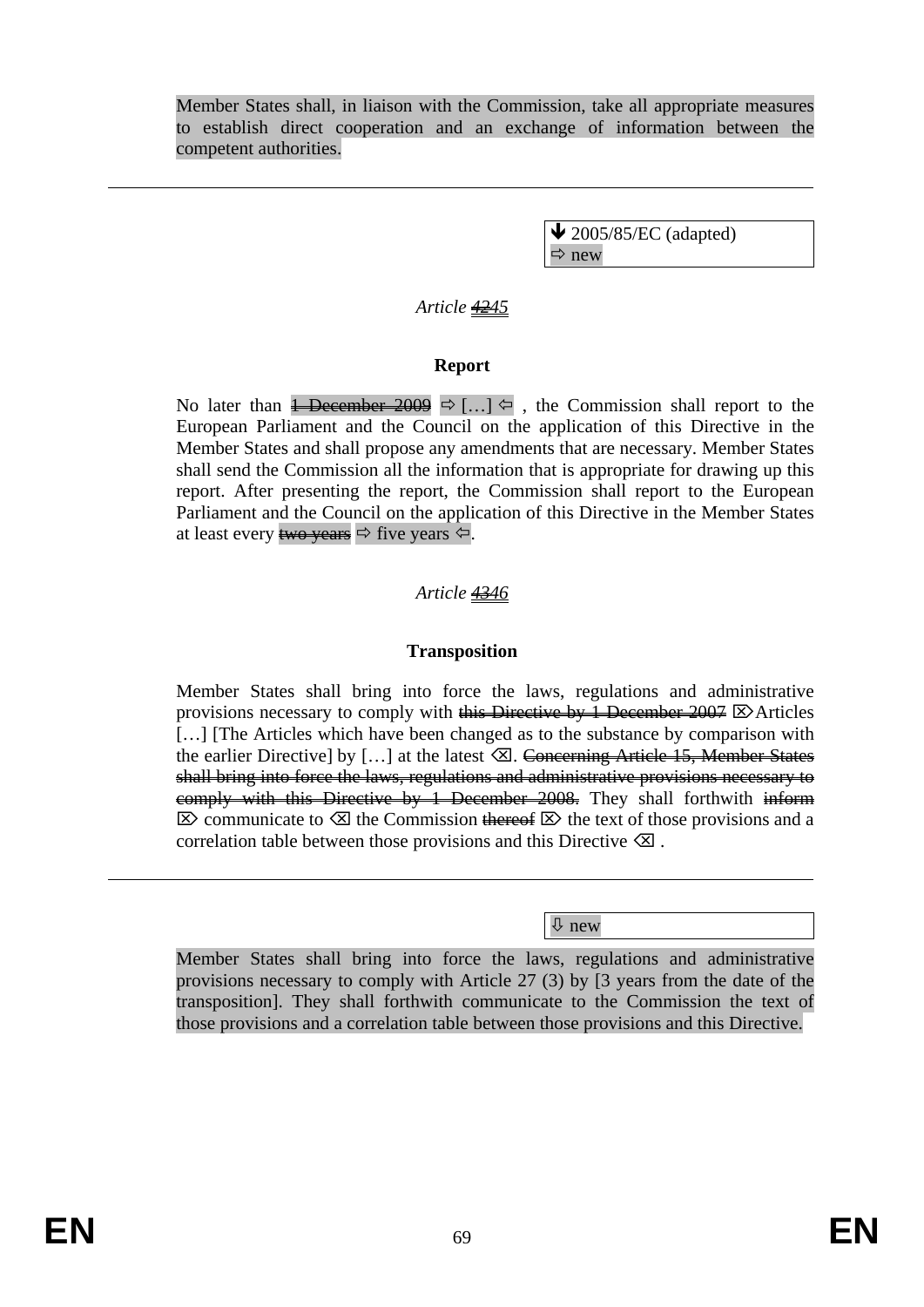$\blacktriangleright$  2005/85/EC (adapted)  $\Rightarrow$  new

When Member States adopt those provisions, they shall contain a reference to this Directive or shall be accompanied by such a reference on the occasion of their official publication. The methods of making such reference shall be laid down by **Member States.**  $\boxtimes$  They shall also include a statement that references in existing laws, regulations and administrative provisions to the directive repealed by this Directive shall be construed as references to this Directive. Member States shall determine how such reference is to be made and how that statement is to be formulated $\sqrt{\mathsf{X}}$ 

Member States shall communicate to the Commission the text of the  $\boxtimes$  main  $\boxtimes$ provisions of national law which they adopt in the field covered by this Directive  $\boxtimes$  and a correlation table between those provisions and this Directive  $\boxtimes$ .

### *Article 4447*

### **Transitional provisions**

Member States shall apply the laws, regulations and administrative provisions set out in subparagraph 1 of Article  $\frac{43}{46}$  to applications for  $\frac{4}{9}$  international protection  $\Leftarrow$  lodged after <del>1 December 2007</del>  $\Rightarrow$  [...]  $\Leftrightarrow$  and to procedures for the withdrawal of refugee status  $\Rightarrow$  international protection  $\Leftrightarrow$  started after <del>1 December</del>  $2007 \Rightarrow$  [...]  $\Leftrightarrow$   $\Rightarrow$  Applications submitted before [...] and procedures for the withdrawal of refugee status initiated before […] shall be governed by the laws, regulations and administrative provisions in accordance with Directive 2005/85/EC. ⇔

Ø new

Ð

Member States shall apply the laws, regulations and administrative provisions set out in subparagraph 2 of Article 46 to applications for international protection lodged after […]. Applications submitted before […] shall be governed by the laws, regulations and administrative provisions in accordance with Directive 2005/85/EC.

*Article 48* 

### **Repeal**

Directive 2005/85/EC is repealed with effect from [day after the date set out in the first subparagraph of Article 46 of this Directive], without prejudice to the obligations of the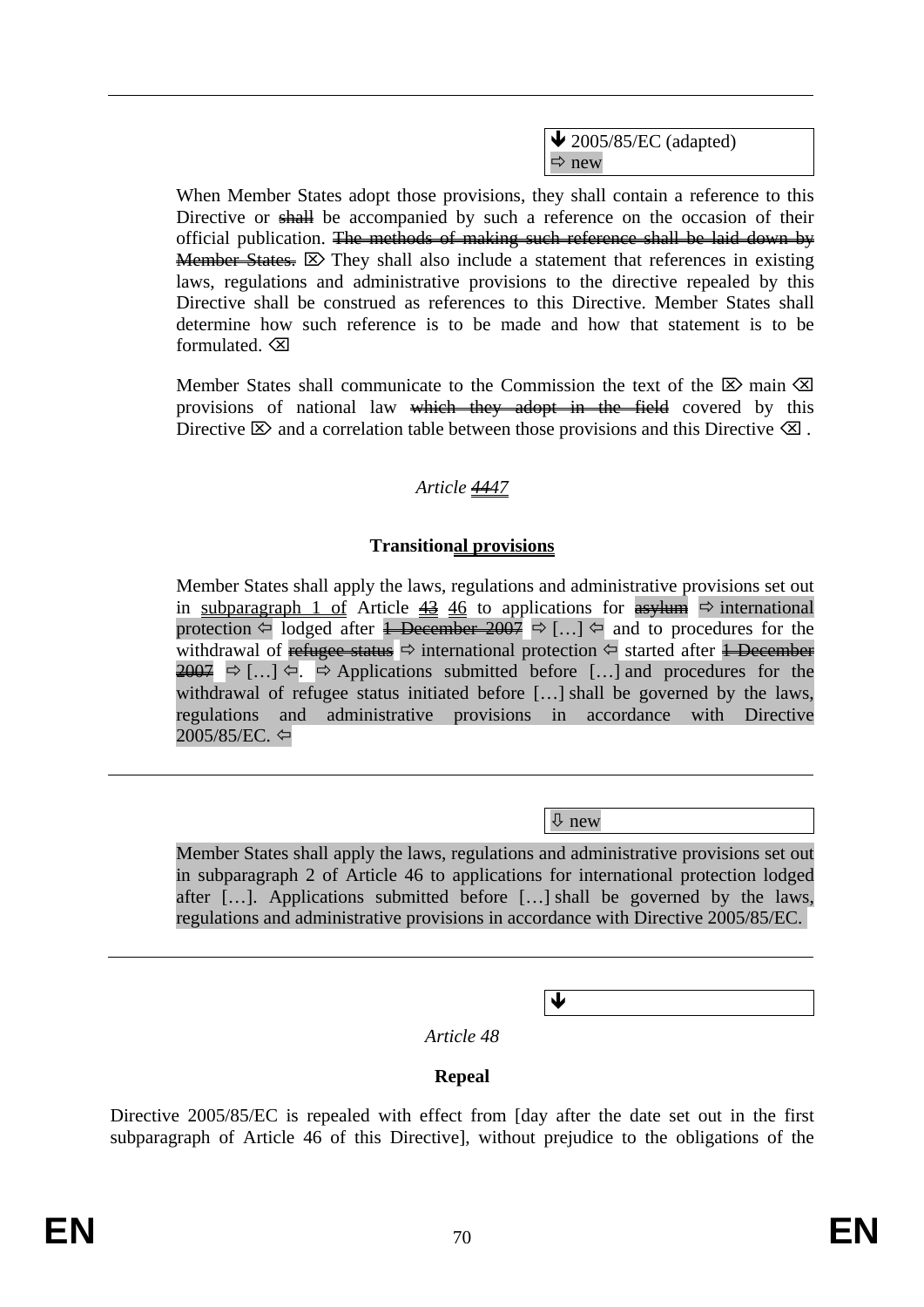Member States relating to the time-limit for transposition into national law of the Directive set out in Annex III, Part B.

References to the repealed Directive shall be construed as references to this Directive and shall be read in accordance with the correlation table in Annex IV.

 $\triangle$  2005/85/EC (adapted)

### *Article 4549*

#### **Entry into force**

This Directive shall enter into force on the  $\frac{20 \text{th} \text{t} \cdot \text{th}}{20 \text{th}}$  day following  $\boxtimes$  that of  $\boxtimes$  its publication in *the Official Journal of the European Union*.

Articles [...] shall apply from [day after the date set out in the first subparagraph of Article 46].

Ð

 $\blacktriangleright$  2005/85/EC (adapted)

#### *Article 4650*

#### **Addressees**

This Directive is addressed to the Member States in conformity with the Treaty establishing the European Community.

Done at [...]

*For the European Parliament The President […]* 

*For the Council The President […]*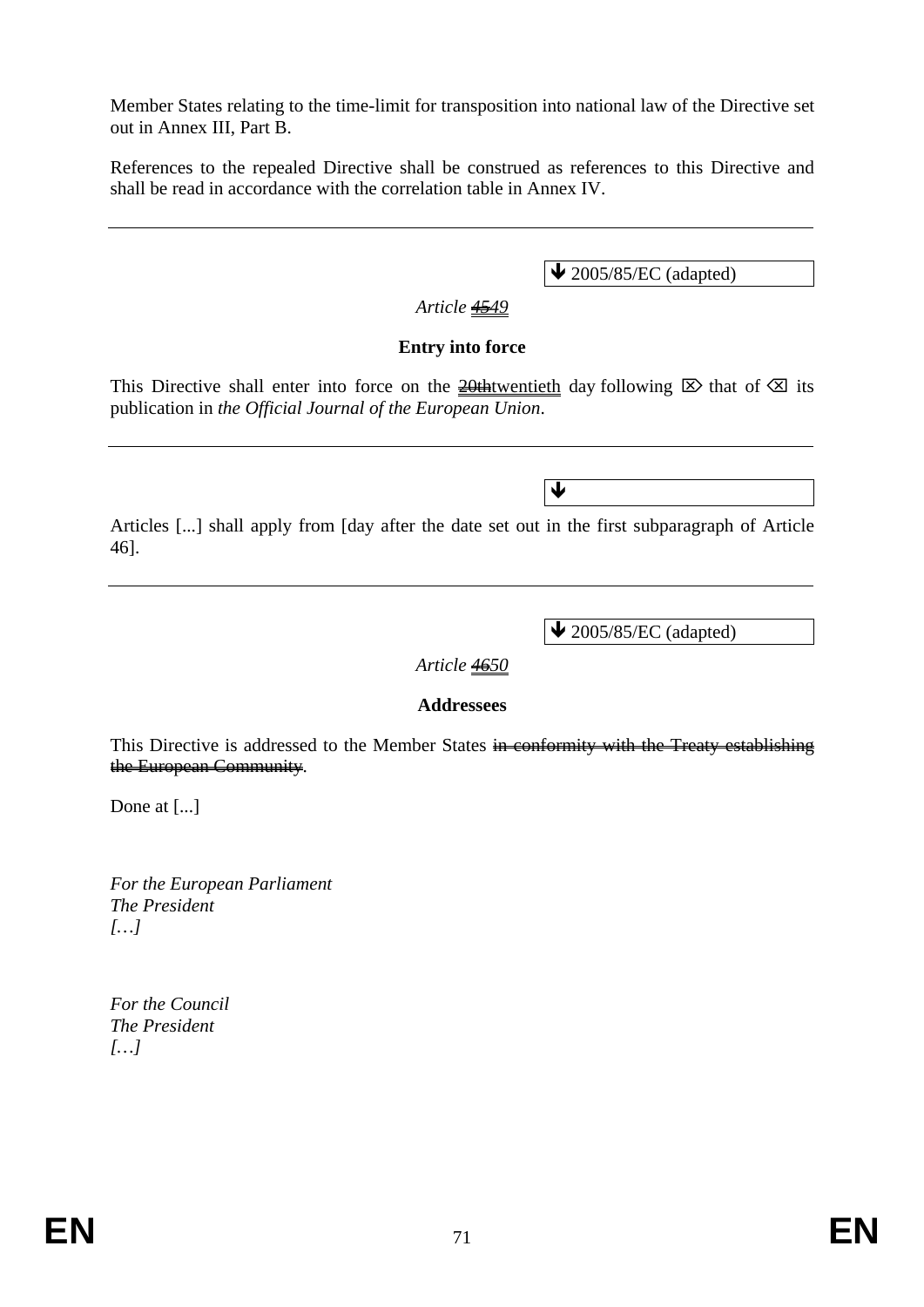$\bigvee$  2005/85/EC

# **ANNEX I**

Definition of "determining authority"

When implementing the provision of this Directive, Ireland may, insofar as the provisions of section 17(1) of the Refugee Act 1996 (as amended) continue to apply, consider that:

- "determining authority" provided for in Article 2  $\leftrightarrow$  (f) of this Directive shall, insofar as the examination of whether an applicant should or, as the case may be, should not be declared to be a refugee is concerned, mean the Office of the Refugee Applications Commissioner; and

- "decisions at first instance" provided for in Article 2  $\frac{1}{2}$  (f) of this Directive shall include recommendations of the Refugee Applications Commissioner as to whether an applicant should or, as the case may be, should not be declared to be a refugee.

Ireland will notify the Commission of any amendments to the provisions of section 17(1) of the Refugee Act 1996 (as amended).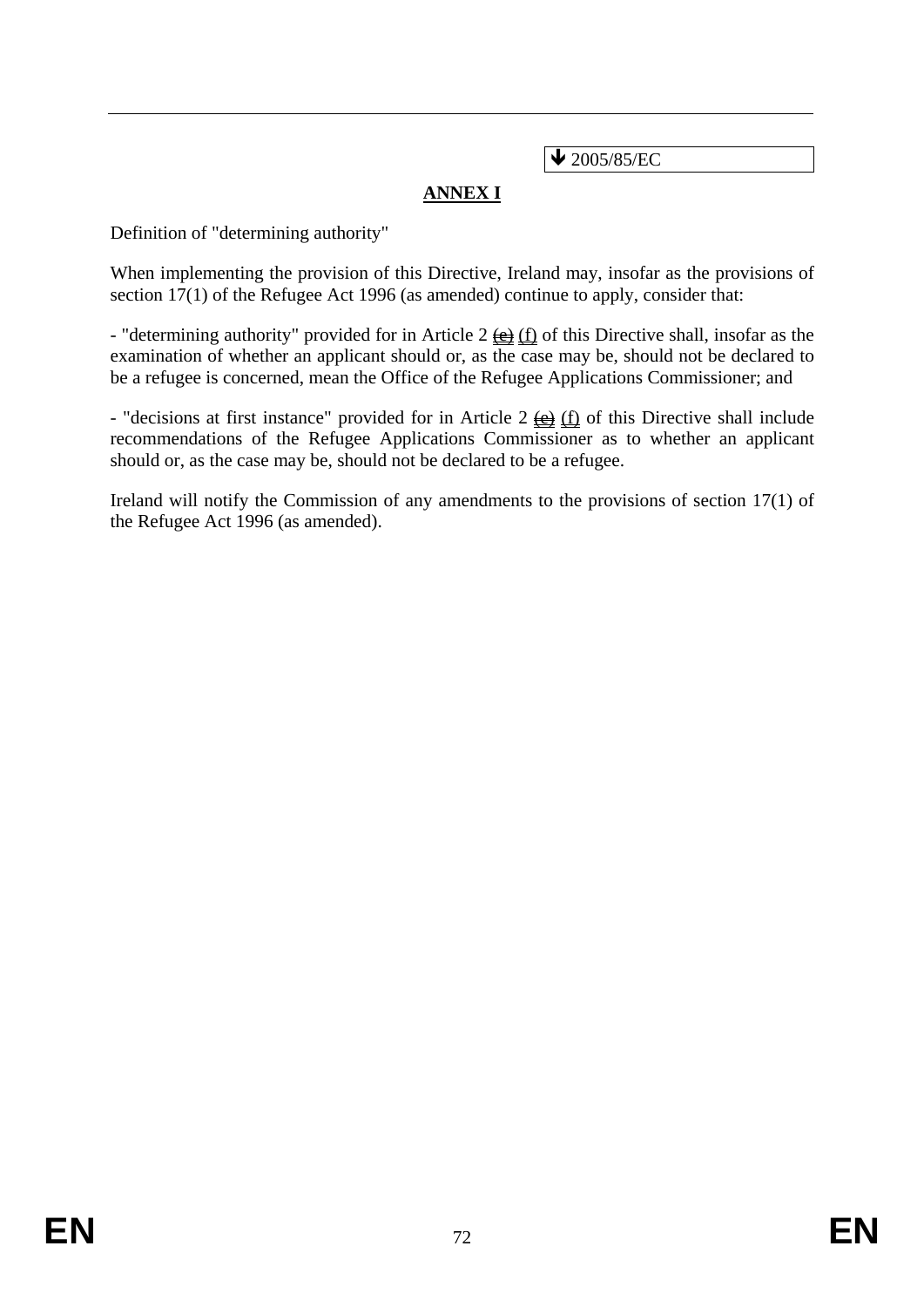## **ANNEX II**

Designation of safe countries of origin for the purposes of Articles  $\frac{29}{21}$  and  $\frac{30}{23}(1)$ 

A country is considered as a safe country of origin where, on the basis of the legal situation, the application of the law within a democratic system and the general political circumstances, it can be shown that there is generally and consistently no persecution as defined in Article 9 of Directive 2004/83/EC Directive […./../EC] [the Qualification Directive], no torture or inhuman or degrading treatment or punishment and no threat by reason of indiscriminate violence in situations of international or internal armed conflict.

In making this assessment, account shall be taken, inter alia, of the extent to which protection is provided against persecution or mistreatment by:

(a) the relevant laws and regulations of the country and the manner in which they are applied;

(b) observance of the rights and freedoms laid down in the European Convention for the Protection of Human Rights and Fundamental Freedoms and/or the International Covenant for Civil and Political Rights and/or the Convention against Torture, in particular the rights from which derogation cannot be made under Article 15(2) of the said European Convention;

(c) respect of the non-refoulement principle according to the Geneva Convention;

(d) provision for a system of effective remedies against violations of these rights and freedoms.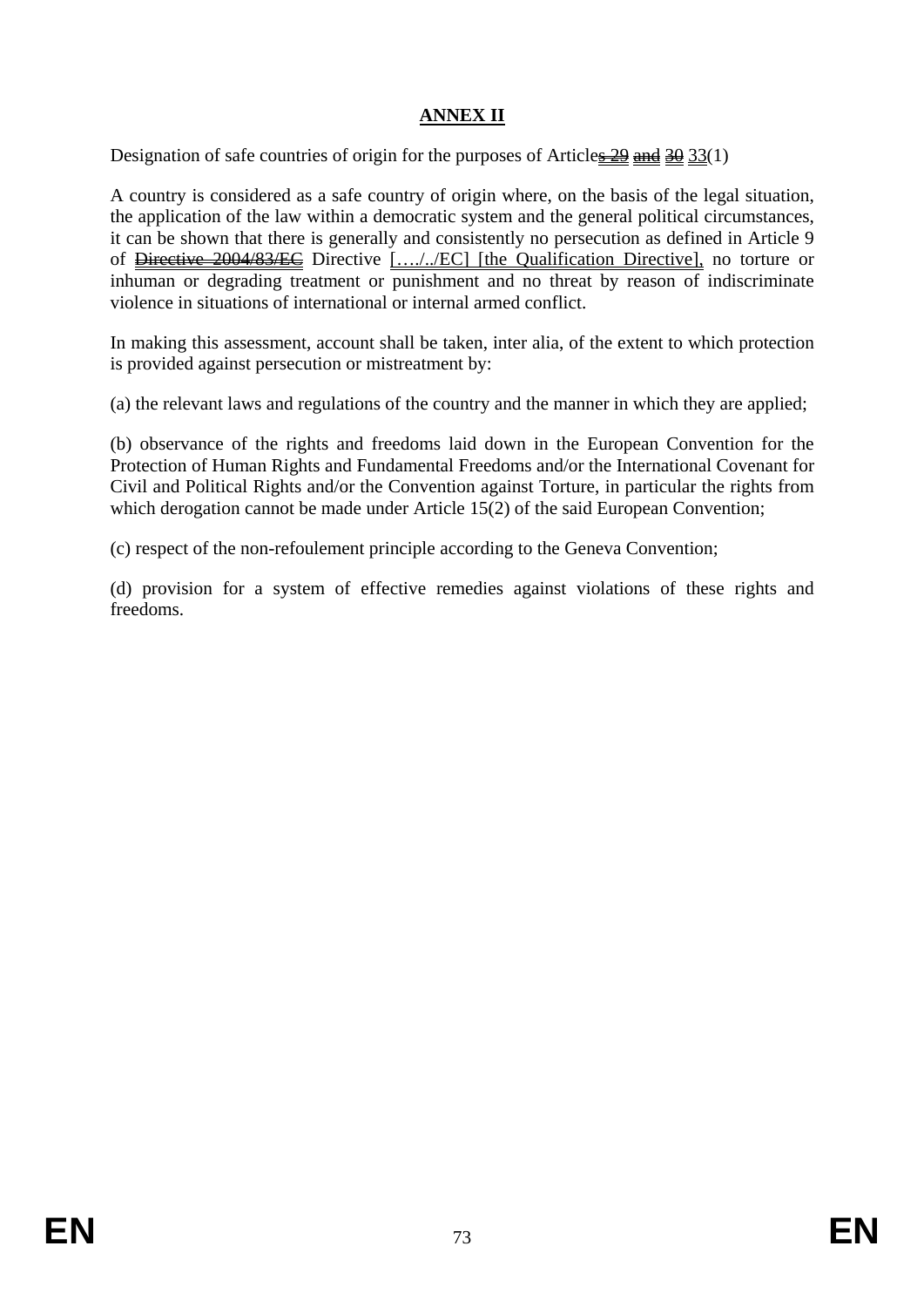$\bigvee$  2005/85/EC  $\Rightarrow$  new

## **ANNEX III**

Definition of "applicant" or "applicant for asylum"

When implementing the provisions of this Directive Spain may, insofar as the provisions of "Ley 30/1992 de Régimen jurídico de las Administraciones Públicas y del Procedimiento Administrativo Común" of 26 November 1992 and "Ley 29/1998 reguladora de la Jurisdicción Contencioso-Administrativa" of 13 July 1998 continue to apply, consider that, for the purposes of Chapter V, the definition of "applicant" or "applicant for asylum" in Article 2(c) of this Directive shall include "recurrente" as established in the abovementioned Acts.

A "recurrente" shall be entitled to the same guarantees as an "applicant" or an "applicant for asylum" as set out in this Directive for the purposes of exercising his/her right to an effective remedy in Chapter V.

Spain will notify the Commission of any relevant amendments to the abovementioned Act.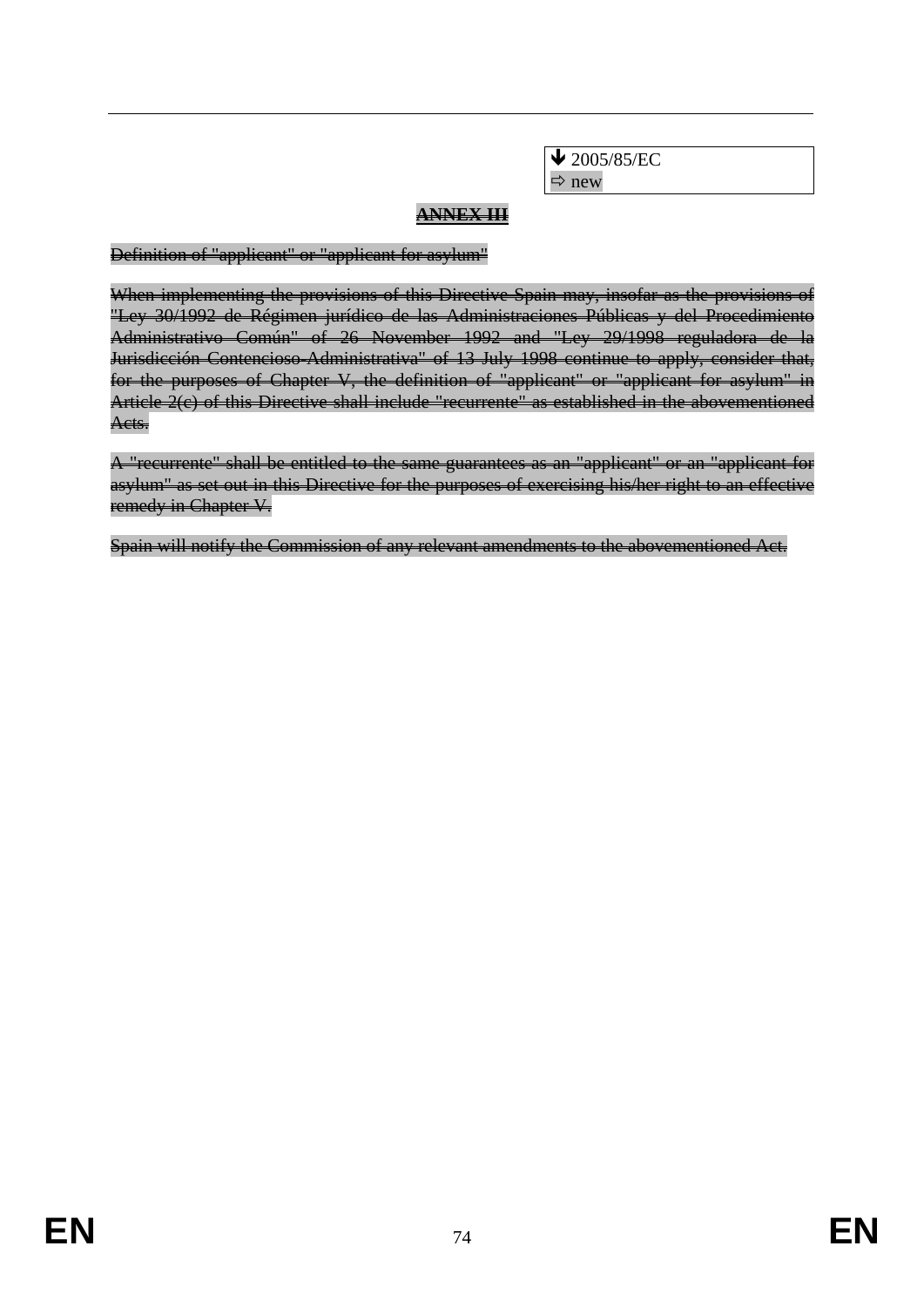# **ANNEX III**

Ð

## **Part A**

# **Repealed Directive**

(referred to in Article 48)

Council Directive 2005/85/EC (OJ L 326, 13.12.2005, p. 13)

## **Part B**

### **Time-limit for transposition into national law**  (referred to in Article 48)

| Directive  | Time-limits for transposition    |
|------------|----------------------------------|
| 2005/85/EC | First deadline: 1 December 2007  |
|            | Second deadline: 1 December 2008 |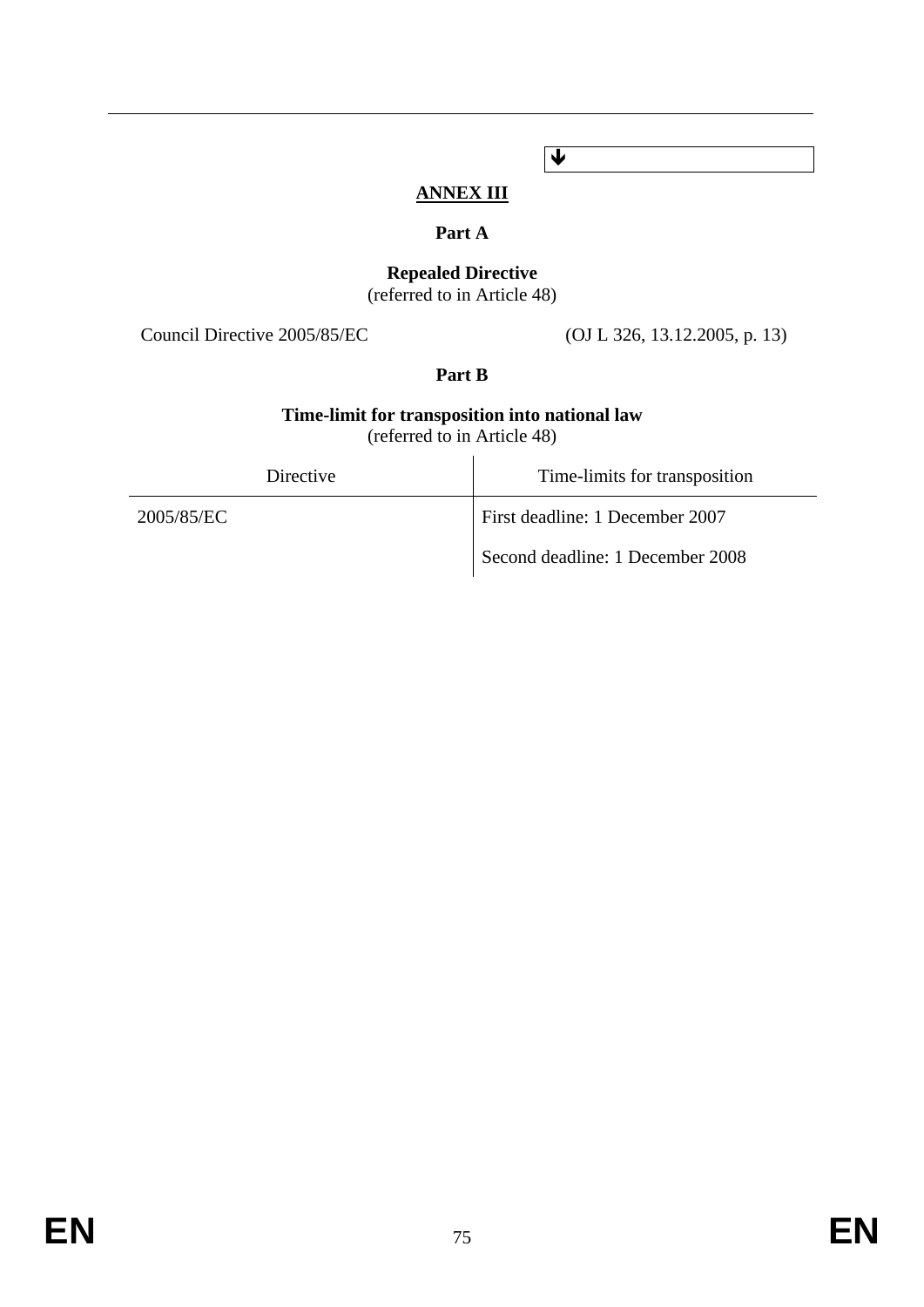## Ð

## **ANNEX IV**

## **CORRELATION TABLE**

## **Directive 2005/85/EC** This directive

| Article 1                        | Article 1                        |
|----------------------------------|----------------------------------|
| Article 2 (a)                    | Article 2 (a)                    |
| Article $2(b)$                   | Article 2 (b)                    |
| Article $2(c)$                   | Article $2(c)$                   |
|                                  | Article $2(d)$                   |
| Article $2(d)$                   | Article 2 (e)                    |
| Article 2 (e)                    | Article $2(f)$                   |
| Article $2(f)$                   | Article $2(g)$                   |
|                                  | Article 2 (h)                    |
|                                  | Article 2 (i)                    |
| Article $2(g)$                   | Article $2(j)$                   |
|                                  | Article $2(k)$                   |
|                                  | Article 2(1)                     |
| Article 2 (h)                    | Article $2(m)$                   |
| Article 2 (i)                    | Article $2(n)$                   |
| Article $2(j)$                   | Article 2 (o)                    |
| Article $2(k)$                   | Article $2(p)$                   |
| Article $3(1)$                   | Article $3(1)$                   |
| Article $3(2)$                   | Article 3 (2)                    |
| Article $3(3)$                   |                                  |
| Article $3(4)$                   | Article 3 (3)                    |
| Article 4 (1) first subparagraph | Article 4 (1) first subparagraph |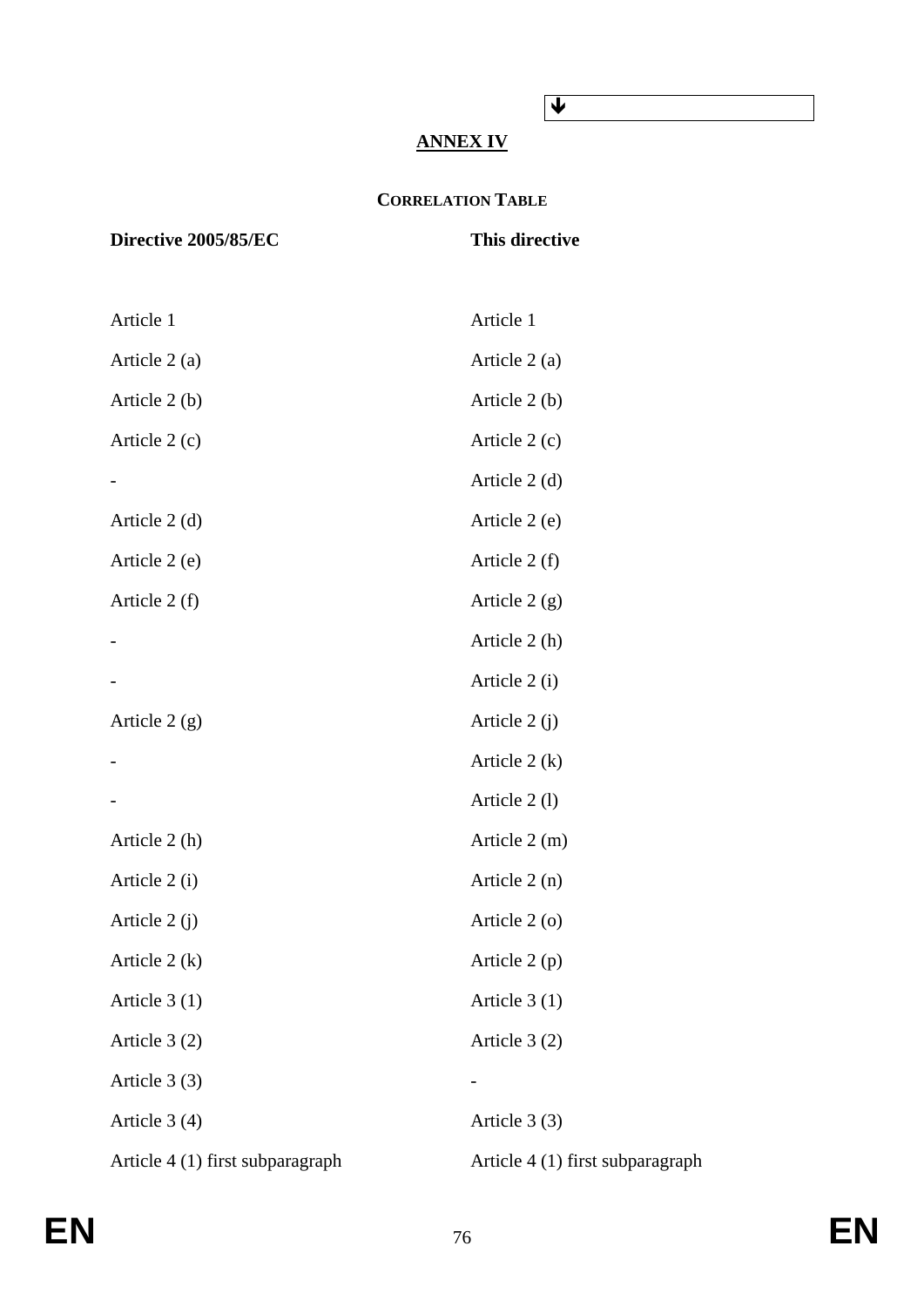Article 4 (1) second subparagraph -

|                   | Article $4(2)$          |
|-------------------|-------------------------|
| Article 4 (2)     | Article $4(3)$          |
| Article $4(3)$    | Article 4 (4)           |
|                   | Article 4 (5)           |
| Article 5         | Article 5               |
| Article $6(1)$    |                         |
|                   | Article $6(1)$          |
|                   | Article $6(2)$          |
| Article $6(2)$    | Article $6(3)$          |
| Article $6(3)$    | Article $6(4)$          |
|                   | Article $6(5)$          |
|                   | Article $6(6)$          |
| Article $6(4)$    | Article $6(7)$          |
| Article $6(5)$    |                         |
|                   | Article $6(8)$          |
|                   | Article $6(9)$          |
|                   | Article $7(1)$ to $(3)$ |
| Article $7(1)$    | Article 8 (1)           |
| Article $7(2)$    | Article 8 (2)           |
|                   | Article $8(3)$          |
| Article $8(1)$    | Article $9(1)$          |
|                   | Article $9(2)$          |
| Article $8(2)(a)$ | Article $9(3)(a)$       |
| Article $8(2)(b)$ | Article $9(3)(b)$       |
| Article $8(2)(c)$ | Article $9(3)(c)$       |
|                   | Article $9(3)(d)$       |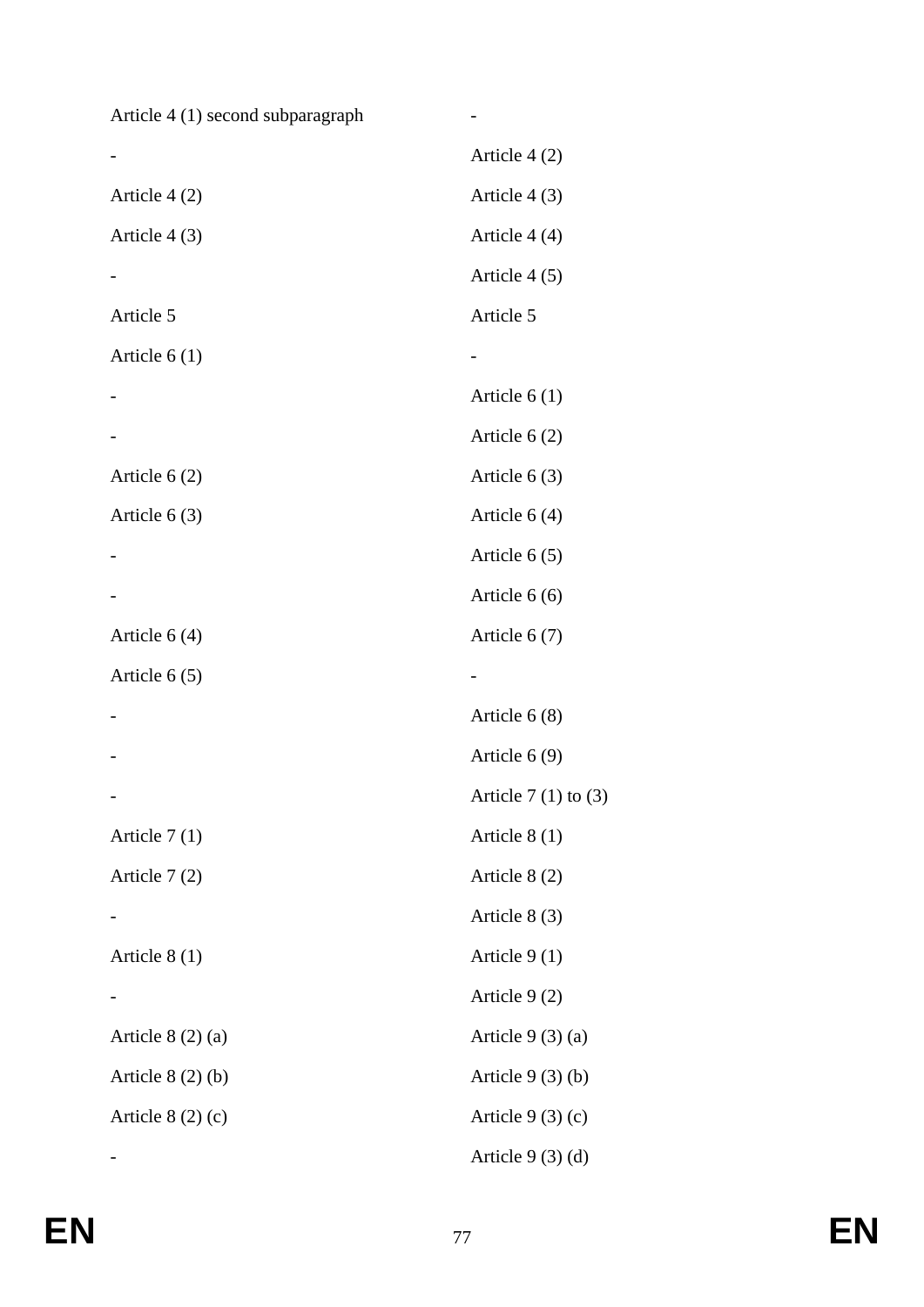| Article $8(3)$                     | Article 9 (4)                      |
|------------------------------------|------------------------------------|
| Article $8(5)$                     | Article 9 (5)                      |
| Article $9(1)$                     | Article $10(1)$                    |
| Article 9 (2), first subparagraph  | Article 10 (2), first subparagraph |
| Article 9 (2), second subparagraph |                                    |
| Article $9(3)$                     | Article $10(3)$                    |
|                                    | Article $10(4)$                    |
| Article 10                         | Article 11                         |
| Article 11                         | Article 12                         |
| Article $12(1)$                    | Article $13(1)$                    |
| Article $12(2)(a)$                 | Article $13(2)(a)$                 |
| Article $12(2)(b)$                 |                                    |
| Article $12(2)(c)$                 |                                    |
| Article $12(3)$                    | Article $13(2)(b)$                 |
| Article $12(4)$ to $(6)$           | Article $13(3)$ to $(5)$           |
| Article 13 $(1)$ and $(2)$         | Article 14 $(1)$ and $(2)$         |
| Article $13(3)(a)$                 | Article $14(3)(a)$                 |
|                                    | Article $14(3)(b)$                 |
| Article $13(3)(b)$                 | Article $14(3)(c)$                 |
|                                    | Article $14(3)(d)$                 |
|                                    | Article $14(3)$ (e)                |
| Article $13(4)$                    | Article $14(4)$                    |
| Article 13 (5)                     |                                    |
|                                    | Article 15                         |
| Article 14                         |                                    |
|                                    | Article 16                         |
|                                    | Article 17                         |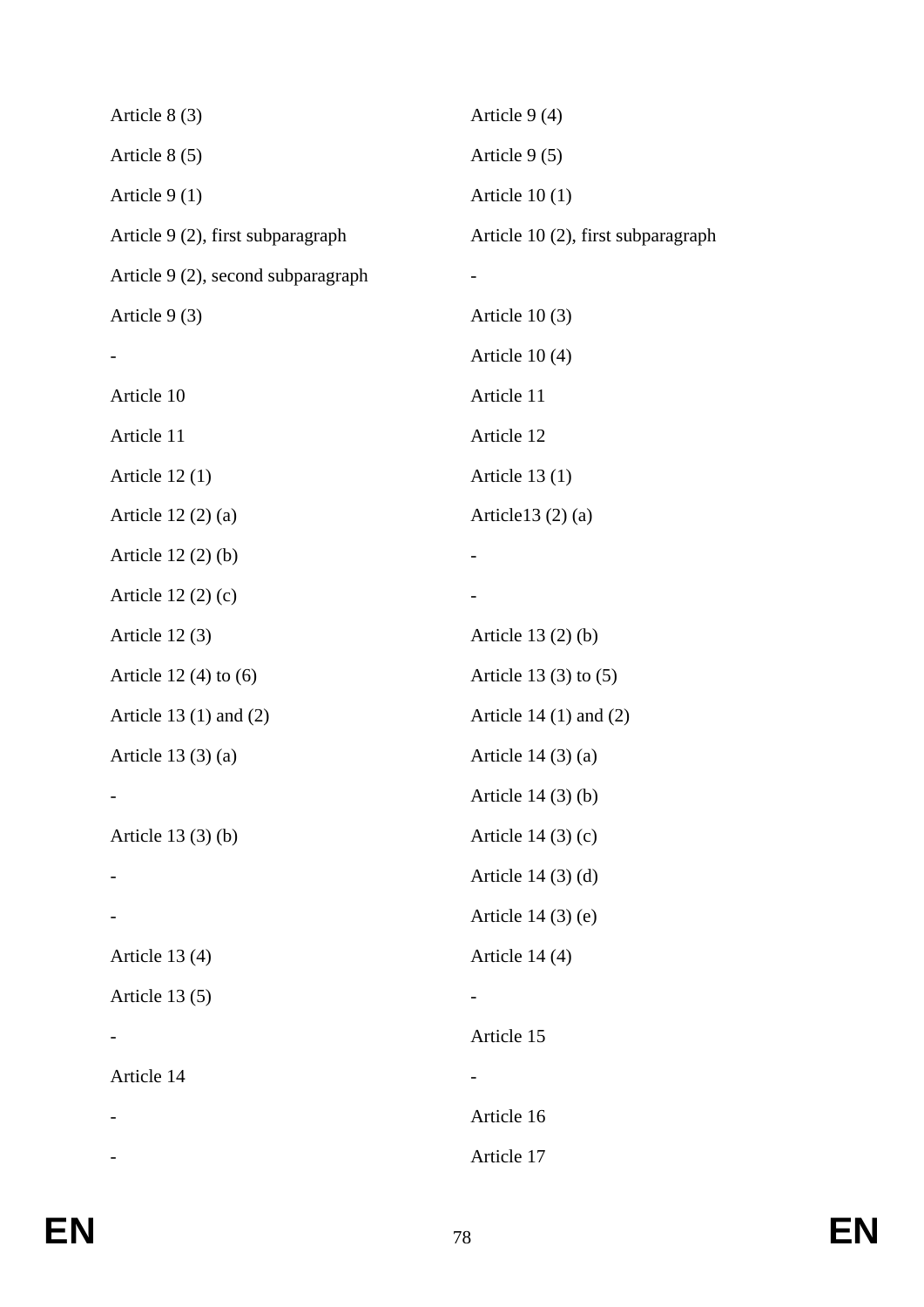| Article 15 $(1)$ , $(2)$ and $(3)$ first subparagraph | Article 18 $(1)$ , $(2)$ and $(3)$ first subparagraph |
|-------------------------------------------------------|-------------------------------------------------------|
| Article $15(3)(a)$                                    |                                                       |
| Article $15(3)(b)$                                    | Article $18(3)(a)$                                    |
| Article $15(3)(c)$                                    | Article $18(3)(b)$                                    |
| Article $15(3)(d)$                                    |                                                       |
| Article 15 (3) second subparagraph                    |                                                       |
|                                                       | Article 18 (3) second subparagraph                    |
| Article $15(4)$                                       | Article 18 (4)                                        |
|                                                       | Article $18(5)$                                       |
| Article $15(5)$                                       | Article 18 (6)                                        |
| Article $15(6)$                                       | Article $18(7)$                                       |
|                                                       |                                                       |
| Article $16(1)$                                       | Article $19(1)$                                       |
| Article $16(2)$                                       | Article $19(2)$                                       |
|                                                       | Article 19 (3)                                        |
| Article $16(3)$                                       | Article 19(4)                                         |
| Article $16(4)$                                       | Article 19 (4)                                        |
|                                                       | Article $20(1)$ to $(3)$                              |
| Article $17(1)$                                       | Article $21(1)$                                       |
| Article 17 (2) (a)                                    | Article $21(2)(a)$                                    |
| Article $17(2)(b)$                                    |                                                       |
| Article $17(2)(c)$                                    | Article $21(2)(b)$                                    |
| Article $17(3)$                                       | -                                                     |
| Article $17(4)$                                       | Article $21(3)$                                       |
|                                                       | Article $21(4)$                                       |
| Article $17(5)$                                       | Article $21(5)$                                       |
|                                                       | Article $21(6)$                                       |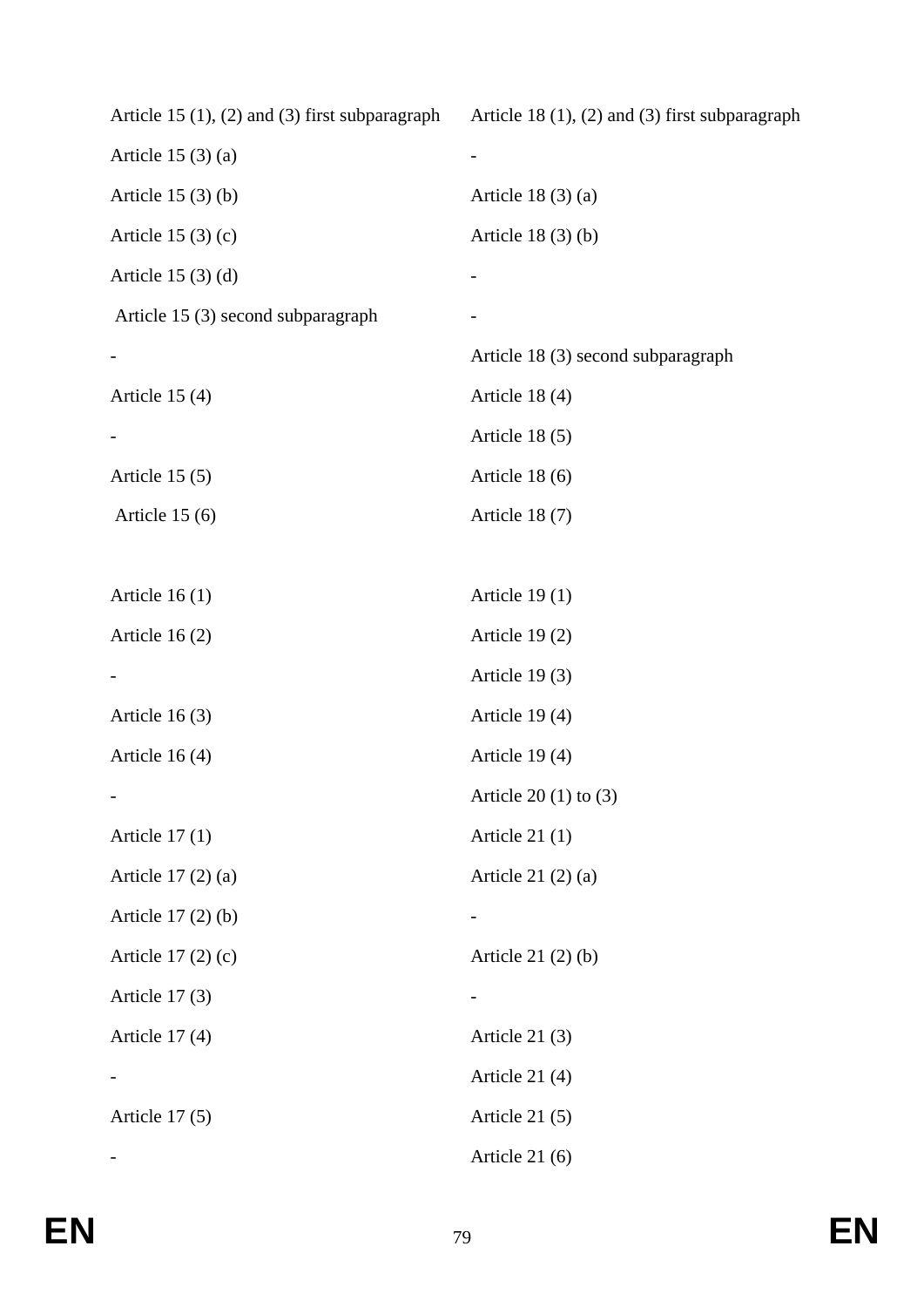| Article $17(6)$              | Article $21(7)$                  |
|------------------------------|----------------------------------|
| Article 18                   | Article 22                       |
| Article 19                   | Article 23                       |
| Article 20                   | Article 24                       |
| Article $20(1)(a)$ and $(b)$ | Article 24 $(1)$ $(a)$ and $(b)$ |

| Article $24(2)$    |
|--------------------|
| Article $24(3)$    |
| Article 25         |
| Article 26         |
| Article 27         |
| Article $27(1)$    |
| Article $27(2)$    |
|                    |
| Article $27(3)$    |
| Article $27(4)$    |
| Article $27(5)$    |
| Article $27(6)$    |
| Article $27(6)(a)$ |
|                    |
| Article $27(6)(b)$ |
|                    |
| Article $27(6)(c)$ |
|                    |
| Article $27(6)(d)$ |
|                    |
|                    |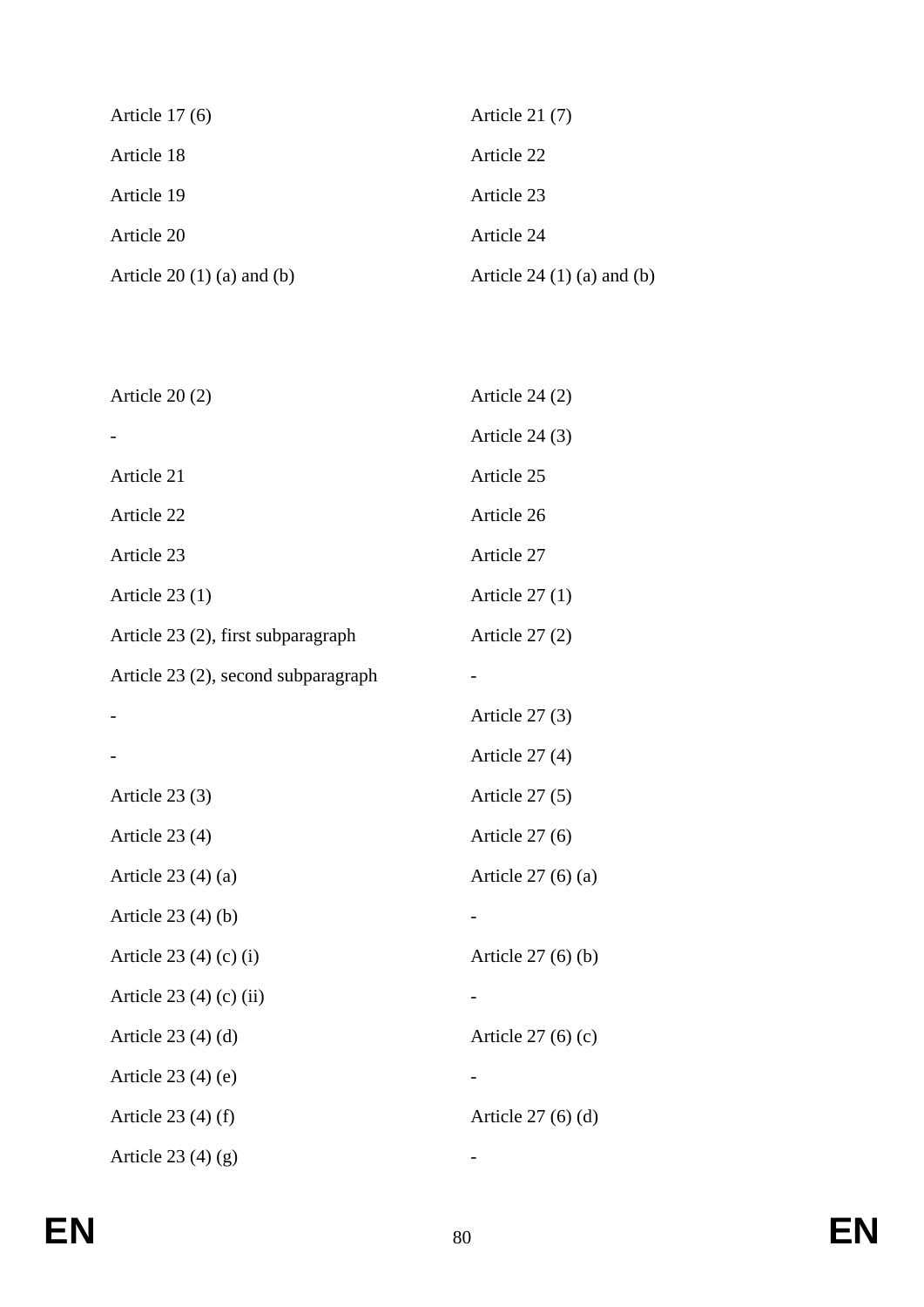| Article $23(4)(h)$            |                                  |
|-------------------------------|----------------------------------|
| Article $23(4)(i)$            |                                  |
| Article $23(4)(j)$            | Article $27(6)$ (f)              |
| Article 23 $(4)$ (k) to $(n)$ |                                  |
| Article $23(4)(o)$            | Article $27(6)$ (e)              |
|                               | Article $27(7)$                  |
|                               | Article $27(8)$                  |
|                               | Article $27(9)$                  |
|                               | Article 28                       |
| Article 24                    |                                  |
| Article 25                    | Article 29                       |
| Article $25(1)$               | Article $29(1)$                  |
| Article $25(2)$ (a) to (c)    | Article 29 $(2)$ $(a)$ to $(c)$  |
| Article $25(2)(d)$ and (e)    |                                  |
| Article $25(2)$ (f) and (g)   | Article 29 $(2)$ $(d)$ and $(e)$ |
|                               | Article 30                       |
| Article 26                    | Article 31                       |
| Article 27                    | Article 32                       |
| Article $27(1)(a)$            | Article $32(1)(a)$               |
|                               | Article 32 (1) (b)               |
| Article $27(1)$ (b) to (d)    | Article $32(1)(c)$ to $(e)$      |
| Article $27(2)$ to $(5)$      | Article $32(2)$ to $(5)$         |
| Article 28                    |                                  |
| Article 29                    |                                  |
| Article 30                    | Article 33                       |
| Article $30(2)$ to $(4)$      |                                  |
|                               | Article $33(2)$                  |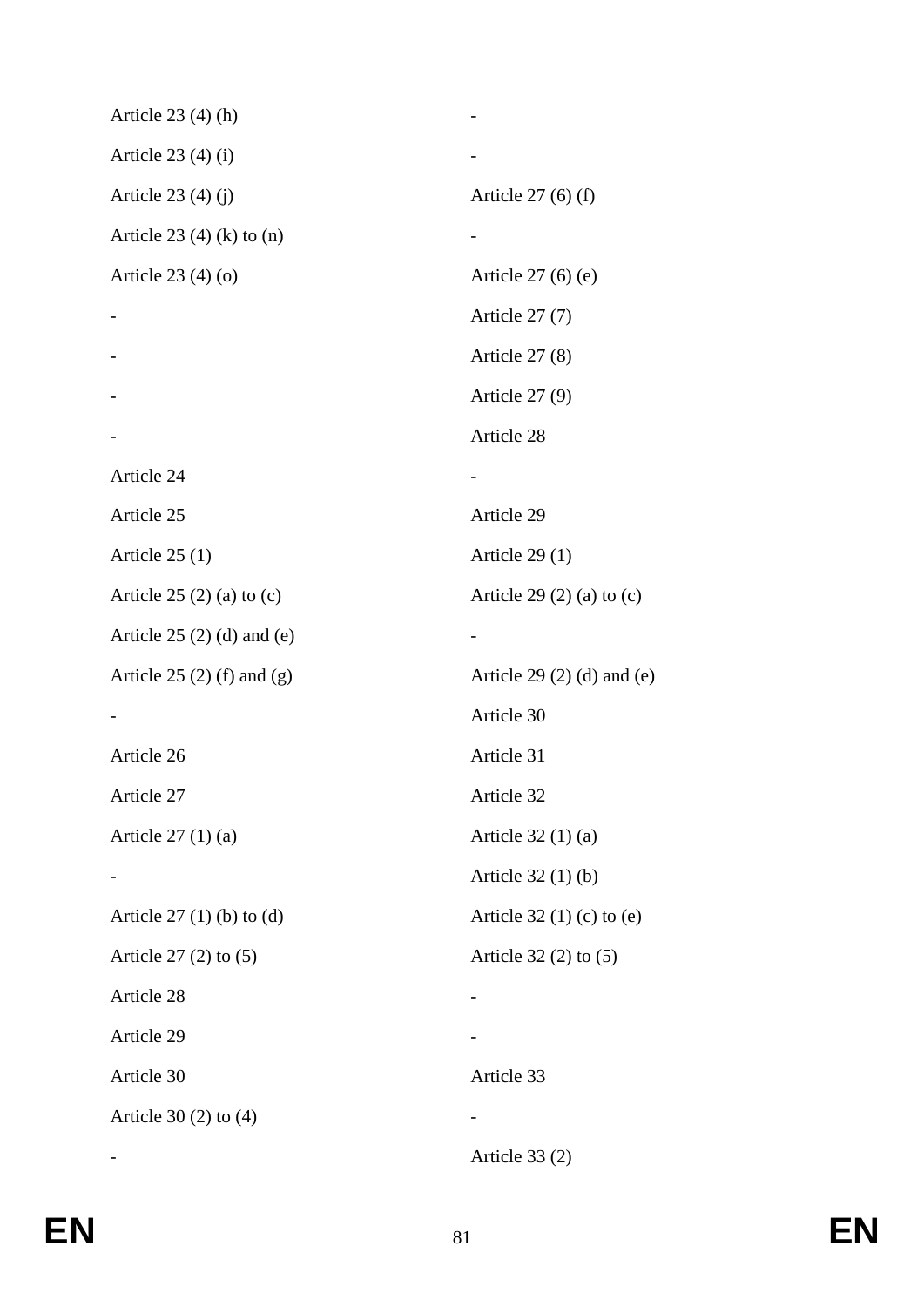| Article $30(5)$                           | Article $33(3)$                  |
|-------------------------------------------|----------------------------------|
| Article $30(6)$                           | Article $33(4)$                  |
| Article 31                                | Article 34                       |
| Article $31(2)$                           |                                  |
| Article $31(3)$                           | Article $34(2)$                  |
| Article $32(1)$ to $(7)$                  | Article $35(1)$ to $(7)$         |
|                                           | Article $35(8)$ and $(9)$        |
| Article 33                                |                                  |
| Article 34                                | Article 36                       |
| Article 34 $(1)$ and $(2)$ $(a)$          | Article 36 $(1)$ and $(2)$ $(a)$ |
| Article $34(2)(b)$                        |                                  |
| Article $34(2)(c)$                        | Article $36(2)(b)$               |
| Article $34(3)(a)$ and $(b)$              | Article $36(3)(a)$ and $(b)$     |
| Article $35(1)$                           | Article $37(1)(a)$               |
|                                           | Article $37(1)(b)$               |
| Article 35 $(2)$ and $(3)$ $(a)$ to $(f)$ |                                  |
| Article 35 (4)                            | Article $37(2)$                  |
| Article $35(5)$                           | Article 37 (3)                   |
| Article 36 (1) to $(2)(c)$                | Article 38 $(1)$ to 2 $(c)$      |
| Article $36(2)(d)$                        |                                  |
| Article $36(3)$                           |                                  |
| Article 36(4)                             | Article 38(3)                    |
| Article $36(5)$                           | Article 38(4)                    |
| Article 36(6)                             | Article 38(5)                    |
| Article 36(7)                             |                                  |
| Article 37                                | Article 39                       |
| Article 38                                | Article 40                       |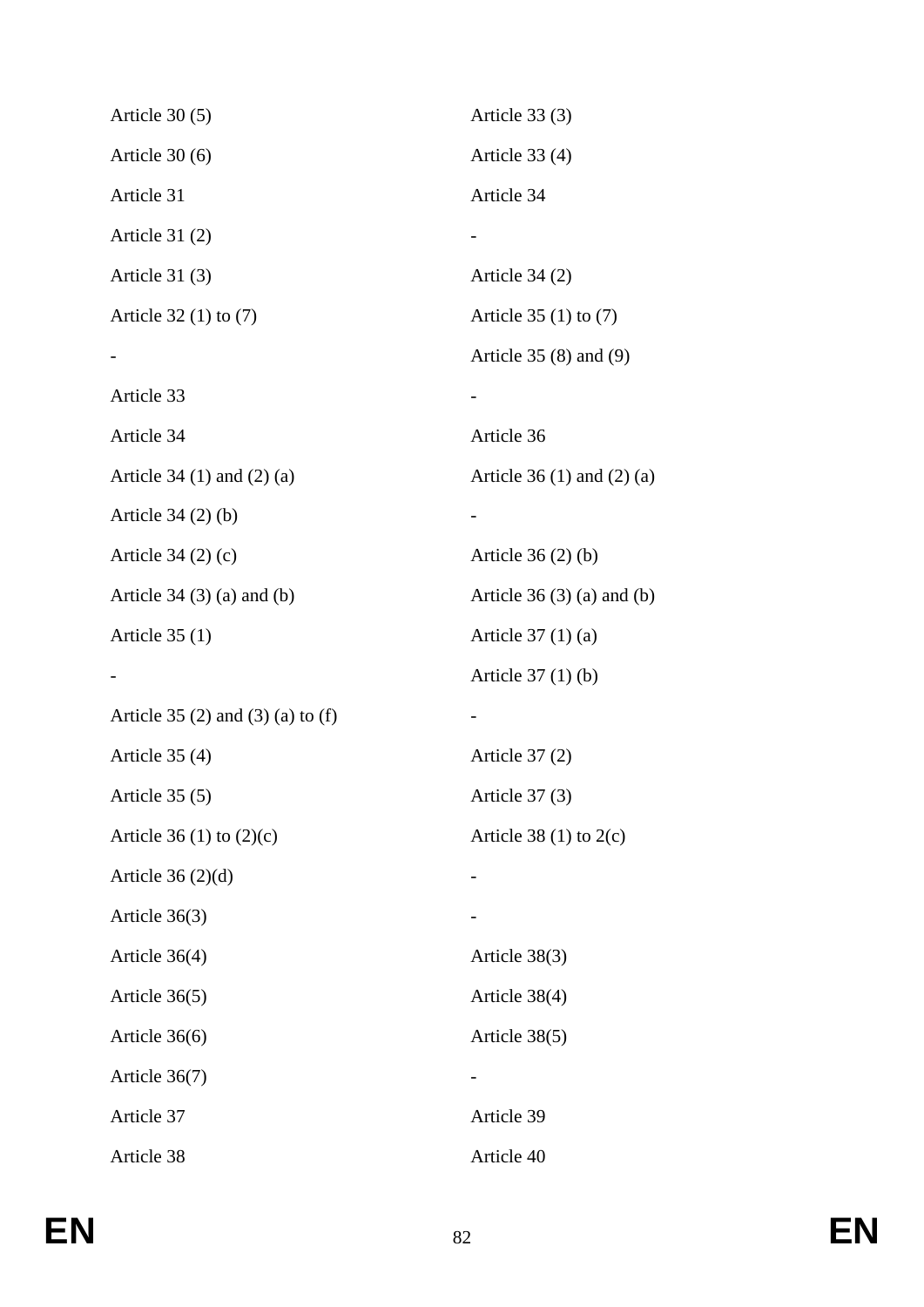| Article 39                       | Article 41                     |
|----------------------------------|--------------------------------|
| Article $39(1)(a)$               | Article 41 $(1)(a)$            |
|                                  | Article 41 $(1)(a)(i)$         |
| Article 39 (1) (a) (i)           | Article 41 $(1)$ $(a)$ $(ii)$  |
| Article $39(1)(a)(ii)$           | Article 41 $(1)$ $(a)$ $(iii)$ |
| Article 39 $(1)$ $(a)$ $(iii)$   |                                |
| Article $39(1)(b)$               | Article 41 $(1)(b)$            |
| Article 39 $(1)$ $(c)$ and $(d)$ |                                |
| Article $39(1)$ (e)              | Article 41 $(1)(c)$            |
|                                  | Article 41 $(2)$ and $(3)$     |
| Article $39(2)$                  | Article 41 (4)                 |
| Article $39(3)$                  |                                |
|                                  | Article 41 $(5)$ to $(8)$      |
| Article 39 (4)                   | Article 41 (9)                 |
| Article $39(5)$                  | Article $41(10)$               |
| Article $39(6)$                  | Article 41 $(11)$              |
| Article 40                       | Article 42                     |
| Article 41                       | Article 43                     |
|                                  | Article 44                     |
| Article 42                       | Article 45                     |
| Article 43                       | Article 46                     |
| Article 44                       | Article 47                     |
|                                  | Article 48                     |
| Article 45                       | Article 49                     |
| Article 46                       | Article 50                     |
| Annex I                          | Annex I                        |
| Annex II                         | Annex II                       |